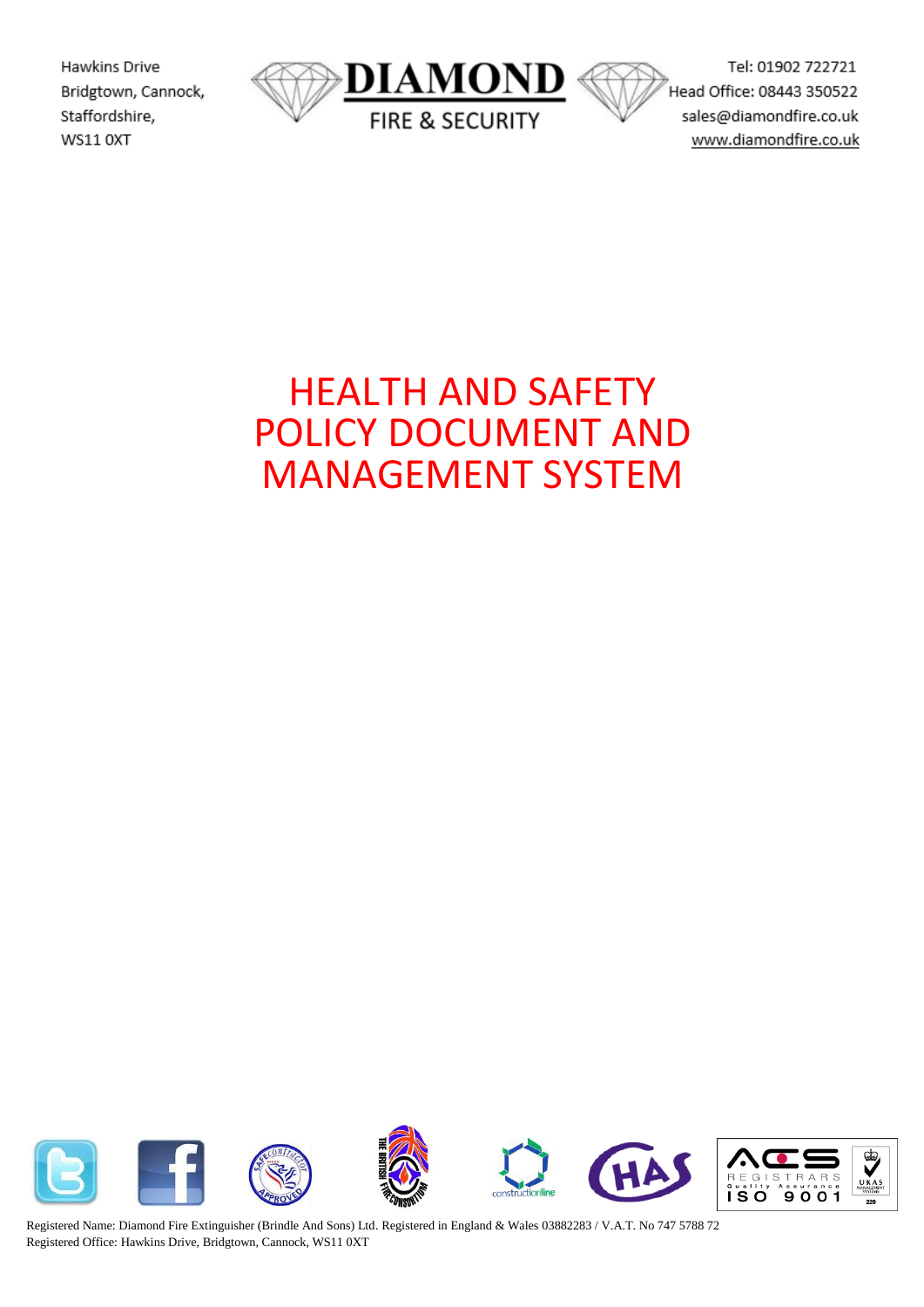

Tel: 01902 722721 Head Office: 08443 350522 sales@diamondfire.co.uk www.diamondfire.co.uk

## **CONFIDENTIALITY & COPYRIGHT**

The information contained in this policy is confidential and is submitted by Diamond Fire and Security Ltd solely for use by staff of Diamond fire. Where consultants are employed, the use of this information is restricted to use in relation to the business of Diamond Fire. In particular, the contents of this policy may not be disclosed in whole or in part to any other party without the prior written consent of Diamond Fire and Security Ltd

# **Introductory Note**

This Health and Safety management system (The Policy) contains three sections

- Policy Statement, Management Structure and Arrangements.

The Policy Statement outlines the Company's commitment to health and safety. The Management Structure allocates responsibilities to individuals.

The Arrangements Section is sub-divided and provides the details for putting the policy statement into practice. These contain guidance as to the procedures that should be observed and adhered to in the course of Company operations. Such guidance will be applied in conjunction with task and site specific health and safety instructions and documentation pertinent to individual work activities and environments.

#### Compliance Review

Diamond Fire shall have the policy reviewed annually by Alex Brindle and William Targett. This review shall cover all sections of the policy and shall ensure that:

- The responsibilities reflect the current staffing of the company
- The arrangements remain unchanged
- The guidance is still applicable

Additionally, the Policy shall be reviewed as necessary to reflect changes in legislation, appointments or working methods and materials used.

#### Safety Programme

William Targett shall undertake an annual review of the Company's Safety Programme to ensure that the Company is in compliance with the policy.

This review shall check that:

- The responsibilities allocated in the policy are understood and being performed;
- The arrangements set up in the policy are being complied with and are effective;
- Records, as required in the Policy, are being adequately compiled and retained;

- All the necessary reports are being prepared and forwarded to the relevant persons within the company and the relevant Enforcing Authorities.

They will also evaluate:

- The attitude to health and safety of both management and staff;
- The effectiveness of the training carried out and need for further training;
- The effectiveness of the policy to reduce accidents and incidents.

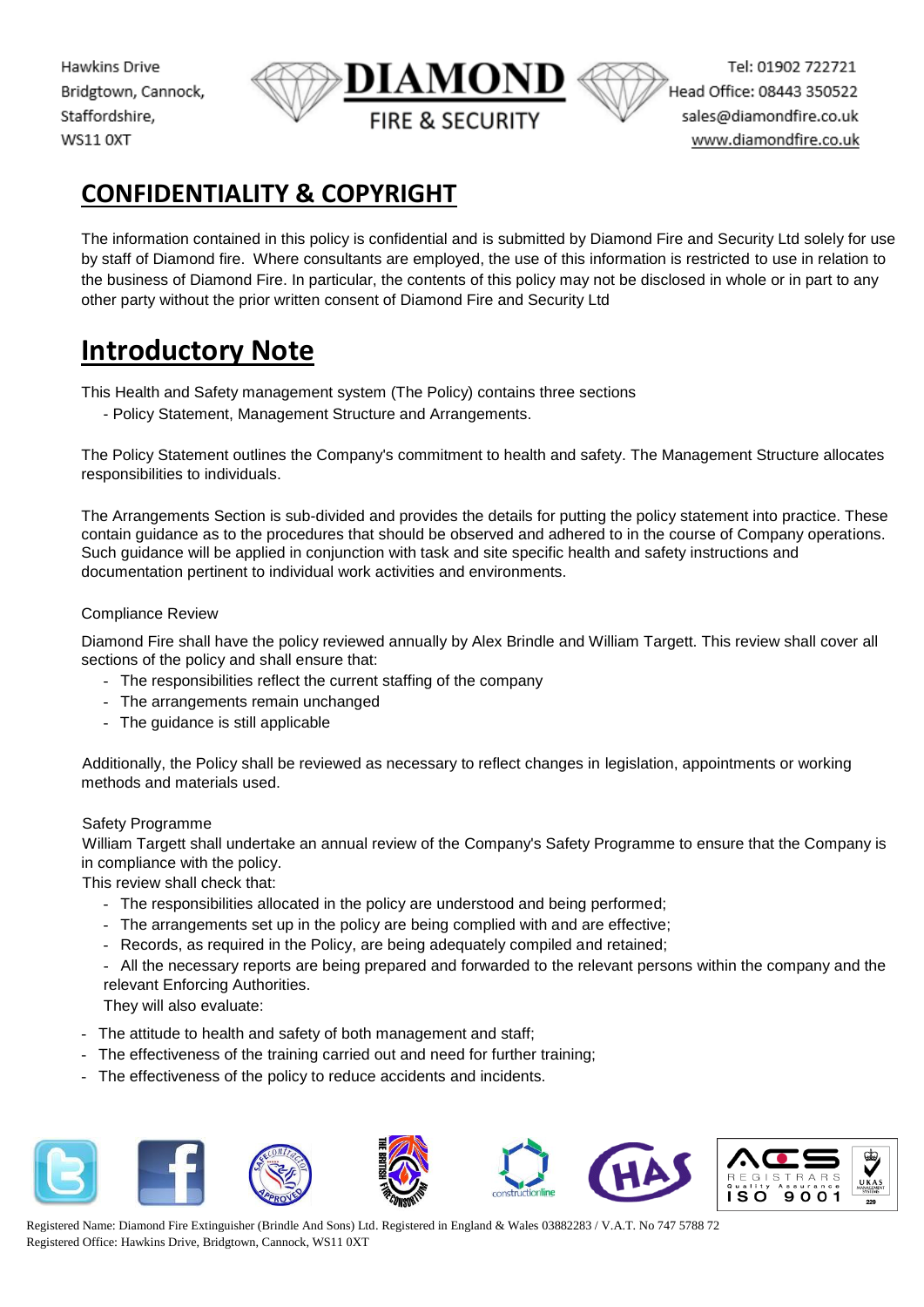

Tel: 01902 722721 Head Office: 08443 350522 sales@diamondfire.co.uk www.diamondfire.co.uk

# **Contents**

- 1. PolicyStatement
- 2. ManagementStructureand Responsibilities
- 3. Managing Risks arising from our Work Activities (A)
- 4. ArrangementsforConsultation with Employees (B)
- 5. InductionTraining(C)
- 6. Arrangements for Training (D)
- 7. Arrangements for Safe Equipment and Plant (E)
- 8. Arrangements for the Safe Handling and Use of Substances (F) (COSHH)
- 9. Information,Instructionand Supervision of Staff (G)
- 10. Staff Visiting Hazardous areas (H)
- 11. Assessing staff competency (I)
- 12. Manualhandling(J)
- 13. Arrangements for Fire and Emergencies (K)
- 14. First Aid, Medical Emergencies, Accidents/Incidents (L)
- 15. PersonalProtective Equipment (PPE) (M)
- 18. Employee Welfare, Safety and Health (N)
- 19. Drugs and Alcohol policy (O)

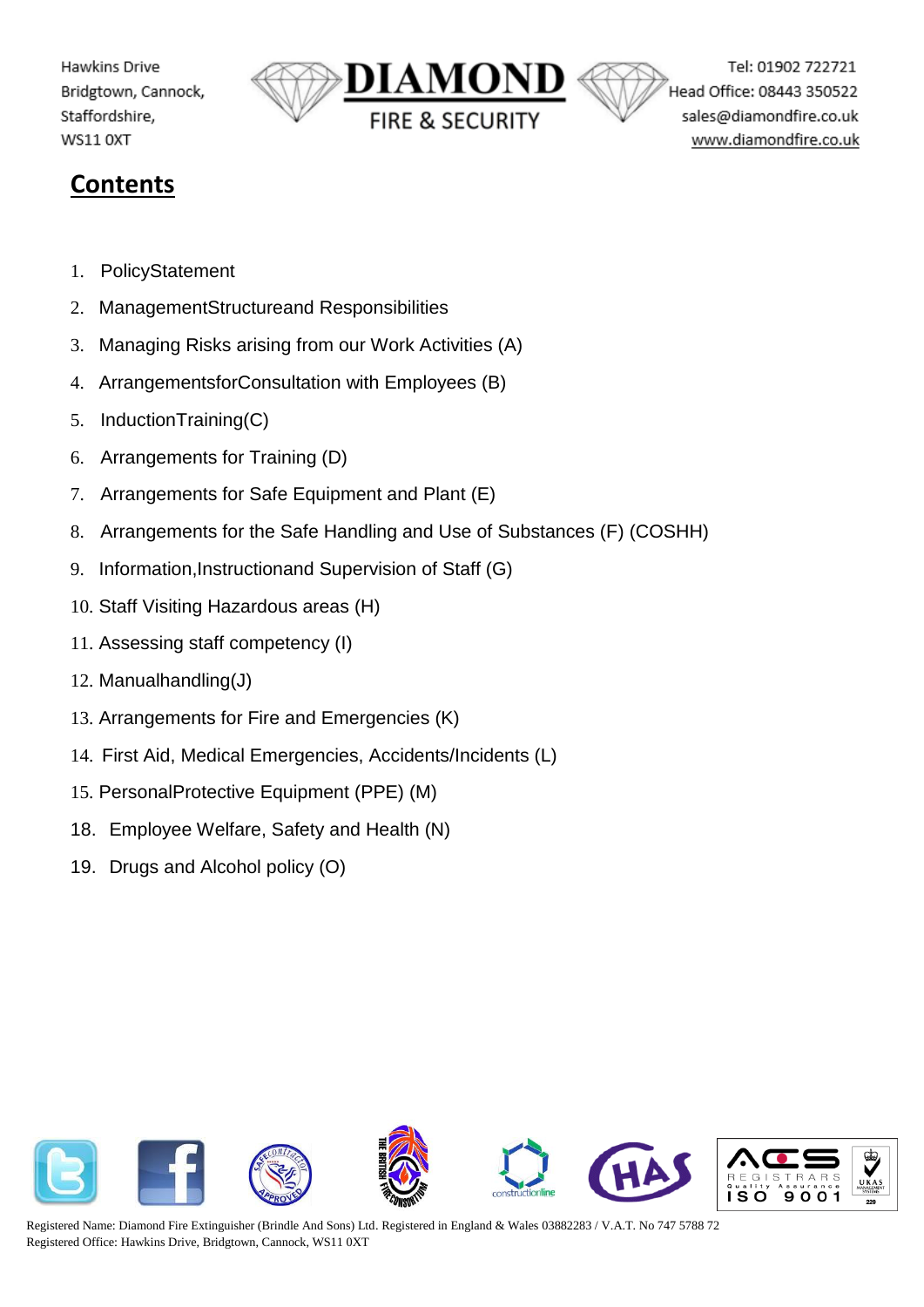

Tel: 01902 722721 lead Office: 08443 350522 sales@diamondfire.co.uk www.diamondfire.co.uk

## **Health and Safety Policy Statement**

The following is a statement of Diamond Fire and Security, in accordance with Section 2(3) of The Health and Safety at Work Act 1974.

It is our aim to ensure so far as is reasonably practicable the Health, Safety and Welfare of all of the employees and the public who may be affected by our undertakings.

We undertake to discharge our statutory duties by:

- Identifying hazards in the workplace, assessing risks and implementing appropriate control measures;

- Providing and maintaining safe work equipment;
- Establishing and enforcing safe methods of work;
- Ensuring that tasks given to employees are within their skills and knowledge to perform;

- Ensuring that technical competence is maintained through the provision of training and information as appropriate;

- Promoting awareness of health and safety and of good practice through effectively communicating relevant information;

- Furnishing sufficient funds needed to meet these objectives.

All employees on their part are encouraged to contribute actively towards achieving a work environment that is free from accidents and ill health.

Our health and safety policy will be reviewed annually to monitor its effectiveness and to ensure it reflects changing needs and circumstances.

This statement is to be read in conjunction with the responsibilities, arrangements, procedures and guidance that together form the Diamond Fire health and safety policy manual.

Signed.  $\left| \right|$   $\left| \right|$   $\left| \right|$   $\left| \right|$   $\left| \right|$   $\left| \right|$   $\left| \right|$   $\left| \right|$   $\left| \right|$   $\left| \right|$   $\left| \right|$   $\left| \right|$   $\left| \right|$   $\left| \right|$   $\left| \right|$   $\left| \right|$   $\left| \right|$   $\left| \right|$   $\left| \right|$   $\left| \right|$   $\left| \right|$   $\left| \right|$   $\left| \right|$   $\left| \right$ 

Managing Director Diamond Fire and Security Ltd

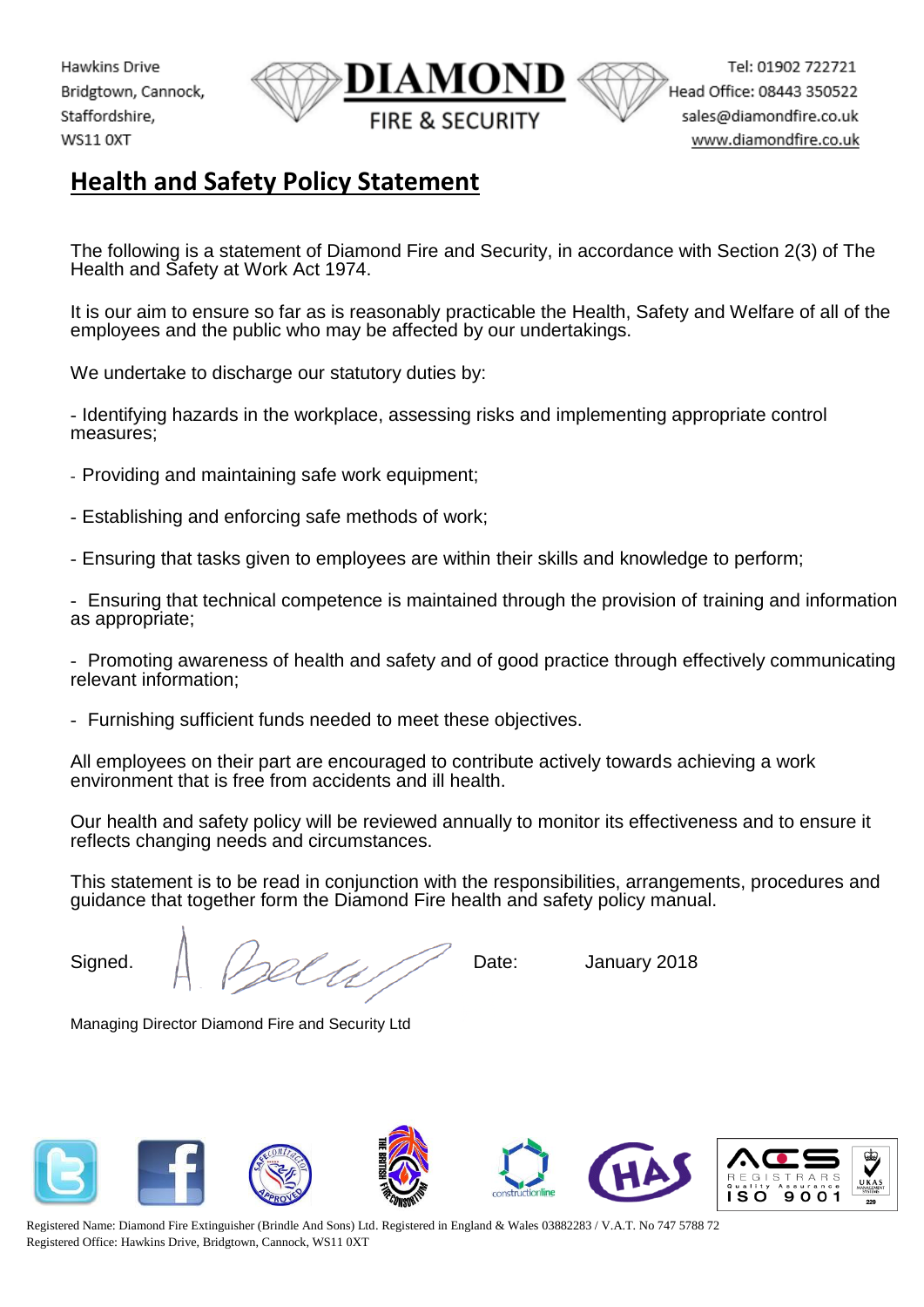

Tel: 01902 722721 Head Office: 08443 350522 sales@diamondfire.co.uk www.diamondfire.co.uk

### **MANAGEMENT STRUCTURE**



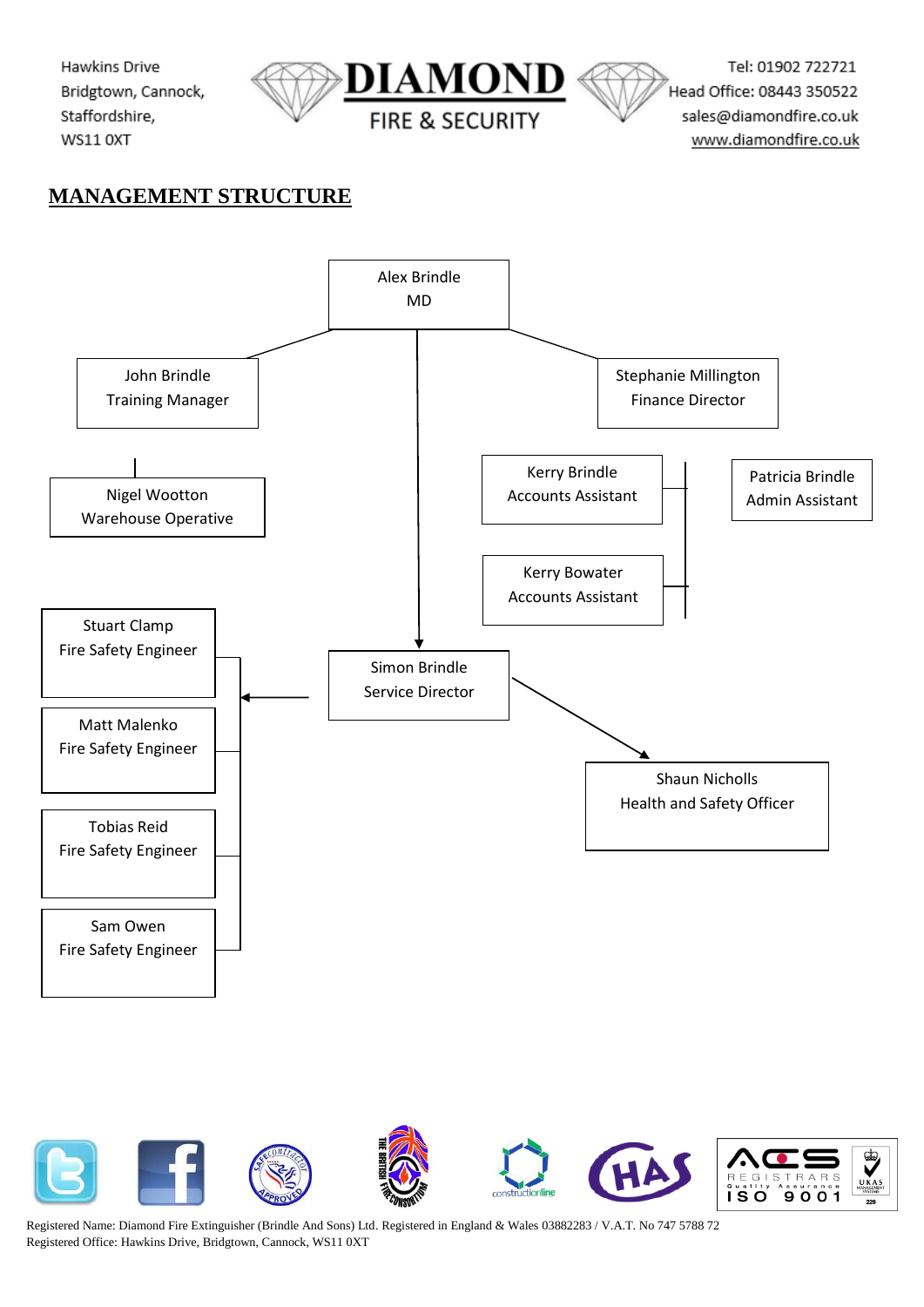

Tel: 01902 722721 lead Office: 08443 350522 sales@diamondfire.co.uk www.diamondfire.co.uk

# **Directors**

The Managing Director's Health and Safety responsibilities are to ensure that:

1. The Policy is effectively implemented, monitored, developed and communicated effectively to all staff and that necessary alterations are made to the policy to reflect changes in legislation or Company development;

2. Suitable and sufficient funds, people and equipment are made available to meet the health and safety requirements of the Policy;

3. The appropriate insurance cover is provided and maintained;

4. Procedures are put in place to ensure that all equipment is in good condition, adequately maintained and guarded, is suitable for the purpose for which it is used and has any required certificates of inspection or examination;

5. All levels of management and employees understand their responsibilities for Health and Safety placed upon them by this Policy;

6. An effective training programme is established to ensure that all levels of employees are trained and competent to carry out their duties;

7. The Board recognises its role in providing health and safety leadership in the Company and to engage the active participation of workers in improving health and safety through continuous improvement.

8. Procedures are put in place to ensure that planning and control measures are provided to establish safe working methods for situations involving potential hazards;

9. Health and Safety objectives are set and their achievement is measured and reported in the annual report.

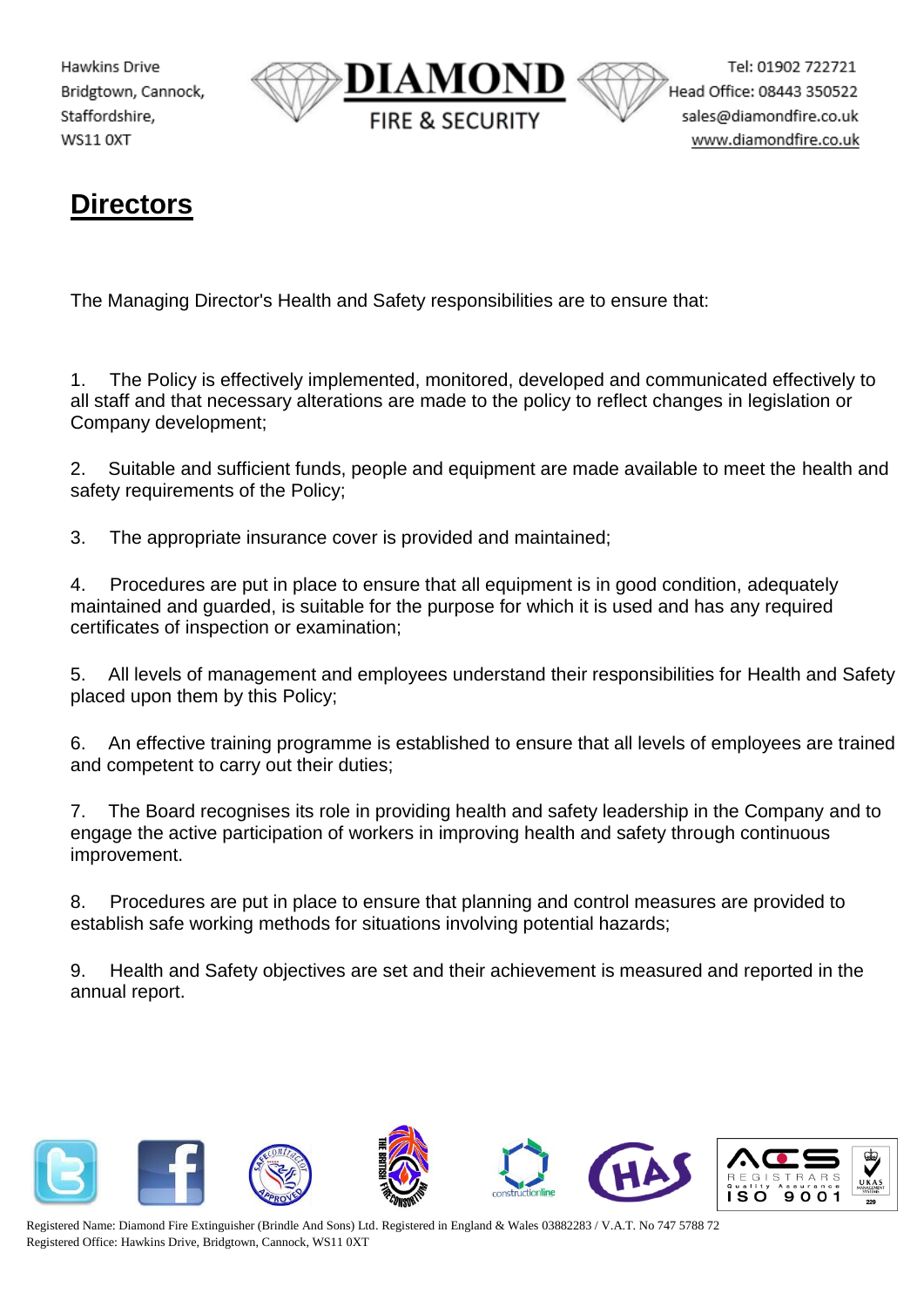

# **Supervisors/Managers**

The Health and Safety responsibilities at the Supervisors' level of management are to ensure that:

- 1. They understand the Company's Health and Safety Policy and understand their responsibilities;
- 2. They actively lead the implementation of the Health and Safety Policy;
- 3. Written instructions are provided through risk assessment and safe systems of work, to establish working methods, to explain the sequence of operations, to outline the potential hazards and implementation of suitable risk controls;
- 4. They communicate and consult with staff on issues of health and safety and encourage staff to report hazards and raise health and safety concerns:
- 5. All accidents and incidents are correctly reported and recorded and that action is taken to prevent a recurrence of the accident or incident;
- 6. Persons under their control are adequately trained and competent to carry out their work and operate any plant or equipment in a safe manner;
- 7. Any hazardous substances are stored, transported, handled and used in a safe manner in accordance with manufacturers' instructions and established rules and procedures;
- 8. All plant and work equipment within the workplace is maintained in a safe condition, guarded in accordance with the relevant legislation and has the statutory certificates of inspection or examination;
- 9. Management is informed of any safety issues that cannot be resolved;
- 10. Personal protective equipment is readily available and maintained, and relevant staffs are aware of its correct use, storage and procedures for replacement;
- 11. They set a good personal example by using the appropriate protective equipment whilst on site.

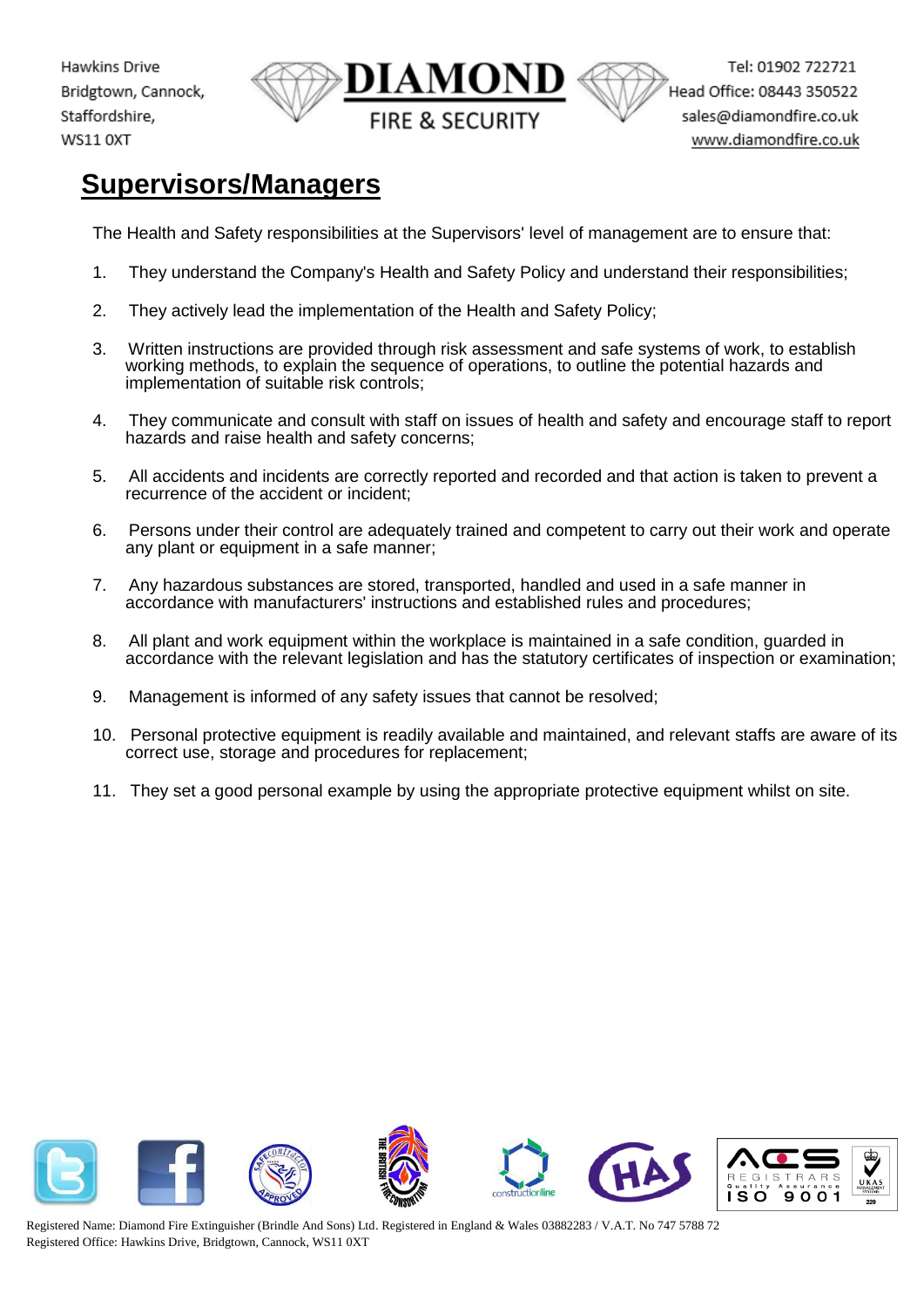

### **Engineers**

The Health and Safety responsibilities of Employees, Operatives and Labour-Only Sub-Contractors are to ensure that they:

- 1. Understand the Company's Health and Safety Policy, understand their responsibilities and comply with the requirements;
- 2. Use the correct tools and equipment for the task;
- 3. Use the personal protective equipment provided;
- 4. Only use tools which are in good condition;
- 5. Report all defects in tools, plant, equipment and materials, or any obvious safety or health hazards;
- 6. Take reasonable care not to endanger themselves or other persons through their actions or omissions at work;
- 7. Avoidimprovisation;
- 8. Warn new employees of known hazards;
- 9. Refrain from horseplay, and follow all health and safety site rules;
- 10. Do not misuse or abuse anything provided under a statutory requirement in the interests of health and safety;
- 11. Co-operate with the Company on all aspects of health, safety and welfare;
- 12. Do not operate any equipment or machinery unless they have been fully trained and instructed in its operation;
- 13. Inform their Line Manager of any change to their state of health, either temporary or permanent, which might affect their working ability or their suitability to carry out any particular task or tasks.

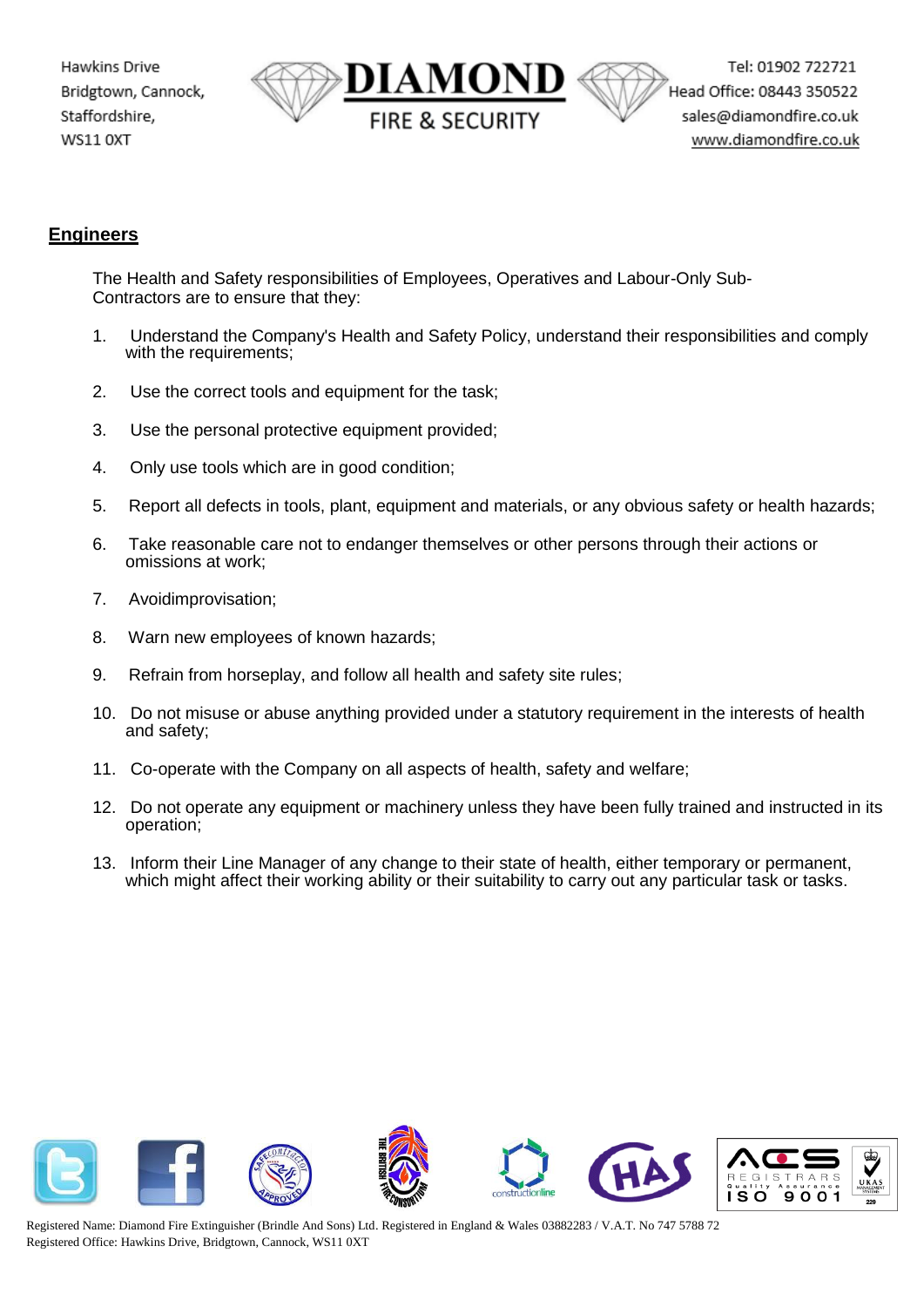

Tel: 01902 722721 lead Office: 08443 350522 sales@diamondfire.co.uk www.diamondfire.co.uk

# Section A

### Arrangements for Managing Risks arising from Work Activities

Alex Brindle is responsible for ensuring that risk assessments are carried out and ensuring that the control measures are implemented and communicated to employees through their designated line manager.

Risk Assessments will be undertaken by Will Targett. Any significant findings of risk assessments will be reported to the Management Team.

Alex Brindle will be responsible for supervising and monitoring works undertaken by young persons (those under 18 years of age). These shall be subject to specific risk assessments before works start. Copies of written risk assessments will be sent to the parents or guardian of the young person, where applicable.

Alex Brindle will ensure that a regular review of the effectiveness of control measures introduced through the risk assessment process is carried out. Risk assessments shall be reviewed annually (at least) or when the work actively changes, whichever is sooner.

Risk assessment will be kept in the policy to allow reference when necessary.

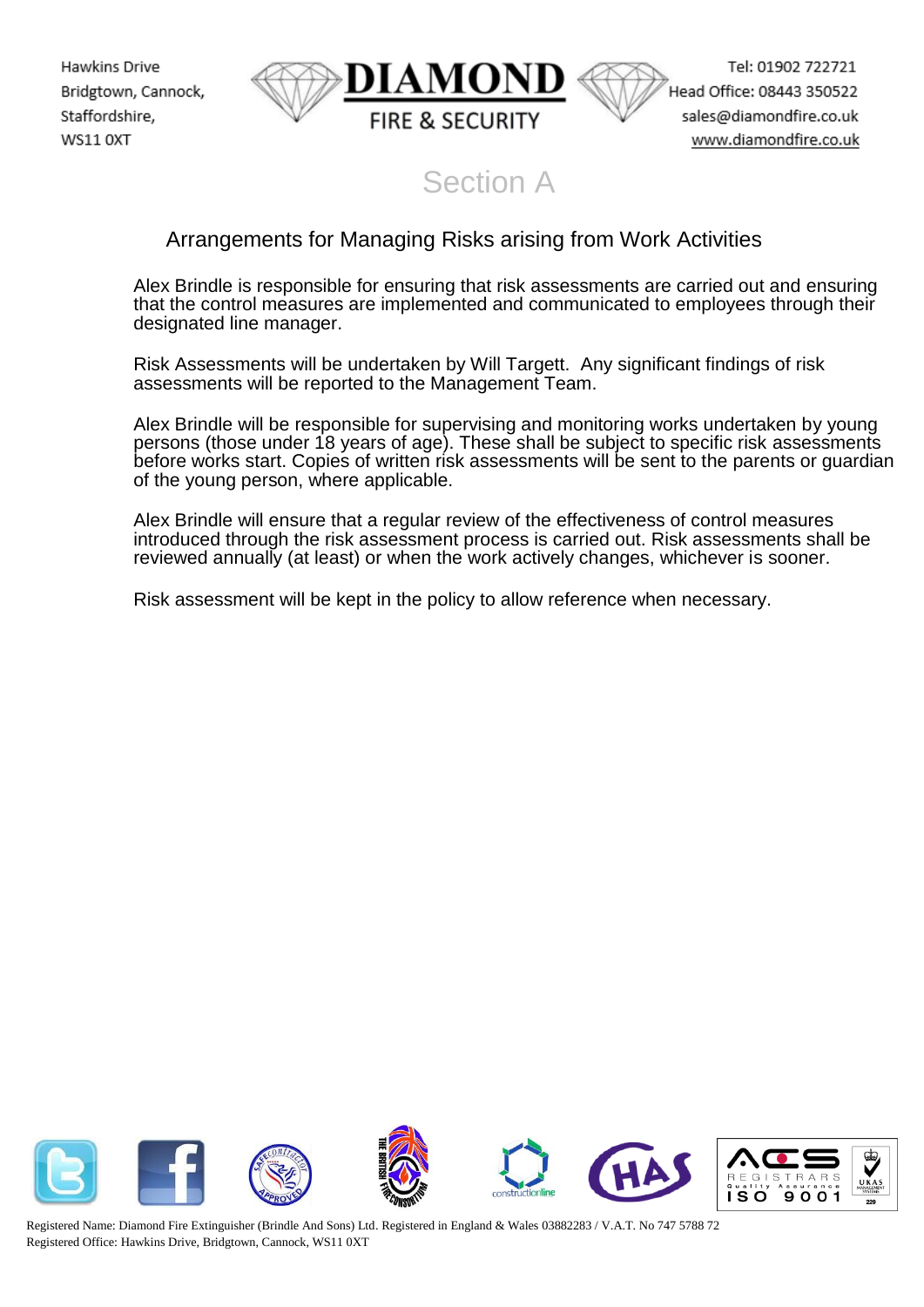DIAMOND **FIRE & SECURITY** 

Hawkins Drive

Staffordshire,

WS11 0XT

Bridgtown, Cannock,

Tel: 01902 722721 lead Office: 08443 350522 sales@diamondfire.co.uk www.diamondfire.co.uk

### **Procedure for Managing Risks arising from**

### **Work Activities**

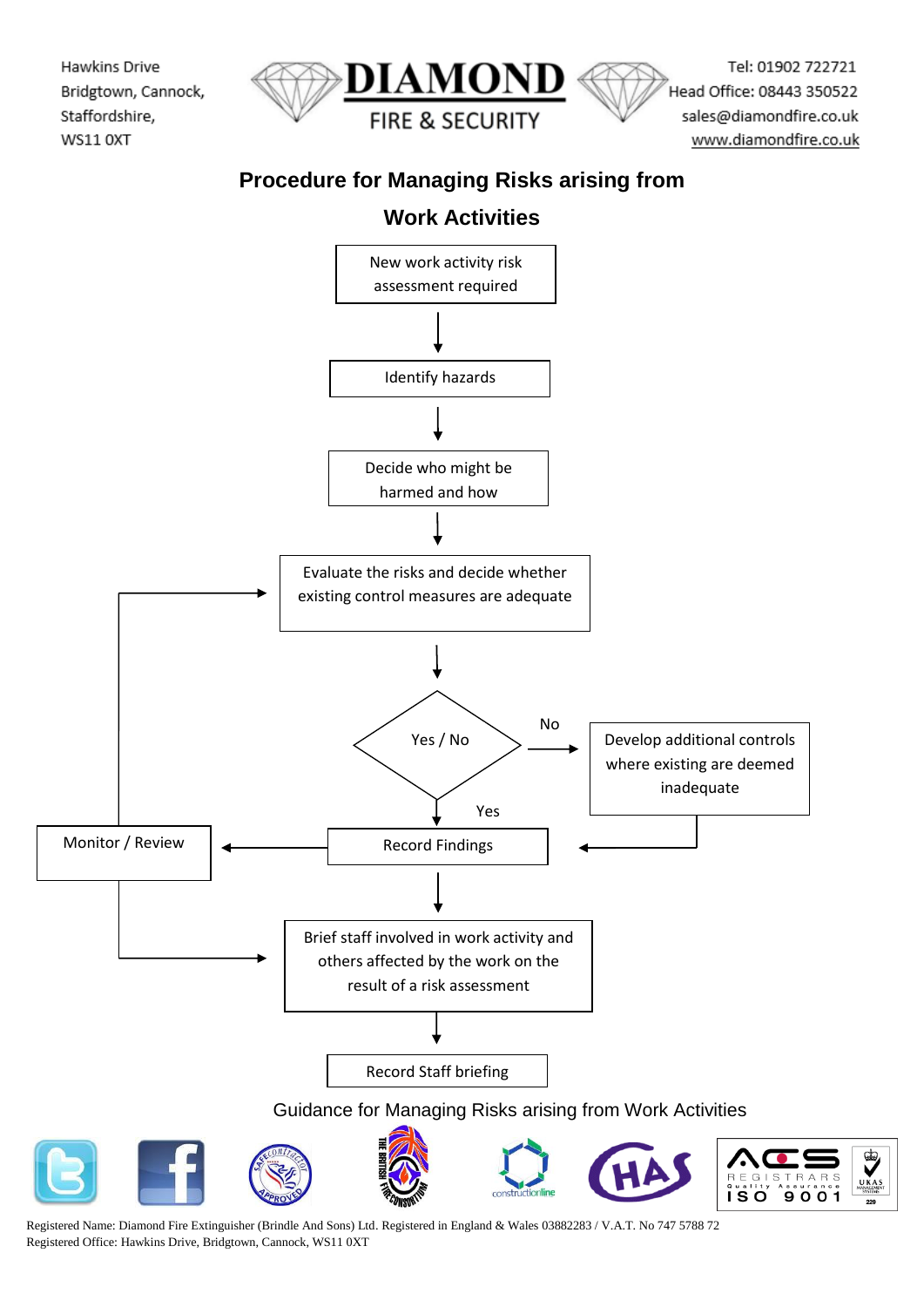

Tel: 01902 722721 lead Office: 08443 350522 sales@diamondfire.co.uk www.diamondfire.co.uk

#### INTRODUCTION

Employers have a duty to assess the risks to the health and safety of their employees at work and of persons not in their employment who may be affected by their work and to eliminate those risks or control them to a level that is acceptable.

This duty is qualified by the legal term "so far as is reasonably practicable", which can be interpreted as meaning that the cost of measures necessary to avert a risk (whether in time, money or trouble) may be assessed against the degree of risk. In other words, an employer does not need to take a measure that is technically impossible or if the time, trouble or cost of the measure would be grossly disproportionate to the risk.

Risk assessment in itself is not complicated, but must be carried out and recorded to ensure that work being done does not impose an unacceptable risk. The purpose and function of risk assessment may be expressed as follows:

- 1. To identify operations, tasks and processes which may foresee ably cause harm to employees or others, including members of the public (hazard);
- 2. To identify the potential of the hazard being realised, and the potential consequences which might then occur (risk)?
- 3. To enable a risk assessment to be developed which will assist in eliminating or reducing the exposure of the population to the risk.

When an evaluation of the risk has been considered, the principles of prevention, control and protection should be applied. The hierarchy of risk control is as follows:

- 1. Avoid risks if possible;
- 2. Combat risks at source;
- 3. Change the method of work to suit the individual;
- 4. Make use of technological developments;
- 5. Incorporate control measures into procedures within an overall planned structure to reduce risks;
- 6. Give precedence to controls which cover the whole workforce or activity;
- 7. Provide information and training to employees and self-employed persons;
- 8. Confirm that the control measures indicated by the risk assessment have been put in place and are effective.

The Regulations make the following definitions, which must be clearly understood:

A "Hazard" is defined as something with the potential to cause harm. This includes injury and ill health, loss of production and damage to plant, goods, property or the environment.

"Risk" is the likelihood that the harm from a particular hazard is realised.

Risk is expressed as: Severity of the Hazard x Likelihood of Occurrence

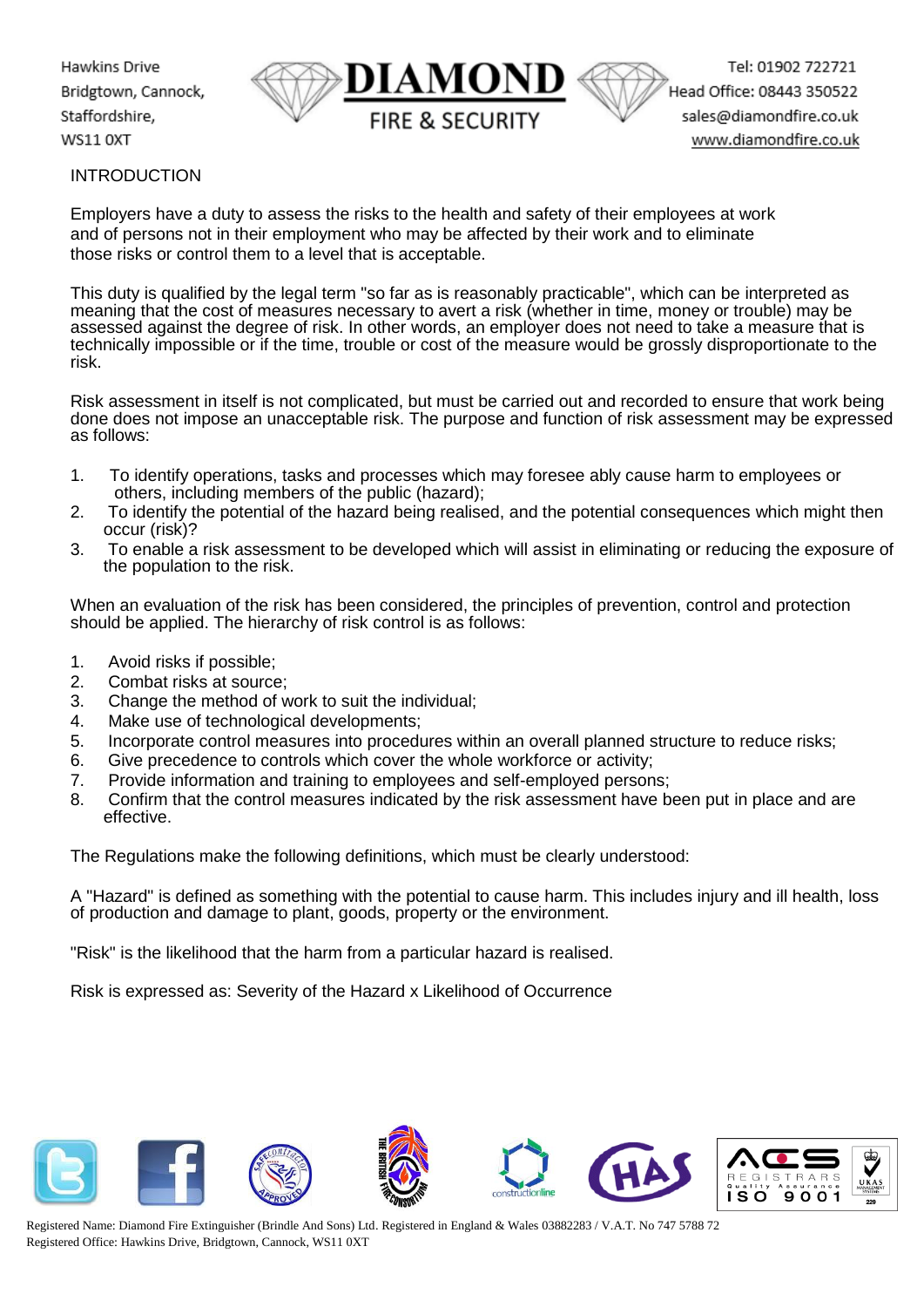

Tel: 01902 722721 lead Office: 08443 350522 sales@diamondfire.co.uk www.diamondfire.co.uk

#### A simple risk-based control plan:

| <b>RESIDUAL RISK LEVEL</b> | <b>ACTION AND TIMESCALE</b>                                                                                                                                                                                                                                                                                                                                                                                                           |
|----------------------------|---------------------------------------------------------------------------------------------------------------------------------------------------------------------------------------------------------------------------------------------------------------------------------------------------------------------------------------------------------------------------------------------------------------------------------------|
| LOW                        | No action is required and no documentary records<br>need be kept. Monitoring is required to ensure that the<br>controls remain effective.                                                                                                                                                                                                                                                                                             |
| <b>MEDIUM</b>              | Efforts must be made to reduce the risk, but the cost<br>of prevention should be carefully measured. Risk<br>reduction measures should be implemented within a<br>defined time period. Where the medium risk is<br>associated with extremely harmful consequences,<br>further assessment may be necessary to establish<br>more precisely the likelihood of harm as a basis for<br>determining the need for improved control measures. |
| <b>HIGH</b>                | Work should not be started until the risk has been<br>reduced. Considerable resources may have to be<br>allocated to reduce the risk. Where the risk involves<br>work in progress, urgent action should be taken. If it<br>is not possible to reduce the risk even with unlimited<br>resources, work has to remain prohibited.                                                                                                        |

#### The Risk Assessment Form

There is a need to assemble in one place all the pertinent information regarding the Risks and Hazards of the task being assessed. The Risk Assessment Form is used so that it can act as an aid to making the assessment and create a written record of that assessment process. It is largely self-explanatory.

The person carrying out the assessment should complete the various boxes (frequently there may be nothing to insert in some of them). Do not go into vast detail. Do not be concerned with the trivial. The whole picture of the real hazards of the task should then be clear.

Each hazard will then require a corresponding control measure that will realistically reduce the likelihood of that hazard causing harm.

Once each hazard has been controlled and the likelihood reduced, then you may assess that the risk is acceptable.

Risk Assessment is not an end in itself. It is simply a tool that allows the Company to evaluate dangers to the work force and consequently take suitable measures to protect them from these hazards.

Because the workplace is constantly moving it will be necessary to reassess whenever there is a change to any of the significant points of the assessment. This might be a change of personnel, location, equipment, supervision, weather and so on.

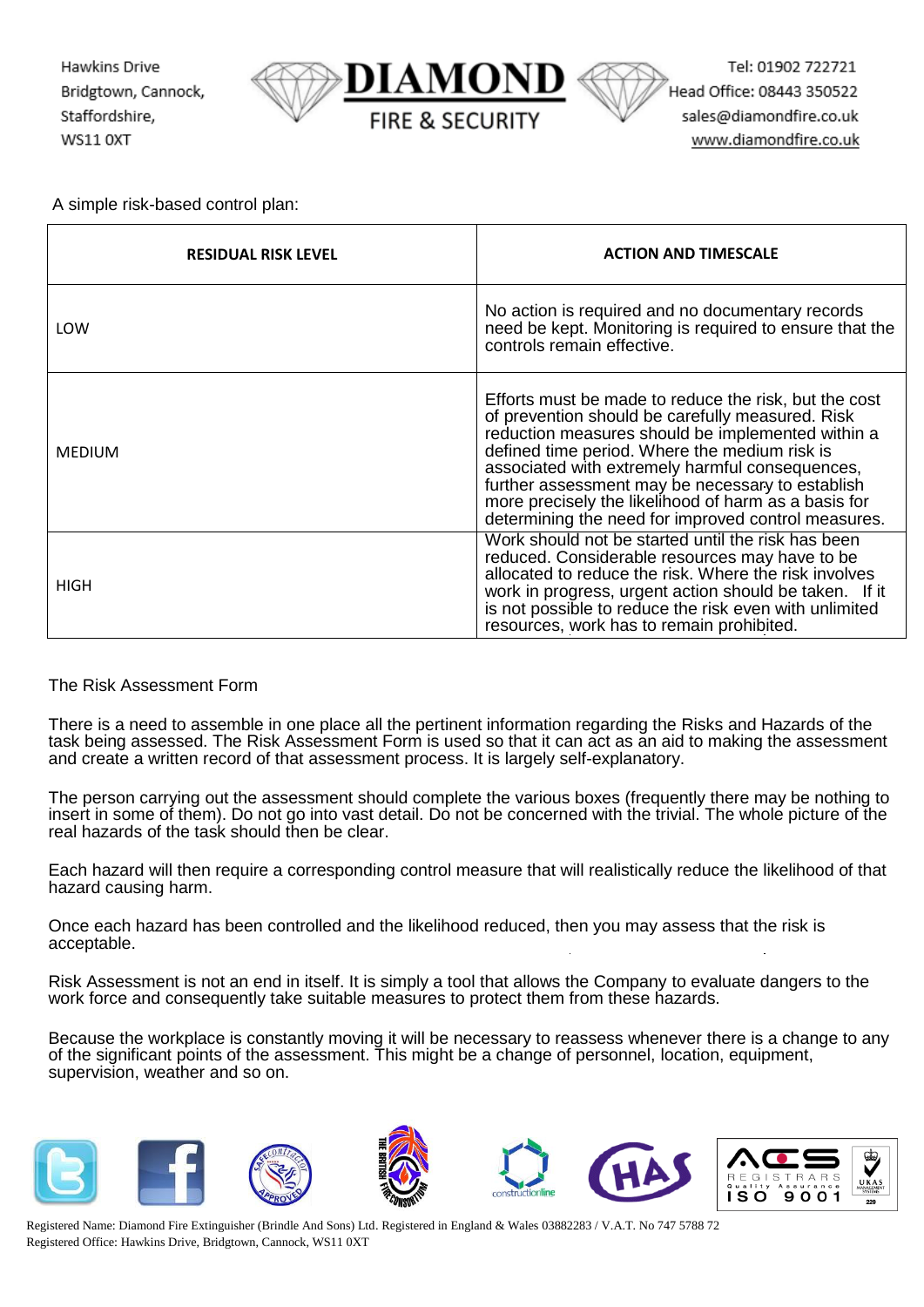

Tel: 01902 722721 Head Office: 08443 350522 sales@diamondfire.co.uk www.diamondfire.co.uk

#### DISPLAY SCREEN EQUIPMENT

The introduction of VDUs and other display screen equipment has been associated with a range of symptoms relating to the visual system and working posture, e.g.: fatigue and stress, upper limb pains and discomfort, etc. The workstation assessment form attached seeks to identify any potential problems relating to a person's workstation before harm to health and safety is realized.

The provision of good ergonomic and environmental conditions must be considered in the planning of the work station for VDUs.

#### **Posture and Good Practice:**

- Since each user is an individual size and shape the user must participate in the organization of their workstation:
- To find the best working position sit on your chair, then sit rigidly upright, and then relax a little. Now adjust your chair to support your back in this position.
- Use a foot rest if that helps.
- Adjust the height of the chair such that when your fingers are resting comfortably on the keyboard's "home keys" the elbow is at an angle of approximately 90 degrees.
- It is often more comfortable to have 100mm of workbench in front of the keyboard to rest the hands upon
- Arrange the VDU in such a manner that you do not face, or have a window as a background and so that the light sources do not reflect glare into your eyes.
- Adjust the screen height such that the top row of the characters on the screen is level with or just below your eye level.
- When copy typing use a copy holder or some other device which allows you to look from copy to screen without excessive head or neck movement. If the copy and screen are the same distance from your eyes then your eyes will not have to constantly change focus.
- Leave sufficient space to gain access to the VDU for any maintenance that may be needed.

• Cables must be kept tidy at all times and not cause an obstruction to the operator or others who may have cause to enter the work area.

#### **Work Patterns**

VDUs should not be used continually. It is not the length of break taken away from the VDU that is important but the frequency. Break up work patterns with other tasks so that you get a regular rest from the VDU.

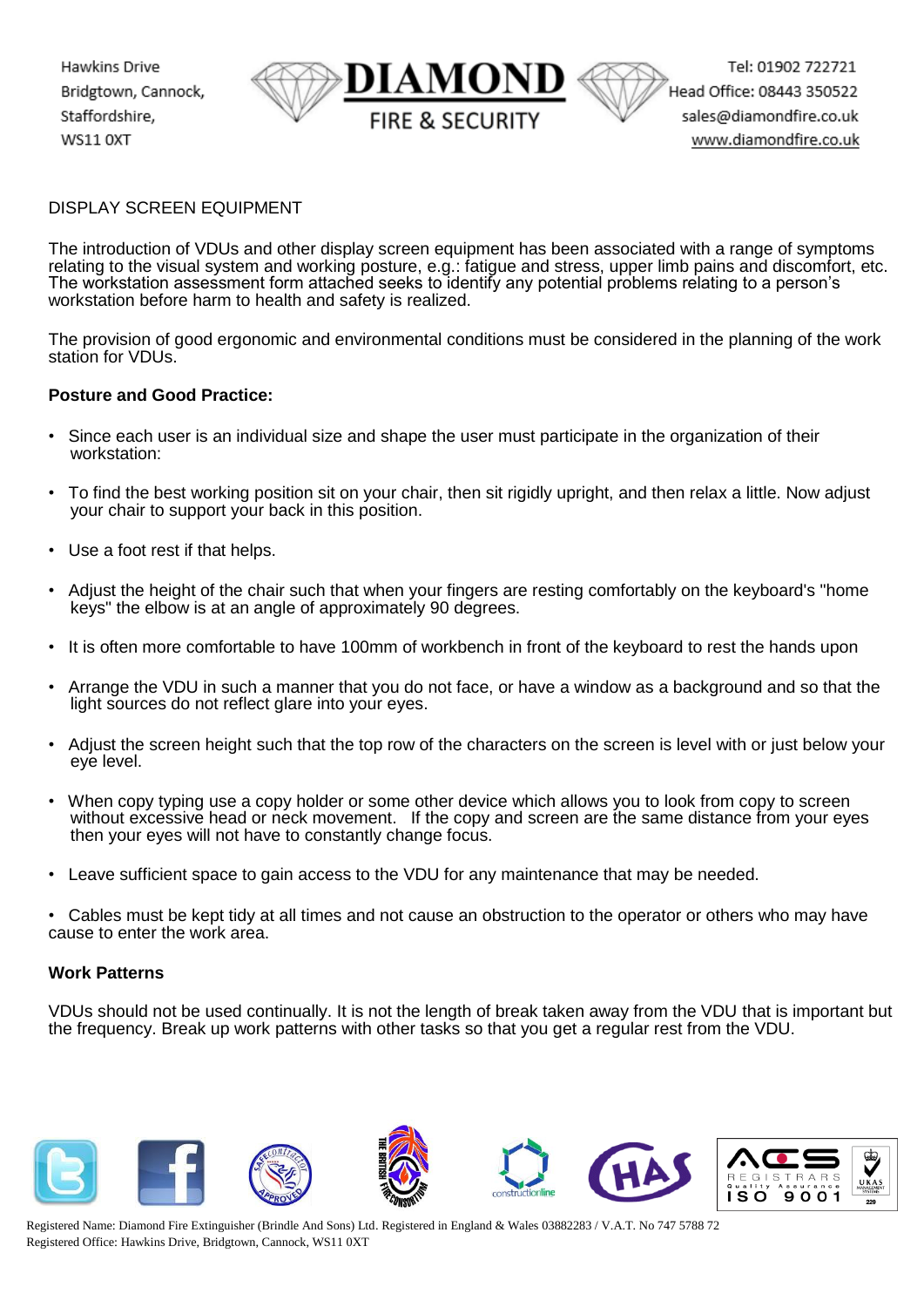

Tel: 01902 722721 Head Office: 08443 350522 sales@diamondfire.co.uk www.diamondfire.co.uk

### WORKSTATION ASSESSMENT CHECKLIST

Name: **Name:** Date: **Date: Date: Date: Date: Date: Date: Date: Date: Date: Date: Date: Date: Date: Date: Date: Date: Date: Date: Date: Date: Date: Date: Date: Date: Date: D** 

The following is a self-assessment of your own workstation. Your views enable us to ensure your comfort and safety at work. Please tick the box that best describes your opinion, for each of the questions listed.

#### 1. LIGHTING

| Is the lighting at your usual workstation adequate? | Yes I□<br>$\overline{N}$ o $\Box$ |  |
|-----------------------------------------------------|-----------------------------------|--|
|                                                     | Yes I⊟                            |  |
| Are there distracting reflections on your screen?   | No $\Box$                         |  |
|                                                     | Occasional $\square$              |  |
|                                                     | Yes $\Box$                        |  |
| Do you have control over local lighting?            | $No \Box$                         |  |
|                                                     | Some                              |  |

#### 2. TEMPERATURE AND HUMIDITY

| Are you usually comfortable at your workstation? | Yes $\Box$<br>$No \Box$ |  |
|--------------------------------------------------|-------------------------|--|
|                                                  | Comfortable $\Box$      |  |
| Is the air around your workstation?              | Too dry too $\Box$      |  |
|                                                  | Humid $\Box$            |  |

#### 3. NOISE

|  | Do you find the noise from work equipment distracting? | Yes<br>No. |  |
|--|--------------------------------------------------------|------------|--|
|--|--------------------------------------------------------|------------|--|

#### 4. SPACE

| Is there enough space around your workstation? | Yes<br>Nο |  |
|------------------------------------------------|-----------|--|
|------------------------------------------------|-----------|--|

#### 5. CHAIR

| Is the seat height adjustable?                      | Yes<br>No. |  |
|-----------------------------------------------------|------------|--|
| Is the angle and height of the backrest adjustable? | Yes        |  |
|                                                     | No.        |  |
|                                                     | Yes        |  |
| Is the chair stable?                                | No.        |  |
|                                                     | Yes        |  |
| Is the chair in a good state of repair?             | No.        |  |
|                                                     | Yes        |  |
| If your chair has arms, do they get in the way?     | No.        |  |
|                                                     | Yes        |  |
| Is the chair comfortable?                           | No         |  |

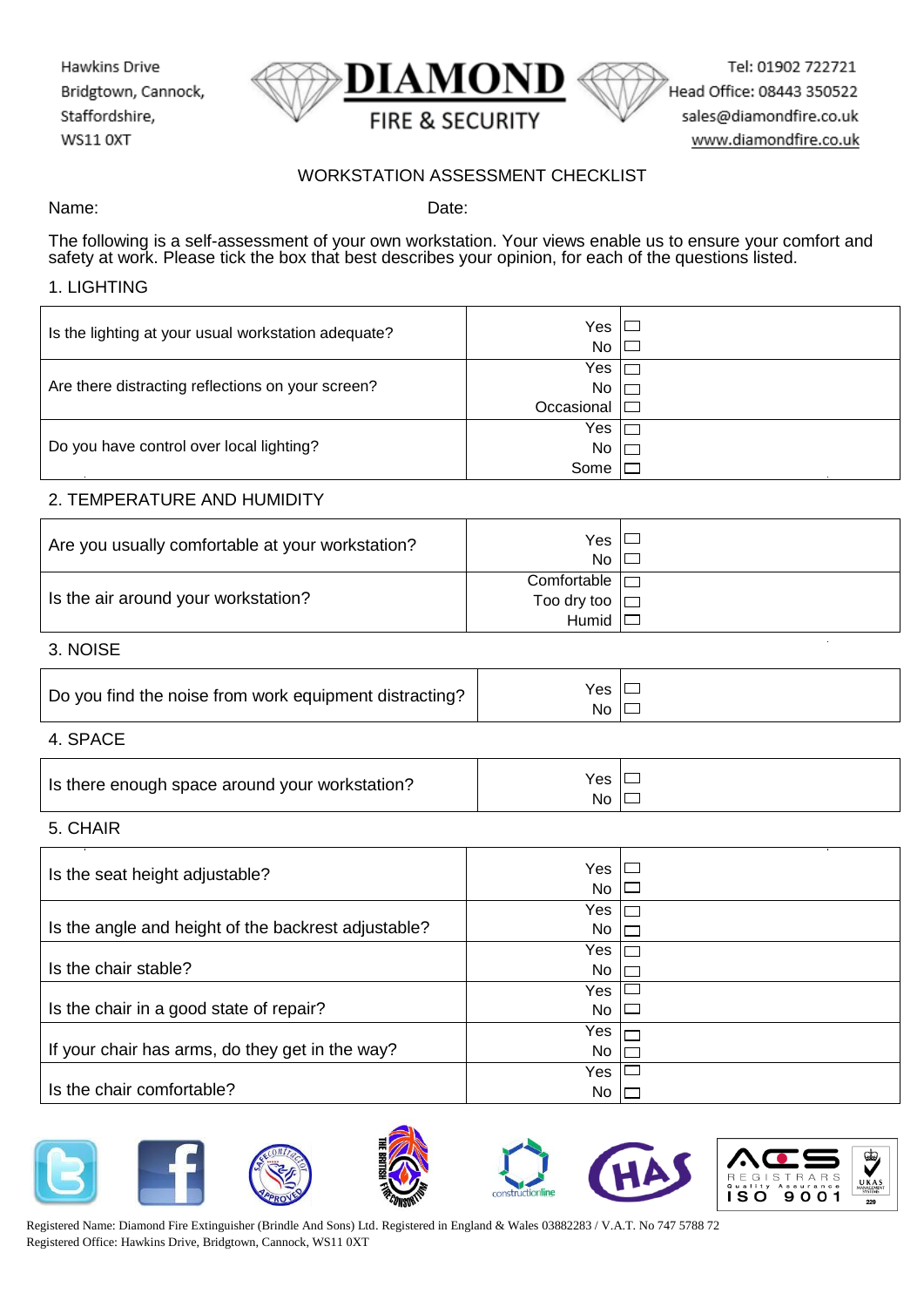



Workstation Assessment Checklist

#### 10. OTHER EQUIPMENT

| Is your phone conveniently situated?                              | Yes<br>No $\Box$ |  |
|-------------------------------------------------------------------|------------------|--|
| Is there enough space to lad paper into printers and<br>copiers?  | Yes<br>No.       |  |
| Can you easily get to shelves above and below the<br>workstation? | Yes<br>No.       |  |

If no please give details

#### 11. TRAINING

| Do you have any other equipment problems?                                                          | Yes<br>No. |  |
|----------------------------------------------------------------------------------------------------|------------|--|
| Have you been trained to make your workstation comfortable?                                        | Yes<br>No. |  |
| Have you been trained in the use of software?                                                      | Yes<br>No. |  |
| If you were to have a problem relating to display screen work, do<br>you know who to ask for help? | Yes<br>No. |  |
| Do you understand the arrangements for eyesight tests?                                             | Yes<br>No. |  |

Your comments please

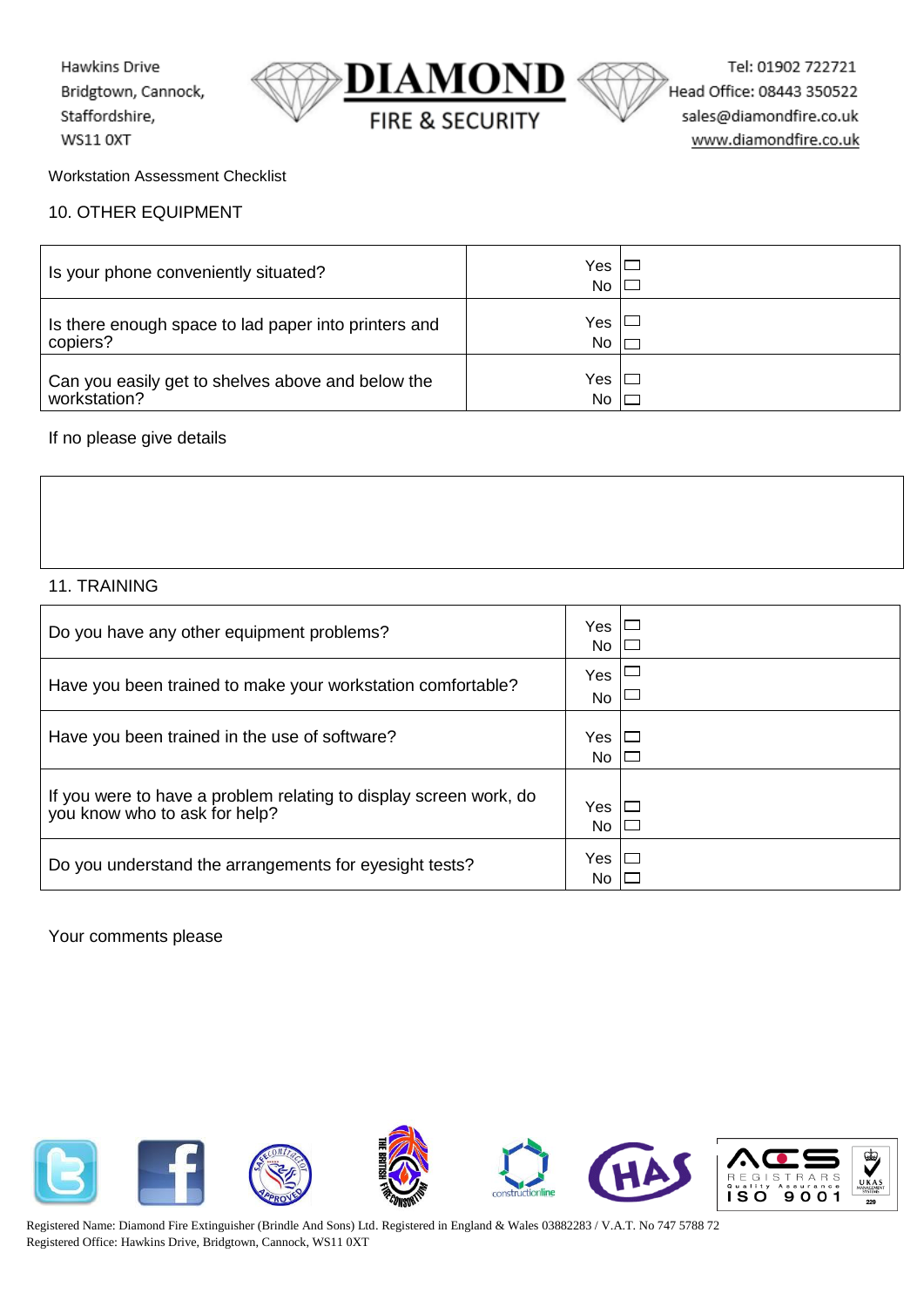

Tel: 01902 722721 lead Office: 08443 350522 sales@diamondfire.co.uk www.diamondfire.co.uk

#### **GUIDANCE NOTES - OFFICE SAFETY**

#### **ENVIRONMENTAL**

Offices shall be kept clean and tidy. Each person has a minimum of  $3.6m<sup>2</sup>$  of floor space or, where the ceiling height is less than 3m,  $11m<sup>3</sup>$  of any items of equipment is to be subtracted from the total room volume before obtaining this figure.

A minimum temperature of 16° C shall be attained within one hour of work commencing and maintained throughout the working day.

Lighting shall be either natural or artificial and steps shall be taken to eliminate glare and shadows.

Adequate fresh air shall be provided, either through open windows or by the means of air conditioning. In areas where fumes are likely to be present, local exhaust ventilation shall be provided.

#### **ACCESS**

Stairs, steps and floors shall be maintained in good condition. They shall, as far as is reasonably practicable, be kept free of materials likely to cause persons to slip or trip and shall not be obstructed.

Non-slip floor polishes shall be used on linoleum or similar surfaces.

Trailing cables from telephones, computers, etc. shall be kept to a minimum and are to be positioned so as not to cause a tripping hazard.

Full height glass screens and doors shall be marked to indicate their presence.

#### **WASHING AND TOILET FACILITIES**

The facilities shall normally include clean hot and cold (or warm) running water, soap, clean towels or other suitable means of cleaning and drying. They shall be adequately cleaned and maintained, and be properly ventilated. The room should be well lit and should not open on to any room where food is processed, prepared or eaten.

Suitable and sufficient sanitary conveniences shall be provided and maintained in accordance with the numbers of persons employed, as detailed in Table 1. Where separate sanitary accommodation is for a group of workers, e.g. men / women or office / manual workers, then a separate calculation shall be made for each group.

#### TABLE 1

| Number of people at work | Number of water closets | Number of wash stations |
|--------------------------|-------------------------|-------------------------|
| 1-5                      |                         |                         |
| $5 - 25$                 |                         |                         |
| 26-50                    |                         |                         |
| 51-75                    |                         |                         |
| 76-100                   |                         |                         |

In the case of sanitary accommodation used only by men, Table 2 may be used instead of the water closet requirement of Table 1.

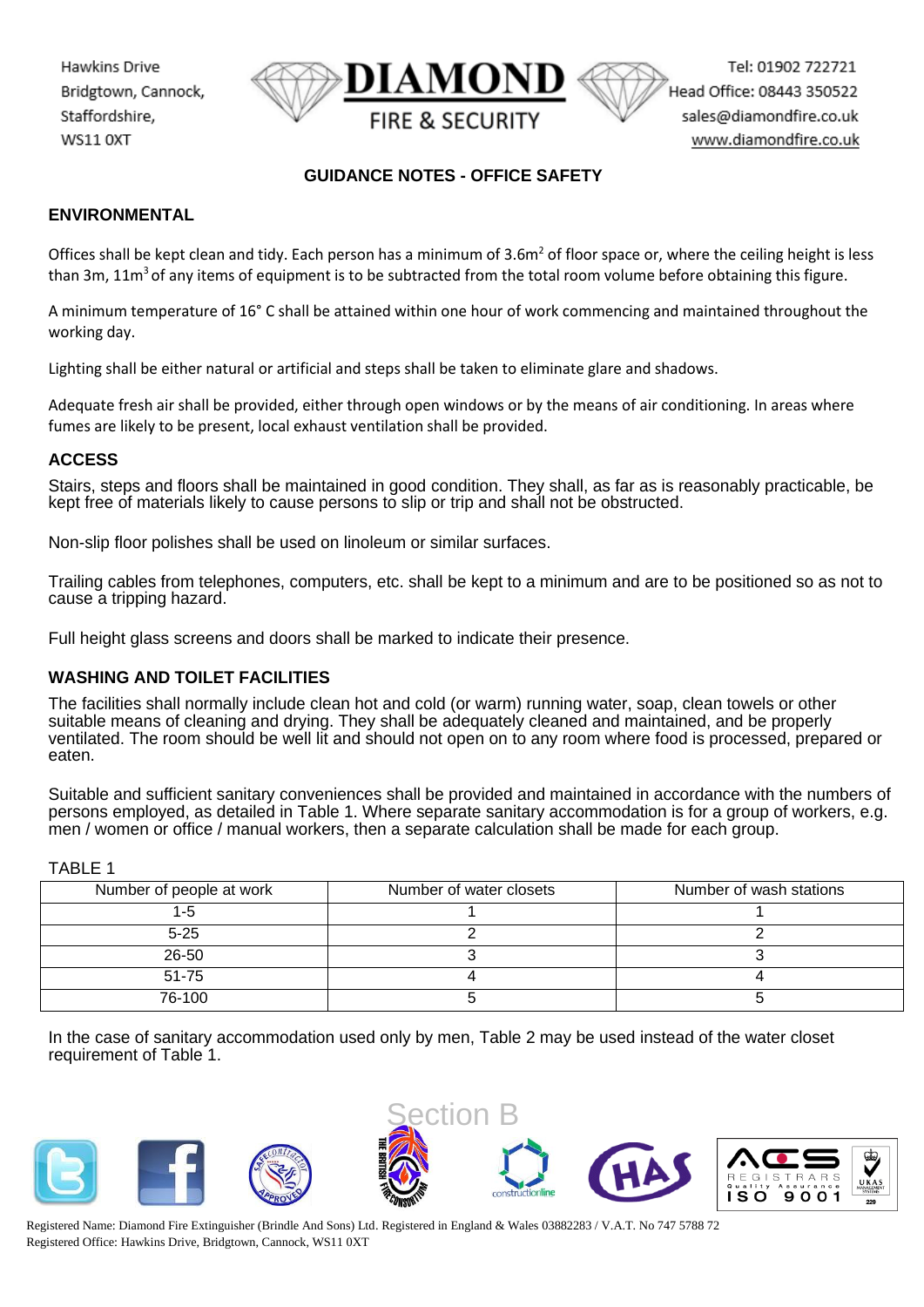

Tel: 01902 722721 lead Office: 08443 350522 sales@diamondfire.co.uk www.diamondfire.co.uk

### Arrangements for Consultation with Employees

Consultation shall be carried out on all matters to do with health and safety of our employees at work, including:

Any proposed changes which may substantially affect their health and safety at work, E.g. changing a work procedure;

Arrangements for getting a competent person to help Diamond Fire, to comply with health and safety laws;

When introducing new technology, tools or work processes;

When planning health and safety training;

Informing employees of the likely risks and dangers arising from their work, measures to remove or reduce risks and what they should do if they have to deal with a risk or danger.

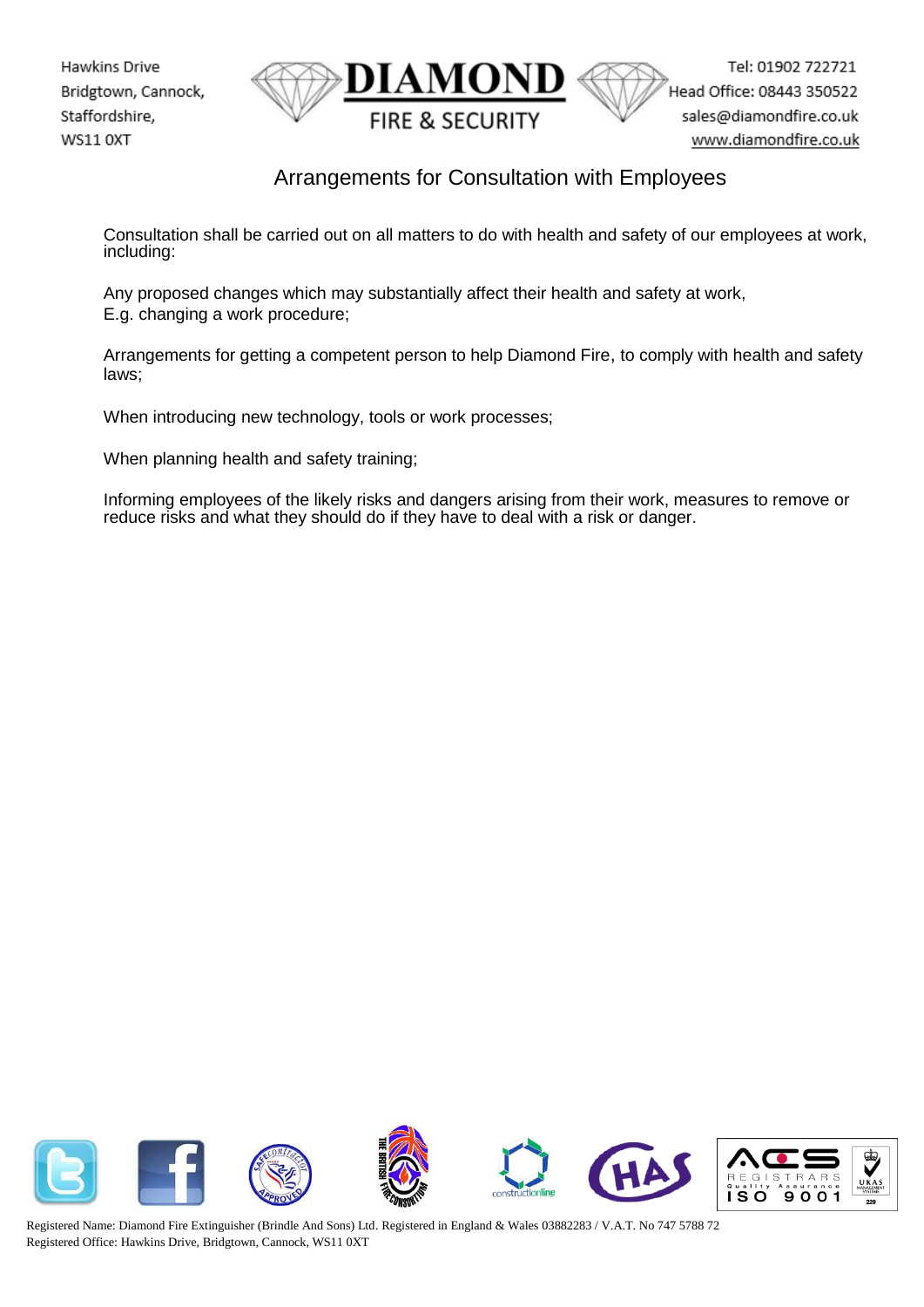

Registered Name: Diamond Fire Extinguisher (Brindle And Sons) Ltd. Registered in England & Wales 03882283 / V.A.T. No 747 5788 72 Registered Office: Hawkins Drive, Bridgtown, Cannock, WS11 0XT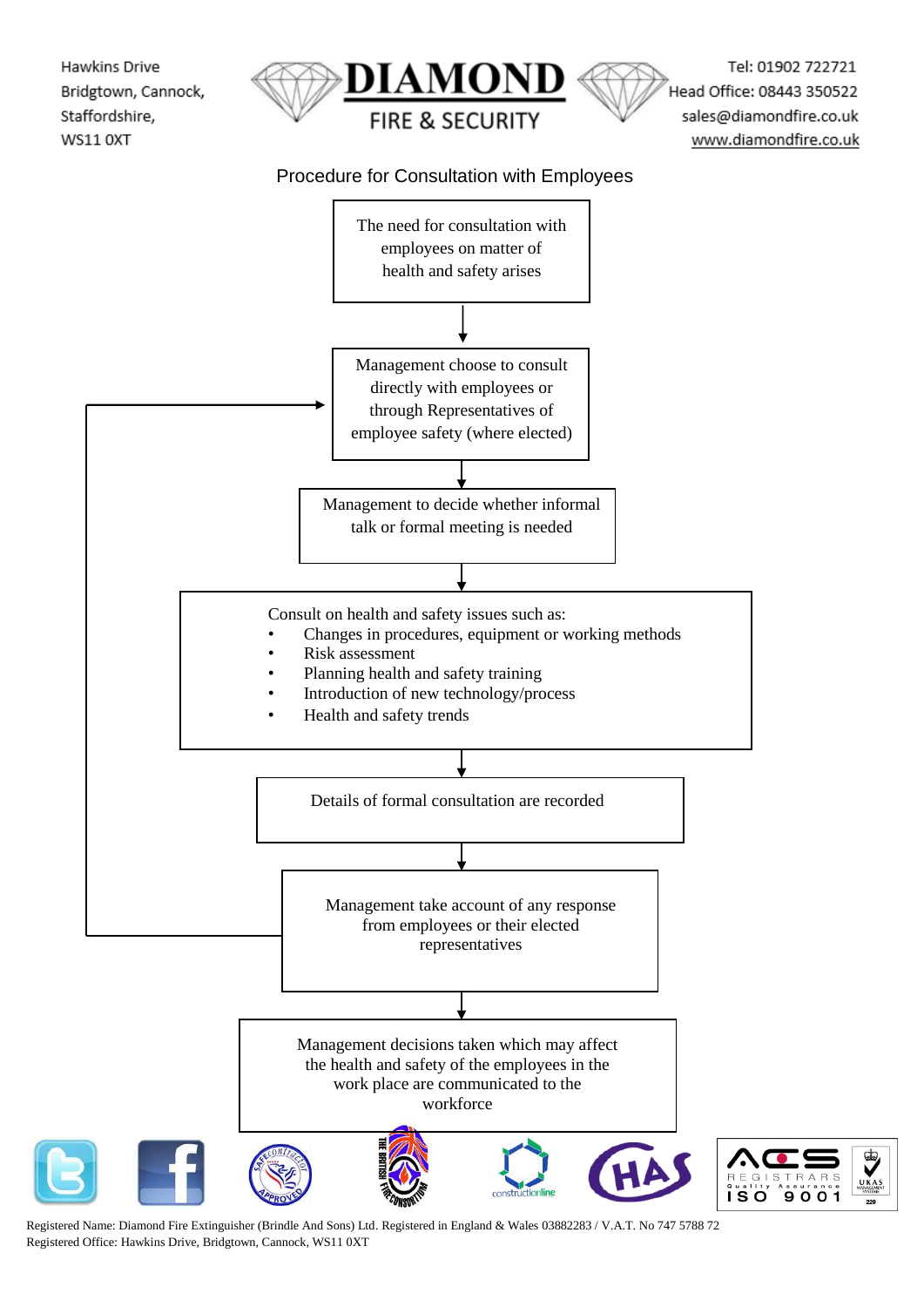

Tel: 01902 722721 Head Office: 08443 350522 sales@diamondfire.co.uk www.diamondfire.co.uk

# Section C

### **Arrangements for Induction Training**

Diamond Fire, expects its employees to undergo specific induction training (which the company will provide) prior to works starting, so that we can address the health and safety hazards associated with the particular area.

Will Targett will ensure that all employees undergo company induction training.

Alex Brindle will ensure that site operatives undergo site induction training and that records of this training are kept on the premises, together with any certificates from off-site courses attended by employees.

Records of Company induction training will be held at head office by Alex Brindle.

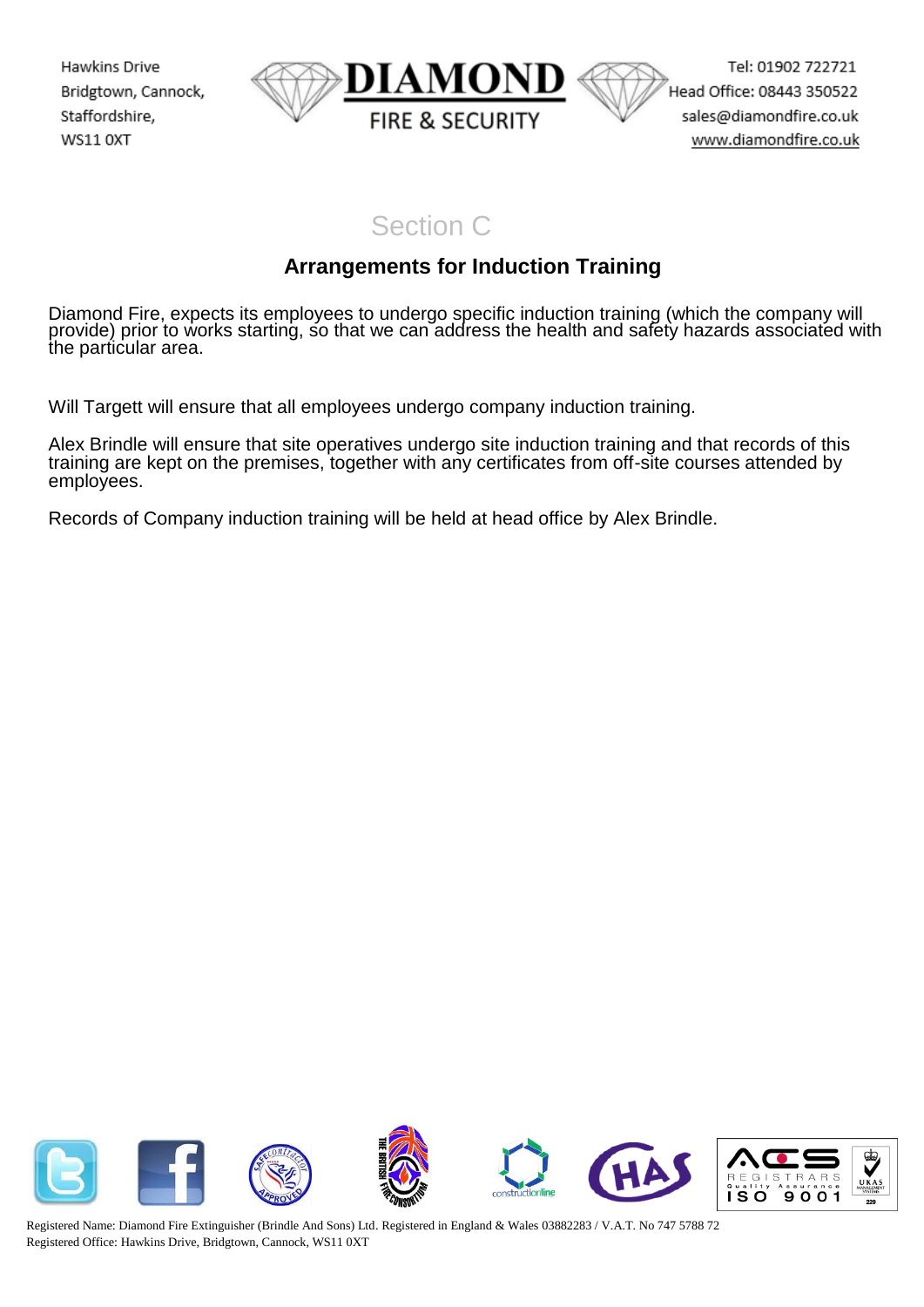

Registered Name: Diamond Fire Extinguisher (Brindle And Sons) Ltd. Registered in England & Wales 03882283 / V.A.T. No 747 5788 72 Registered Office: Hawkins Drive, Bridgtown, Cannock, WS11 0XT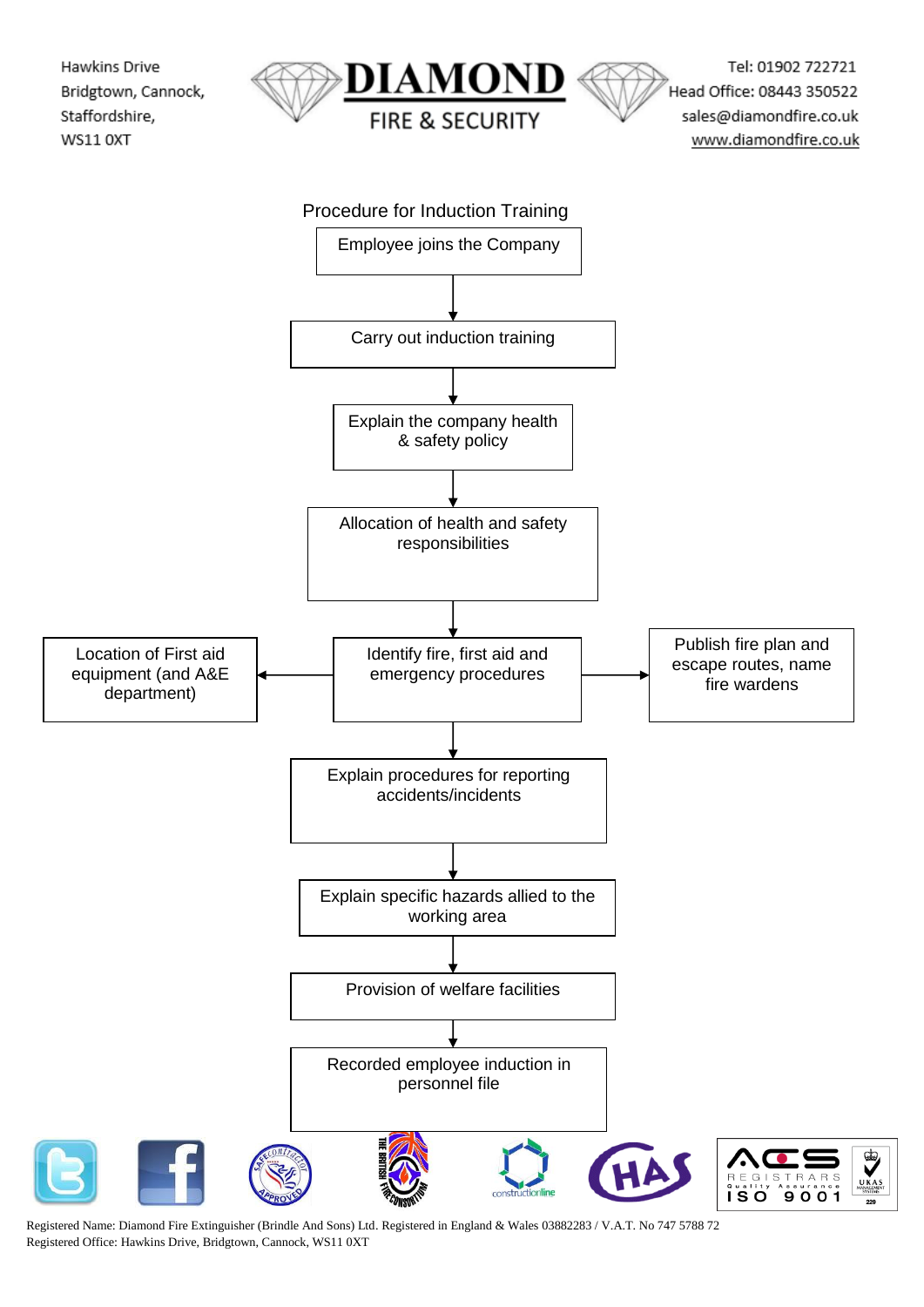

Tel: 01902 722721 Head Office: 08443 350522 sales@diamondfire.co.uk www.diamondfire.co.uk

Guidance on Induction Training

#### INTRODUCTION

All new members of staff should receive health and safety induction training as part of their general induction to the organization. This should take place as soon as possible after they start, ideally on arrival. The objective of the training is to ensure new members of staff are familiar with all fundamental aspects of health and safety which relate to their employment and the contribution that they can make to a safe working environment.

#### Areas to be covered:

- 1. The individual's reporting lines, job title, duties and responsibilities
- 2. The Company's Health and Safety Policy including
	- The organisation's commitment to health and safety in the workplace
- Legislative background to the health and safety policy
- The general statement of policy and its importance
- How to get access to the health and safety policy
- The organizational structure for managing health and safety
- The employee consultation process on health and safety issues
- Management and staff responsibilities and rules
- Arrangements and procedures
- Fire safety and emergency evacuation procedures, raising the alarm, escape routes and assembly points
- How the accident and incident reporting system works
- First aid arrangements
- Disciplinary procedures following breach of staff rules.
- 3. Prohibited and hazardous areas, smoking arrangements
- 4. Where to find individuals with special health and safety functions, e.g. Health and Safety Adviser/Co-coordinator, First Aiders, Fire Wardens and Safety and Employee **Representatives**
- 5. Details of any traffic controls and restrictions
- 6. Location of specific safety issues
- 7. Job specific safety issues and access to relevant risk assessments, work procedures, control measures, etc.
- 8. Details of any further training to be provided.

It can be helpful for any individuals with health and safety responsibilities to be present during induction training.

References: Health and Safety Management System Fire notices First aid notices Location and job specific requirements Guidance relevant to the individual's work Relevant specific/detailed risk assessments

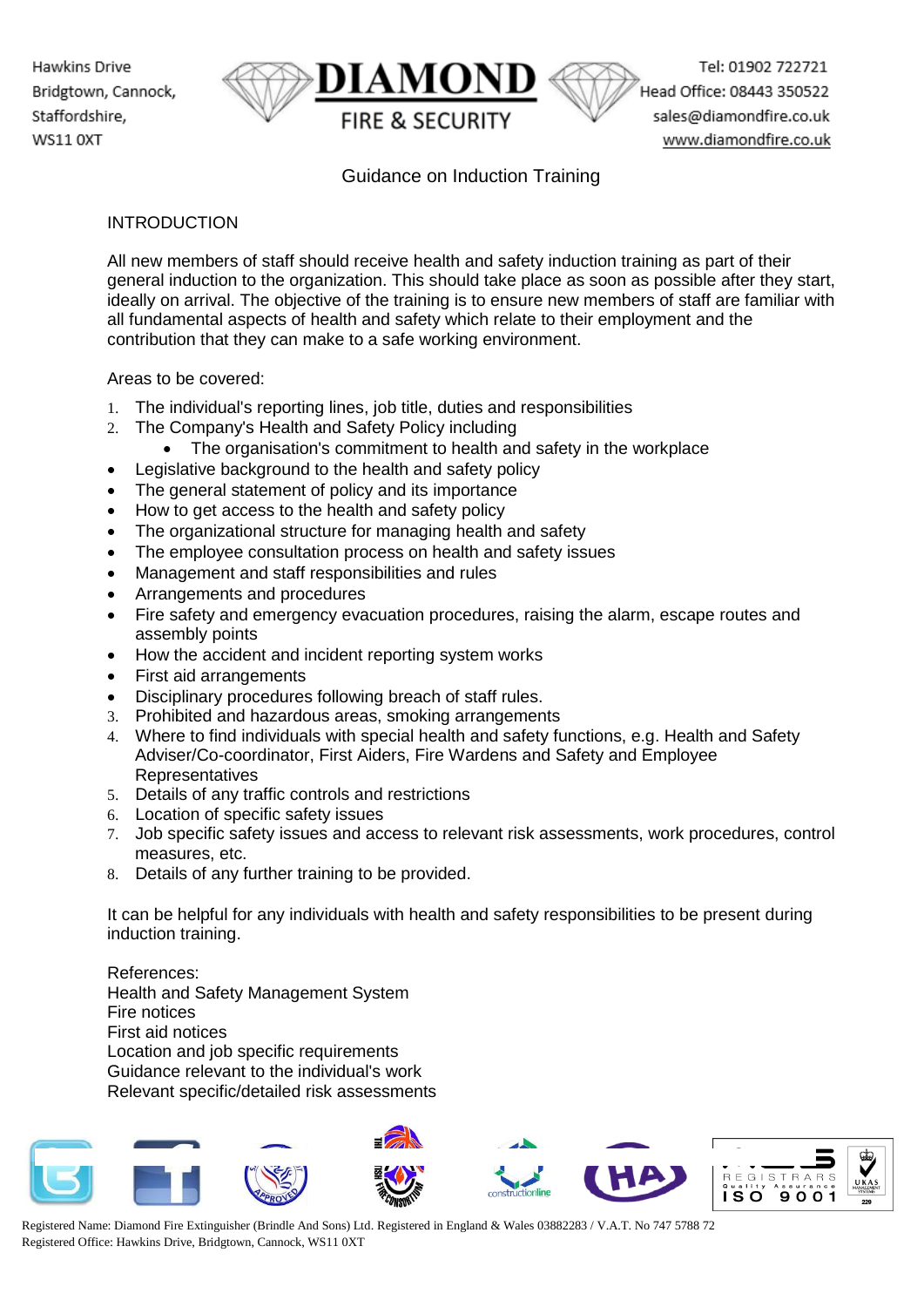

Tel: 01902 722721 Head Office: 08443 350522 sales@diamondfire.co.uk www.diamondfire.co.uk

#### REFRESHER TRAINING

Refresher training is necessary to help refresh employees' memories on a particular subject area and to update them on changes in legislation, practice and policy. Competence will generally decline if skills are not used regularly. Refresher training is usually specific to a topic and is particularly relevant to some groups of workers, including the following:

- 1. Those working with asbestos and hazardous substances
- 2. Craneoperators
- 3. Drivers of company vehicles
- 4. Those handling flammable substances
- 5. Those working with ionising radiation
- 6. Operators of fork lift trucks
- 7. Drivers of vehicles carrying dangerous substances by road
- 8. Safetyandemploy.-: representatives
- 9. Qualified First Aiders and appointed persons
- 10. Safety advisers and co-ordinators
- 11. Managementstaff.

The frequency of refresher training will depend on the complexity of the subject, how rapidly it changes and the ability of the individual to retain the information. In order to remember when the individual is due for fixed frequency refresher training, e.g. every three years for qualified First Aiders, a written reminder should be included in the individual's training records.

If there is a significant change in legislation or practice, refresher training may have to be provided ad hoc, as well as on a regular basis. For example, staff trained to operate a particular fork lift truck would require additional training should a new truck of a different type or rating be brought into use. Management staff will need retraining following amendments to the health and safety policy, to ensure consistent implementation of any new measures.

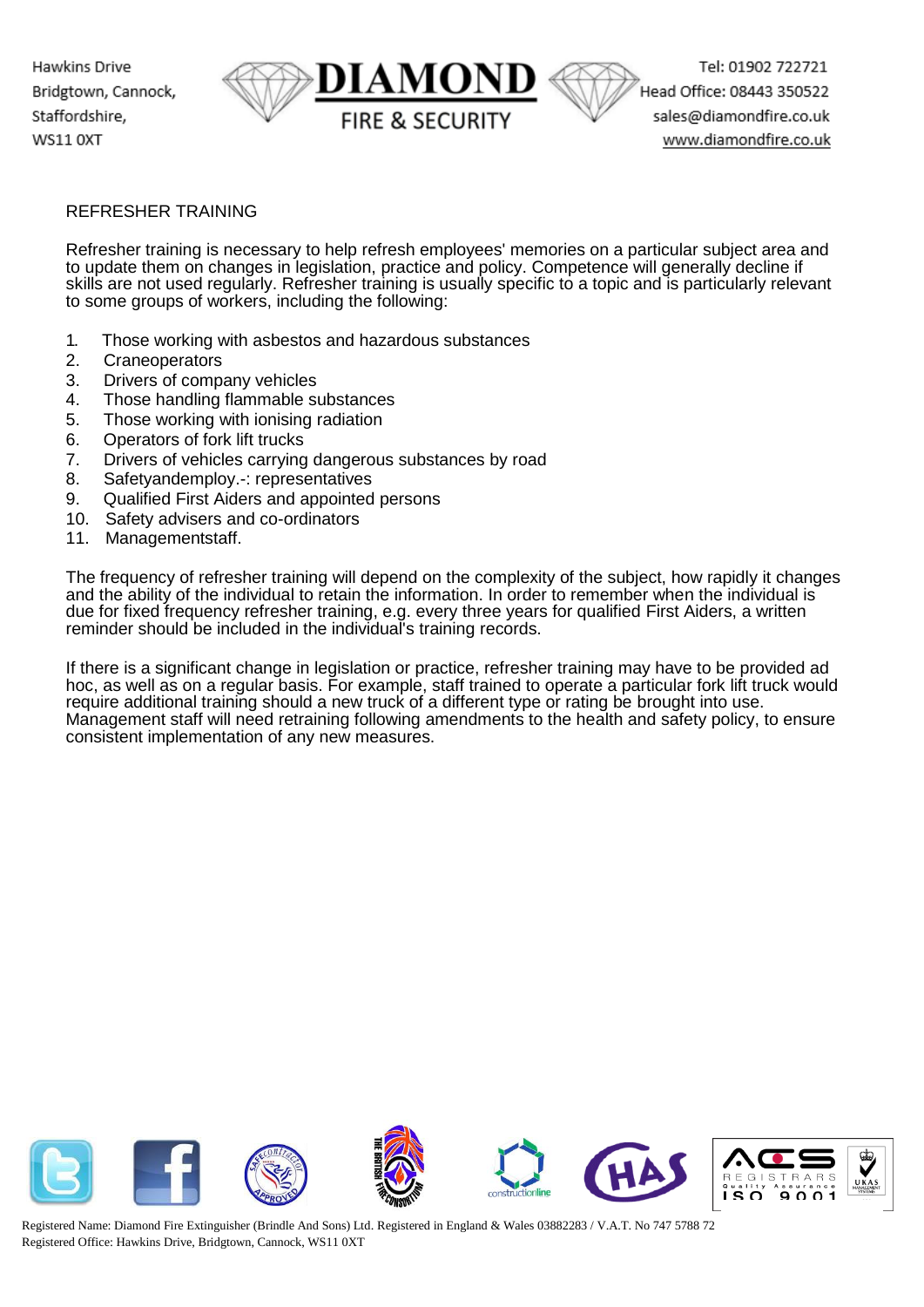

Tel: 01902 722721 Head Office: 08443 350522 sales@diamondfire.co.uk www.diamondfire.co.uk

#### INDUCTION SHEET

Site/Area: ...........................................................................

Company/Person giving Induction:....................................

Date of Induction: ..............................................................

The following items have been explained to the inductee:

The Company's policy for health, safety and welfare;

Allocation of safety responsibilities on site;

Site specific rules;

Safe systems of work, where applicable;

General hazards in and around their work area;

Specific hazards allied to their work area including the detail of the risk assessment and noise implications of that task;

Fire and emergency procedures (including the location and use of extinguishers);

First aid - names and locations of first aiders, introduction to them, position of first aid boxes and rules for their use:

Use, availability and storage of protective clothing and equipment;

Procedures for reporting accidents, injuries and property damage;

Welfare - location of canteens, toilets, etc, and other welfare matters;

The importance of hygiene and health.

I have received the site safety induction and understand the safety requirements and obligations placed upon me.

Signed by: ................................................................. (having received safety induction)

Print Name: ...............................................................

Company:......................................................................................................................

This form is to be held in the site records and then transferred to head office on the completion of the task.

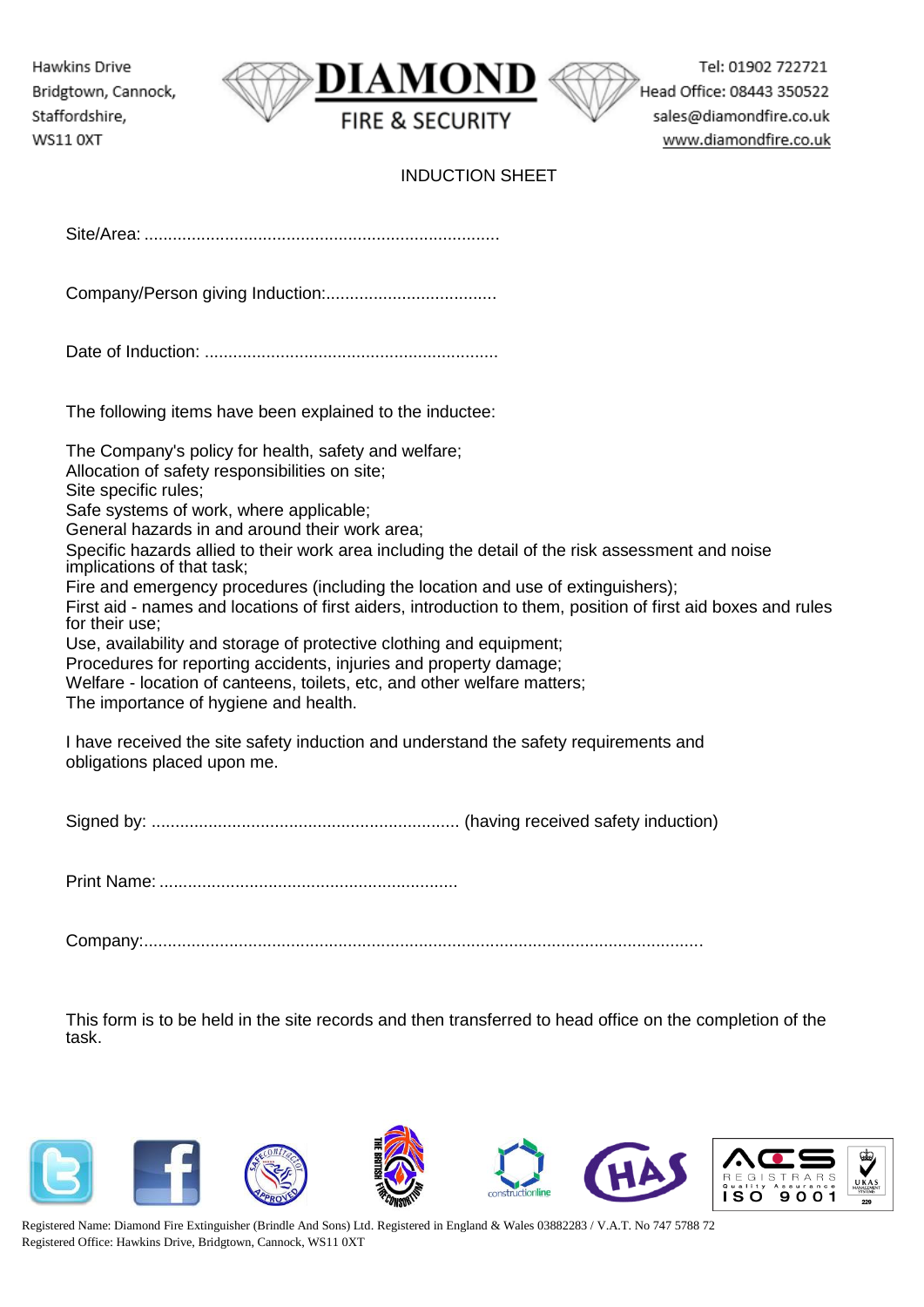

Tel: 01902 722721 Head Office: 08443 350522 sales@diamondfire.co.uk www.diamondfire.co.uk

#### INDUCTION REGISTER

| <b>NAME</b> | SIGNATURE | DATE OF INDUCTION | <b>INDUCTED BY</b> |
|-------------|-----------|-------------------|--------------------|
|             |           |                   |                    |
|             |           |                   |                    |
|             |           |                   |                    |
|             |           |                   |                    |
|             |           |                   |                    |
|             |           |                   |                    |
|             |           |                   |                    |
|             |           |                   |                    |
|             |           |                   |                    |
|             |           |                   |                    |
|             |           |                   |                    |
|             |           |                   |                    |
|             |           |                   |                    |
|             |           |                   |                    |

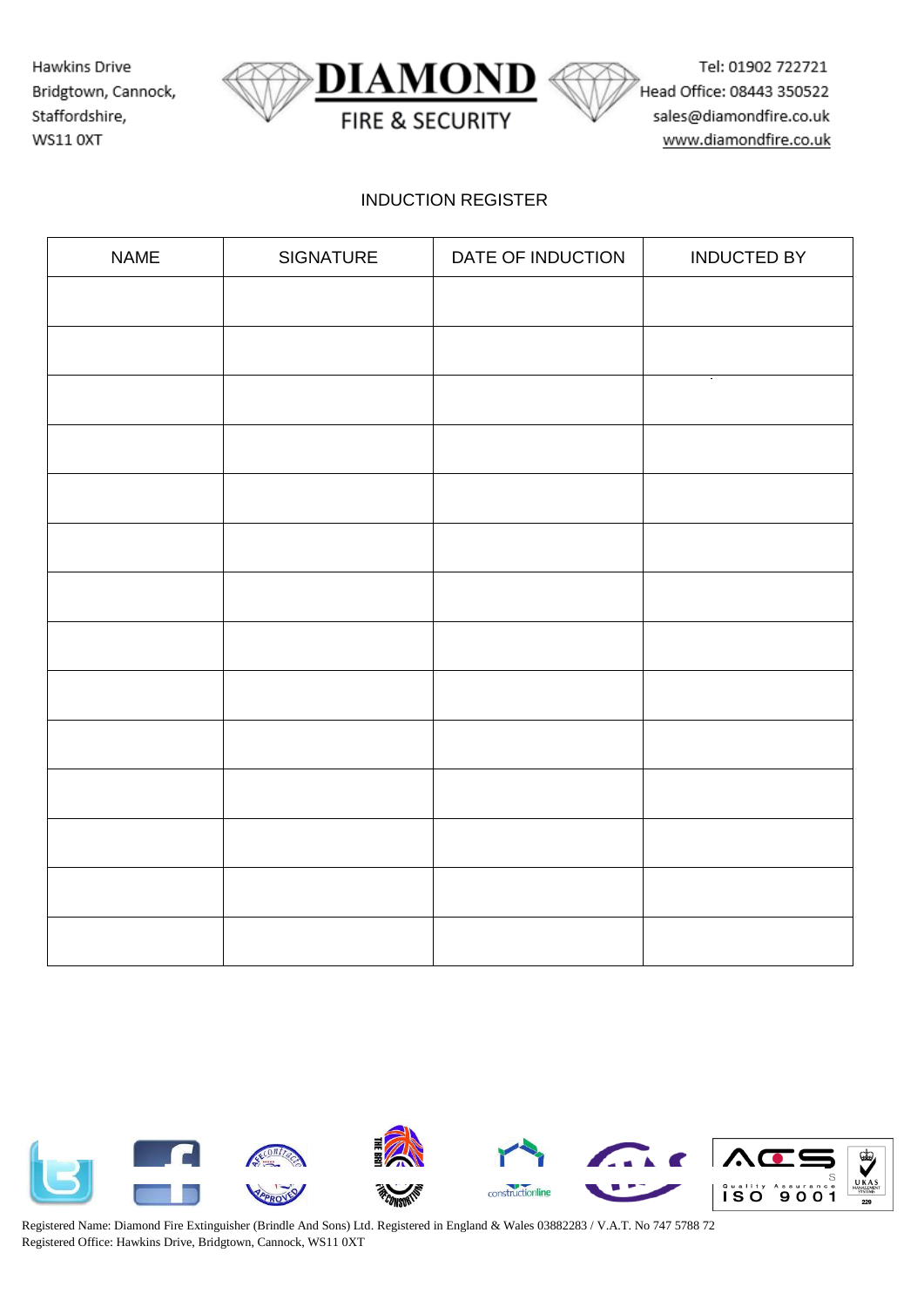

Tel: 01902 722721 Head Office: 08443 350522 sales@diamondfire.co.uk www.diamondfire.co.uk

Section D

### Arrangements for Training

William Targett will ensure that all members of staff receive training on health and safety as necessary, in order to assist them in undertaking their task safely and efficiently. Although the Managing Director has a major role to play within the Company's health and safety policy, each member of staff in a supervisory role is responsible for ensuring his/her subordinates receive appropriate training and instruction and shall, therefore, liaise with the Managing Director regarding training needs.

Copies of all training records will be held by Alex Brindle.

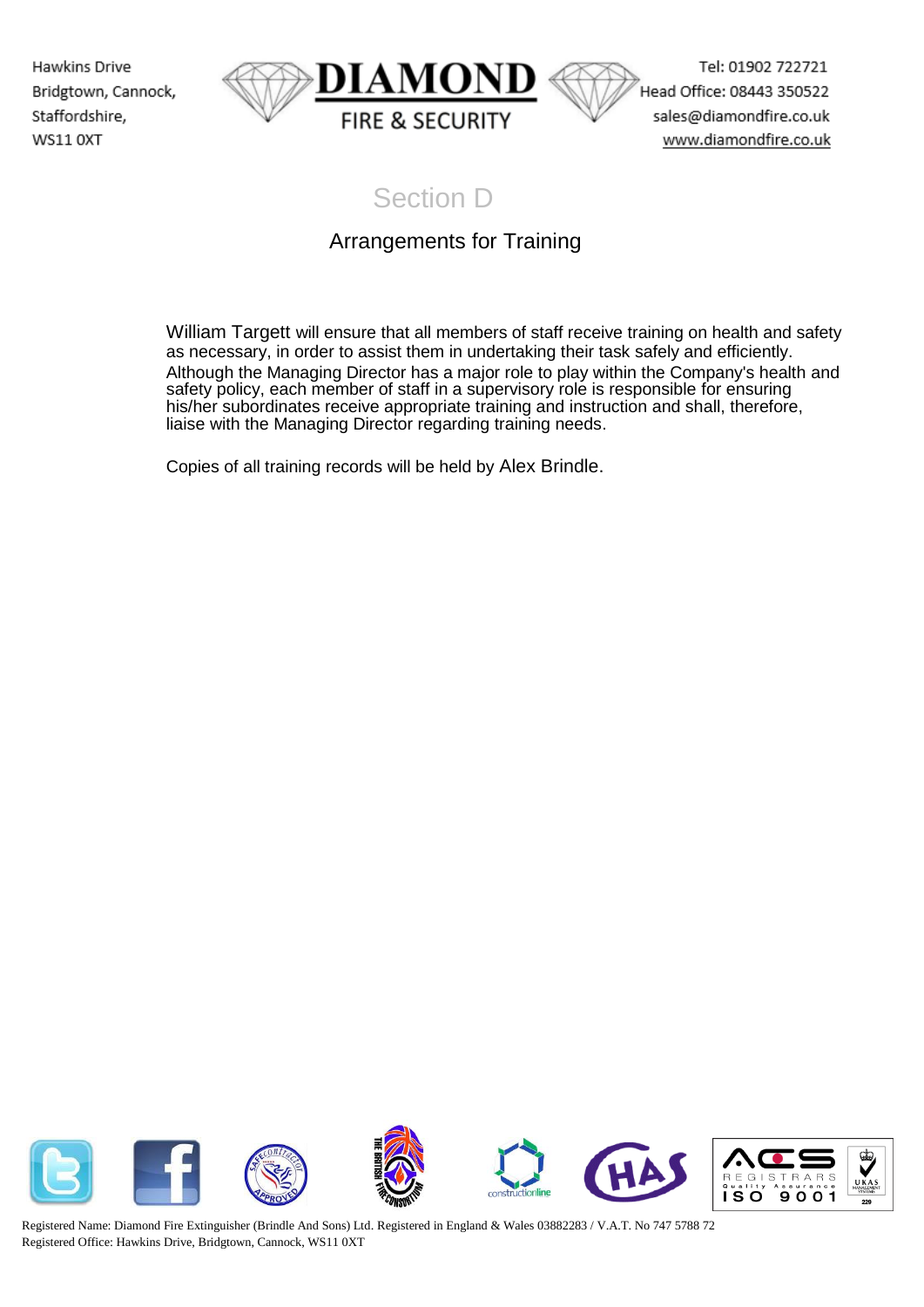

Registered Name: Diamond Fire Extinguisher (Brindle And Sons) Ltd. Registered in England & Wales 03882283 / V.A.T. No 747 5788 72 Registered Office: Hawkins Drive, Bridgtown, Cannock, WS11 0XT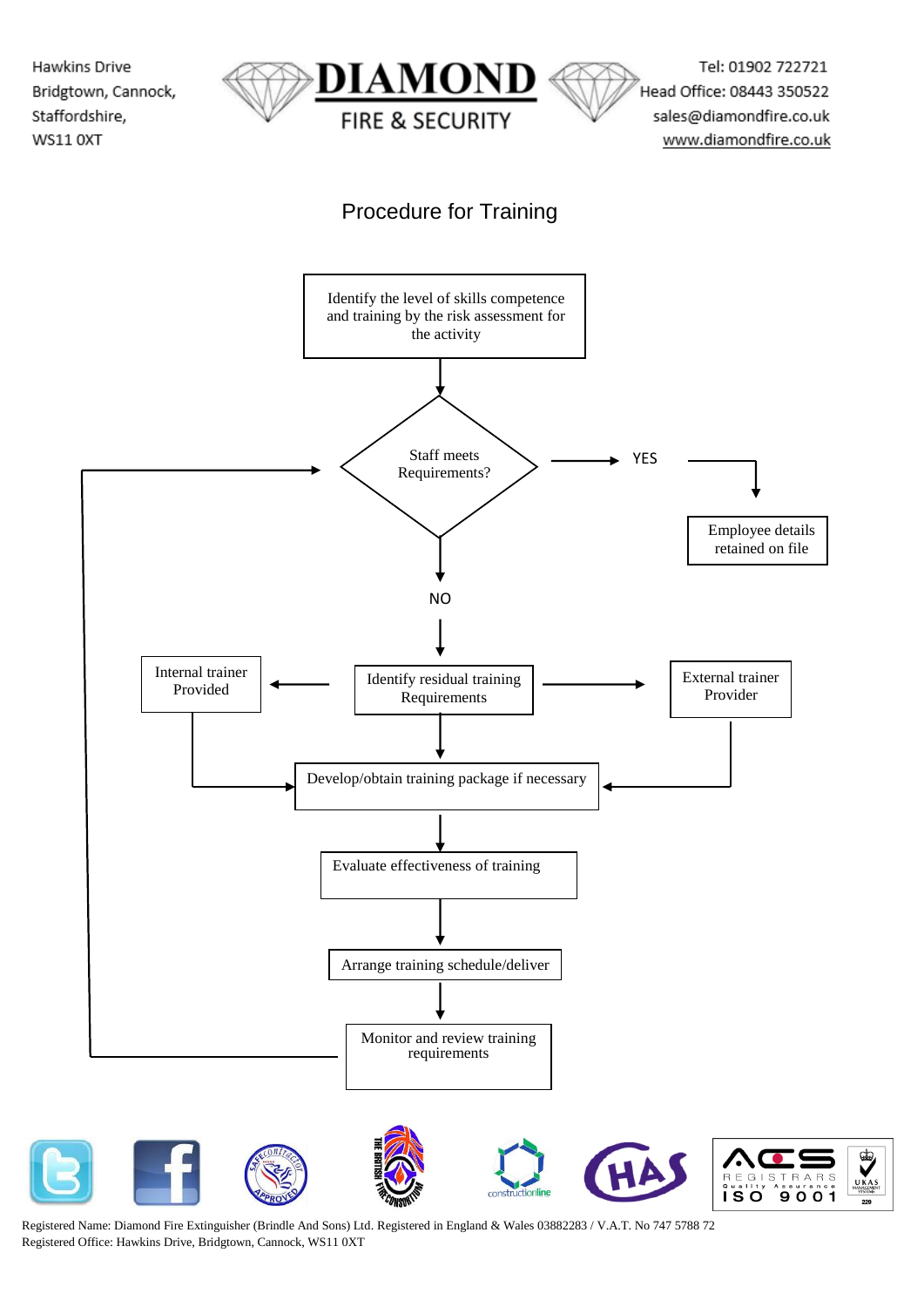

Tel: 01902 722721 Head Office: 08443 350522 sales@diamondfire.co.uk www.diamondfire.co.uk

Guidance on Training

#### INTRODUCTION

Training is about providing employees with the skills, knowledge, attitudes and understanding to carry out their jobs effectively. Training is an essential part of any safe system of work; control measures will not work unless employees know how to use them properly and understand the need for them.

#### LEGAL REQUIREMENTS

There is a general requirement on all employers under the Health and Safety at Work Act to provide employees with adequate information, instruction, training and supervision.

Under the Management of Health and Safety at Work Regulations, training must take place during working hours. If this is not possible, the time taken for training must be regarded as an extension to the employee's time at work. This means that, if the employee normally gets paid overtime, the time they spend after hours on training courses for health and safety should be remunerated in the same way as if they were working.

#### EMPLOYEE COMPETENCE

Employers must take account of employees' capabilities, level of training, knowledge and experience when allocating work.

Competence is a combination of the following:

- 1. Training
- 2. Knowledge
- 3. Experience
- 4. Skill.

Employers must decide the level of competence, i.e. the combination of these four elements needed to carry out a job safely. There are also specific legal requirements for competence in certain areas of work, e.g. providing health and safety assistance, working on electrical equipment and systems.

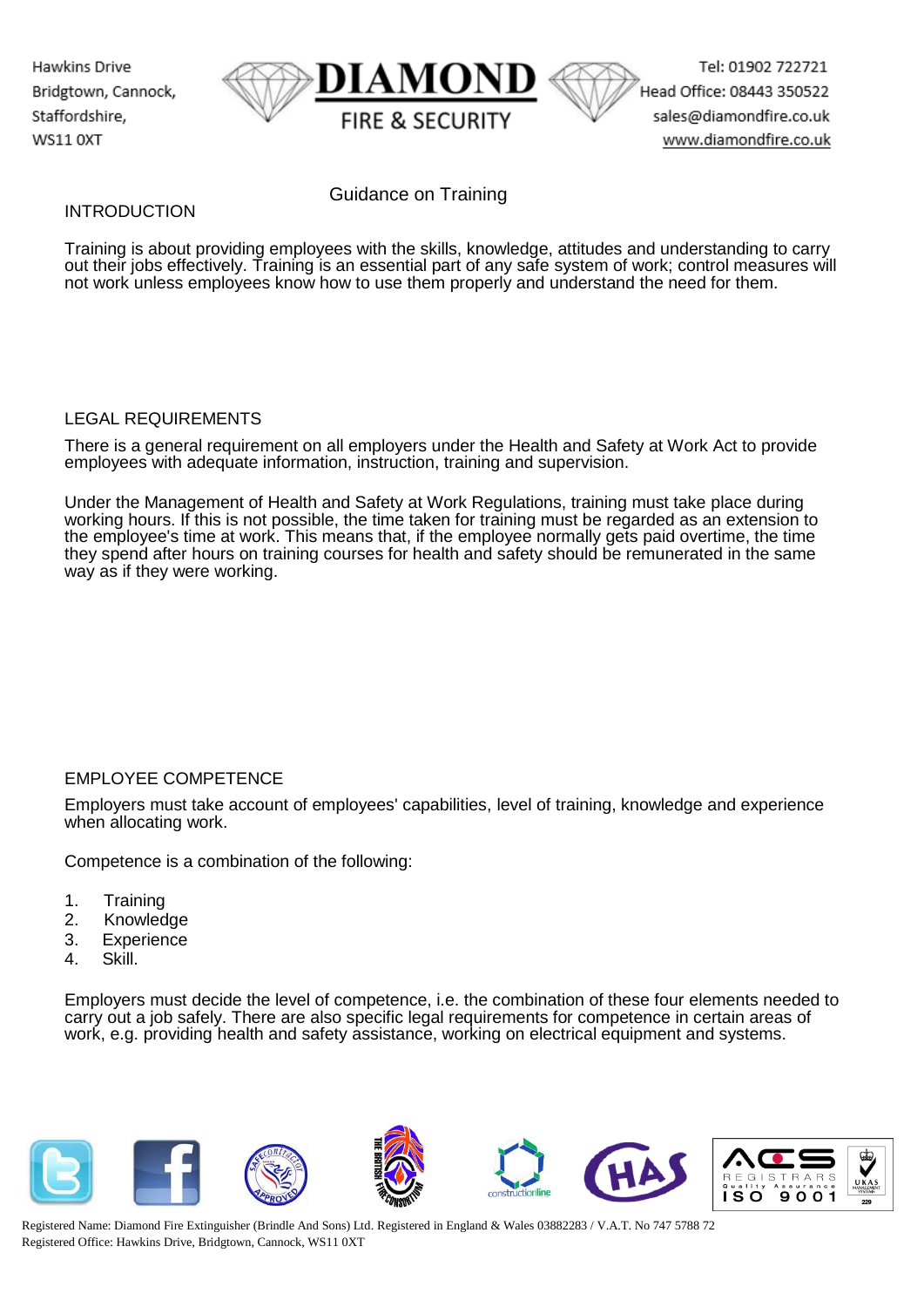

Tel: 01902 722721 Head Office: 08443 350522 sales@diamondfire.co.uk www.diamondfire.co.uk

#### TRAINING NEEDS

Before adequate training can be provided, it is necessary to identify individual training needs. General induction training must be given to all employees but, in addition to this, each new and existing worker is likely to require more detailed training to meet the specific needs of their job. Training needs should be identified when a person first begins a job, and should be reviewed regularly. In between reviews, training needs may become apparent, for example if a manager or supervisor notices an employee using work equipment incorrectly.

Training needs may be influenced by:

- 1. Previous experience and training
- 2. The individual's capability and capacity for learning
- 3. The level of expertise and competence required for the job.

The training requirements of each particular job should be identified by the risk assessment for the particular activity, and should be included in the job specification. Employers must provide employees with adequate safety training if they change jobs or responsibilities and if new equipment or technology is introduced or existing equipment is modified significantly.

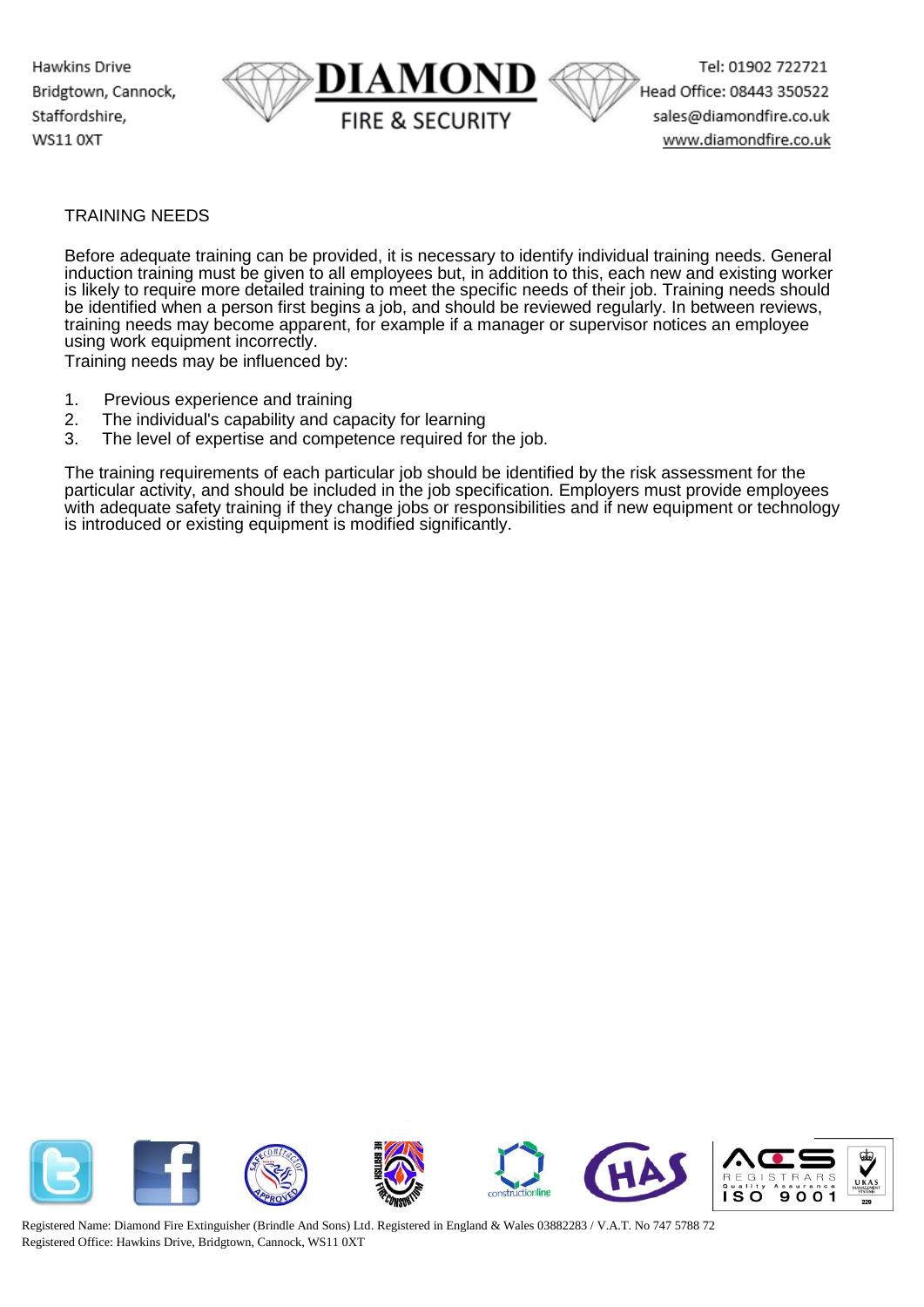

#### METHODS OF TRAINING

There are a variety of different training methods, including:

- Training courses, used for briefings, technical training, large audiences, covering new subject areas and general principles
- Demonstrations, for showing how to carry out specific activities or methods
- Toolbox talks, for passing on information on working procedures to groups of employees
- On the job training, for teaching an individual how to carry out the tasks they are responsible for
- Workshops, for encouraging participation during training courses
- Training may be given by anyone competent to do so, for example:
- In-house personnel, e.g. line managers or employees with specific competence
- External trainers delivering a tailored in-house course in the workplace
- External trainers at an external venue.

#### TRAINING REQUIREMENTS

Management and supervisory staff should be trained in:

- The requirements of health and safety law in relation to their areas of responsibility
- The Health and Safety Policy
- Safety rules, procedures, control measures, monitoring and checking arrangements etc relevant to their areas of responsibility
- Communication with their staff and their managers
- How to supervise staff in relation to safety procedures etc.
- **Incidentinvestigation**
- Identification of problems or improvements in health and safety arrangements
- How and when to take disciplinary action against staff breaching safety rules etc
- **Effectiverecruitment**
- Recognition of personal limitations in relation to health and safety knowledge
- How and when to seek specialist advice

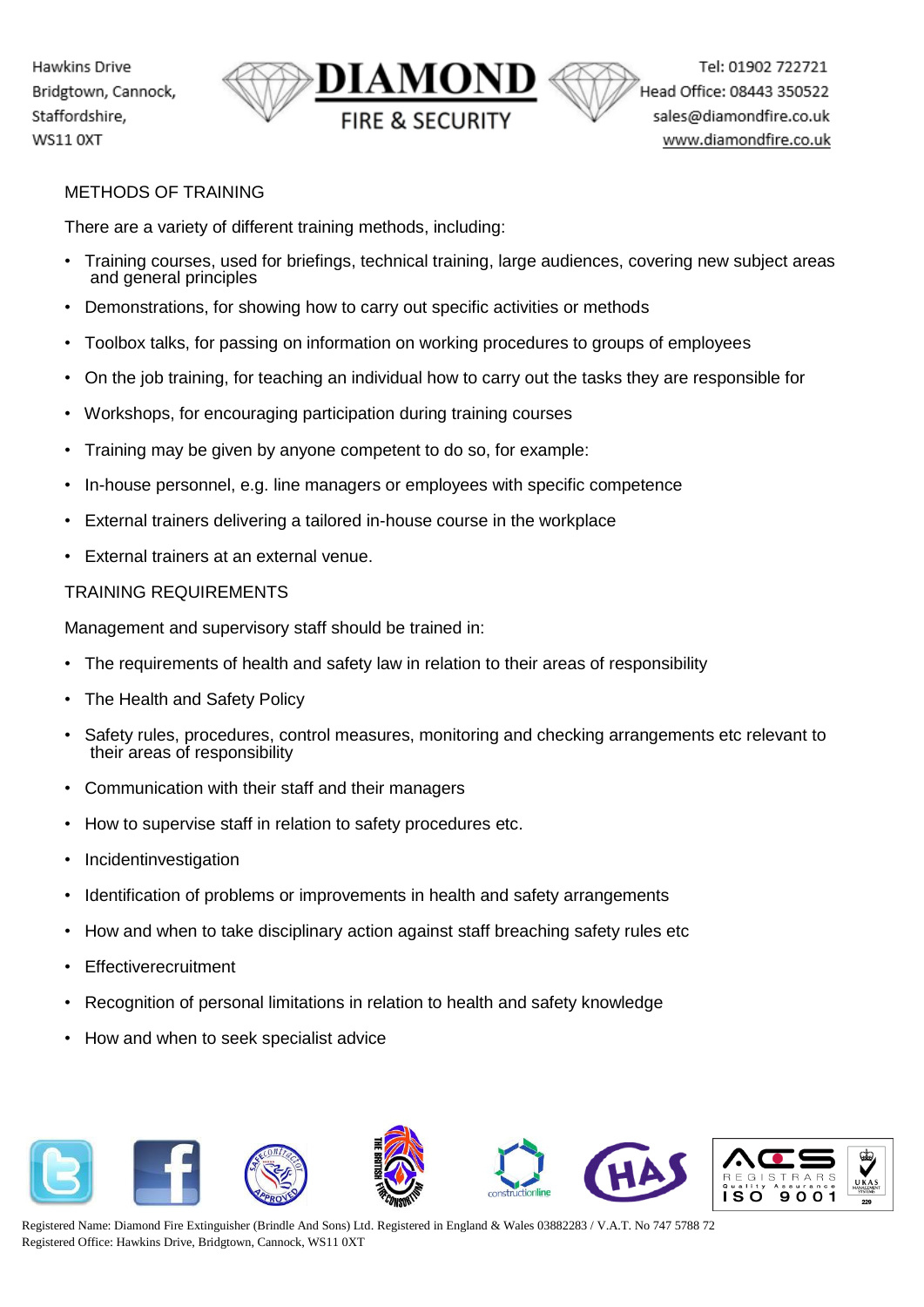

Tel: 01902 722721 Head Office: 08443 350522 sales@diamondfire.co.uk www.diamondfire.co.uk

#### TRAINING REGISTER FOR EMPLOYEES

Name: ............................................................................... Start Date:.....

Job Title: .......................................................................... Date of Birth:.

| <b>DATE</b> | <b>TRAINING RECEIVED</b> | <b>TRAINING PROVIDER</b> | <b>RE-TRAIN DATE</b> |
|-------------|--------------------------|--------------------------|----------------------|
|             |                          |                          |                      |
|             |                          |                          |                      |
|             |                          |                          |                      |
|             |                          |                          |                      |
|             |                          |                          |                      |
|             |                          |                          |                      |
|             |                          |                          |                      |
|             |                          |                          |                      |
|             |                          |                          |                      |
|             |                          |                          |                      |
|             |                          |                          |                      |
|             |                          |                          |                      |

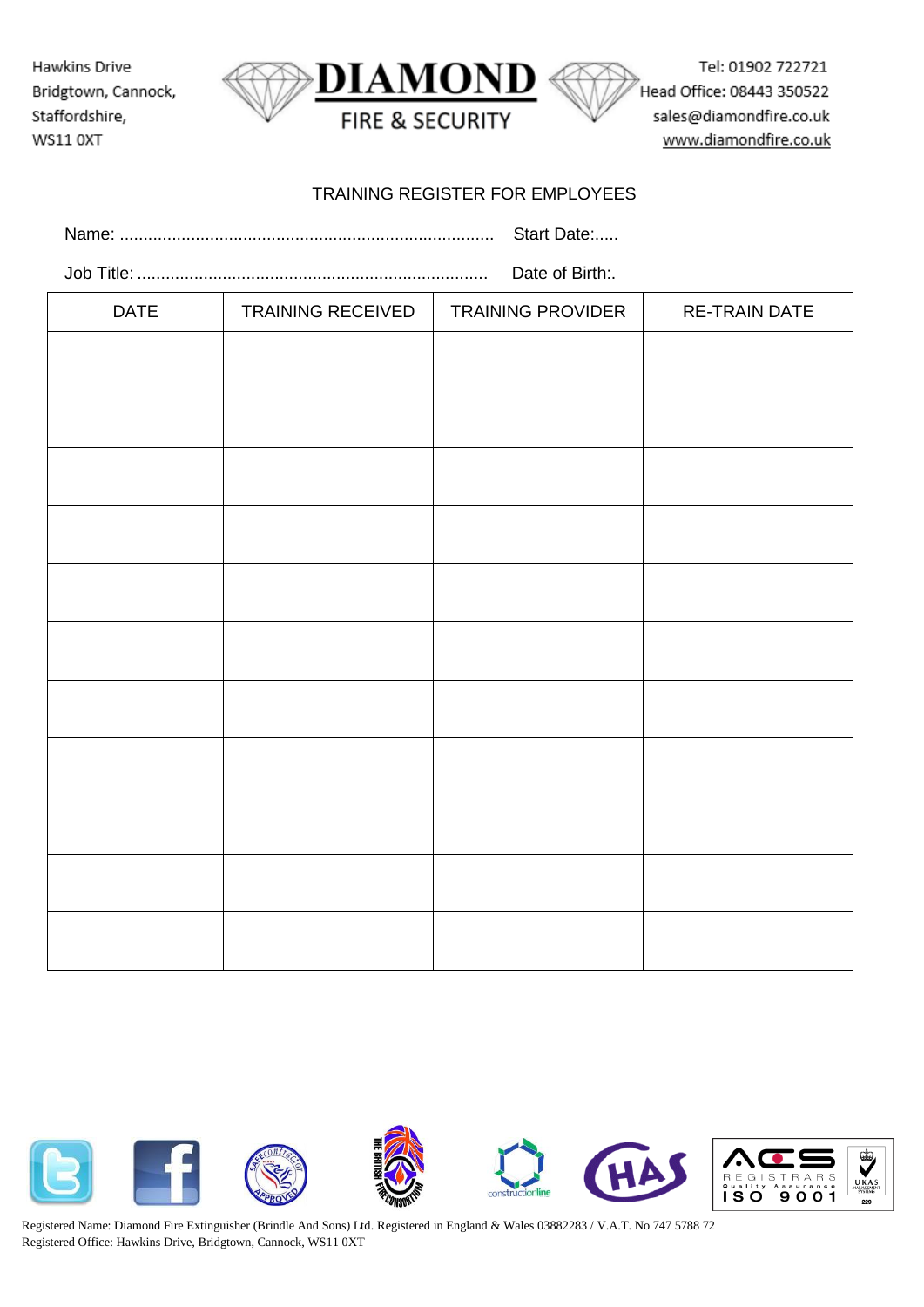

Tel: 01902 722721 Head Office: 08443 350522 sales@diamondfire.co.uk www.diamondfire.co.uk

# Arrangements for Section F<br>Arrangements for Safe Pquipment and Plant

Alex Brindle will ensure that new plant and equipment is suitable for the intended use and meets the safety requirements as laid down in The Provision and Use of Work Equipment Regulations.

Alex Brindle will be responsible for ensuring that all plant and equipment are checked, inspected and examined in accordance with the requirements of the relevant legislation.

Alex Brindle will be responsible for ensuring that effective procedures for the maintenance of plant and equipment are drawn up and implemented (including the testing of portable tools and appliances i.e. PAT testing).

Faulty plant and equipment should be reported to Alex Brindle

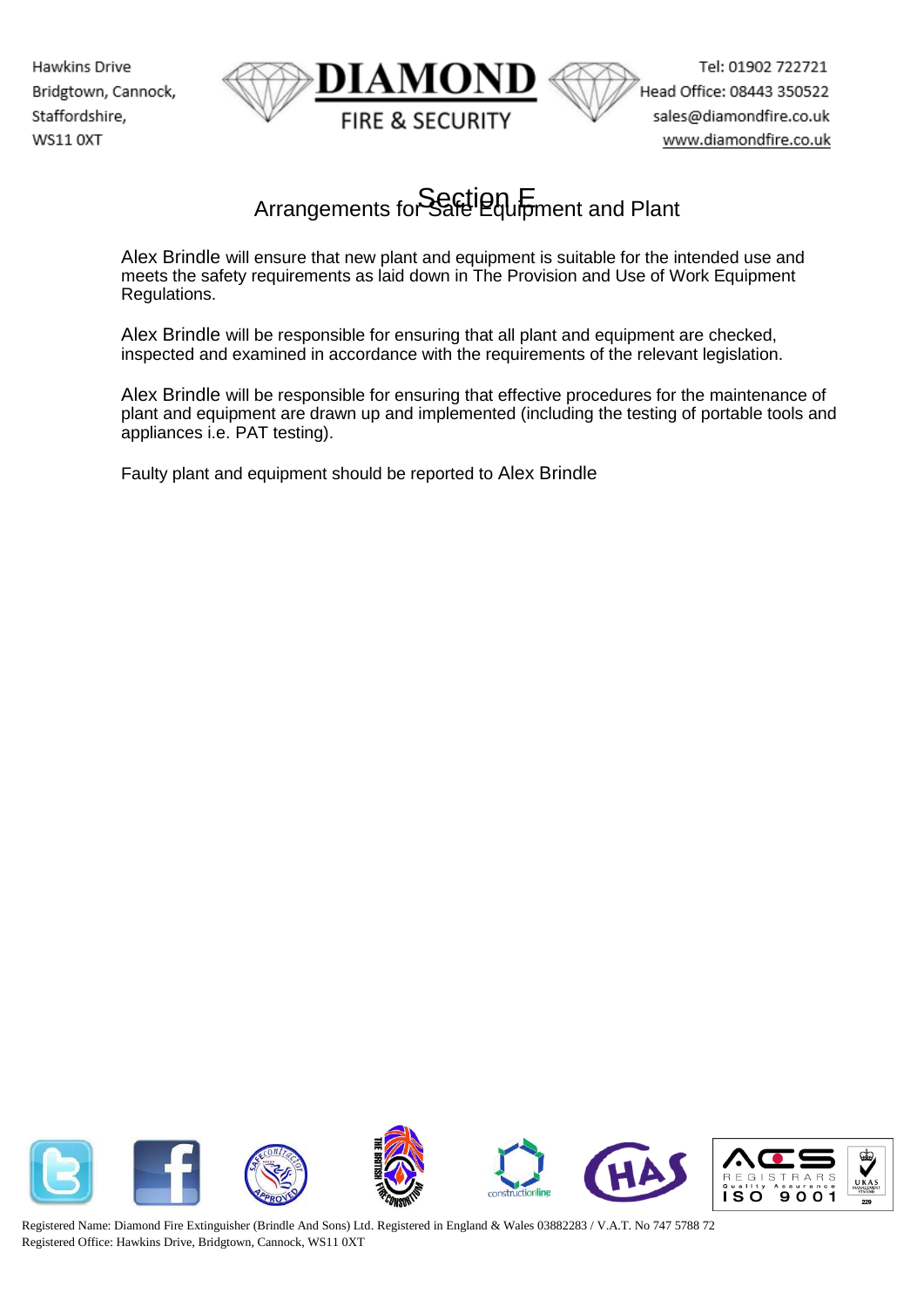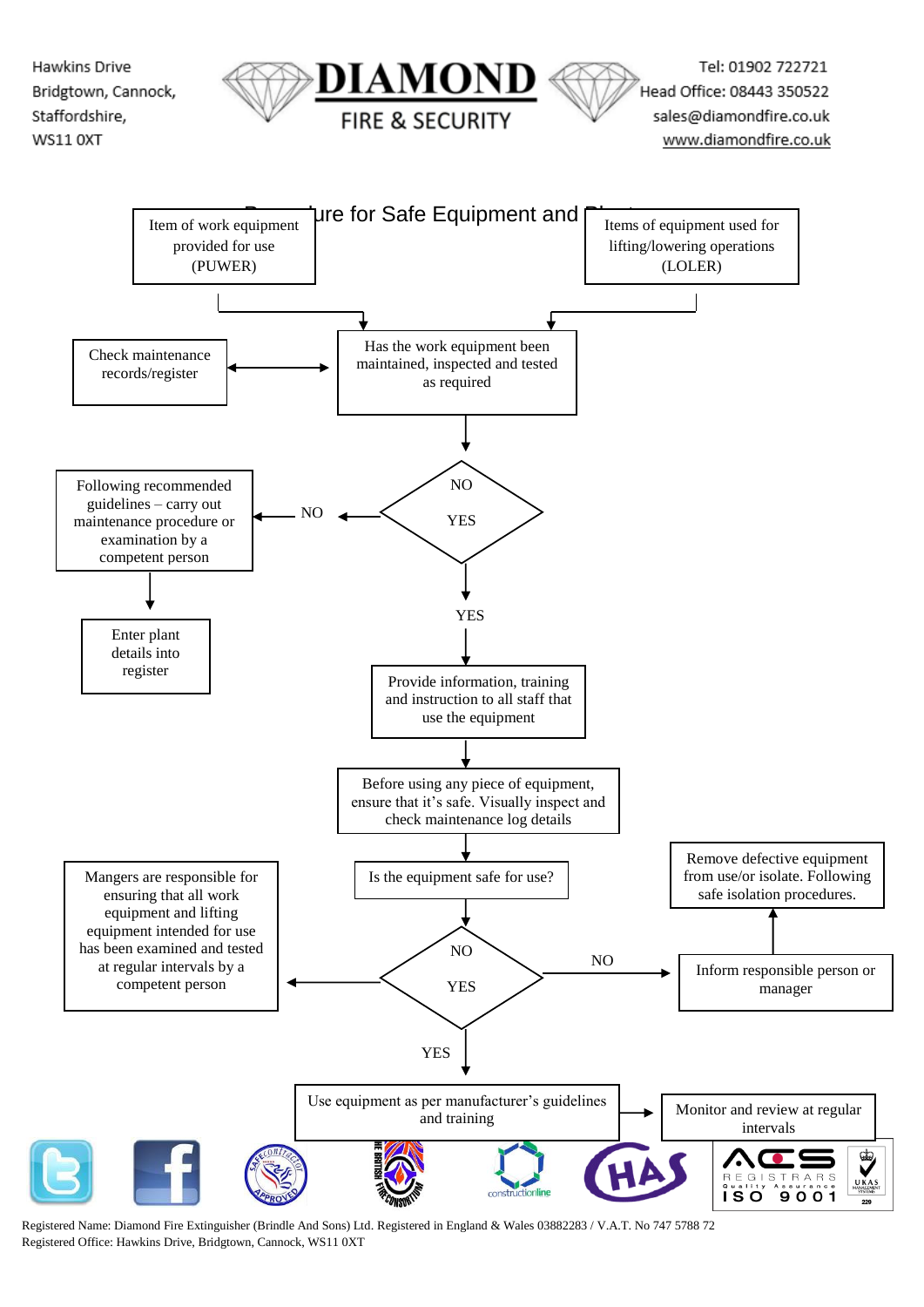

Tel: 01902 722721 Head Office: 08443 350522 sales@diamondfire.co.uk www.diamondfire.co.uk

#### Guidance on Safe Equipment and Plant

#### INTRODUCTION

The Provision and Use of Work Equipment Regulations (PUWER) apply to all items of "work equipment" provided for "use" or "used", either by employees or the self-employed. The following definitions are relevant:

Work equipment - covers all machinery and tools, from a major item of construction plant to a screwdriver; and includes equipment such as ladders and scaffolding;

Use - includes its cleaning, repair, modification, maintenance and servicing.

GENERAL REQUIREMENTS AND DUTIES

Employers have a duty to ensure that equipment provided for employees and self-employed persons working for the employer complies with the Regulations.

It is the duty of any self-employed person working for a Company to ensure that any equipment they provide complies with the Regulations.

When Company employees are permitted to provide their own equipment, this equipment must also comply with the Regulations.

In construction, items of work equipment are often used by a number of different contractors and it is essential that they co-operate with each other and that their activities are co-ordinated, as required by the Management of Health & Safety at Work Regulations. It is the Company's policy that the provision and use of shared work equipment on construction sites shall be co-ordinated by the principal contractor.

This Company shall ensure that equipment selected shall be suitable for the particular work it is provided to do, both for the operation concerned and for the conditions under which it will be used, and that equipment shall be maintained in safe working order and in good repair.

The extent of maintenance required may vary with the complexity of the equipment, but even the simplest hand tools shall be subject to a daily visual check by the user for defects before use. Complex equipment is likely to require routine maintenance and planned preventive maintenance, which shall be carried out in accordance with manufacturers' recommendations.

For some plant and machinery, a maintenance log may be required, or be considered appropriate. Where there is a maintenance log for any item of plant or machinery, records shall be kept up to date.

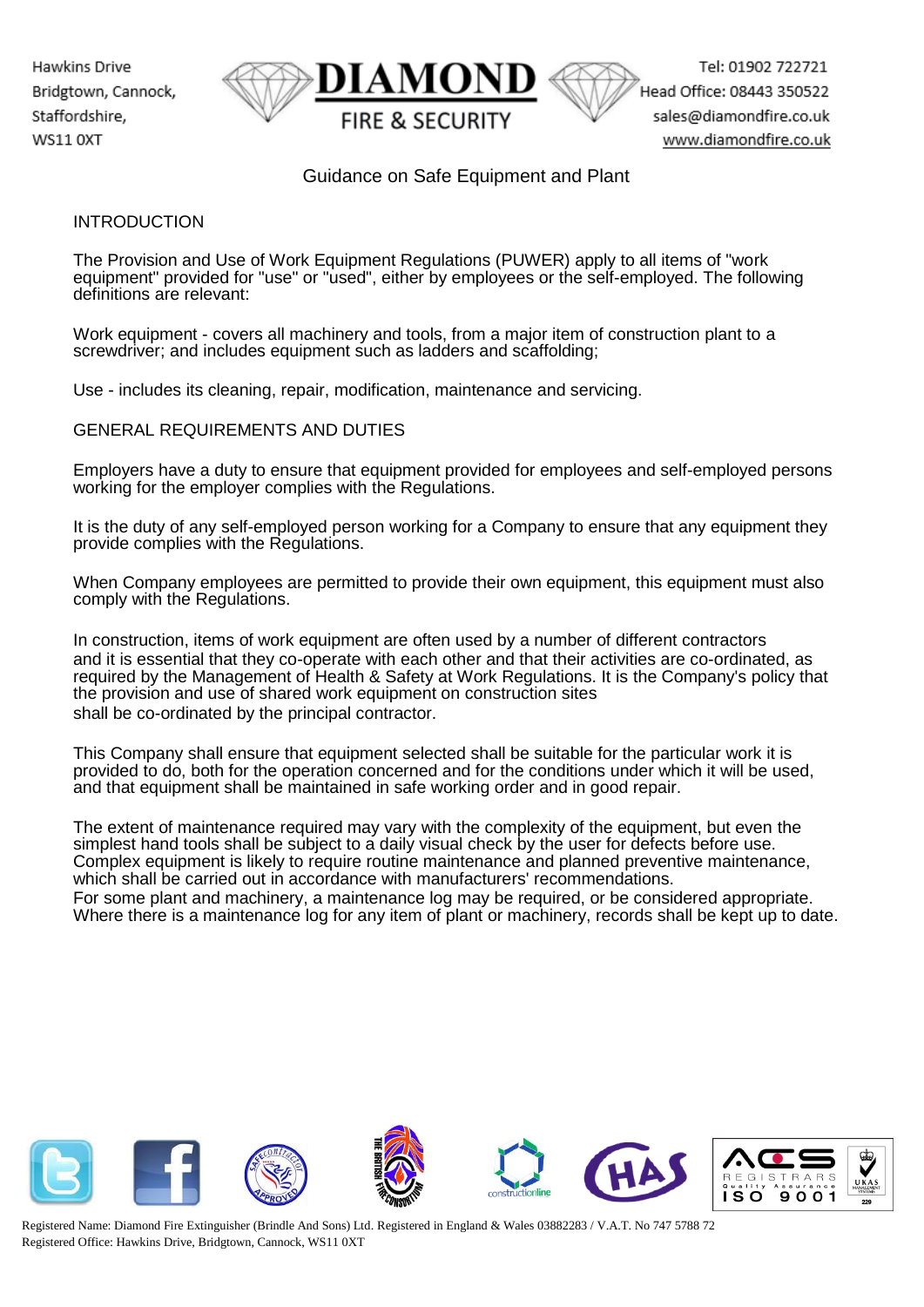

#### INFORMATION AND INSTRUCTION

All relevant health and safety information and written instructions on the use of work equipment shall be made available to the workforce at all levels.

The information and written instructions shall cover all the health and safety aspects of use that are likely to arise and any limitations on these uses, together with any foreseeable difficulties that could arise and the methods to deal with them.

Information may be verbal or in writing but, whichever method is chosen, the Company shall ensure that the workforce properly understands the instruction.

Adequate training in the use of work equipment shall be given, both to "users" and to their supervisors and managers. The Company shall assess what training is adequate.

#### SPECIFIC REQUIREMENTS FOR DANGEROUS PARTS OF MACHINERY

PUWER replaces most of the previous legal requirements for the guarding of machinery and requires effective measures to prevent contact with dangerous parts of machinery. Such measures must prevent access to the dangerous part, or stop the movement of the dangerous part before access is gained.

If the dangerous part of the machine is in a place that cannot foreseeable be reached by anybody, no further measures are necessary as that part is said to be "safe by design or position". However; in such cases access may be needed for maintenance or repair and, if no guards or other devices are in place, a suitable system of work, or permit-to work system, shall be implemented. Four levels of effective measures are laid down:

- Fixed, enclosing guards (barriers);
- Other guards or protection devices (trip devices, safety mats, etc);
- Protection appliances (jigs, holders, push sticks, etc);
- Provision of information, instruction, training and supervision.

In many cases, a combination of measures will be needed. All guards and protection devices must:

- Be suitable for the purpose, i.e. for the nature and use of the machine and the severity of the risks presented. They should also conform to any recognized standard;
- Be of good construction, sound material and adequate strength;
- Be maintained in an efficient state, in efficient working order and in good repair;
- Not themselves give rise to any increased risk to health or safety:
- Not easily be disabled or by-passed;
- Be situated at a sufficient distance from the danger zone they are protecting;
- Not unduly restrict any necessary view of the operation concerned;
- Be constructed or adapted so that they permit necessary routine repair or maintenance work.

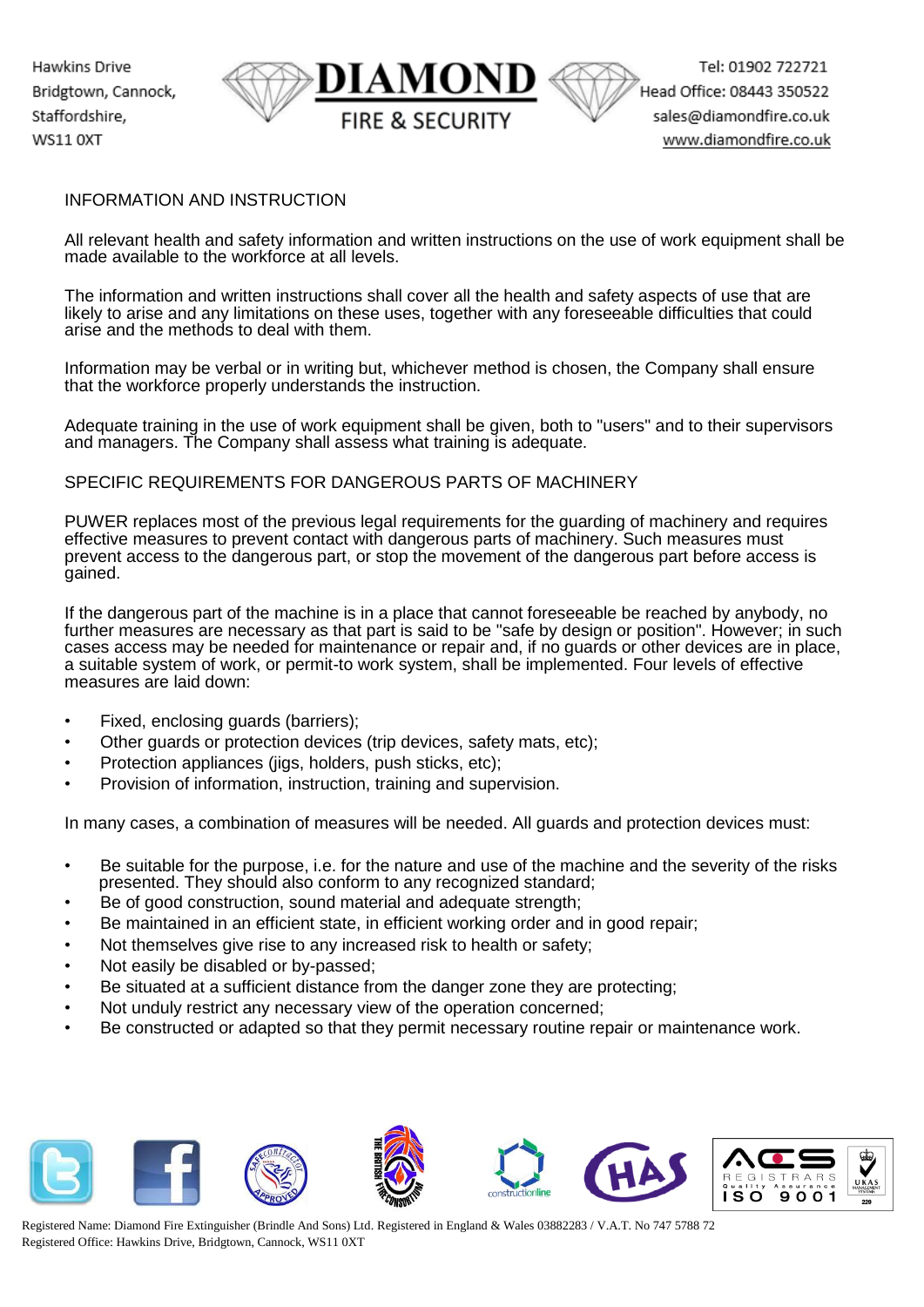

#### PROTECTION AGAINST SPECIFIC HAZARDS

Subject to the note below, work equipment must incorporate protection against certain specific hazards:

- Material falling from equipment (e.g. a loose board falling from scaffolding);
- Material held in the equipment being unexpectedly thrown out (e.g. swarf ejected from a machine tool);
- Parts of the equipment breaking off and being thrown out (e.g. an abrasive wheel bursting);
- Parts of the equipment coming apart (e.g. collapse of falsework or scaffolding);
- Overheating or fire (e.g. due to bearings running hot, or ignition by welding torch);
- Explosion of equipment (e.g. due to failure of a pressure relief valve, or unexpected blockage of pipe work);
- Explosion of substance in the equipment (e.g. due to exothermic reaction, unplanned ignition of a flammable gas or vapour; or welding work on a container with flammable residues).

The risk assessment made under the Management of Health and Safety at Work Regulations shall identify any of the above hazards and assess the associated risks. Emphasis shall be placed on reducing the risks by minimizing the chance of failure of work equipment and by mitigating the effect of any failures that occur. Personal protective equipment may be appropriate where there is a need to provide further protection against risk. Training, supervision and provision of information also have important roles to play.

Note - The above requirements do not apply in circumstances where any of the following regulations apply:

- Control of Lead at Work Regulations
- Ionising Radiations Regulations
- Control of Asbestos at Work Regulations
- Control of Substances Hazardous to Health Regulations
- Noise at Work Regulations
- Construction (Head Protection) Regulations

HIGH OR VERY LOW TEMPERATURES

The Company shall ensure that protection is provided where there is a risk of contact with accessible surfaces of hot or very cold work equipment. Engineering measures, such as insulation, screens or barriers, shall be adopted in preference to personal protective equipment.

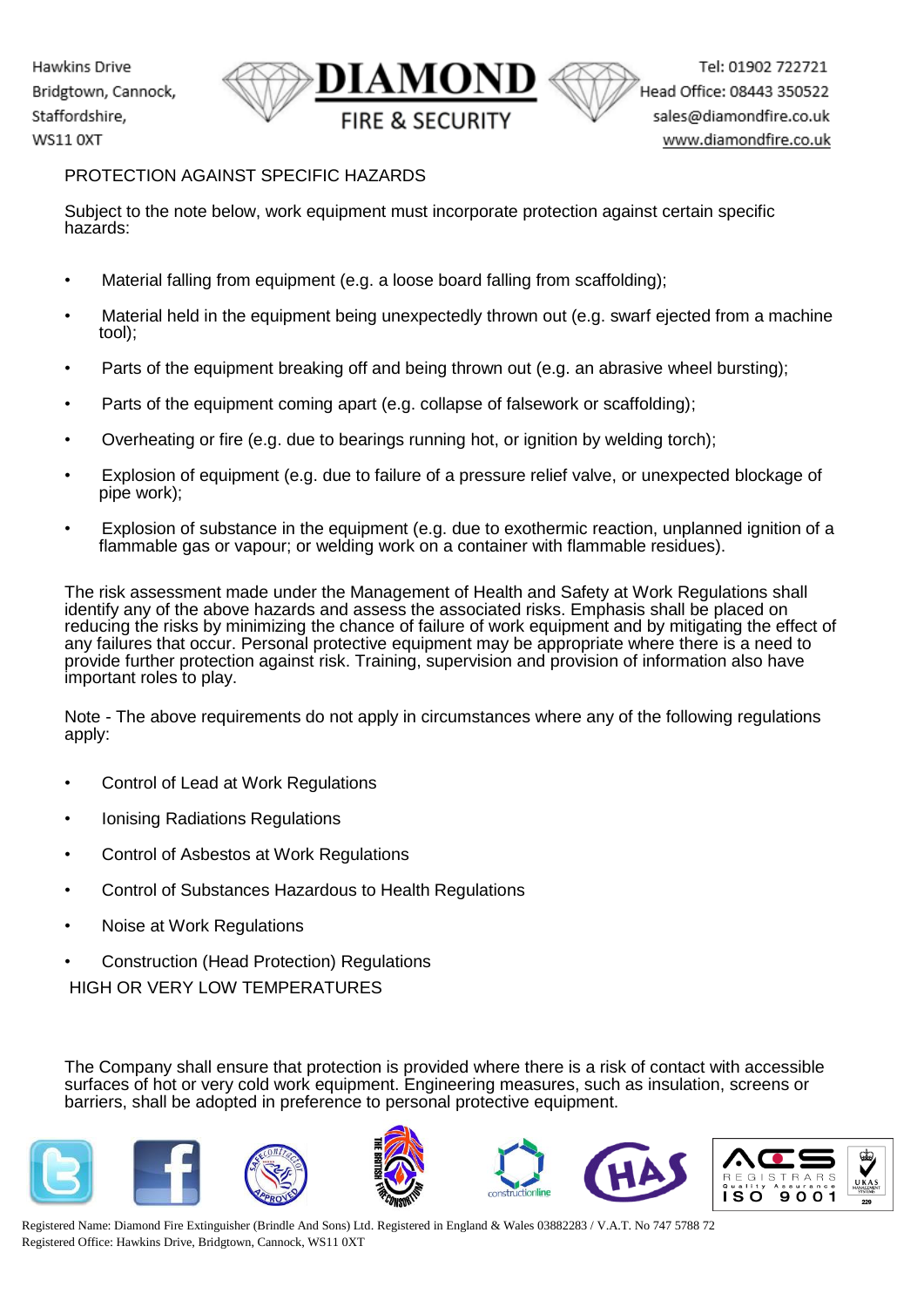

Tel: 01902 722721 Head Office: 08443 350522 sales@diamondfire.co.uk www.diamondfire.co.uk

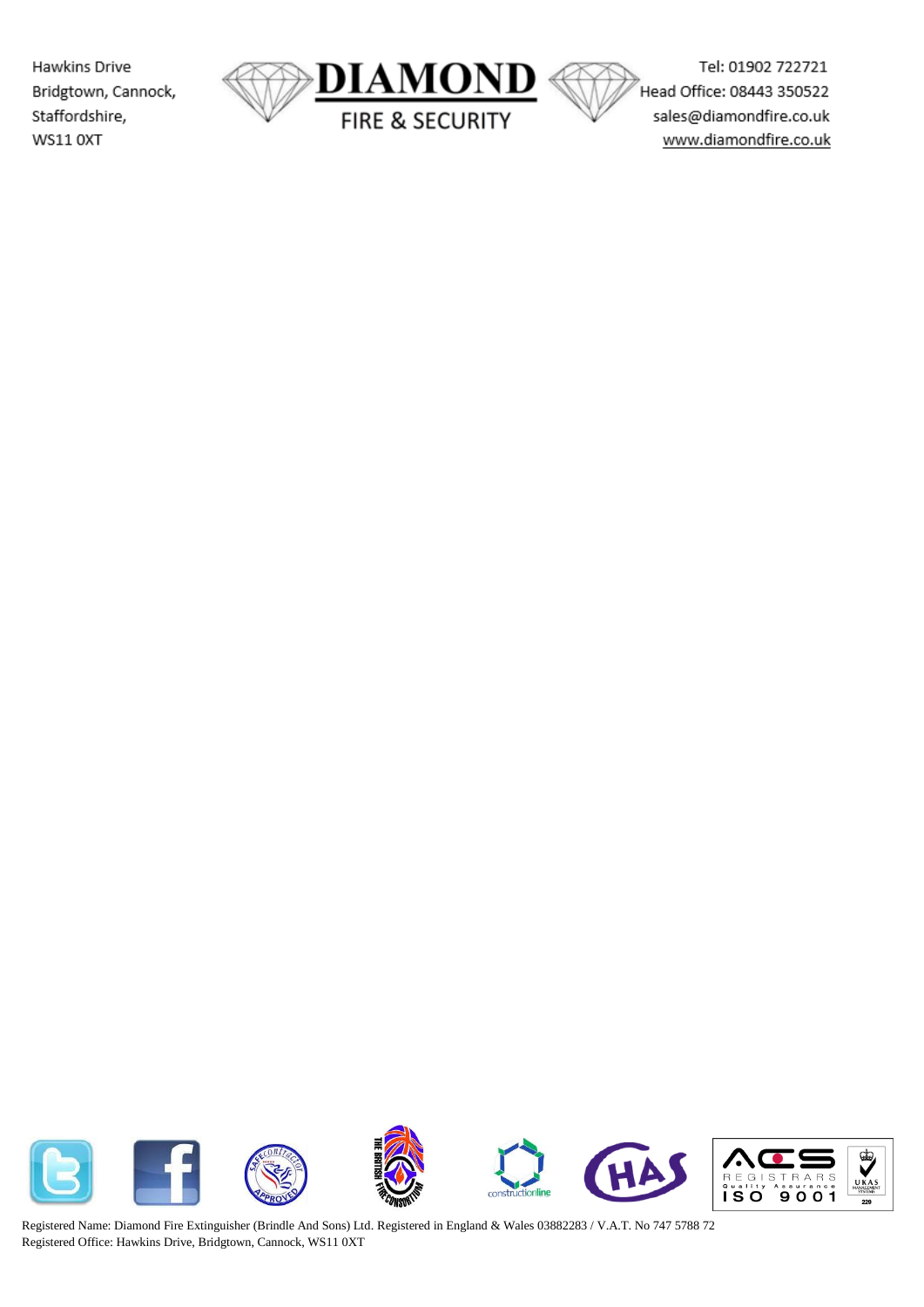

Tel: 01902 722721 Head Office: 08443 350522 sales@diamondfire.co.uk www.diamondfire.co.uk

#### CONTROLS AND CONTROL SYSTES

The Company shall ensure that the following requirements are met for powered work equipment:

When starting, or changing operating conditions:

- One or more controls shall be provided, where appropriate, to start equipment and starting shall only be possible by using a control;
- A change in operating conditions (e.g. speed or pressure) shall only be possible by use of a control;
- Controls shall be designed and/or positioned so as to prevent accidental operation and must not be capable of operating themselves due to gravity, vibration, etc;
- The stop control (or controls) shall be readily accessible and bring the equipment to a safe condition, in a safe manner. It does not necessarily have to be instantaneous, or to bring all moving parts to a halt

#### Emergencies:

- An emergency stop control shall be provided if other safeguards are not adequate to prevent risk when some unplanned event occurs, e.g. someone becoming exposed to a hazard, or a dangerous malfunction of the machine;
- Emergency stop controls, where appropriate, shall be provided at every control point and, where necessary, at other locations around the equipment so that action may be taken quickly. They shall be positioned so as to be easily reached and operated.

General:

- The intended purpose of each control shall be easily recognizable by wording or symbols, and where appropriate, by colour; shape and position;
- Normal operating controls shall not be placed where anyone using them might be placed at risk. Also, so far as is reasonably practicable, controls shall be positioned so that the operators of the equipment are able to see that no other person is at risk from anything they set going. If this is not reasonably practicable, a safe system of work shall be introduced to ensure the health and safety of others;
- Where appropriate, e.g. in the case of a detonator, an audible, visual, or other suitable warning shall be given whenever work equipment is about to start. The warning shall allow sufficient time for those at risk to get clear; or to prevent the equipment from starting.

#### Control Systems:

• The Company shall ensure that failure of any part of a control system, or its power supply, shall lead to a "fail-safe" condition and not impede the operation of the "stop" or "emergency stop" controls.

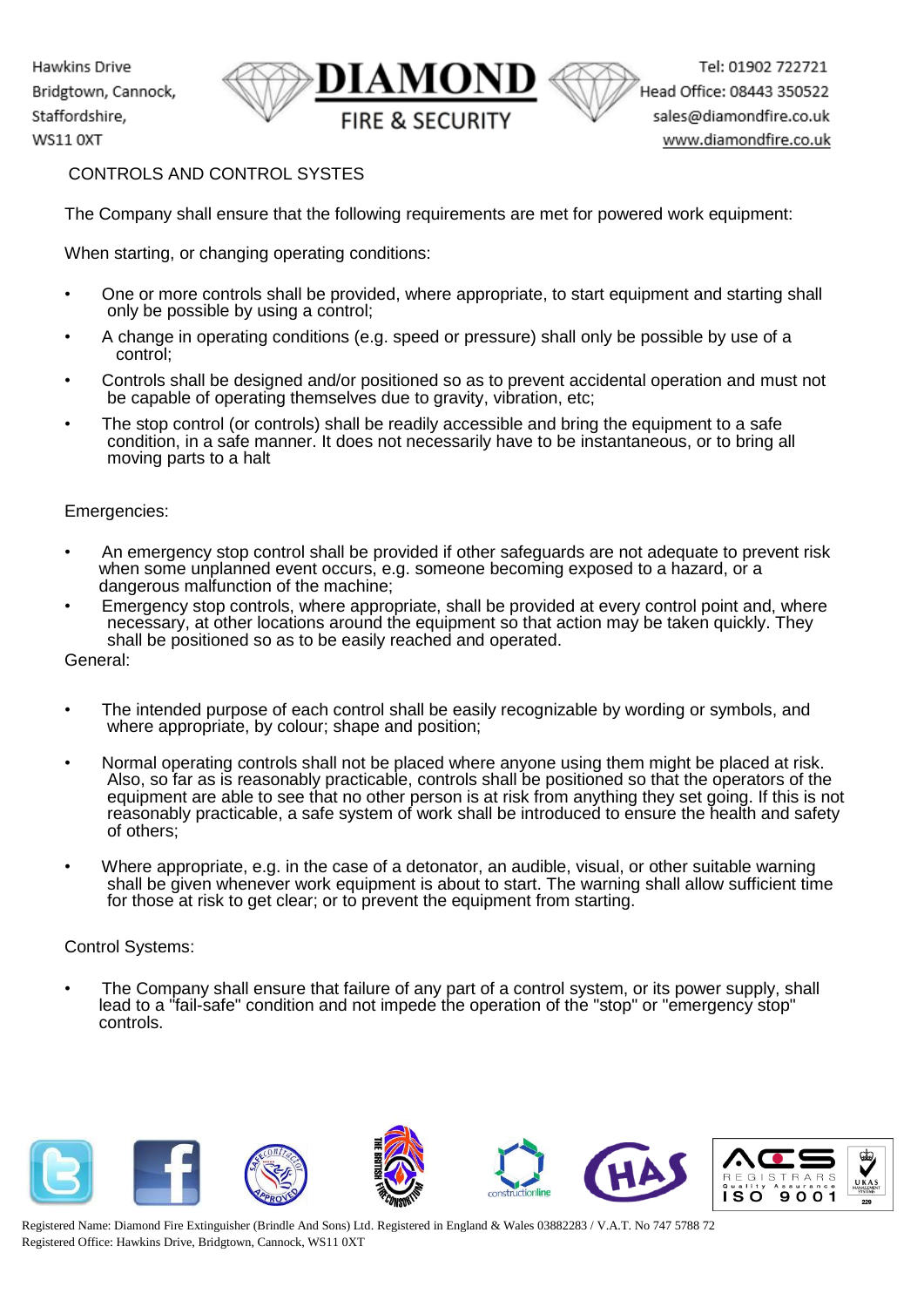

Tel: 01902 722721 Head Office: 08443 350522 sales@diamondfire.co.uk www.diamondfire.co.uk

#### ISOLATION FROM SOURCES OF ENERGY

Where appropriate, work equipment shall be provided with a clearly identifiable and readily accessible means of isolating the equipment from all its sources of energy. Reconnection of any energy source shall not expose a user to risk.

Isolation of equipment from its energy source is often necessary for maintenance, or when an unsafe condition develops. Isolation means establishing a break in the energy supply in a secure manner, i.e. so that unintentional reconnection is not possible. The procedure will normally involve some form of permit-to-work system.

#### **STABILITY**

Where appropriate, precautions shall be taken to ensure that items of work equipment are "stabilized", e.g. the use of outriggers with mobile cranes.

#### LIGHTING

The Company shall ensure that all places where work equipment is used are suitably and sufficiently lit. The need to provide additional or special lighting shall be assessed, taking due account of the circumstances and types of task to be performed.

#### MAINTENANCE OPERATIONS

Where there is any risk to health or safety, measures shall be taken, as far as is reasonably practicable, that work equipment can be maintained whilst it is shut down. If this is not reasonably practicable, precautions shall be taken to prevent risks to health or safety of those carrying out maintenance work. In this context, "maintenance" includes cleaning and repair. On construction sites, the need to carry out maintenance on moving machinery is unlikely to arise.

#### MARKINGS AND WARNINGS

The Company shall ensure that, where necessary, all work equipment is marked with the appropriate health and safety warning signs and notices. Examples of markings are:

- The maximum rotational speed of an abrasive wheel;
- The maximum safe working load on lifting equipment;
- Identification of gas cylinders by colour;
- Hazard symbols on dangerous substances.

Warnings are normally in the form of notices or signs. The latter shall conform to the Health and Safety (Safety Signs and Signals) Regulations. Warning devices, e.g. reversing alarms on vehicles, shall be clear and easily understood.

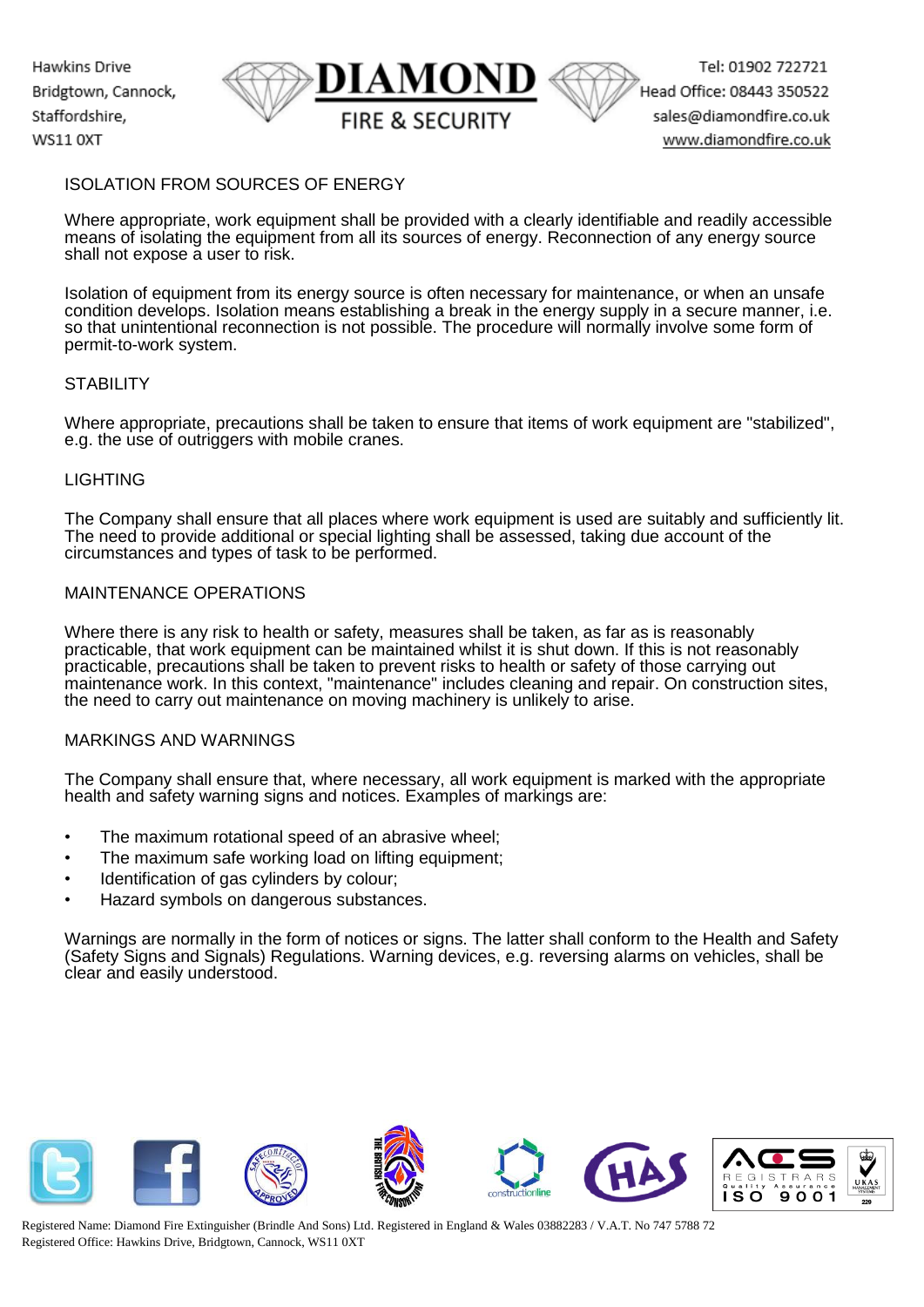

#### INSPECTION REQUIREMENTS

An inspection is required for work equipment whenever it has been installed or assembled in a new location to ensure that it has been installed correctly and is safe to operate. All other work equipment must be assessed to determine if an inspection is needed and how often.

The minimum inspection regime for work equipment shall be set by the Company, based on manufacturers' information and other statutory obligations. Additional inspection requirements may be identified, taking into account the work being carried out, any site specific risks that may affect the condition of the equipment and the intensity of use of the equipment.

Certain types of equipment are required to be inspected under specific regulations, e.g. scaffolding is inspected under the Work at Height Regulations. Other Regulations lay down specific items to be examined. These specific Regulations take precedence over the requirements in PUWER.

#### RESPONSIBILITY FOR INSPECTION

A number of parties will have responsibilities for ensuring that work equipment is safe to use and that it has been inspected in accordance with the inspection regime. Hire companies must ensure that equipment they hire out complies with PUWER. Employers and self-employed persons have a duty to ensure that equipment they use, or provide for use, complies with PUWER and that includes ensuring that inspections are carried out by a competent person. If employees use equipment provided by another contractor, the Company has a duty to ensure that the equipment is safe to use.

If equipment is provided on site for common use, e.g. a compressor or abrasive wheel, the Company shall establish who will take responsibility for the equipment and ensure it complies with PUWER. As an employer, the Company shall establish that it is safe for use by our employees.

If hired equipment is used, the Company shall come to an agreement with the hire company as to who will carry out the inspections and when they will be carried out.

The Company shall appoint a person to be responsible for ensuring that all Company-owned plant and equipment is safe, maintained in good condition, guarded in accordance with the relevant legislation and has the required certificates of inspection or examination.

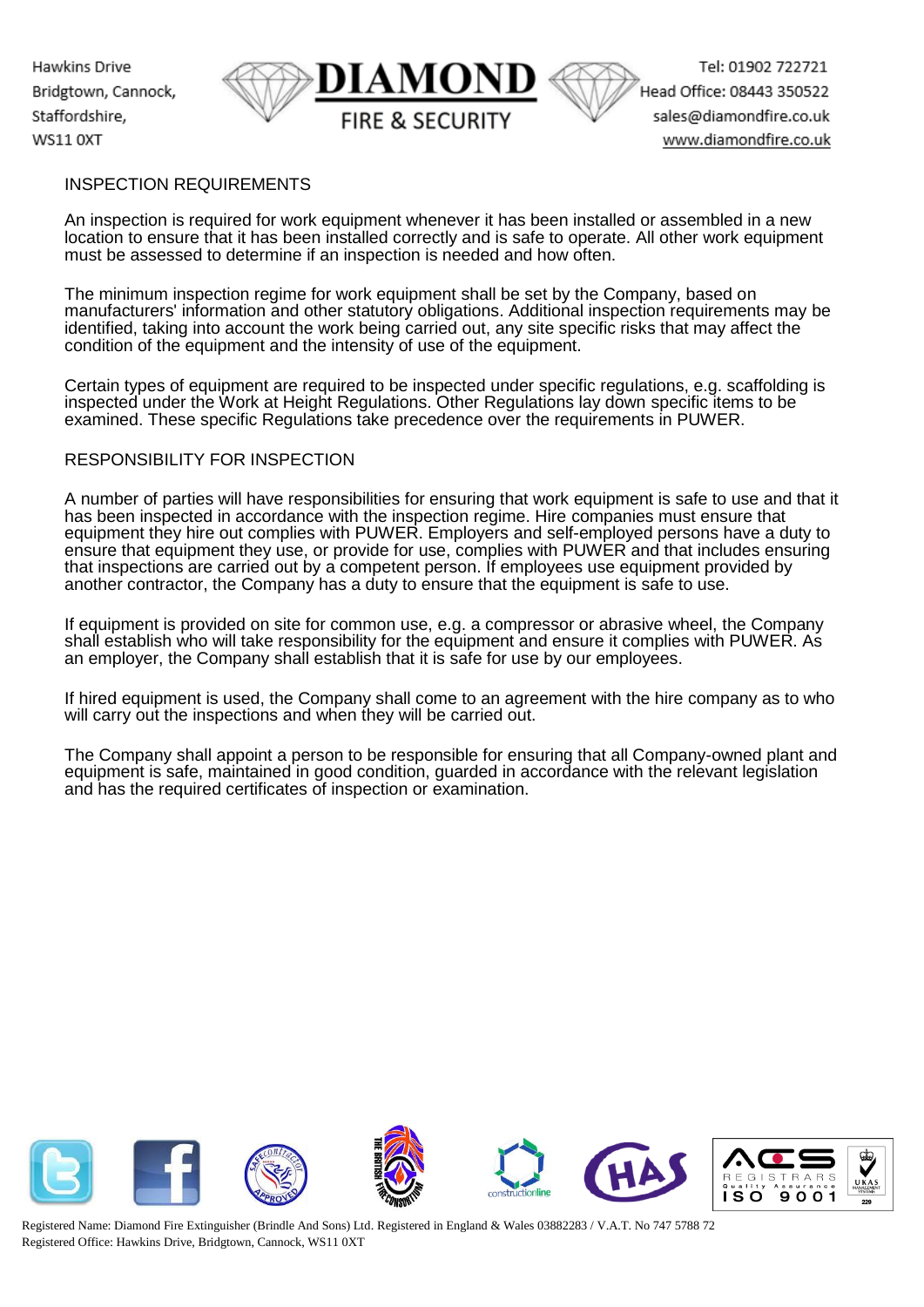

Tel: 01902 722721 Head Office: 08443 350522 sales@diamondfire.co.uk www.diamondfire.co.uk

TYPES OF INSPECTION

#### Visual Check

Low risk equipment used for low risk activities will not require a formal inspection. Visual checks may be required by the user before each use to ensure it is in good condition, e.g. it should be checked that the head on a hammer is not loose, a ladder should be checked for broken rungs, split stiles and other defects. The person carrying out these checks must be competent. There is no need to record the results of the visual check by the operative.

In circumstances where additional hazards exist, low risk equipment may need a more detailed check, e.g. a screwdriver used for work on a live electric supply or a torch that is taken into a confined space.

Equipment that is of a higher risk, and equipment with moving parts, should have a visual check before each use, and may require a more formal check at specified intervals; this must be carried out by a competent person in addition to the daily checks carried out by the operator.

Inspection of equipment that poses a significant risk, i.e. dumpers, ride on rollers, etc will be carried out by a competent person in accordance with the Company's inspection regime. These inspections are in addition to the daily checks carried out by the operator.

For the majority of equipment the formal inspection will be undertaken weekly. Some equipment will require more frequent inspections, e.g. equipment used in confined spaces may require an inspection before each shift.

#### Recording Inspections

Records of inspections must be made and kept. Examples of inspection registers can be found at the end of this section. However, records can be attached to the equipment itself, or stored electronically in a tamper proof form. They are to be easily accessible by those who use the equipment or otherwise need the information. If the Company uses equipment acquired from another user or provides equipment for use by another user and it is subject to an inspection regime, that equipment must be accompanied by physical evidence of the last inspection.

It is the Company's practice to keep all records of inspection and maintenance for future reference.

#### MARKING

A CE marking stamped upon equipment indicates that there is a European product directive and that the equipment has been manufactured to a certain standard. However, it does not guarantee that the equipment complies with UK health and safety standards. Therefore, the Company shall ensure that all equipment, whether CE marked or not, complies with UK health and safety requirements and is safe to use.

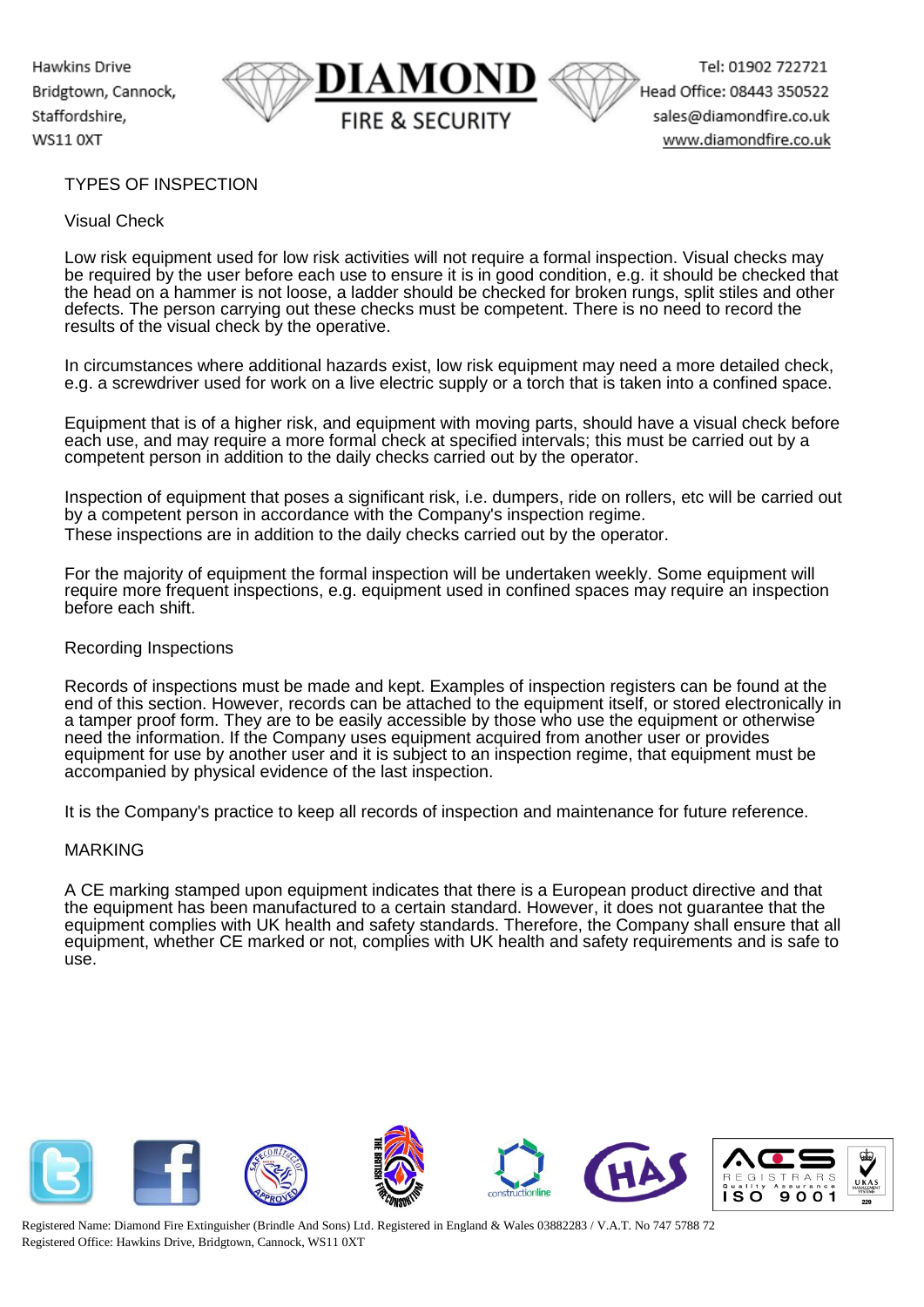

Tel: 01902 722721 Head Office: 08443 350522 sales@diamondfire.co.uk www.diamondfire.co.uk

#### MOBILE WORK EQUIPMENT

Any work equipment which is intended to travel between different locations for the purpose of carrying out work whilst it is travelling, or carrying out work when at its new location, is classed as mobile work equipment. Examples include dumpers, forklift trucks, mobile cranes, Land Rovers ride on rollers, remote controlled rollers, concrete wagons, etc.

Equipment that requires manual effort to power it is not considered mobile work equipment, e.g. pallet trucks, sack barrows, wheelbarrows and bogeys. Portable work equipment that is moved from one place to another but used in a static position is also not considered to be mobile work equipment, e.g. compressors, concrete pumps and cranes that do not have pick-and-carry duties.

However, some equipment not considered to be mobile work equipment can become classed as mobile if it is towed, e.g. man riding cars used in tunnelling. The requirements in Part III apply to this type of equipment when it is towed and, in each case, the Company shall consider whether towing this equipment creates an additional risk to the operator and any passengers and shall implement any control measures detailed below that may be necessary.

#### EMPLOYEES CARRIED BY WORK EQUIPMENT

The Company is committed to preventing employees falling out of work equipment, whether it is moving or stationary. To this end, provision of the following shall be considered: cabs, work platforms, seating, and restraining systems such as safety belts or handholds.

Where risk assessment shows that there is a need to protect employees from falling objects whilst being carried by work equipment, the Company shall ensure that cabs or falling object protection structures (FOPS) are fitted. The need for this type of protection will depend on the environment and activities carried out.

#### RESTRAINING SYSTEMS

Where possible, full body seat belts, lap belts or a purpose-designed restraining system shall be fitted to all work equipment that requires a restraining system. However, some work equipment will not be suitable for the fixing of restraining systems as there may not be adequate fixing points on the body of the vehicle, or the operators may be doing an activity that will increase the risk should they wear a restraining belt.

Road transport vehicles that are also used to transport people around site are considered to be work equipment. The driver and front seat passengers must wear seat belts at all times. Passengers in the back of a van sitting in front facing seats must wear seat belts, if provided; it is considered unsafe to fix seat belts for those sitting in bench seats along the length of the van. Drivers are to ensure that vehicles fitted with this type of seat travel at restricted speeds when carrying passengers.

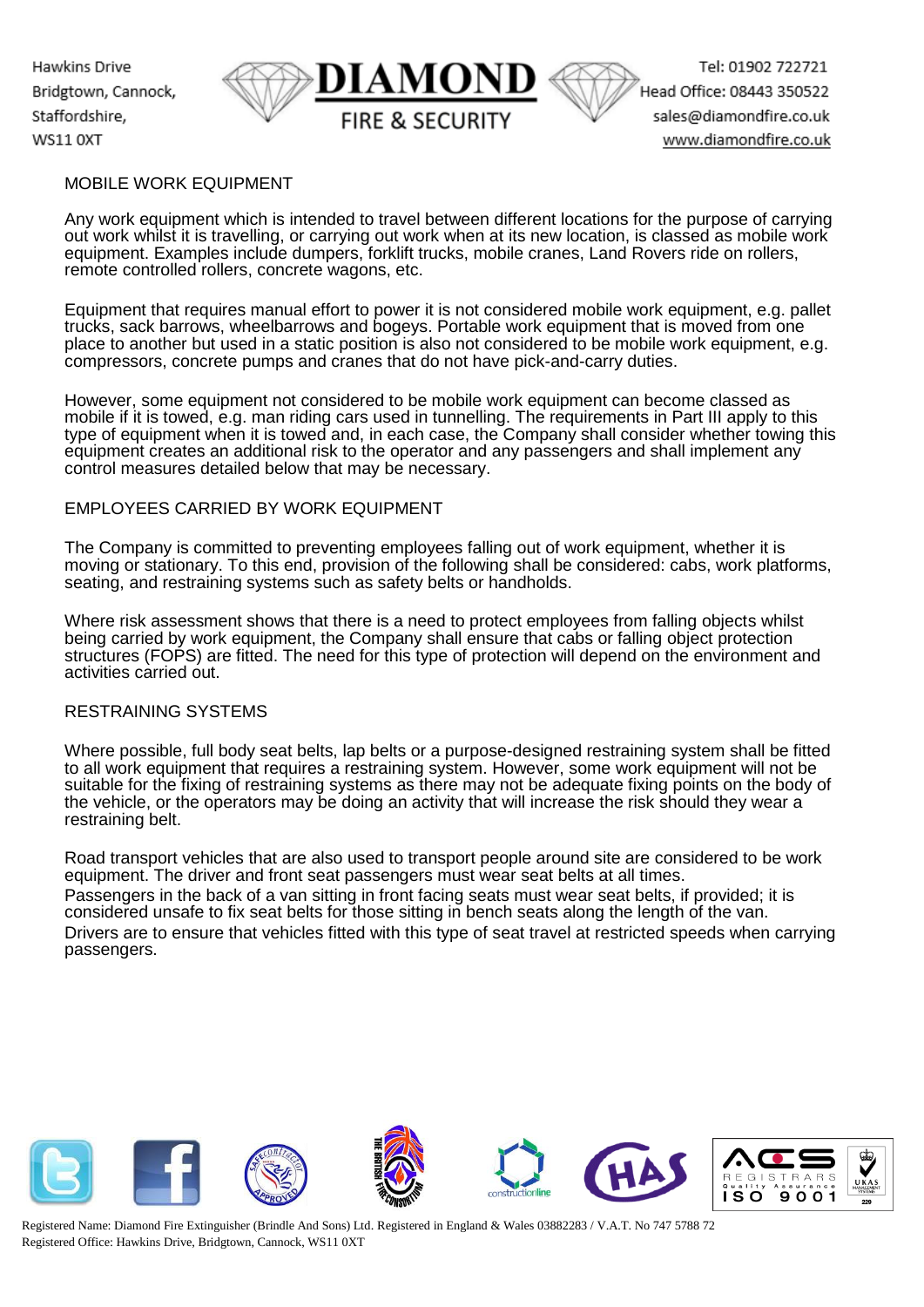

Tel: 01902 722721 Head Office: 08443 350522 sales@diamondfire.co.uk www.diamondfire.co.uk

#### EQUIPMENT MAINTENANCE REGISTER

Description:

Serial No:

Chassis No:

Identification No:

Purchase Date:

Manufacturer's Recommended Maintenance Period:

| Due Date:                    |  |  |
|------------------------------|--|--|
| <b>Actual Date:</b>          |  |  |
| Maintenance                  |  |  |
| <b>Carried Out:</b>          |  |  |
|                              |  |  |
|                              |  |  |
|                              |  |  |
| <b>Defects Rectified:</b>    |  |  |
|                              |  |  |
|                              |  |  |
|                              |  |  |
| <b>Electrical Integrity:</b> |  |  |
|                              |  |  |
|                              |  |  |
| <b>Visual Check:</b>         |  |  |
|                              |  |  |
| <b>Competent Person:</b>     |  |  |
| Signed:                      |  |  |

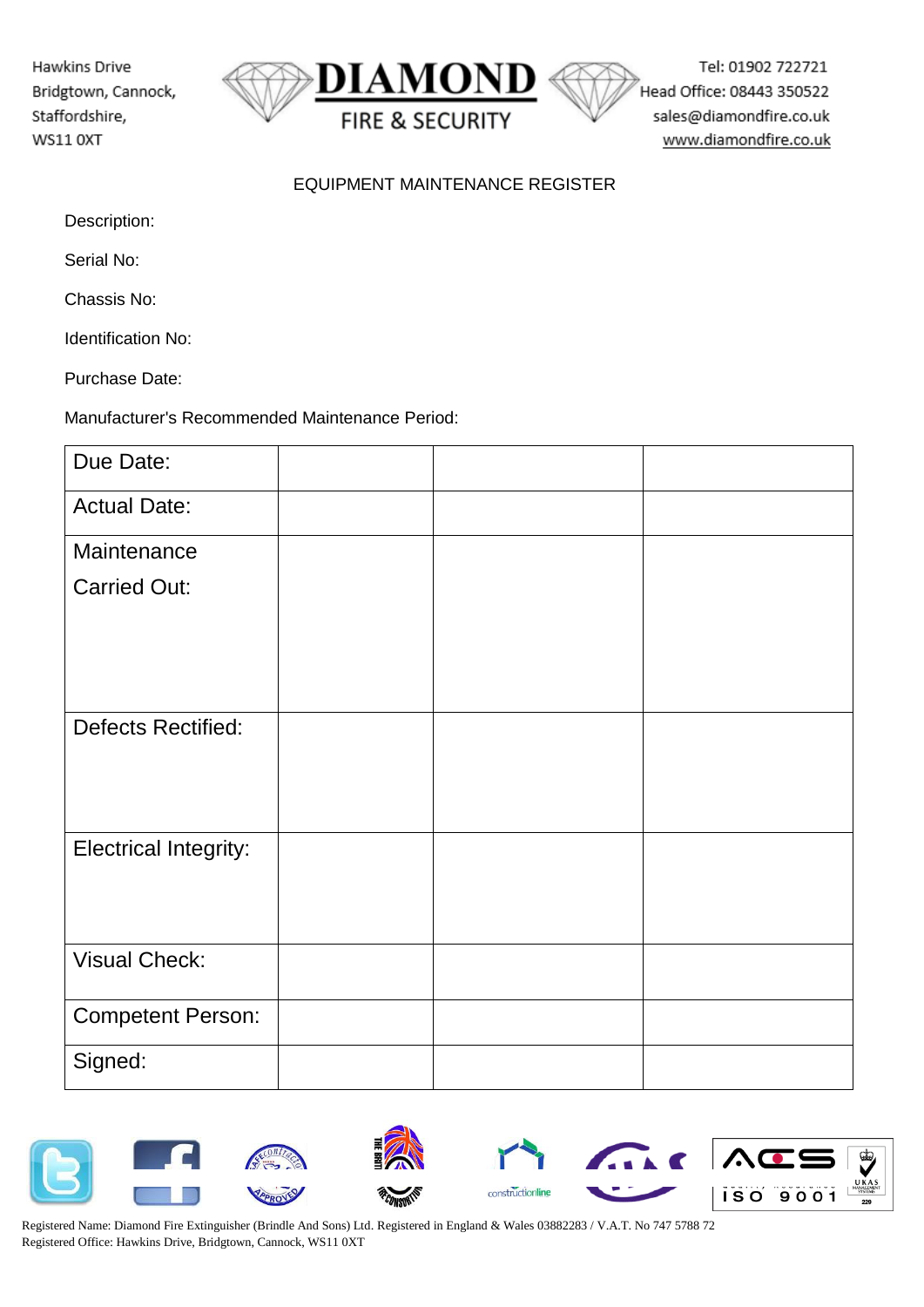

Tel: 01902 722721 Head Office: 08443 350522 sales@diamondfire.co.uk www.diamondfire.co.uk

# Section F

### Arrangements for the Safe Handling and Use of Substances

Alex Brindle will be responsible for identifying all substances that require a COSHH assessment and checking that new substances can be used safely before they are purchased.

Will Targett will be responsible for undertaking COSHH assessments, or he may at his discretion delegate this responsibility to anther competent employee.

Alex Brindle will be responsible for ensuring that all actions identified in the COSHH assessments are implemented, that all relevant employees are informed about the significant findings, and that assessments will be reviewed every year or when the work activity changes, whichever is sooner.

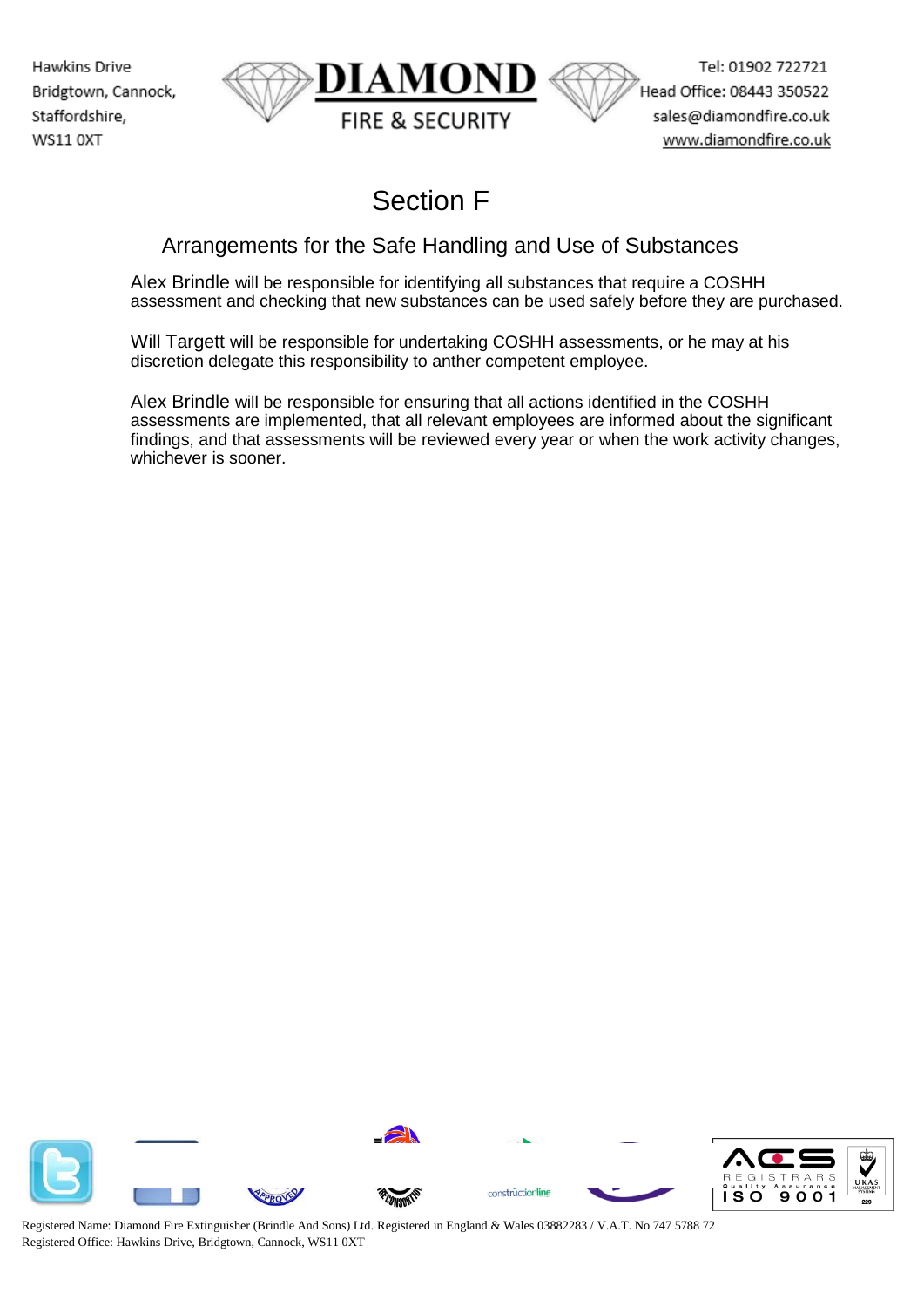

Tel: 01902 722721 Head Office: 08443 350522 sales@diamondfire.co.uk www.diamondfire.co.uk

#### **Guidance on the Safe Handling and Use of Substances**

#### INTRODUCTION

Regulation 6 of the COSHH Regulations requires an employer to formally assess all operations and/or processes which are liable to cause exposure to hazardous substances.

This Section provides a logical, step-by-step approach to the carrying out of the assessment and the evaluation of the risks to health caused by exposure to hazardous substances. The objective of the assessment is to ensure that the correct decisions are made on the control of hazardous substances in the workplace.

The assessment also demonstrates that the Company has considered all the factors relevant to the work and that informed judgements have been made with regard to the risk, the actions necessary to achieve and maintain adequate control of the risk, the requirements for monitoring exposure to the substances and health surveillance of employees who may be at risk.

In order for the assessment to be considered suitable and adequate, the detail and expertise with which it was carried out must reflect the nature and degree of risk arising out of the work being assessed, as well as the complexity and variability of the processes involved.

#### SURVEY AND DATA SHEETS

The first process is to survey the site for substances. Once this is done, obtain the material safety data sheet (MSDS) for each substance, and formally assess the use of those substances which are hazardous in use. The safety data sheet has the following purposes:

It acts as a formal system of approval for substances being introduced into the workplace, in that only substances which have a safety data sheet should be purchased or used;

It provides all the information on a hazardous substance that the employer is required to provide to his employees under Regulation 12, in a standard and rational format;

It provides all the essential information necessary to carry out the formal assessments, as required under Regulation 6.

When the assessment is completed, the sheet should be filed in a COSHH safety data sheet file and be updated if and when the supplier provides further information or alterations to the information.

#### CLASSIFICATION OF SUBSTANCES

Once the data sheets on substances in the workplace have been gathered, it is necessary to classify each substance that has been identified as hazardous to health under the COSHH Regulations. Scrutinising the information gained on the substance, using the criteria set out below, does this.

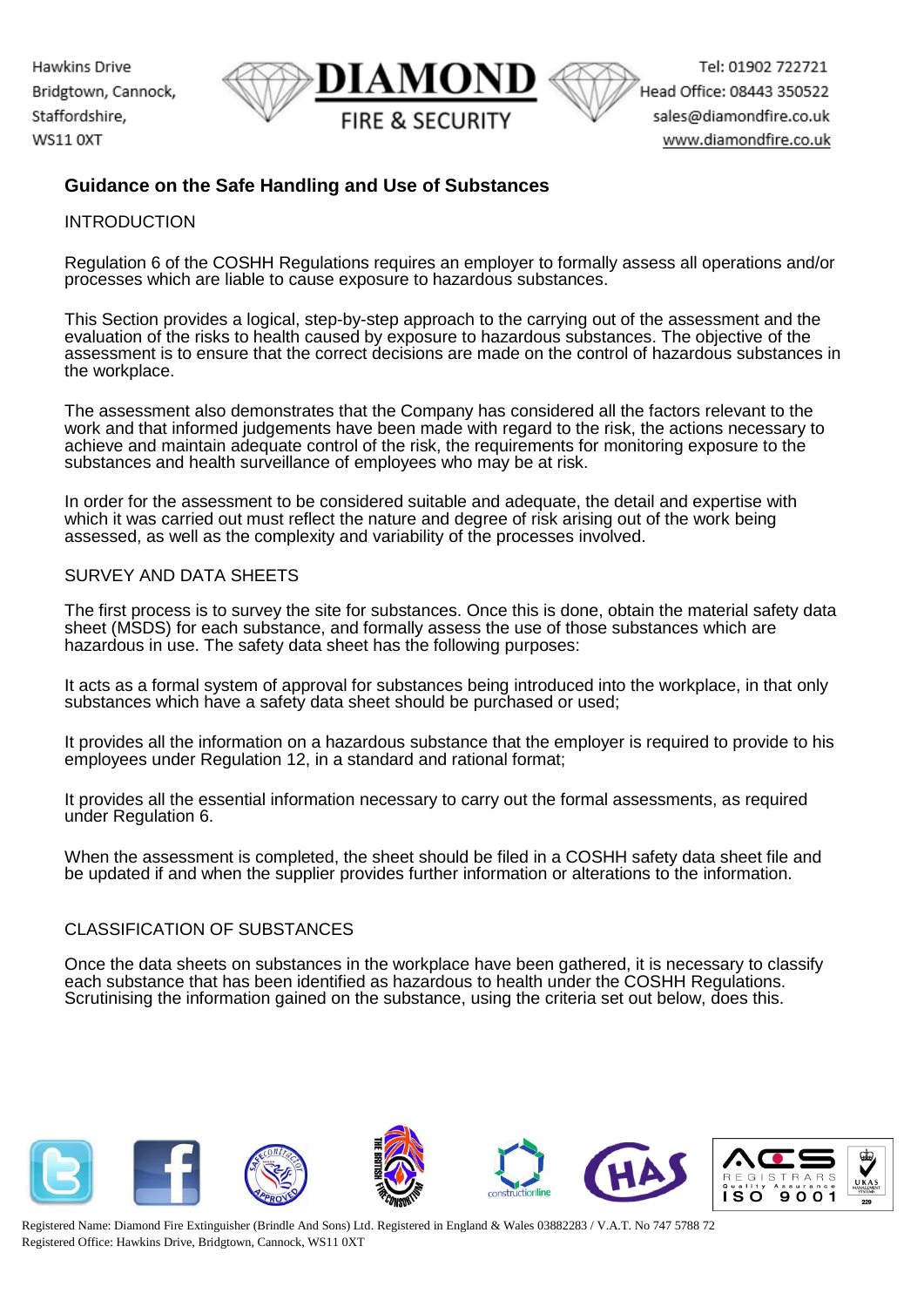

Tel: 01902 722721 Head Office: 08443 350522 sales@diamondfire.co.uk www.diamondfire.co.uk

The assessor must have an understanding of the COSHH Regulations and their aims and should have read and understood this manual.

#### PROCEDURE

In order to carry out a competent assessment, the following procedure is to be followed:

1. Review the Information

A review of the information available on the operation/process/substance should be carried out. This should comprise the supplier's safety data sheets, records of any tests and examinations carried out on control measures, and the results of any exposure monitoring and health surveillance previously carried out.

2. Study the Operation and/or Process

Having reviewed the information in Step A, a close study needs to be made of the operation and/or process itself. It is important to understand exactly what happens during the operation and/or process and to ask questions of those involved. The supervisor and operator of the operation/process should be in attendance during this study to ensure that all the relevant details are established.

#### 3. Evaluation of Risk

In order to evaluate the risks to health, the following have to be considered:

- The hazardous properties of the substance;
- Information on health effects provided by the supplier, including information contained in any relevant safety data sheet;
- The level, type and likely duration of exposure;
- The circumstances of the work, including the amount of the substance involved;
- Activities, such as maintenance, where there is potential for a high level of exposure;
- The effect of preventive and control measures, which have been or will be taken in accordance with regulation 7;
- Conclusions regarding the risk.

**The Hazard** - The information reviewed in Step A should supply this.

**The possibility of exposure** -This can be broken down into four areas:

**Risk of exposure** - whether it is reasonably foreseeable that an accidental leakage, spillage or discharge of the substance could occur

**Frequency of exposure** - if it is reasonably foreseeable that exposure could occur, how often is that exposure like to be. This can normally be ascertained from past experience and general knowledge.

**People at risk** - there is a need to identify the people at risk to exposure to the substance, whether they are exposed by working directly with it, are in the vicinity of the work or areas where the substance is handled, transported, processed, collected, packaged, stored, disposed of, or discharged and is to include members of the public and other non-employees.

**Routes of entry into the body** - whether the hazard of exposure is due to inhalation, swallowing, absorption through or contamination of the skin.









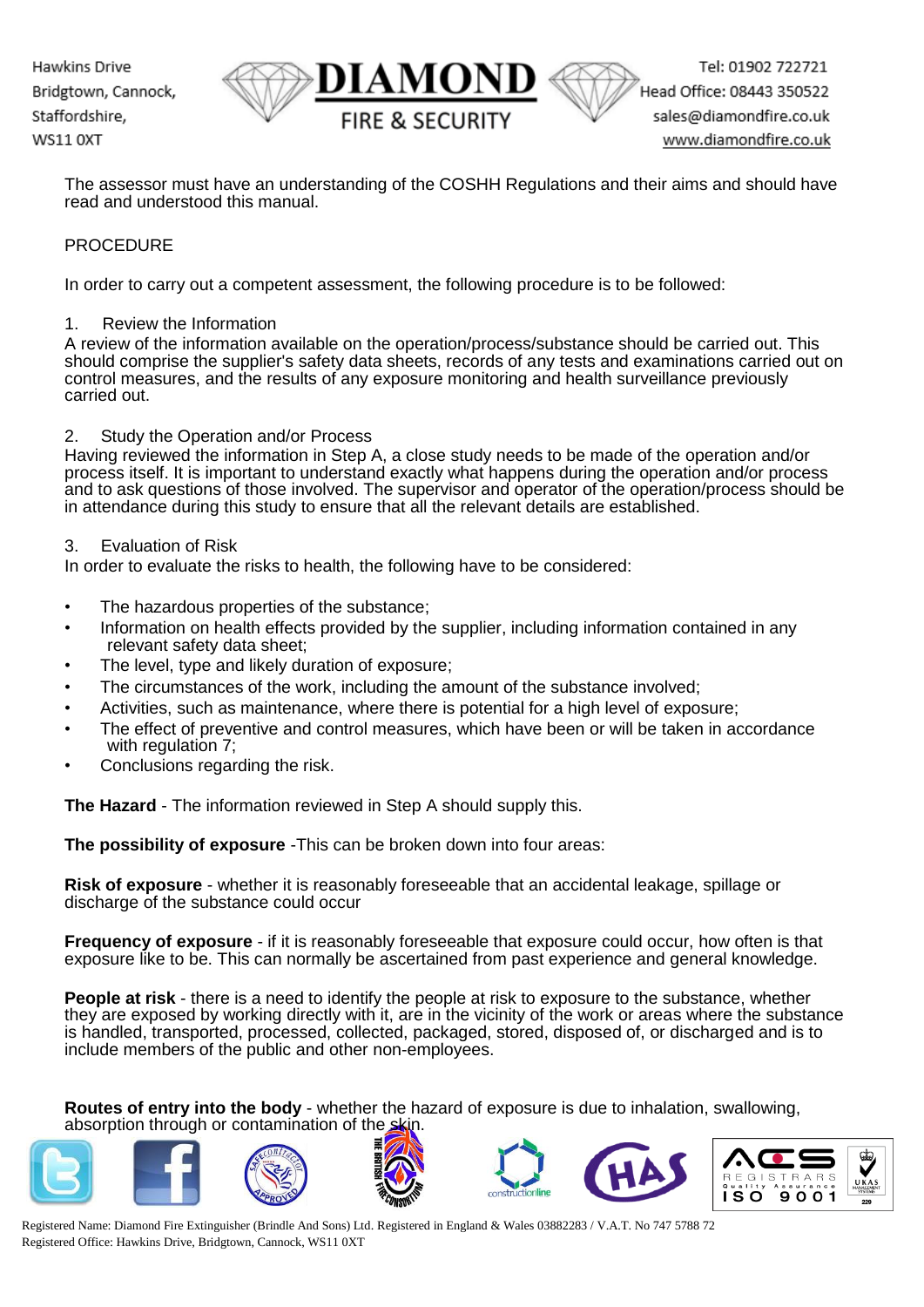

Tel: 01902 722721 Head Office: 08443 350522 sales@diamondfire.co.uk www.diamondfire.co.uk

#### **Exposure judged not to be a risk to health**

The following examples are considered reasonable grounds for reaching the conclusion that the substance does not present a risk to health:

- The process and/or operation is carried out to the same, or better, standard as the Health and Safety Executive, Industrial Advisory Committee or trade association guidance on good practice, which give assurance of insignificant exposure;
- The quantities of substances, or rate of use, are too small to constitute a risk to health under foreseeable circumstances, even if all the control measures fail;
- Measurements have previously been taken of the process and/or operation, including in a "maximum exposure" situation, which have confirmed that exposure is not a risk to health at any time and that the conditions of the process, operation and substances are demonstrably the same;
- The process and/or operation is performed strictly in conformance with well documented procedures, information and the conditions as detailed by the suppliers of the plant and/or substance in which they give valid assurance that the operation, process and/or substance will not give rise to risks to health.

Risks should not be judged as negligible unless there is certain and valid evidence to back up this judgement. Where this is not available, the risks must be identified and precautions instituted to protect the health of those exposed.

#### **Exposure judged to be a risk to health**

Where exposure is either known, or found to be, occurring in situations where prevention is reasonably practicable, the risk must be considered unacceptable.

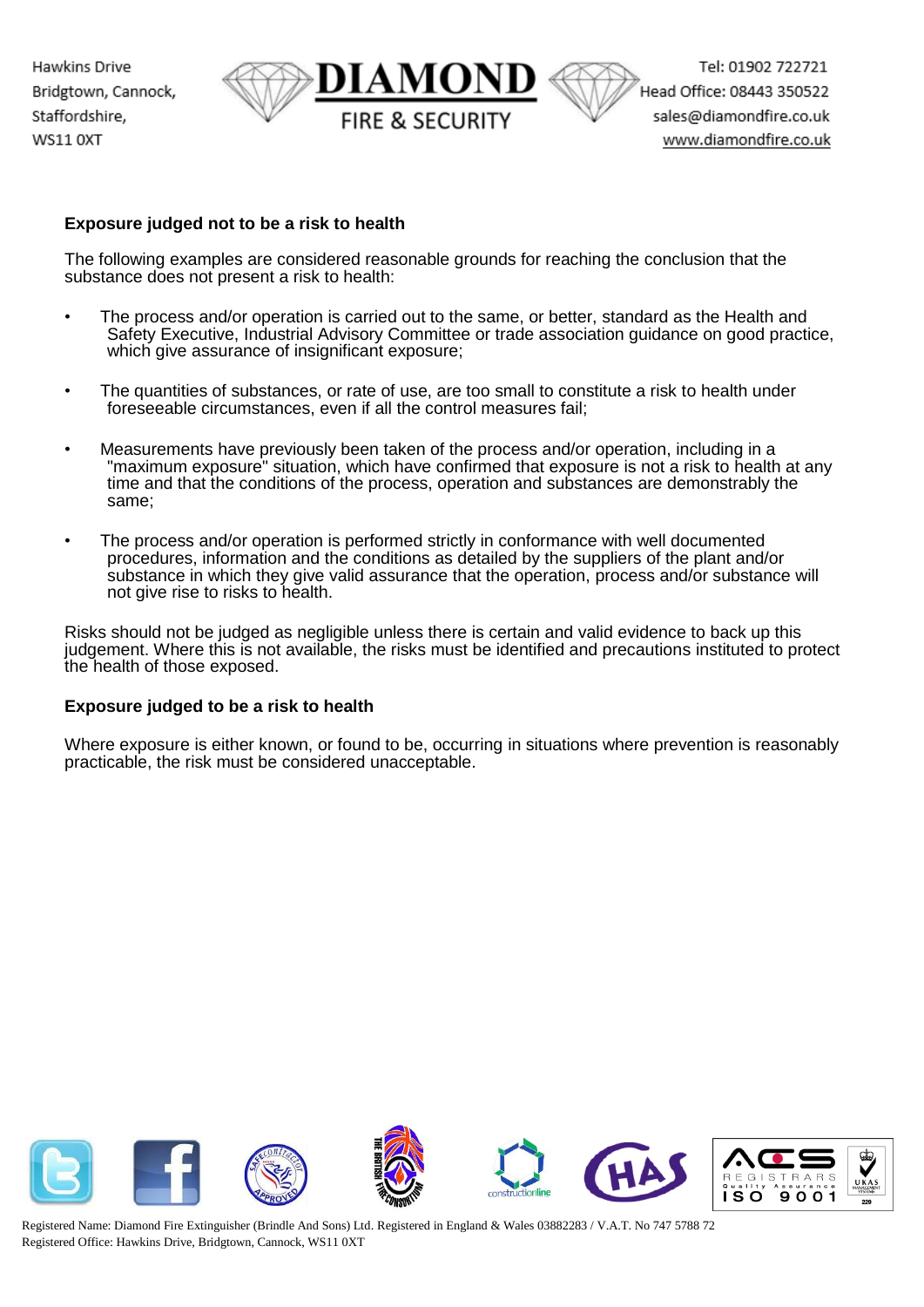

Tel: 01902 722721 Head Office: 08443 350522 sales@diamondfire.co.uk www.diamondfire.co.uk

| <b>Sutatianted reatestand extract foazard Data Sheet)</b>                     | Trade name:                                                                                                                                                  |                                                                                  |  |
|-------------------------------------------------------------------------------|--------------------------------------------------------------------------------------------------------------------------------------------------------------|----------------------------------------------------------------------------------|--|
|                                                                               | What are the hazardous ingredients/chemicals in the substance?                                                                                               |                                                                                  |  |
| Do any of the chemicals have a:                                               | Workplace Exposure Limit? (refer to data sheet and state opposite)<br>Short Term Exposure Limit? (refer to data sheets and state opposite)                   | —Yes—<br>—No<br>Yes<br>– No                                                      |  |
|                                                                               | Is the substance: (Check for an orange 'CHIP' square on the product data sheet or packaging.)<br><del>Fxtremely Flammable? D</del> Dxidising? DD Very toxic? | Sensitising?                                                                     |  |
| $\Box$ Highly flammable?                                                      | $\Box$ Harmful?<br>$\Box$ Corrosive?                                                                                                                         | $\Box$ Dangerous for the environment?                                            |  |
| ⊤ Flammable?                                                                  | $\Box$ Toxic?<br>$\Box$ Irritant?                                                                                                                            | $\Box$ Other? (Specify)                                                          |  |
| Is the substance hazardous to health when:                                    |                                                                                                                                                              |                                                                                  |  |
| In contact with skin?                                                         | Breathedin?                                                                                                                                                  | Other (Specify below)                                                            |  |
| $\Box$ In contact with eyes?                                                  | $\Box$ Swallowed?                                                                                                                                            |                                                                                  |  |
| How should / will the substance be used?                                      | <b>USE OF SUBSTANCE</b>                                                                                                                                      |                                                                                  |  |
| How much is used every day / week?                                            |                                                                                                                                                              |                                                                                  |  |
|                                                                               |                                                                                                                                                              |                                                                                  |  |
| Who is exposed to the substance?                                              |                                                                                                                                                              |                                                                                  |  |
| Does the substance present additional risks to certain groups or individuals? |                                                                                                                                                              |                                                                                  |  |
|                                                                               |                                                                                                                                                              |                                                                                  |  |
|                                                                               |                                                                                                                                                              |                                                                                  |  |
|                                                                               | <del>CONTROL MEASURES</del>                                                                                                                                  |                                                                                  |  |
|                                                                               | Can a less hazardous substance be used to do the same job?                                                                                                   | Yes<br>No.                                                                       |  |
|                                                                               | (If you don't know, please contact your supplier for further information.)                                                                                   |                                                                                  |  |
|                                                                               | What controls are required for this substance, other than Personal Protective Equipment (PPE)?                                                               |                                                                                  |  |
|                                                                               |                                                                                                                                                              |                                                                                  |  |
|                                                                               | Is any Personal Protective Equipment (PPE) required when using the substance? (See SDS item 8)                                                               |                                                                                  |  |
|                                                                               | Eye protection? (Safety goggles/face shield)                                                                                                                 | Gloves? (Protective stated on SDS)                                               |  |
|                                                                               |                                                                                                                                                              |                                                                                  |  |
|                                                                               | Overalls / clothing? (State type Required)                                                                                                                   | Mask / Respirator (State type required)<br>including type of filter if relevant) |  |
|                                                                               |                                                                                                                                                              |                                                                                  |  |
|                                                                               | Other? (Appropriate clothing stated on SDS)                                                                                                                  |                                                                                  |  |
| How should the substance be stored?                                           |                                                                                                                                                              |                                                                                  |  |
|                                                                               | Have persons using this substance been provided with information or training on its use? $\_$ Yes $\_$                                                       |                                                                                  |  |
|                                                                               |                                                                                                                                                              |                                                                                  |  |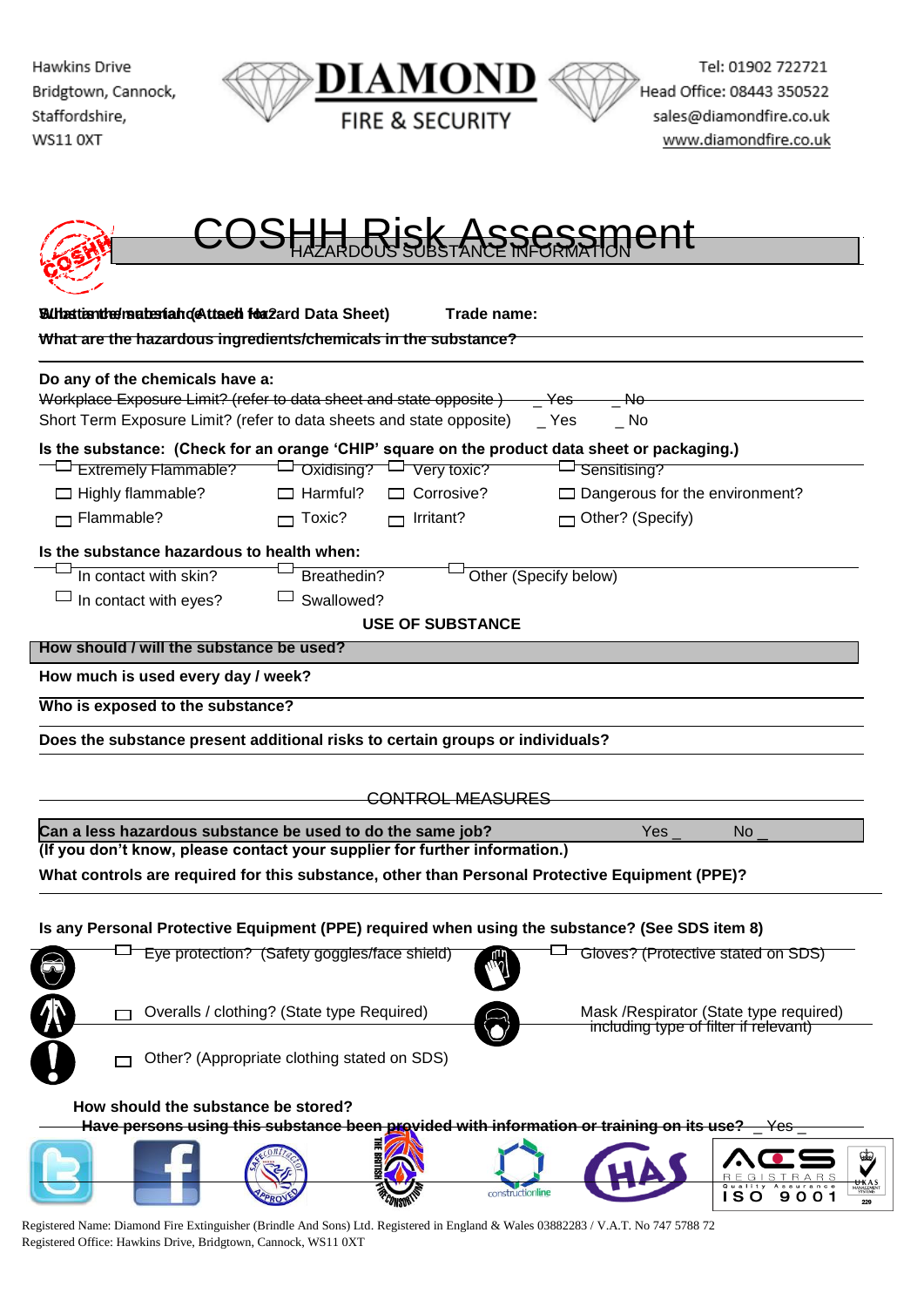| Hawkins Drive<br>Bridgtown, Cannock,<br>Staffordshire,<br>WS11 0XT                    | DIAMOND<br><b>FIRE &amp; SECURITY</b>                                                                                                                                                                                               | Tel: 01902 722721<br>Head Office: 08443 350522<br>sales@diamondfire.co.uk<br>www.diamondfire.co.uk |
|---------------------------------------------------------------------------------------|-------------------------------------------------------------------------------------------------------------------------------------------------------------------------------------------------------------------------------------|----------------------------------------------------------------------------------------------------|
| No<br>OTHER PRECAUTIONS AND EMERGENCY PROCEDURES                                      | As a minimum ensure a copy of this asseSpept pipe met od of work has been read by those using it                                                                                                                                    |                                                                                                    |
| <b>SPILLAGES:</b>                                                                     |                                                                                                                                                                                                                                     |                                                                                                    |
| (refer to data sheet ref number 6 or specify if other)                                |                                                                                                                                                                                                                                     |                                                                                                    |
| FIRST AID:<br>General information -                                                   |                                                                                                                                                                                                                                     |                                                                                                    |
| Inhalation $-$                                                                        |                                                                                                                                                                                                                                     |                                                                                                    |
| Ingestion -                                                                           |                                                                                                                                                                                                                                     |                                                                                                    |
| Skin contact-                                                                         |                                                                                                                                                                                                                                     |                                                                                                    |
| Eye contact $-$                                                                       |                                                                                                                                                                                                                                     |                                                                                                    |
| ADVICE TO DOCTOR -                                                                    |                                                                                                                                                                                                                                     |                                                                                                    |
| <b>FIRE PRECAUTIONS:</b>                                                              |                                                                                                                                                                                                                                     |                                                                                                    |
| (refer to data sheet reference number 5)                                              |                                                                                                                                                                                                                                     |                                                                                                    |
| <b>CHEMICAL REACTIONS:</b><br>(refer to data sheet reference number 10)               |                                                                                                                                                                                                                                     |                                                                                                    |
| (refer to data sheet reference number 13)                                             | DISPOSAL: How should the substance be disposed of (or not disposed of)?                                                                                                                                                             |                                                                                                    |
| If yes include details on method statement!                                           | HEALTH SURVEILLANCE: Will those using the substance require any health surveillance?                                                                                                                                                | No<br>Yes                                                                                          |
|                                                                                       | <b>ASSESSMENT OF RISK</b>                                                                                                                                                                                                           |                                                                                                    |
| Are all the controls detailed above currently in place?                               |                                                                                                                                                                                                                                     | $\overline{\texttt{No}}\_$<br>Yes—                                                                 |
| LEVEL OF RISK AFTER CONTROL MEASURES<br><b>Refer to Standard Operating Procedures</b> |                                                                                                                                                                                                                                     | Low _ Medium _ High                                                                                |
|                                                                                       | If these controls are not in place, or additional controls are required, action to be taken must be included on method statement.<br>Please note - COSHH substances must NOT be used if adequate control measures are not in place. |                                                                                                    |
|                                                                                       | Are hazards to health adequately controlled with all control measures in place?                                                                                                                                                     | No l<br>Yes                                                                                        |
| Assessor(s) name:                                                                     | Assessor(s) signature:                                                                                                                                                                                                              | Assessment date:                                                                                   |
| Line Managers name:                                                                   | Line Managers signature:                                                                                                                                                                                                            | Review date:                                                                                       |

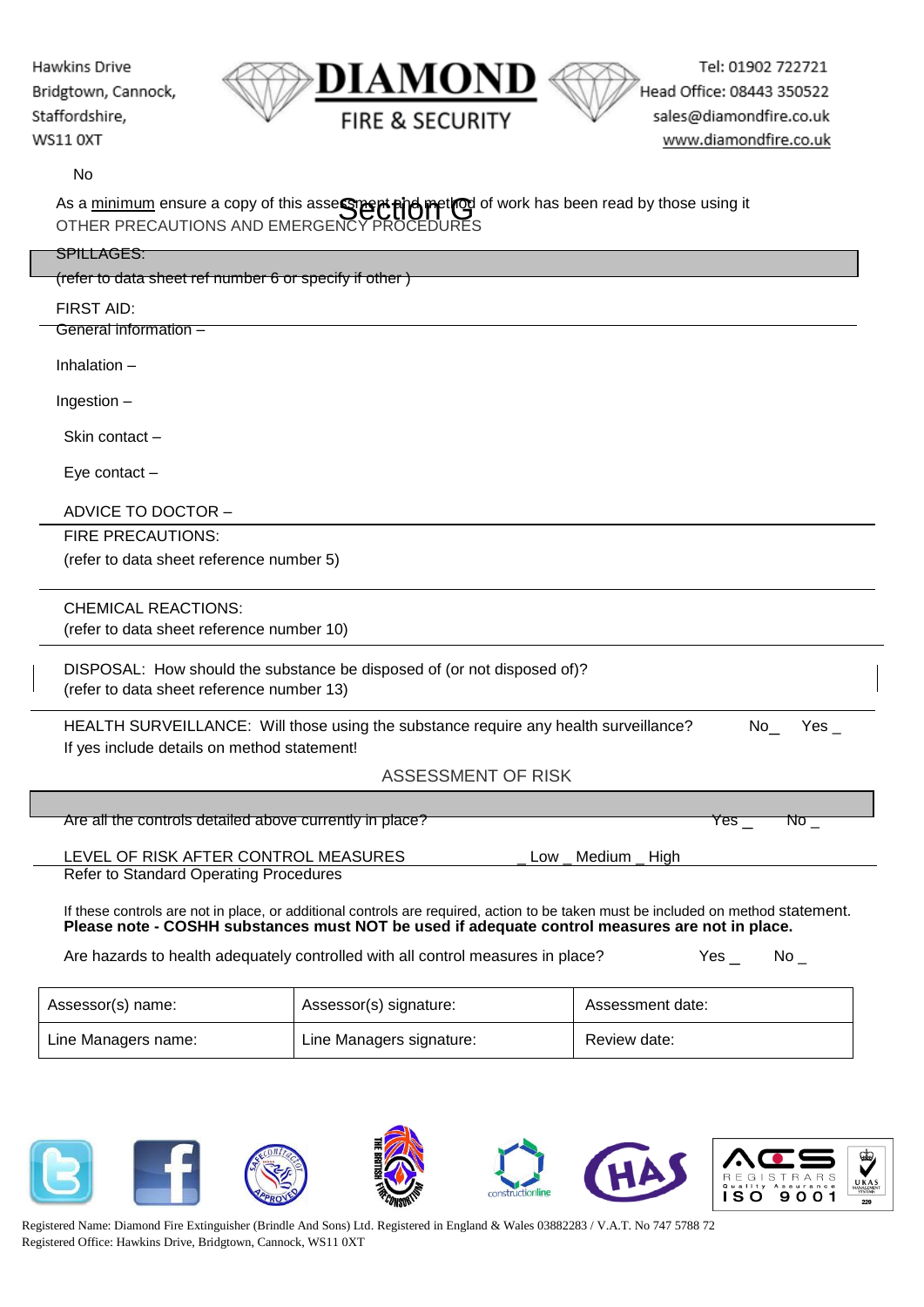

Tel: 01902 722721 Head Office: 08443 350522 sales@diamondfire.co.uk www.diamondfire.co.uk

#### **Arrangements for providing information, Instruction and Supervision**

The Health and Safety Law poster is displayed at all fixed company workplaces, and should also be displayed at each temporary site within the common welfare areas.

The Health and Safety Law poster contains the following information.

- Names and locations of trade unions or other Safety representatives, and groups they represent.
- Management of Health and Safety, Appointed Person(s) Health and Safety responsibilities.
- Name and address of enforcing authority whose health and safety inspectors cover this workplace (e.g. HSE or your local Environmental Health Department.)

Supervision of young workers and trainees will be organised by Alex Brindle and be carried out by the site/workplace managers.

Alex Brindle is responsible for ensuring that our employees working at locations under the control of other employers are given relevant health and safety information.

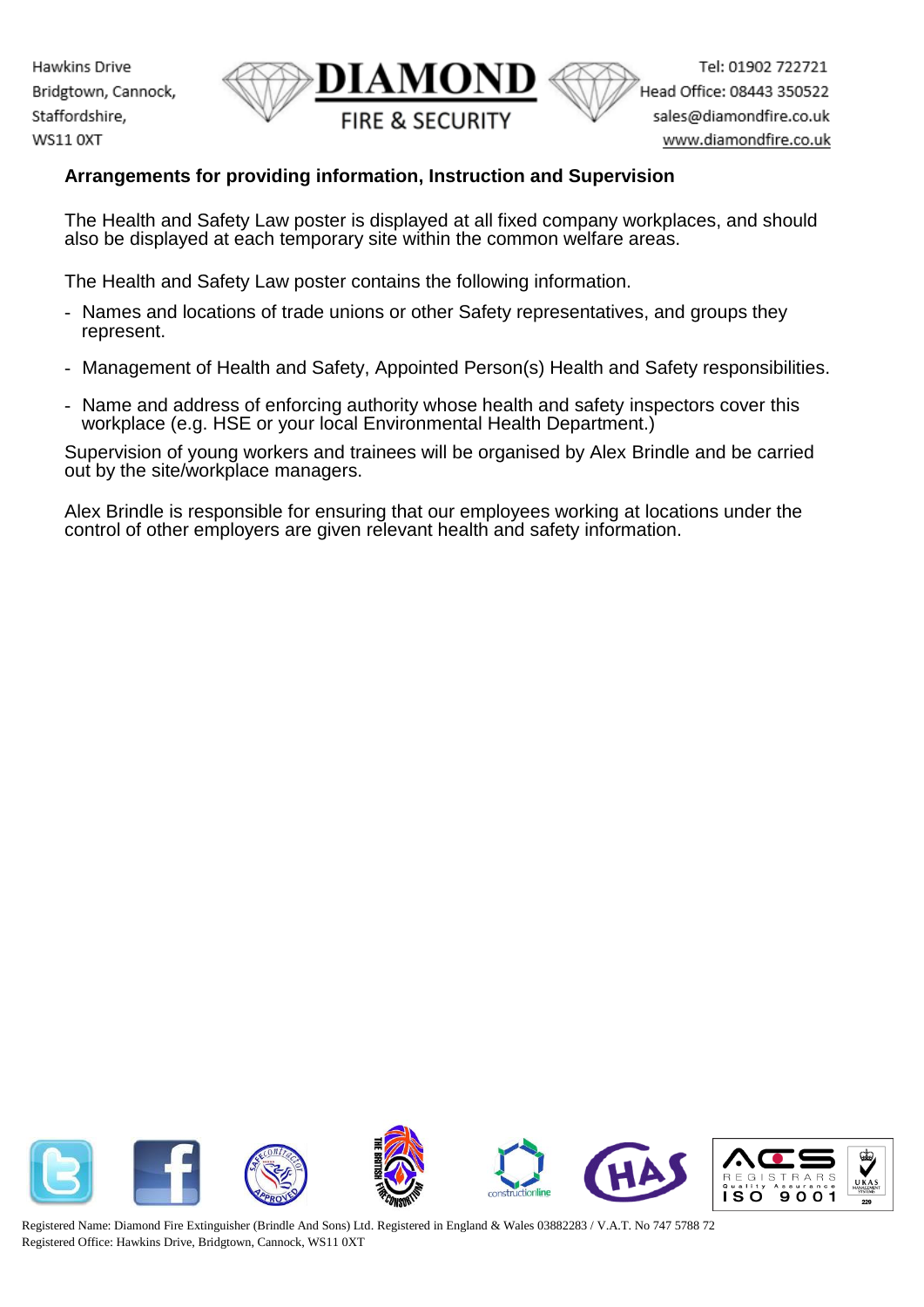

Tel: 01902 722721 Head Office: 08443 350522 sales@diamondfire.co.uk www.diamondfire.co.uk

Procedure for Providing Information, Instruction and Supervision

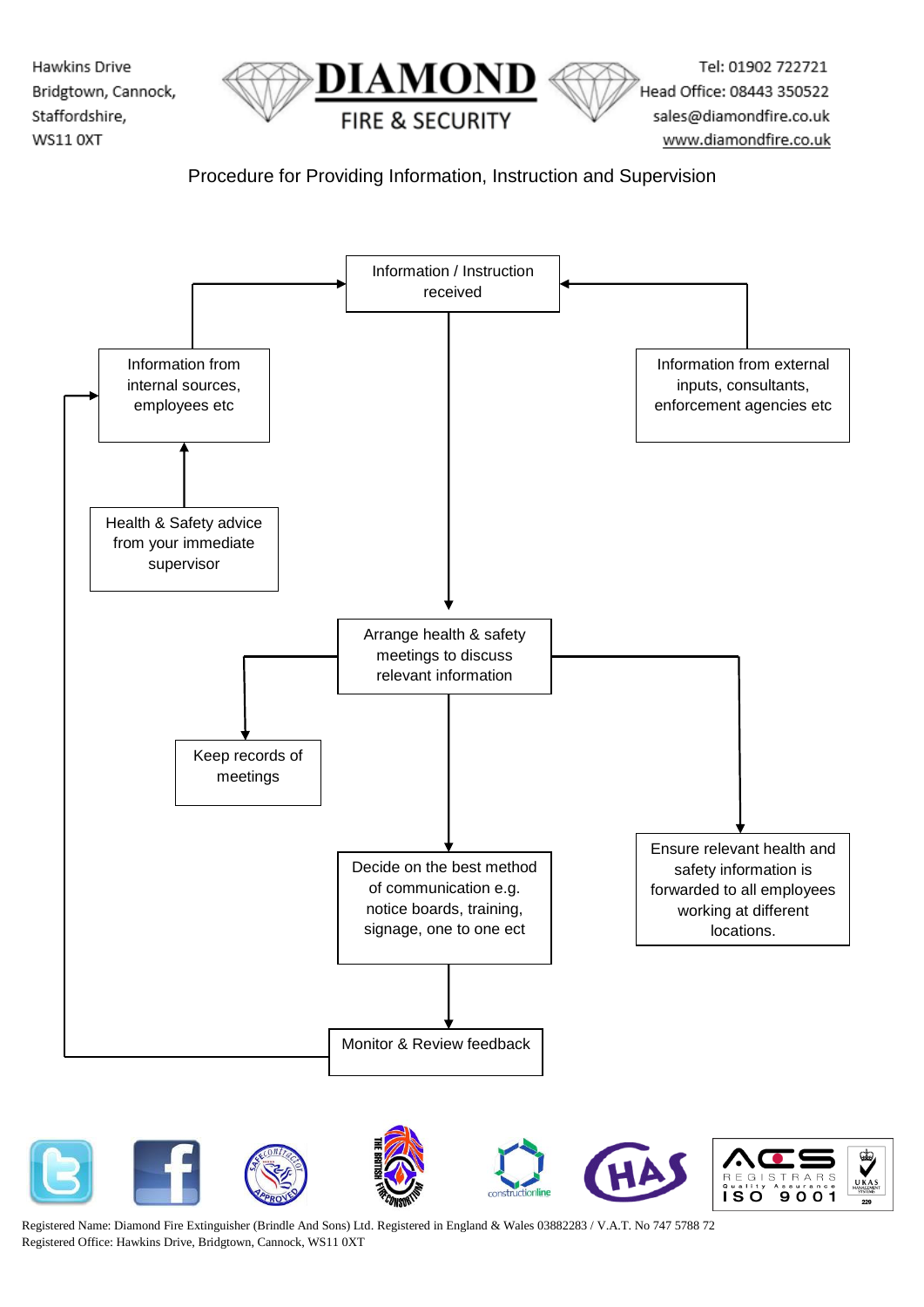

Tel: 01902 722721 Head Office: 08443 350522 sales@diamondfire.co.uk www.diamondfire.co.uk

#### Guidance for Providing Information, Instruction and Supervision SAFETY

#### **SIGNS AND SIGNALS**

The Health and Safety (Safety Signs and Signals) Regulations apply to all work premises and activities, but do not apply to signs relating to the supply of dangerous substances, the transport of dangerous goods by road or rail, or to signs regulating road or rail traffic.

The regulations cover the provision and use of safety signs and signals which are required to be displayed or used when a risk assessment shows that, in spite of protective measures, the risk cannot be eliminated or sufficiently reduced and a significant risk remains.

#### **Safety Signs**

Safety signs must conform to the requirements over page. Signs should be illuminated where appropriate and must be kept clean and properly maintained.

#### **Signals**

These include:

- Acoustic signals and/or verbal communication to signal danger, e.g. to call for emergency evacuation. Such signals shall be tested at frequent intervals;
- Hand signals or verbal communication to guide persons carrying out hazardous or dangerous manoeuvres, e.g. crane signals. (Note: The signals detailed in the Regulations differ from those recommended in BS 7121 Code of Practice for the Safe Use of Cranes. However, the signals referred to in BS 7121 may continue to be used).

#### **Training**

Employees shall be given sufficient information, instruction and training about the meaning of safety signs and signals and on relevant action that must be taken.

#### **Further Guidance**

Further information is given in HSE booklet L64 Safety Signs and Signals: Guidance on Regulations.

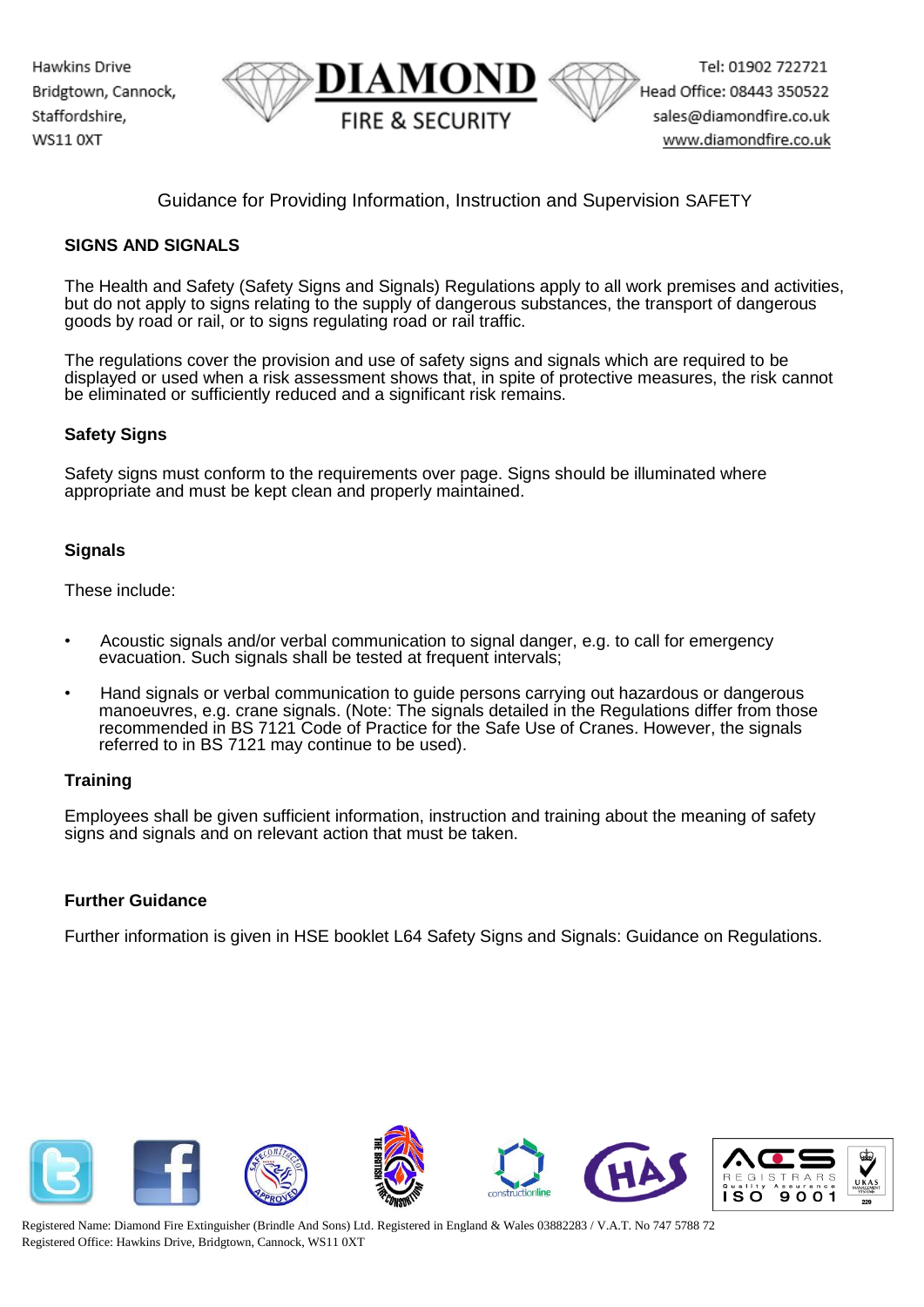

#### **MISCONDUCT**

Any person on site found to have acted in any one of the following ways shall be liable to disciplinary procedures:

- 1. Wilfully breaching the Company's safety rules or Health and Safety Policy.
- 2. Removing any guard or protective device without permission.
- 3. Operating any machine, plant or equipment without authority.
- 4. Misusing items provided for first aid.
- 5. Recklessly interfering with or misusing anything provided in the interest of health, safety or welfare at work.
- 6. Defacing or removing notices, signs, labels or any other warning device.
- 7. Misusing any chemical, flammable substance, toxic material, etc.
- 8. Smoking in designated "No Smoking" areas or whilst using flammable substances.
- 9. Taking part in horseplay or practical jokes.
- 10. Making false declarations or interfering with evidence following an accident or dangerous occurrence.
- 11. Misusing compressed air, electric or pneumatic equipment.
- 12. Overloading lifting equipment.

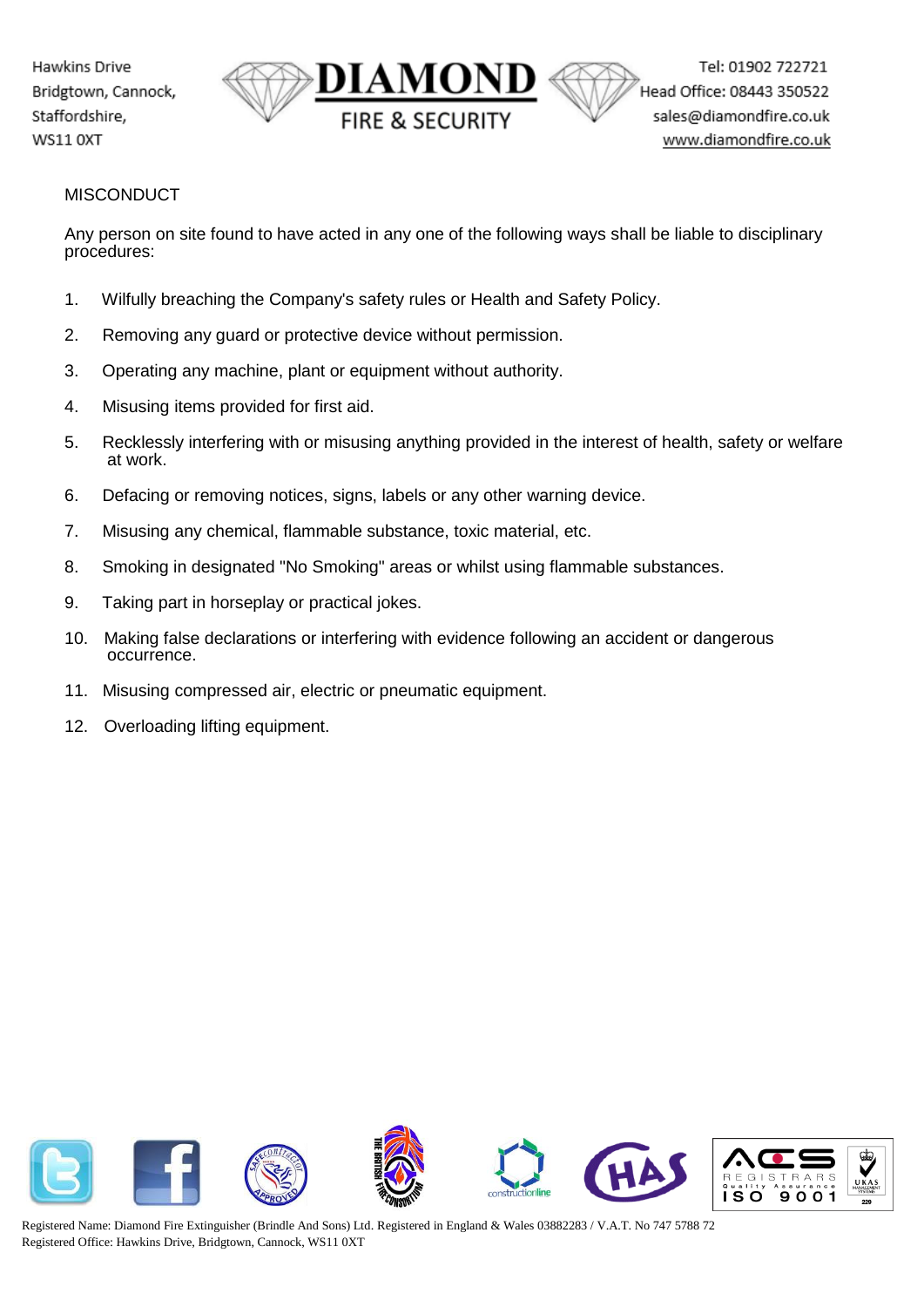

Tel: 01902 722721 Head Office: 08443 350522 sales@diamondfire.co.uk www.diamondfire.co.uk

# Section H

# Arrangements for Company Staff Visiting Hazardous Areas/Sites

If Company employees are required to work/visit external work sites or parts of the company's premises that are deemed to be hazardous, then there will either be a specific risk assessment or safe system of work which might incorporate a permit to work system to ensure their safety. It will be for

Alex Brindle to ensure that a safe system of work is operated and adhered to: Employees are required to comply with the requirements of that safe working system.

# Section I

## Arrangements to Assess Employee Competency for Tasks and Training

**Alex Brindle** & **Will** Targett will deem who is competent to carry out the following tasks:

- 1. Supervising workplace activities;
- 2. Advising on risk assessment;
- 3. Equipmentmaintenance/repair;
- 4. Administering First Aid;
- 5. ScaffoldInspection;
- 6. Using plant or mobile machinery;
- 7. Controlling lifting operations;

Alex Brindle will identify, arrange and monitor training provided either in-house or by external providers

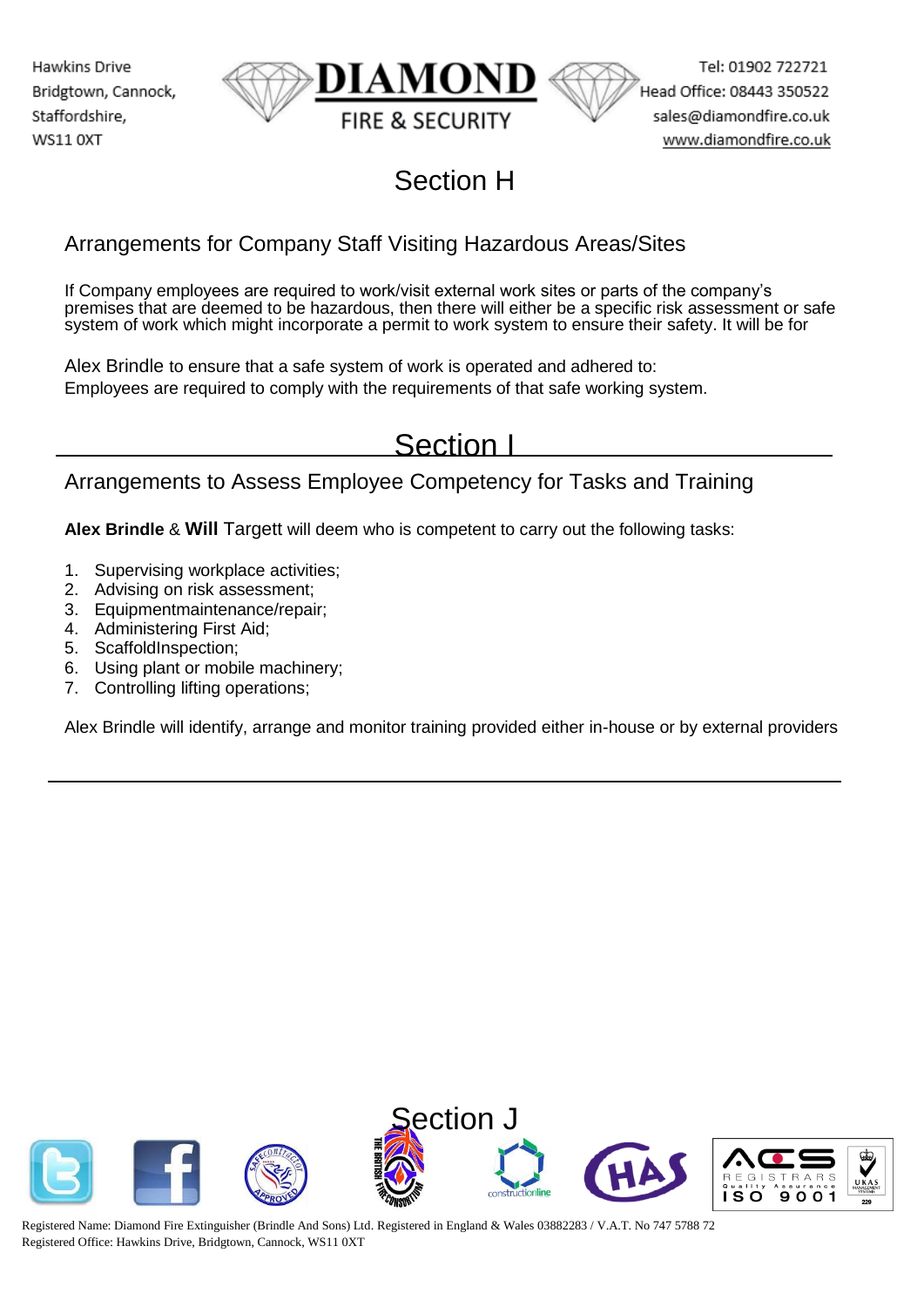

## Arrangements for Manual Handling Operations

Manual Handling means an Guidas proceting Manupablitagod fragional influiting lifting, putting down, pushing, pulling, carrying or moving by hand or by bodily force.

In accordance with the Regulations for Manual Handling, the Company will endeavour to avoid the need for employees to undertake manual handling operations that involve a risk of injury. If this is not reasonably practicable then the Company will make a suitable and sufficient assessment of the task and reduce the risk to the lowest level that is reasonably practicable.

This will include, where possible, the provision of information and general indications on the weight of each load and the heaviest side of any load whose centre of gravity is not positioned centrally.

Assessment will be recorded and reviewed if no longer valid, or there is significant change in the matter to which it relates.

The requirement that the employee has a duty to make full and proper use of any system of work

provided by this Company (as their employer) to alleviate or reduce the risk of manual handling operations, will be communicated to the Company's employees.

#### INTRODUCTION

The Manual Handling Operations Regulations apply to any manual handling operation that may cause injury at work. These operations will be identified by the risk assessment carried out under the Management of Health and Safety at Work Regulations.

They will include not only lifting, but also lowering, pushing, pulling, carrying or moving loads by hand or other bodily force.

As an employer, the Company is required to take three key steps:

- 1. Avoid hazardous manual handling operations where reasonably practicable;
- 2. Assess adequately any hazardous operations that cannot be avoided. Ergonomic assessment looks at the weight, shape and size of the load, the handler's posture, the working environment, and the individual's capability. Unless the assessment is very simple a written record will be needed;
- 3. Reduce the risk of injury as far as is reasonably practicable.

#### PRINCIPLES

The correct method of lifting makes the job easier, less tiring and is less likely to lead to back injuries. Lifting is to be done using the correct muscles - back and abdominal muscles are weak, the leg and thigh muscles are strong. The spine has a natural shape when a person is standing; when that person bends over the back becomes arched and weaker. Therefore, if the back can be kept straight and the muscles of the legs and thighs utilized, with the load kept close to the body a person can act as a human elevator, resulting in far heavier loads being lifted, with far less effort.

There are **six** significant points in manual handling. These are:

**Grip** - A good grip makes maximum use of the palm of the hand, the ball of the thumb and the base of

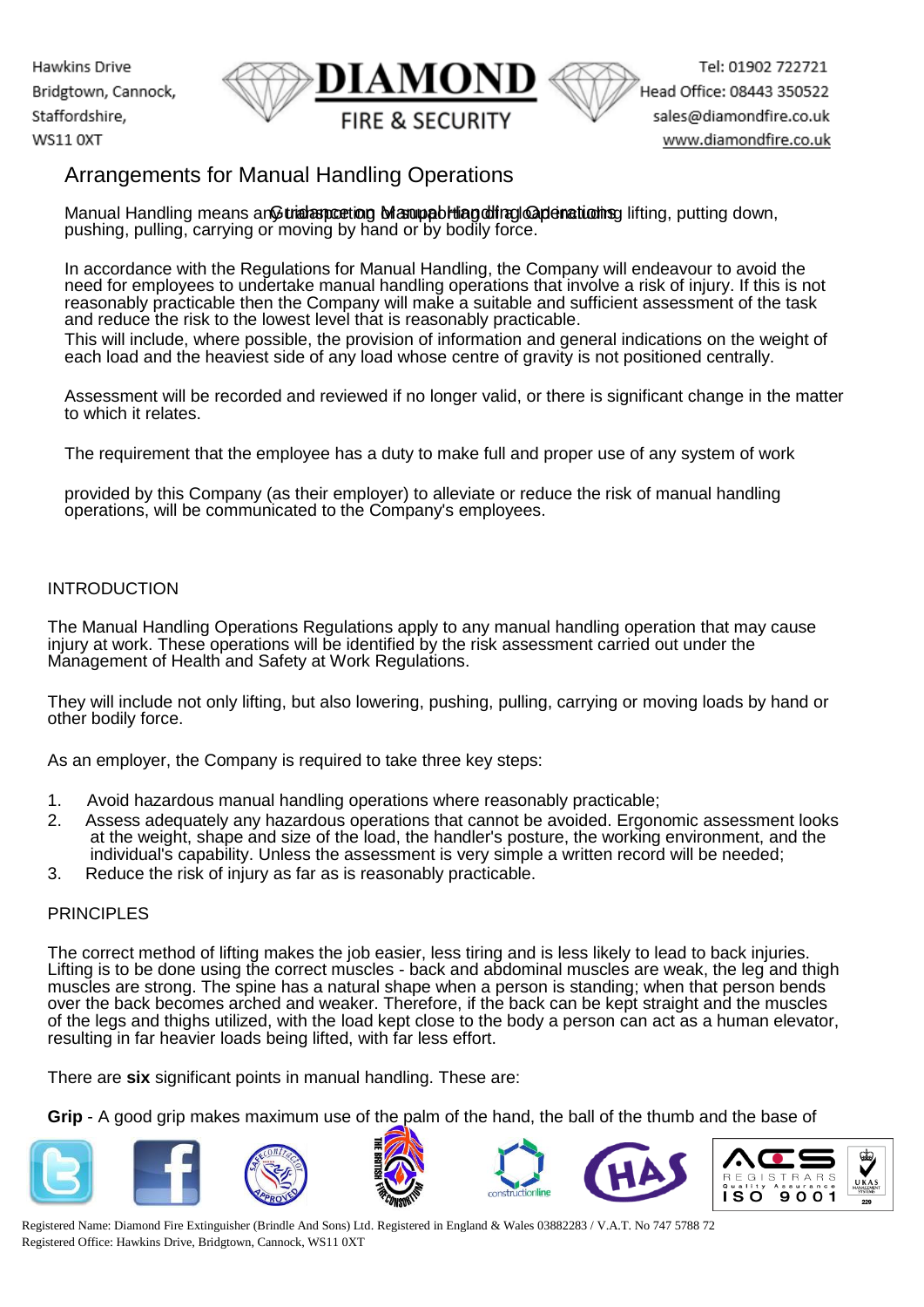

Tel: 01902 722721 Head Office: 08443 350522 sales@diamondfire.co.uk www.diamondfire.co.uk

the fingers. Considerable damage can be caused by using the sensitive fingertips and continued use of them leads to strained fingers and forearms;

- **Back** The back is to be kept straight to maintain its natural and strongest position. This necessitates bending at the knees and ankles to get close to the load and then to raise it, pushing upwards with the leg muscles;
- **Chin** The chin is to be kept well in so that it is near the chest. This helps to keep the spine in its natural position;
- **Feet** The correct position of the feet is approximately the width of the hips apart, with one foot slightly in front of the other. This position provides a stable base as the load is lifted;
- **Arms** Arms are to be kept as close to the body as possible so that the body does not become unbalanced;
- **Body** the body, being kept in its normal position, is to act as a counterweight for the load.

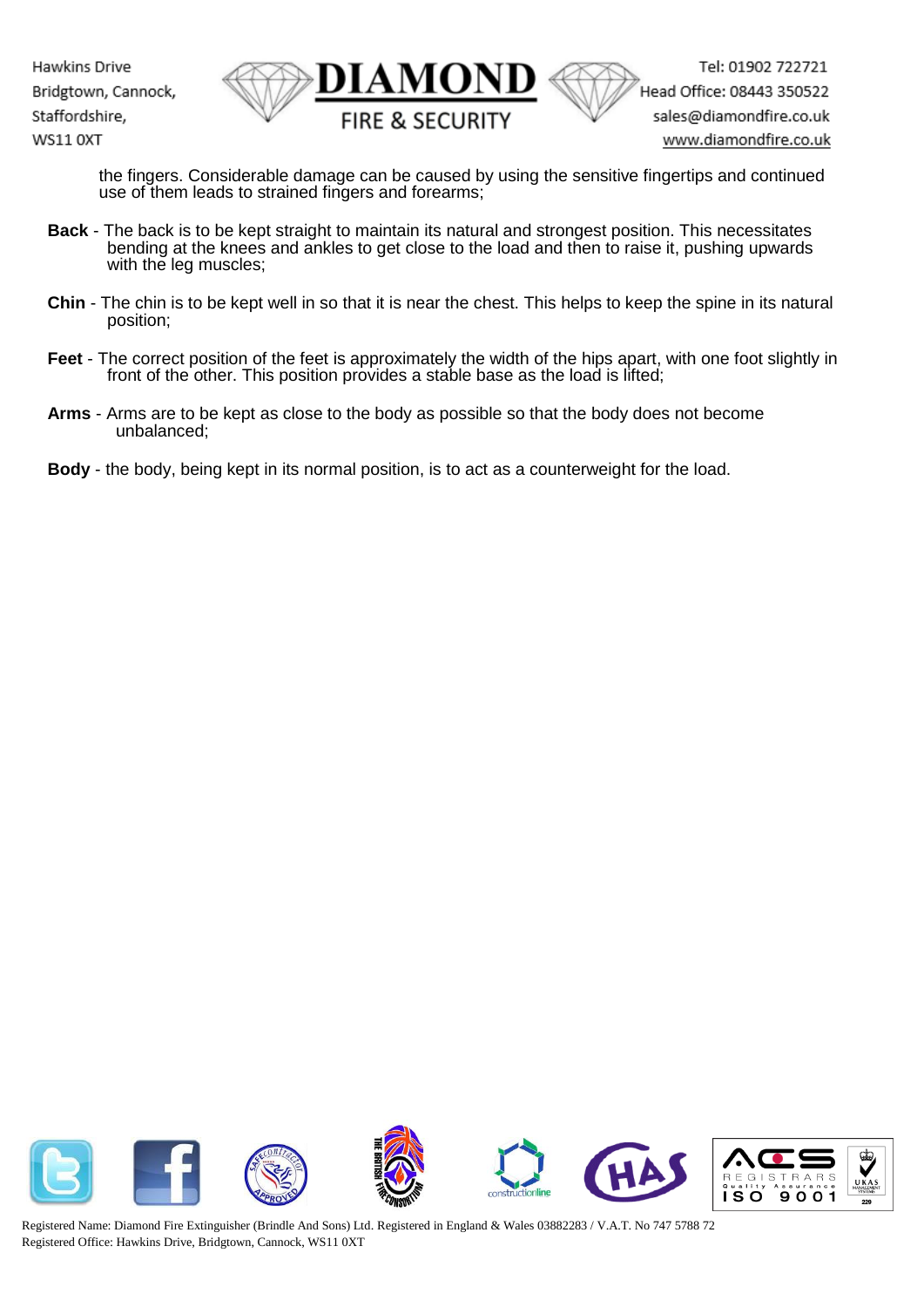

Tel: 01902 722721 Head Office: 08443 350522 sales@diamondfire.co.uk www.diamondfire.co.uk

#### Example of a Workplace Risk Assessment for Manual Handling

| OPERATION/PROCESS<br>MANUAL HANDLING OF GENERAL ITEMS                                                                                                                                                                                                                                                                                                                                                                                                                                                                                                                                                                                                                             |                                  |                                                                |                                                                                                                                                                                                                                                                                                                                                                                                                                                                                                                                  |                        | <b>DATE</b><br>NO                                                |          |      |
|-----------------------------------------------------------------------------------------------------------------------------------------------------------------------------------------------------------------------------------------------------------------------------------------------------------------------------------------------------------------------------------------------------------------------------------------------------------------------------------------------------------------------------------------------------------------------------------------------------------------------------------------------------------------------------------|----------------------------------|----------------------------------------------------------------|----------------------------------------------------------------------------------------------------------------------------------------------------------------------------------------------------------------------------------------------------------------------------------------------------------------------------------------------------------------------------------------------------------------------------------------------------------------------------------------------------------------------------------|------------------------|------------------------------------------------------------------|----------|------|
| <b>LOCATION</b>                                                                                                                                                                                                                                                                                                                                                                                                                                                                                                                                                                                                                                                                   |                                  |                                                                |                                                                                                                                                                                                                                                                                                                                                                                                                                                                                                                                  |                        |                                                                  |          |      |
| <b>EQUIPMENT USED</b>                                                                                                                                                                                                                                                                                                                                                                                                                                                                                                                                                                                                                                                             |                                  |                                                                | <b>CAN TASK BE ELIMINATED?</b>                                                                                                                                                                                                                                                                                                                                                                                                                                                                                                   | Yes                    | No                                                               |          |      |
| Various, including barrows, lifting aids, hods.                                                                                                                                                                                                                                                                                                                                                                                                                                                                                                                                                                                                                                   |                                  |                                                                |                                                                                                                                                                                                                                                                                                                                                                                                                                                                                                                                  |                        |                                                                  |          |      |
| <b>SUBSTANCES USED</b>                                                                                                                                                                                                                                                                                                                                                                                                                                                                                                                                                                                                                                                            | ARE COSHH ASSESSMENTS<br>NEEDED? |                                                                |                                                                                                                                                                                                                                                                                                                                                                                                                                                                                                                                  | Yes                    | No                                                               |          |      |
| Various.                                                                                                                                                                                                                                                                                                                                                                                                                                                                                                                                                                                                                                                                          |                                  |                                                                | <b>RISK PRIOR TO CONTROLS</b>                                                                                                                                                                                                                                                                                                                                                                                                                                                                                                    |                        |                                                                  |          |      |
|                                                                                                                                                                                                                                                                                                                                                                                                                                                                                                                                                                                                                                                                                   |                                  |                                                                |                                                                                                                                                                                                                                                                                                                                                                                                                                                                                                                                  |                        |                                                                  |          |      |
| <b>HAZARDS IDENTIFIED</b>                                                                                                                                                                                                                                                                                                                                                                                                                                                                                                                                                                                                                                                         |                                  |                                                                | Low                                                                                                                                                                                                                                                                                                                                                                                                                                                                                                                              | Med                    |                                                                  |          | High |
| Musculo-skeletal injuries if the load is too heavy or awkward                                                                                                                                                                                                                                                                                                                                                                                                                                                                                                                                                                                                                     |                                  |                                                                |                                                                                                                                                                                                                                                                                                                                                                                                                                                                                                                                  |                        |                                                                  |          | X    |
| Creative falling / tripping                                                                                                                                                                                                                                                                                                                                                                                                                                                                                                                                                                                                                                                       |                                  |                                                                |                                                                                                                                                                                                                                                                                                                                                                                                                                                                                                                                  |                        |                                                                  |          | X    |
| contamination from the substance being carried                                                                                                                                                                                                                                                                                                                                                                                                                                                                                                                                                                                                                                    |                                  |                                                                |                                                                                                                                                                                                                                                                                                                                                                                                                                                                                                                                  | Χ                      |                                                                  |          |      |
| Impact injury from fall of material being carried                                                                                                                                                                                                                                                                                                                                                                                                                                                                                                                                                                                                                                 |                                  |                                                                |                                                                                                                                                                                                                                                                                                                                                                                                                                                                                                                                  | X                      |                                                                  |          |      |
| <b>EXPOSED PERSONS</b>                                                                                                                                                                                                                                                                                                                                                                                                                                                                                                                                                                                                                                                            |                                  |                                                                |                                                                                                                                                                                                                                                                                                                                                                                                                                                                                                                                  | TOTAL NUMBERS AFFECTED |                                                                  |          |      |
| Operative                                                                                                                                                                                                                                                                                                                                                                                                                                                                                                                                                                                                                                                                         |                                  |                                                                | Various<br><b>DURATION OF EXPOSURE</b>                                                                                                                                                                                                                                                                                                                                                                                                                                                                                           |                        |                                                                  |          |      |
| <b>FREQUENCY OF EXPOSURE</b><br>Various                                                                                                                                                                                                                                                                                                                                                                                                                                                                                                                                                                                                                                           |                                  | Various                                                        |                                                                                                                                                                                                                                                                                                                                                                                                                                                                                                                                  |                        |                                                                  |          |      |
| CONTROL MEASURES ALREADY IN PLACE<br>1. Utilize mechanical lifting and carrying aids where possible.<br>2. Operative involved in handling to be assessed for physical<br>capability prior to.<br>3. Operative to get assistance if load too heavy (team lift if<br>necessary) if item is over 25 Kg in weight.<br>4. Ensure good housekeeping standards i.e. site kept tidy/waste<br>build-up minimized.<br>5. Ensure access equipment, ladders etc will take weight of<br>operative and load being earned.<br>6. Ensure loads being carried are secure and are not likely to<br>move during the lift.<br>7. Operative to wear PPE against substance / material being<br>carried. |                                  | of lifting).<br>Potential for trips / falls.<br>contamination. | <b>EXTENT TO WHICH THEY CONTROL RISK</b><br>1. Reduces the amount of manual lifting required.<br>2. Ensures operative capable of carrying out the task.<br>3. lifting and carrying (operative to be trained in Kinetic method<br>3. Team lifting will help reduce strains<br>4. Helps ensure clear/safe route for carrying load thus reducing.<br>6. Will help prevent load toppling over and/or operative falling.<br>5. Helps prevent access equipment failing.<br>7. Provides some protection to operative against injury and |                        |                                                                  |          |      |
| ADDITIONAL MEASURES REQUIRED Operative to be made aware of COSHH<br>assessment                                                                                                                                                                                                                                                                                                                                                                                                                                                                                                                                                                                                    |                                  |                                                                |                                                                                                                                                                                                                                                                                                                                                                                                                                                                                                                                  | <b>ACTION BY</b>       |                                                                  | BY WHEN? |      |
|                                                                                                                                                                                                                                                                                                                                                                                                                                                                                                                                                                                                                                                                                   |                                  |                                                                | Supervisor<br>Prior to                                                                                                                                                                                                                                                                                                                                                                                                                                                                                                           |                        |                                                                  |          |      |
| Findings for materials being moved.<br>STATEMENT ON RESIDUAL RISKS When the detailed control measures in place are adhered to, the risks above should be                                                                                                                                                                                                                                                                                                                                                                                                                                                                                                                          |                                  |                                                                |                                                                                                                                                                                                                                                                                                                                                                                                                                                                                                                                  |                        |                                                                  |          |      |
| reduced to an acceptable level.                                                                                                                                                                                                                                                                                                                                                                                                                                                                                                                                                                                                                                                   |                                  |                                                                |                                                                                                                                                                                                                                                                                                                                                                                                                                                                                                                                  |                        |                                                                  |          |      |
| ADDITIONAL REQUIREMENTS FOR VULNERABLE GROUPS Further risk assessments must be carried out                                                                                                                                                                                                                                                                                                                                                                                                                                                                                                                                                                                        |                                  |                                                                |                                                                                                                                                                                                                                                                                                                                                                                                                                                                                                                                  |                        |                                                                  |          |      |
| for pregnant women, nursing mothers or young persons.                                                                                                                                                                                                                                                                                                                                                                                                                                                                                                                                                                                                                             |                                  |                                                                |                                                                                                                                                                                                                                                                                                                                                                                                                                                                                                                                  |                        |                                                                  |          |      |
| MONITORING RESULTS Monitoring is required to ensure that the controls remain effective.                                                                                                                                                                                                                                                                                                                                                                                                                                                                                                                                                                                           |                                  |                                                                |                                                                                                                                                                                                                                                                                                                                                                                                                                                                                                                                  |                        |                                                                  |          |      |
| <b>POSITION Health and Safety Advisers</b><br><b>ASSESSOR</b><br>The Health and Safety People Ltd                                                                                                                                                                                                                                                                                                                                                                                                                                                                                                                                                                                 |                                  |                                                                |                                                                                                                                                                                                                                                                                                                                                                                                                                                                                                                                  | works.                 | <b>REVIEW DATE</b><br>Review for each job and as required during |          |      |

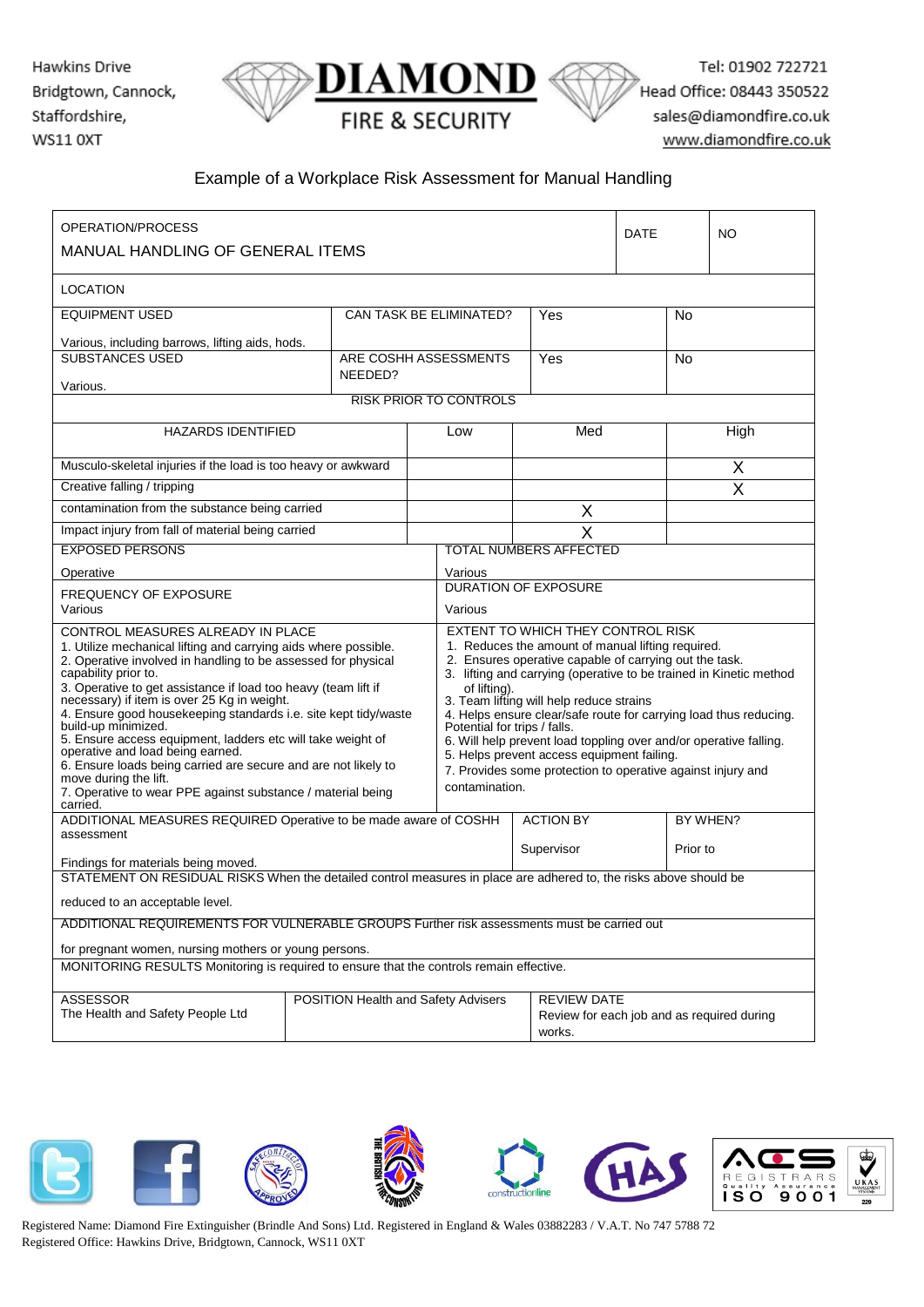

Tel: 01902 722721 Head Office: 08443 350522 sales@diamondfire.co.uk www.diamondfire.co.uk

#### GUIDANCE NOTES - MANUAL HANDLING

#### INTRODUCTION

The correct method of lifting makes the job easier, less tiring and is less likely to lead to back injuries. Lifting is to be done using the correct muscles - the muscles of the back and abdomen are weak; the leg and thigh muscles are strong. The spine has a natural shape when man is standing; when he bends over the back becomes arched and weaker.

Therefore, if the back can be kept straight and the muscles of the legs and thighs utilised, with the load kept close to the body a man can act as a human elevator, resulting in far heavier loads being lifted with far less effort.

#### PRINCIPLES

There are six significant points in manual handling. These are:

- 1. Grip: A good grip makes maximum use of the palm of the hand, the ball of the thumb and the base of the fingers. Considerable damage can be caused by using the sensitive fingertips and continued use of them leads to strained fingers and forearms;
- 2. Back: The back is to be kept straight to maintain its natural and strongest position. This necessitates bending at the knees and ankles to get close to the load and then to raise it, pushing upwards with the leg muscles;
- 3. Chin: The chin is to be kept well in so that it is near the chest. This helps to keep the spine in its natural position;
- 4. Feet: The correct position of the feet is approximately the width of the hips apart, with one foot slightly in front of the other. This position provides a stable base as the load is lifted;
- 5. Arms: Arms are to be kept as close to the body as possible so that the body does not become unbalanced;
- 6. Body: The body, being kept in its normal position, is to act as a counterweight for the load.

#### OTHER PRECAUTIONS

- 1. A person should always be able to see where he or she is going;
- 2. Before lifting, it is good practice to look over the route to ensure that there are no obstructions or obstacles in the way;
- 3. Stacking is only to be as high as it is possible to go with the elbows still tucked into the sides;
- 4. If loads are unwieldy or irregular in shape, hand hooks or other lifting aids are to be used;
- 5. If there is uncertainty as to the weight of the object to be lifted, or the person who is to do the lifting is unsure of his or her capabilities, help is to be sought.

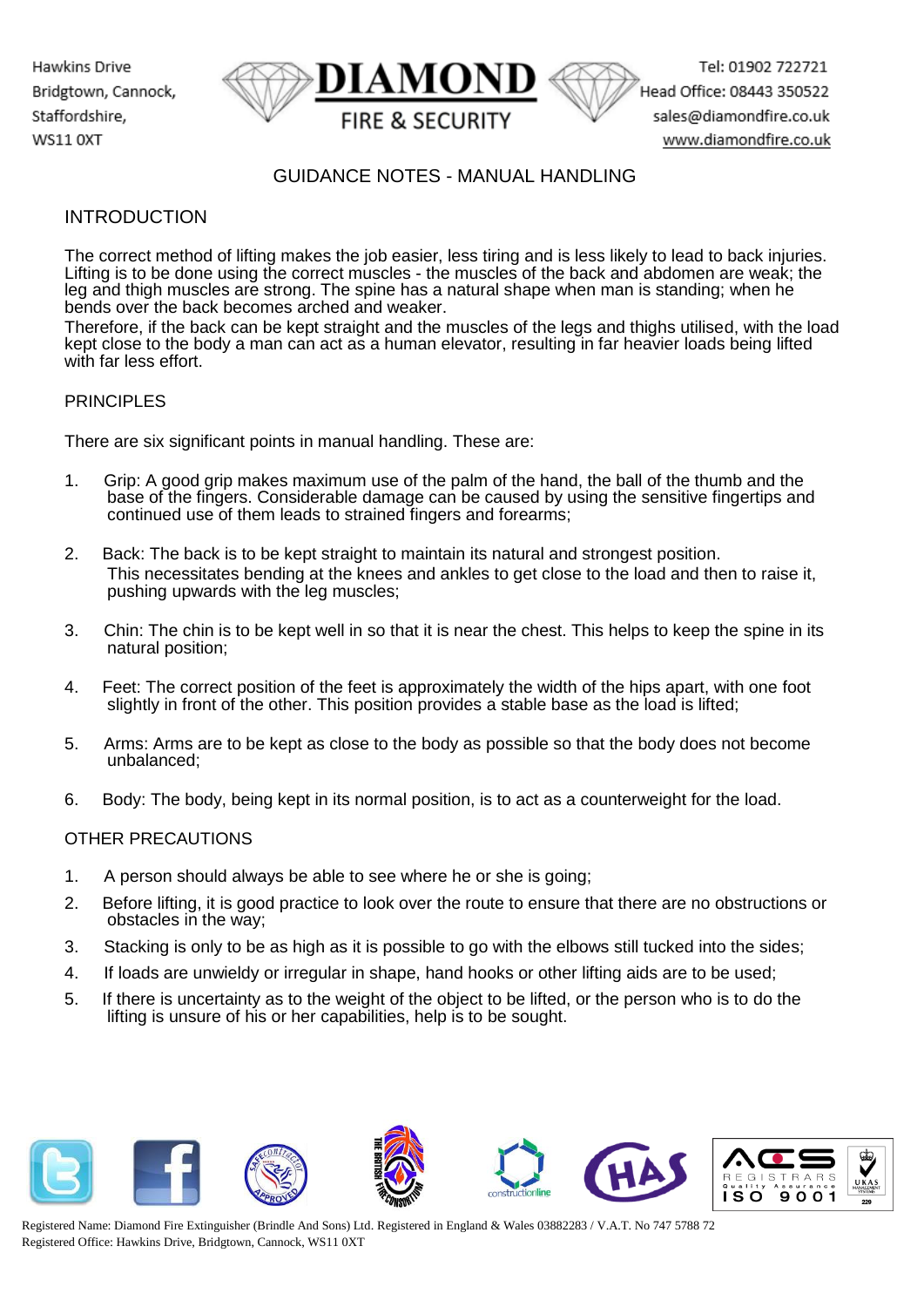

Registered Name: Diamond Fire Extinguisher (Brindle And Sons) Ltd. Registered in England & Wales 03882283 / V.A.T. No 747 5788 72 Registered Office: Hawkins Drive, Bridgtown, Cannock, WS11 0XT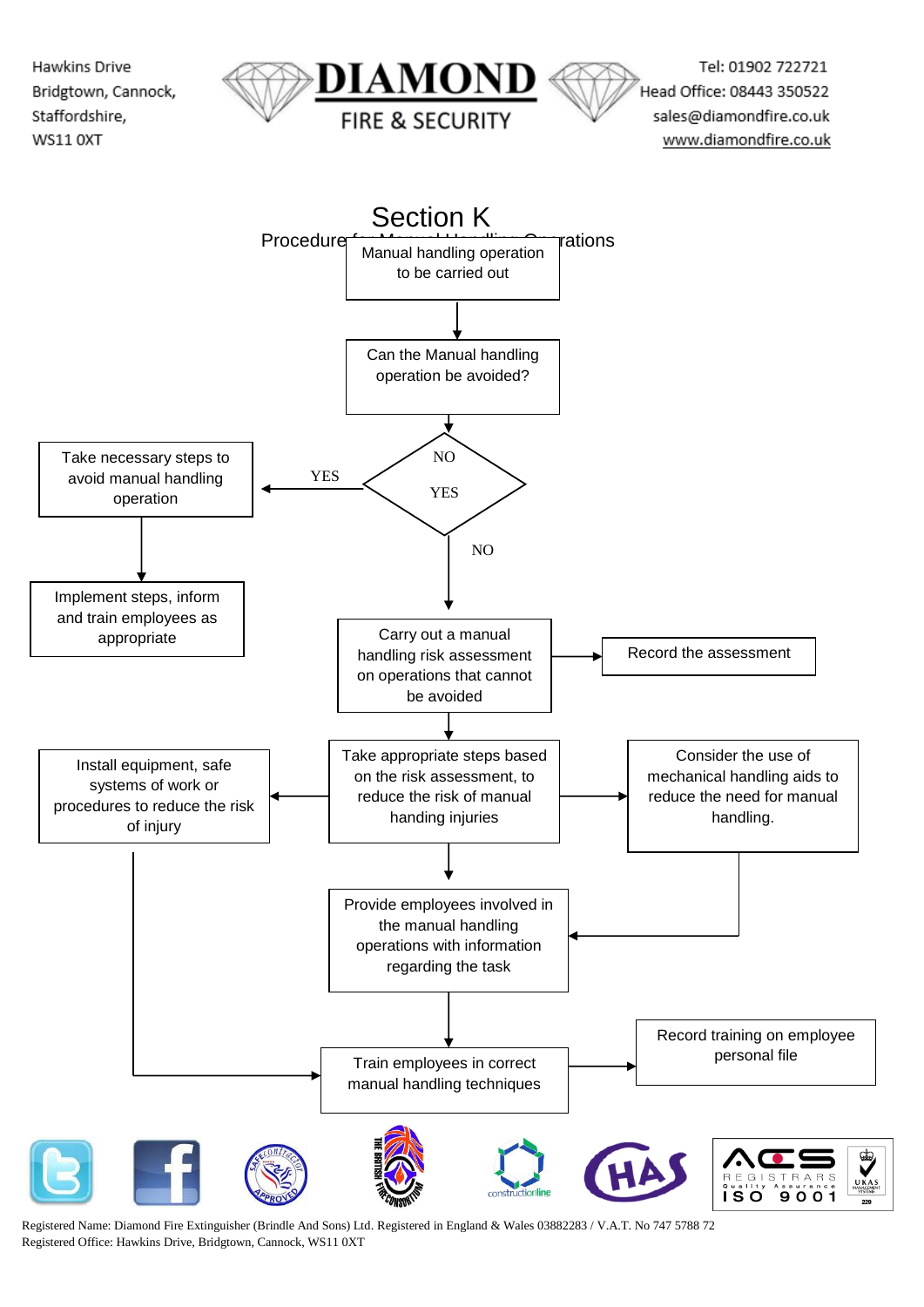

Tel: 01902 722721 Head Office: 08443 350522 sales@diamondfire.co.uk www.diamondfire.co.uk

### Arrangements for Fire and Emergencies

It is the policy of this company that suitable and sufficient fire and emergency procedures be in place, in order to facilitate effective evacuation or other appropriate action, and to ensure that personal health and safety is not put at risk unduly during the course of such action.

The fire risk assessment will identify area that may need to be addresses for fire safety, with control measures to be implemented by the company. The risk assessment should be carried out at least annually.

**Alex Brindle** will ensure these procedures are put in place, implemented and maintained.

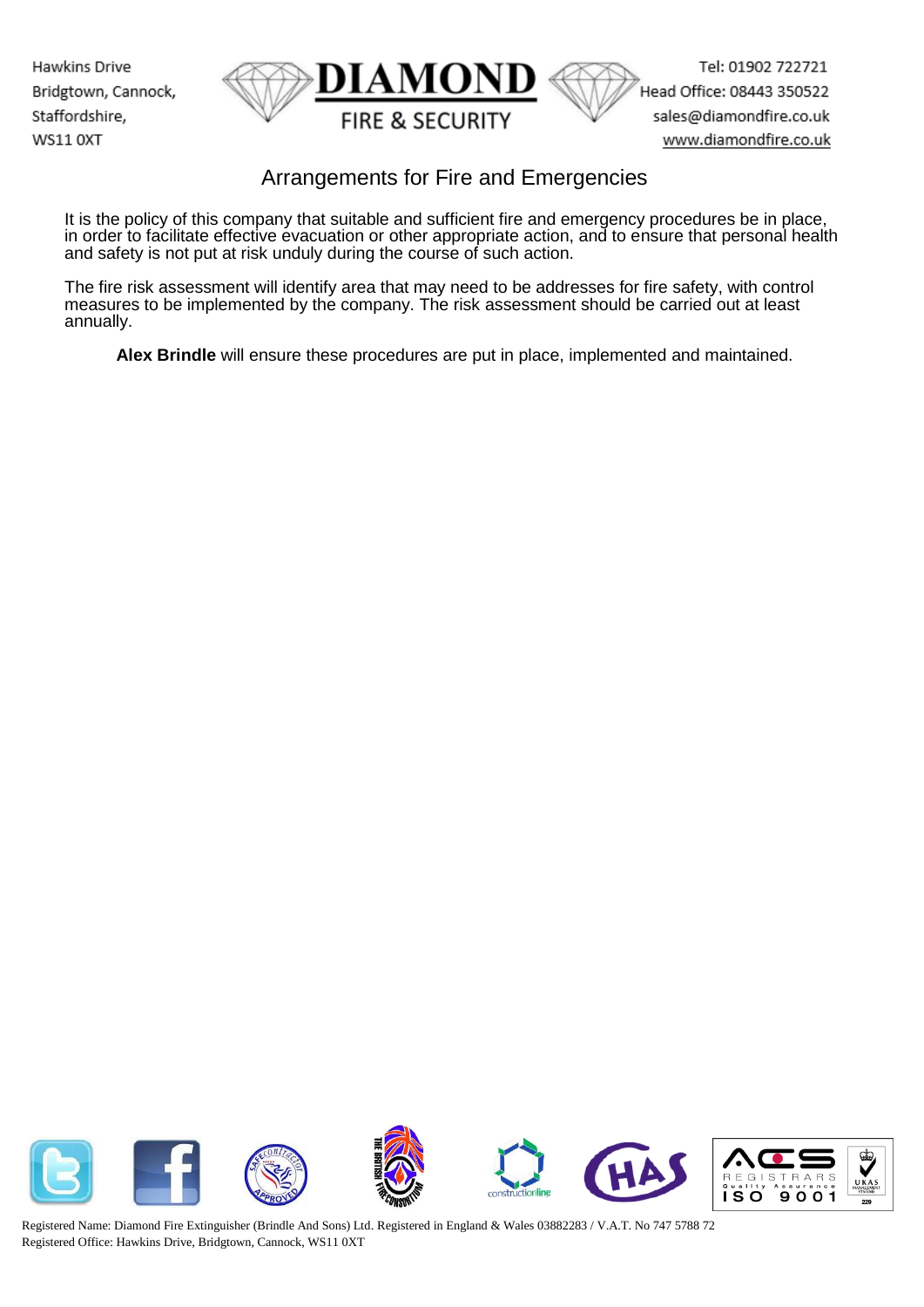

Tel: 01902 722721 Head Office: 08443 350522 sales@diamondfire.co.uk www.diamondfire.co.uk

Procedure for Fire and Emergencies on Company Premises



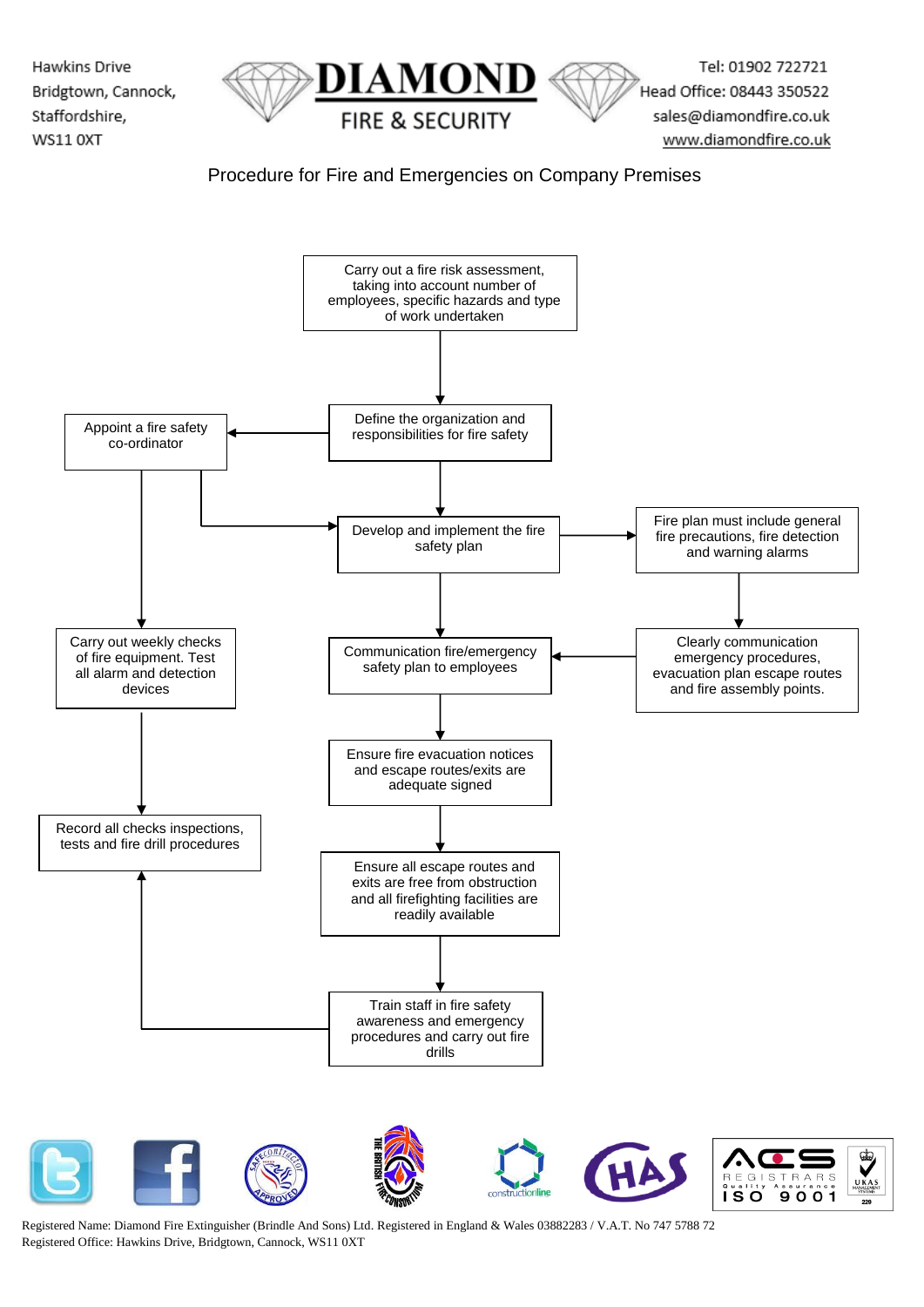

# **Fire / Emergency Action**

(To be displayed at all places of work)

#### **Action in the event of a fire or explosion:**

The following action is to be taken in the event of a fire or explosion occurring on site:

- 1. Raise the alarm (If you are not near an alarm device shout "FIRE" and give the LOCATION);
- 2. Inform the Site Manager or his deputy, who will alert the Fire Brigade by telephone and inform anyone else in the building/on site;
- 3. Put the fire out if that is possible without putting yourself in danger;
- 4. Report to the senior person at the assembly point.

The Site Manager or his deputy is to ensure that full details of the incident are to be passed to the Contracts Manager as soon as possible.

#### **Action in the event of discovering a bomb (real or hoax):**

The following action is to be taken in the event of a bomb (real or hoax) being discovered or threatened:

- 1. Raise the alarm (If you are not near an alarm device shout "FIRE");<br>2. Inform the Site Manager or his deputy, who will summon the Police
- 2. Inform the Site Manager or his deputy, who will summon the Police by telephone and inform anyone else in the building/on site;
- 3. Report to the senior person at the assembly point.

The Site Manager or his deputy is to ensure that full details of the incident are to be passed to the Contracts Manager as soon as possible.

#### **Action on hearing the alarm:**

On hearing the emergency alarm, the following action is to be taken:

- 1. Evacuate the site quickly and quietly. Do not wait to finish the phone call or to collect personal belongings;
- 2. Report to the senior person at the assembly point;
- 3. Do not re-enter the site until the senior fire officer declares that it is safe to do so.

THE ASSEMBLY POINT IS LOCATED:

Summoning the fire brigade:

The information that shall be required is: COMPANY NAME, LOCATION OF THE FIRE OF FIRE. FIRE WARDENS

Names of Fire Wardens and areas they control:

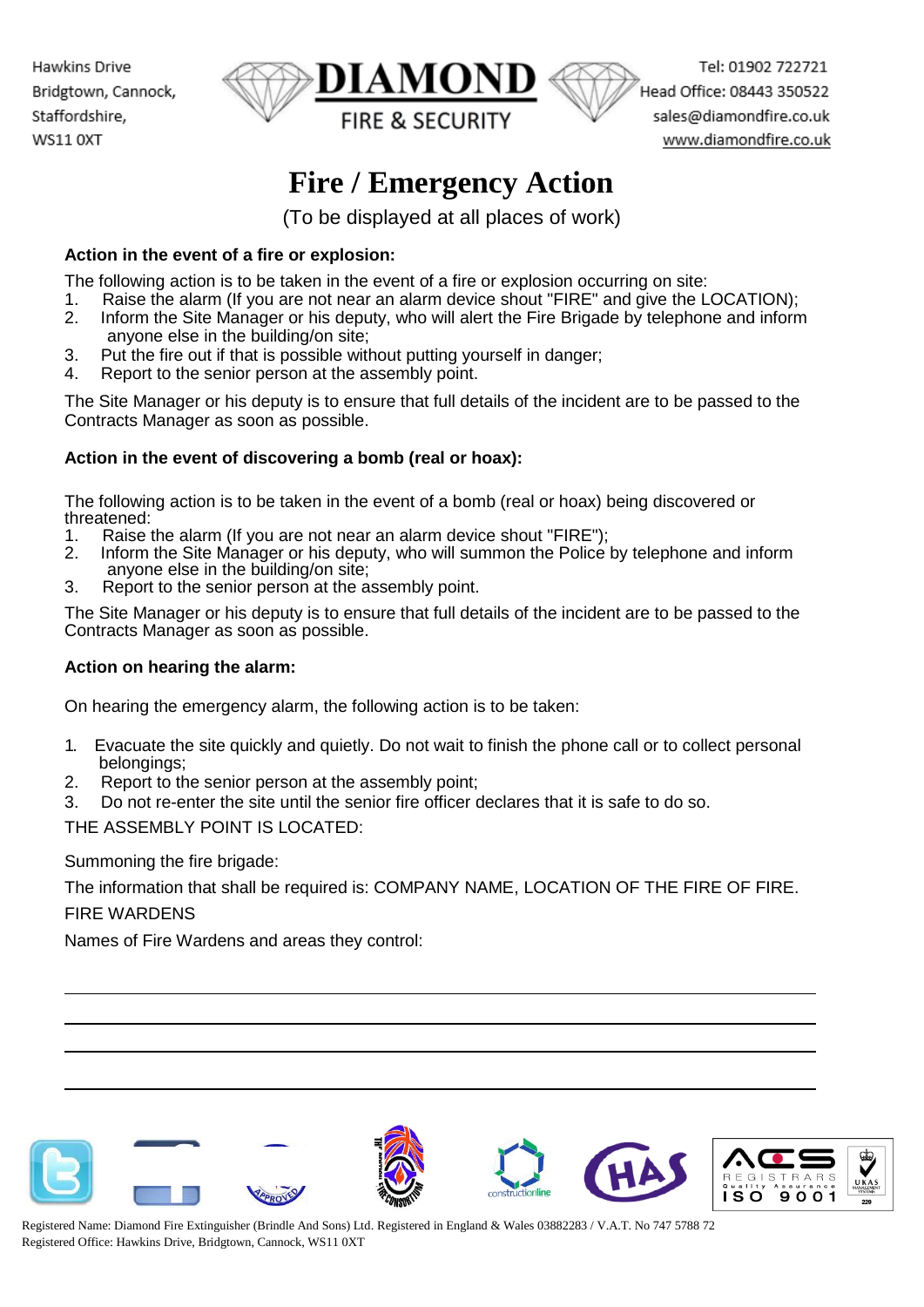

Tel: 01902 722721 Head Office: 08443 350522 sales@diamondfire.co.uk www.diamondfire.co.uk

Due to the nature of the premises/site it will not always be possible to have a designated fire warden in each area. It is imperative therefore that each member of staff ensures that their area is evacuated and each ar**caulips inneer ation the set pricitors from the property of and th**e area is evacuated an<br>that everyone, including visitors, is alerted and cleared from the premises. That information should be reported to the senior person in charge at the fire assembly point.

#### **INSTRUCTION**

All employees shall receive instructions and training on initial employment and thereafter annually, to ensure that they understand the fire precautions, the practical use of fire extinguishers and hose reels and the action to be taken in the event of a fire. This shall include persons engaged on duties outside normal working hours, such as security personnel and cleaners.

Such instruction shall be given by a competent person and shall be based on written instructions.

The instruction and training shall include the following: -

- 1. The action to be taken on discovering a fire;
- 2. The action to be taken on hearing the fire alarm;
- 3. How to raise the alarm, including the location and activation of alarm points, telephones and alarm indicator panels;
- 4. The correct method of calling the emergency services;
- 5. The location and correct use of firefighting equipment;
- 6. The escape routes to be used and the muster points;
- 7. The importance of the need to ensure that fire doors are not obstructed or propped open and are closed when the alarm is sounded;
- 8. The isolation of electrical and gas supplies and the stopping of machinery, where appropriate;
- 9. The evacuation of members of the public and other persons who may occupy the building.

Certain categories of personnel shall be given further training in matters that are particular to their own responsibilities at the time of a fire. These categories shall include: -

- 1. Managers;
- 2. SupervisoryStaff.

#### **ALARM TESTS**

The fire alarm shall be tested weekly in all buildings, using a different actuation point for each test. A check is to be carried out, to ensure that the alarm is audible from every position within the building.

#### **FIRE DRILLS**

Fire drills shall be carried out every 6 months. Consideration shall be given to the simulated blocking of fire evacuation routes to provide realistic conditions.

#### **FIRE INSTRUCTION NOTICES**

Notices detailing the action to be taken in the event of fire shall be displayed in conspicuous positions, in all parts of the building.

#### **RECORDS**

Records shall be kept of all activities relating to fire and fire prevention and shall include:

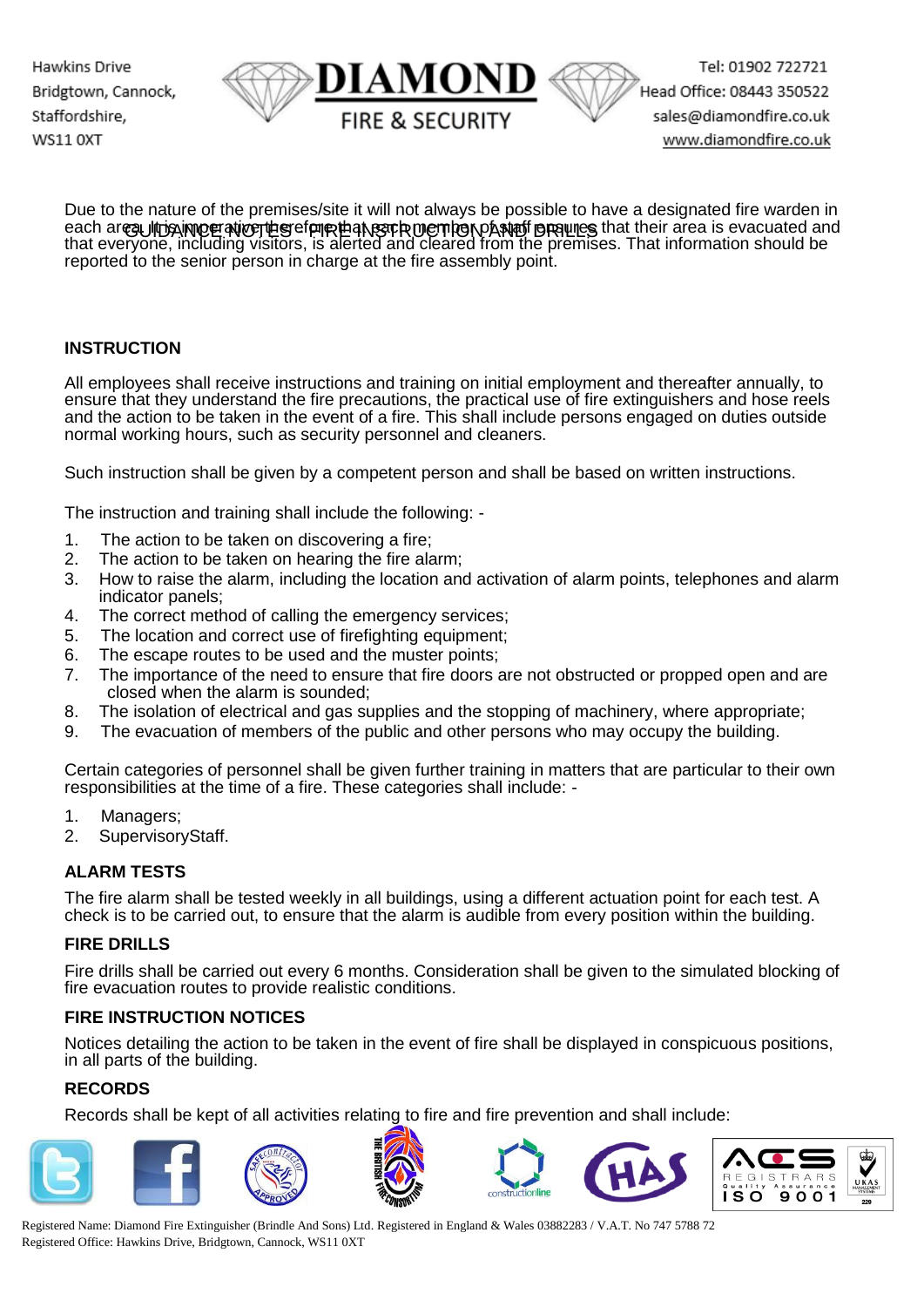

Tel: 01902 722721 Head Office: 08443 350522 sales@diamondfire.co.uk www.diamondfire.co.uk

- 1. Dates of training given, fire drills and alarm tests;
- 2. Type of training, instruction, drill or test;
- 3. Duration of training or drill;
- 4. Name of person carrying out training, instruction, drill or test;
- 5. Names of persons receiving training or instruction.

#### **FIRE SAFETY INSPECTION CHECKLIST - COMPANY PREMISES**

AREA: .................................................................. DATE:

| No | Item                                                                                                 | Yes/No | <b>Remedial Action Required</b><br>(Include Location) | <b>Action Date</b> |
|----|------------------------------------------------------------------------------------------------------|--------|-------------------------------------------------------|--------------------|
| 01 | All combustibles and rubbish being removed<br>regularly from work areas?                             |        |                                                       |                    |
| 02 | Fire/emergency procedures displayed?                                                                 |        |                                                       |                    |
| 03 | Fire extinguisher locations correctly signed?                                                        |        |                                                       |                    |
| 04 | Fire extinguishers in good condition, in<br>correct locations and serviced within last 12<br>months? |        |                                                       |                    |
| 05 | Fire extinguishers - appropriate quantity and<br>type for the risk?                                  |        |                                                       |                    |
| 06 | Fire extinguishing equipment being<br>inspected weekly for damage?                                   |        |                                                       |                    |
| 07 | Fire extinguishers mounted on walls or<br>similar                                                    |        |                                                       |                    |
| 08 | Fire alarm points clearly indicated?                                                                 |        |                                                       |                    |
| 09 | Fire alarm tested on a weekly basis?                                                                 |        |                                                       |                    |
| 10 | Fire drill conducted within the last 6 months                                                        |        |                                                       |                    |
| 11 | Fire Marshals appointed?                                                                             |        |                                                       |                    |
| 12 | Employees trained in use of extinguishing<br>equipment?                                              |        |                                                       |                    |
| 13 | Fire escapes and emergency routes<br>correctly signed?                                               |        |                                                       |                    |
| 14 | Fire doors open outwards and unobstructed<br>on both sides?                                          |        |                                                       |                    |
| 15 | Fire escape routes kept clear?                                                                       |        |                                                       |                    |
| 16 | Fire escape routes adequately illuminated?                                                           |        |                                                       |                    |
| 17 | Emergency lighting required in any work<br>areas to facilitate evacuation if main supply<br>fails?   |        |                                                       |                    |
| 18 | Emergency lighting tested?                                                                           |        |                                                       |                    |
| 19 | "No Smoking" and similar warning signs<br>displayed in areas of flammable materials<br>storage?      |        |                                                       |                    |









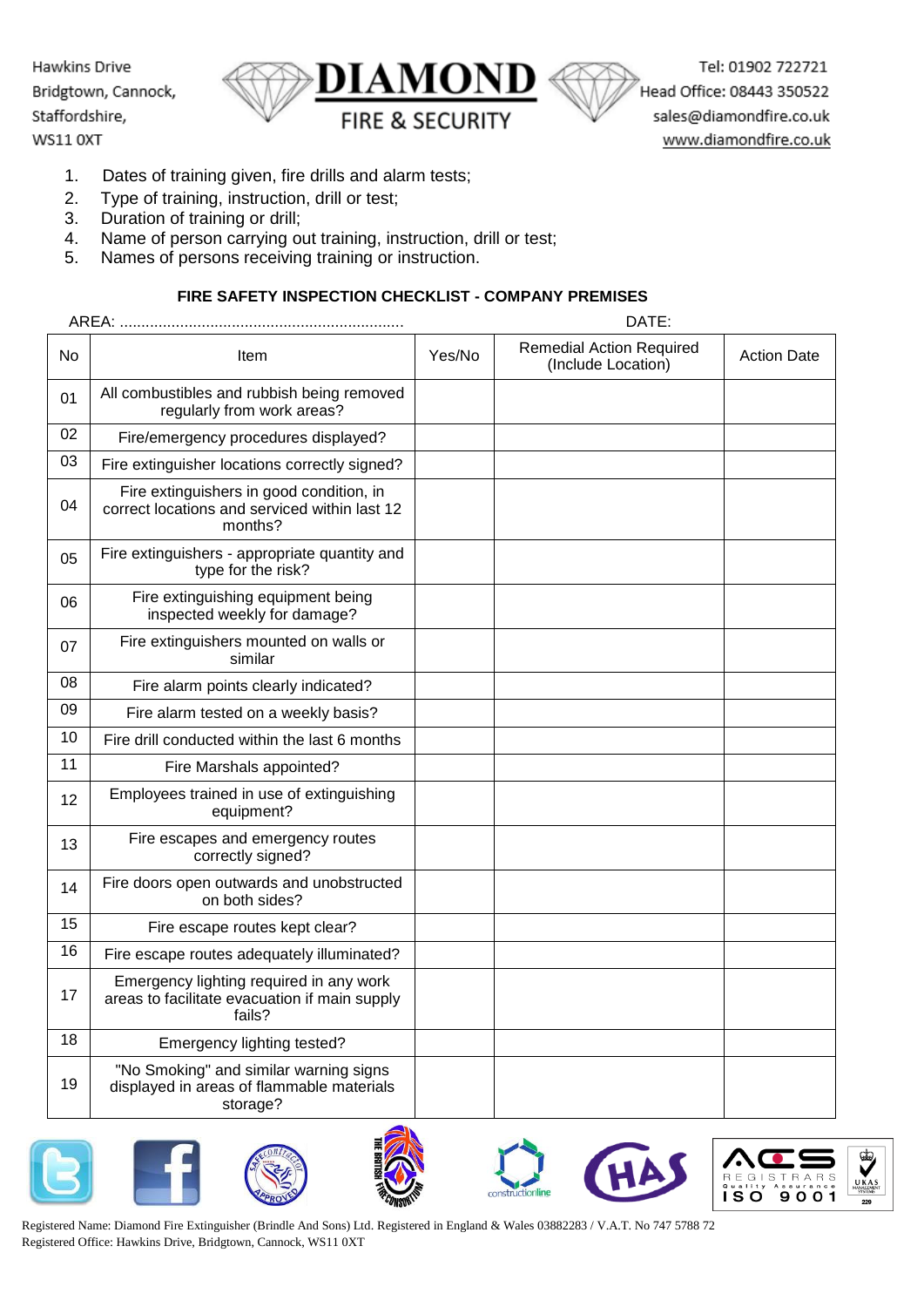

Tel: 01902 722721 Head Office: 08443 350522 sales@diamondfire.co.uk www.diamondfire.co.u

# **FIRE & SECURITY**

 $20$  Fire risk assessment for areas still valid and relevant to risk

Name of person making this report: ................

Department/Section: .......................................

Fire Safety Inspection Checklist - Company Premises

# Section L

Arrangements for First Aid, Medical Emergencies, Accidents/Incidents

Alex Brindle will ensure there are sufficient first aiders available both at head office, and on sites. First aid kits are to be kept on all sites where work is being carried out, as well as in company vehicles.

The responsibility for ensuring they are kept stocked at all times rests with the first aiders / appointed persons. First aid kits kept in company vehicles are the responsibility of the driver.

### MEDICAL EMERGENCIES:

In the event of an injury or sudden illness on site the following action is to be taken:

- 1. First Aid assistance to be obtained, if appropriate.
- 2. The injured or ill person is to be conveyed to hospital by the quickest possible means, or an ambulance is to be summoned, ensuring that the address is given accurately.
- 3. The full details of the injured or ill person and the details of the injury or illness are to be passed to the site foreman and Alex Brindle as soon as possible.

### ACCIDENTS / INCIDENTS

All accidents and cases of work-related ill health are to be recorded in the accident book, which is located at head office.

**Will Targett** is responsible for reporting accidents, diseases and dangerous occurrences to the enforcing authority if necessary.

**Will Targett** is responsible for investigating accidents/incidents, ill health and dangerous occurrences.

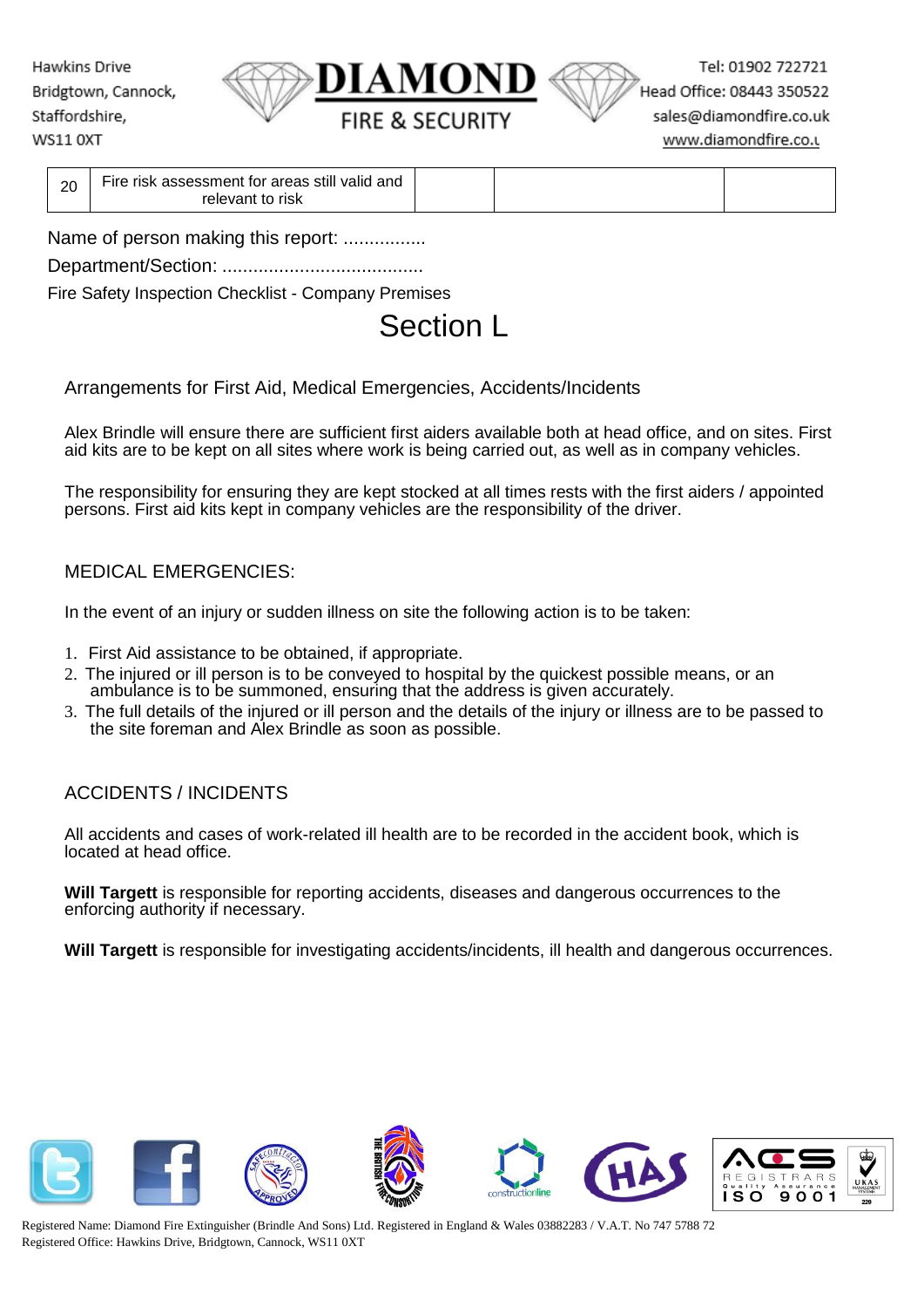

Tel: 01902 722721 Head Office: 08443 350522 sales@diamondfire.co.uk www.diamondfire.co.uk

In accordance with the Appide and Code Assessing **First Aid Aid Aid Analy remains that also a** company recognises that numbers of first aiders and their skills level will only be adequately addressed if a suitable assessment is carried out on the first aid requirements of the company. The ACOP states that if the assessment identifies a need for first aiders, employers should ensure that they are provided in "sufficient numbers at appropriate locations".

It is recognised by this company that the assessments carried out need not be recorded, but as employers may have to justify their decisions, it should look at the following:

- 1. What are the risks of injury and ill If the risks are significant, the Company identified in the risk assessment? aiders
- 2. Are there any specific risks, e.g. The following need to be considered: dangerous tools? dangerous first aid equipment informing animals?
- levels of risk can be identified? premises.
- 
- 5. Record of accidents and cases of The It may be necessary to:
- 6. Are there inexperienced workers The following will need to be considered: on site, or employees with (a) special equipment disabilities or special health (b) local sitting of equipment problems?
- 7. Are the premises spread out, e.g. Provision in each building or on several are there several building on the floors will need to be considered site or multi-floor buildings?
- 
- 9. Is the workplace remote from Local medical services will need to be

#### **ASPECTS TO CONSIDER IMPACT OF FIRST AID PROVISION**

health arising from the work may need to employ, train and appoint first

working with: specific training for first aiders extra hazardous substances? first aid equipment precise sitting of machinery? Dangerous loads or emergency services first aid room

3. Are there parts of the Different levels of provision will probably establishment where different need to be made in different parts of the

4. Are large numbers of people First aiders made need to be employed for employed on site? the higher probability of an accident.

- ill health. What type are they and (a) locate first aid provision in certain areas
- where did they happen? (b) review the contents of first aid boxes

8. Is there shift work or out-of-hours There needs to be first aid provision at site working? at all times when people are at work

emergency services? informed of the location of the premises. Special arrangements with the emergency services may need to be considered



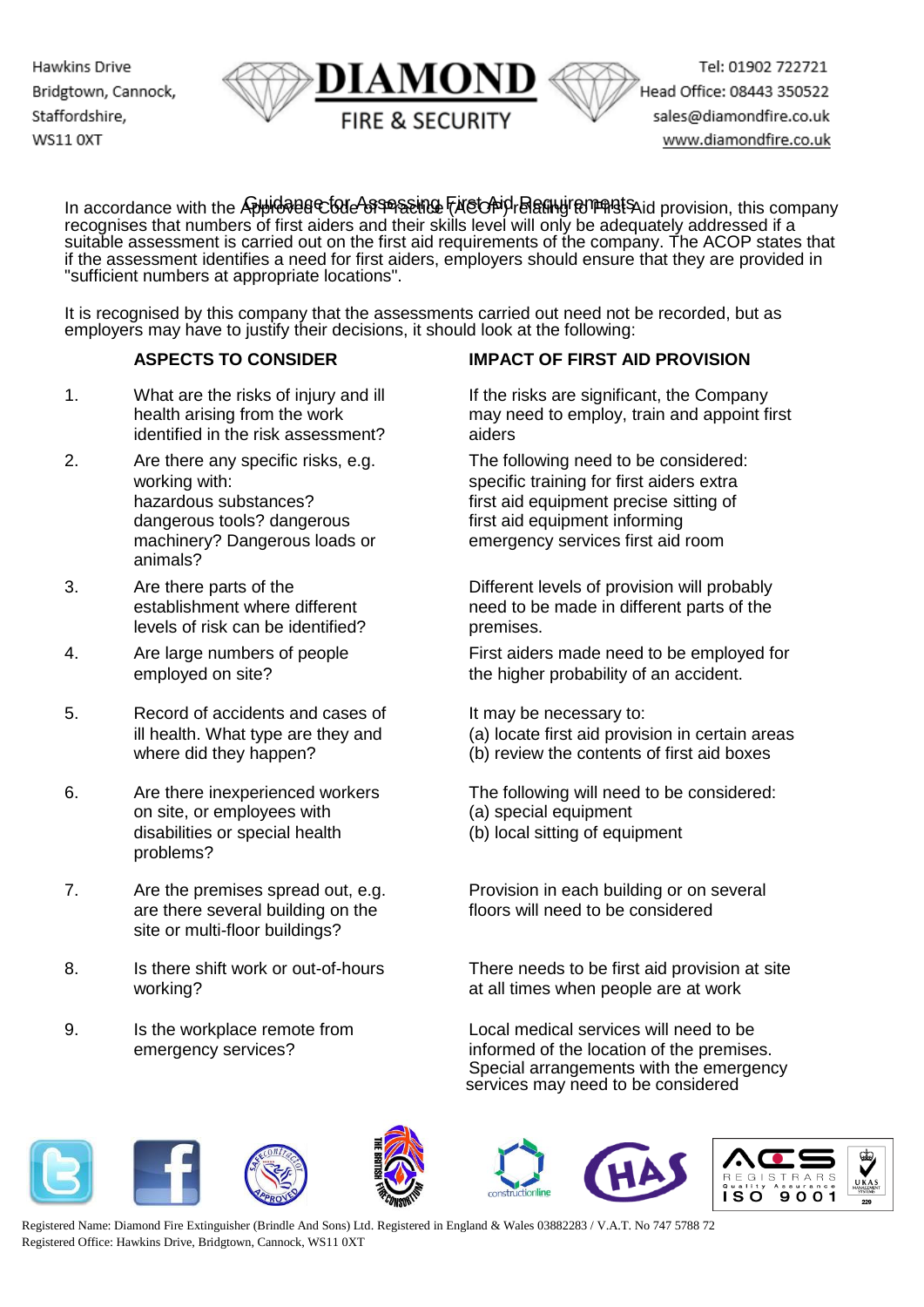

Tel: 01902 722721 Head Office: 08443 350522 sales@diamondfire.co.uk www.diamondfire.co.uk

Table of suggested numbers of first aid trained persons

Where there are special circumstances, such as remoteness from emergency medical services, shift working, or sites with several separate buildings, there may need to be more first aid personnel than set out below. Increased provision will be necessary to cover for absences.

| <b>Category Of Risk</b>                                           | <b>Numbers Employed At any</b><br>Location                                        | <b>Suggested Number of First Aid</b><br><b>Personnel</b>                             |  |
|-------------------------------------------------------------------|-----------------------------------------------------------------------------------|--------------------------------------------------------------------------------------|--|
| Lower risk e.g. shops,                                            | Fewer than 50                                                                     | At least one appointed person                                                        |  |
| offices, libraries                                                | $50 - 100$                                                                        | At least one full first aider                                                        |  |
|                                                                   | More than 100                                                                     | One additional first aider for every<br>100 employed                                 |  |
| Medium risk e.g. light                                            | Fewer than 20                                                                     | At least one appointed person                                                        |  |
| engineering and assembly<br>work, food processing,<br>warehousing | $20 - 100$                                                                        | At least one first aider for every<br>50 employed (or part thereof)                  |  |
|                                                                   | More than 100                                                                     | One additional first aider for every<br>100 employed                                 |  |
| Higher risk e.g. most                                             | Fewer than 5                                                                      | At least one appointed person                                                        |  |
| construction work,<br>slaughterhouse, chemical                    | 5 - 50                                                                            | At least one full first aider                                                        |  |
| manufacture, extensive<br>work with dangerous                     | More than 50                                                                      | One additional first aider for every<br>50 employed                                  |  |
| machinery or<br>sharp instruments                                 | Where there are hazards for<br>which additional first aid skills are<br>necessary | In addition, at least one first aider<br>trained in the specific emergency<br>action |  |

It must be noted that most 'construction work' is in the high-risk category and that specific Hazard Training is no longer approved by the Health and Safety Executive (HSE).

Where there are special circumstances, such as remoteness from emergency services and shift work, more trained personnel may be necessary.

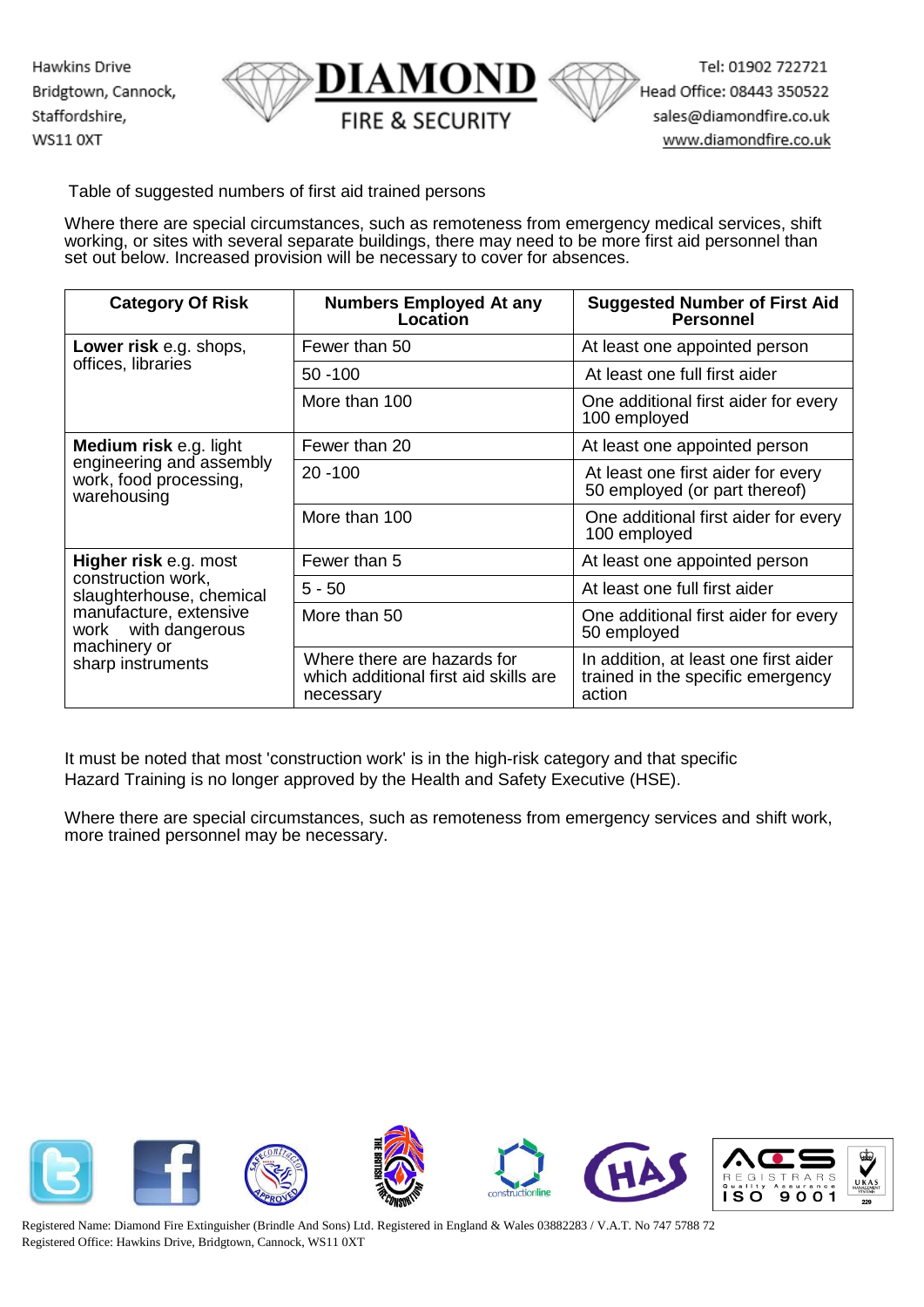

Tel: 01902 722721 Head Office: 08443 350522 sales@diamondfire.co.uk www.diamondfire.co.uk

#### **First aid assessment checklist**

The minimum first aid provision for each work site is:

- A suitably stocked first aid container;
- A person to take charge of first aid arrangements;
- Information for employees on first aid arrangements.

#### **First aid materials, equipment and facilities**

When the assessment of first aid requirements has been completed, this company will provide the materials, equipment and facilities needed to ensure that the level of cover identified as necessary will be available to employees at all relevant times. This will include ensuring that first aid equipment, suitably marked and easily accessible, is available in all places where working conditions require it.

#### **First aid containers**

The minimum level of first aid equipment is a suitably stocked and properly identified first aid container. There will be at least one first aid container supplied with a sufficient quantity of first aid materials at each work site, suitable for the particular circumstances.

It will be ensured that first aid containers are kept easily accessible, and placed, if possible, near to hand washing facilities. First aid containers should protect first aid items from dust and damp and should only be stocked with items useful for giving first aid.

#### **Tablets and medication should not be kept**

As there is no mandatory list of items that should be included in a first aid container this company will decide what to include in the first aid container from information gathered during our assessment of first aid needs. As a guide, where no special risk arises in the workplace, a minimum stock of first aid items would normally be:

- A leaflet giving general guidance on first aid (for example HSE leaflet 'basic advice on first aid at work');
- Individually wrapped sterile adhesive dressings (assorted sizes), appropriate to the type of work (dressings may be of a detectable type for food handlers);
- Two sterile eve pads:
- Four individually wrapped triangular bandages (preferably sterile);
- Sixsafetypins;
- Six medium sized individually wrapped sterile un-medicated wound dressings - approximately 12cm x 12cm;
- Two large sterile individually wrapped un-medicated wound dressings approximately 13cm x 13cm
- One pair of disposable gloves.

As this is a suggested contents list only, equivalent but different items will be considered acceptable.

Where mains tap water is not readily available for eye irrigation at least one litre of sterile normal saline in sealed, disposable containers will be provided.

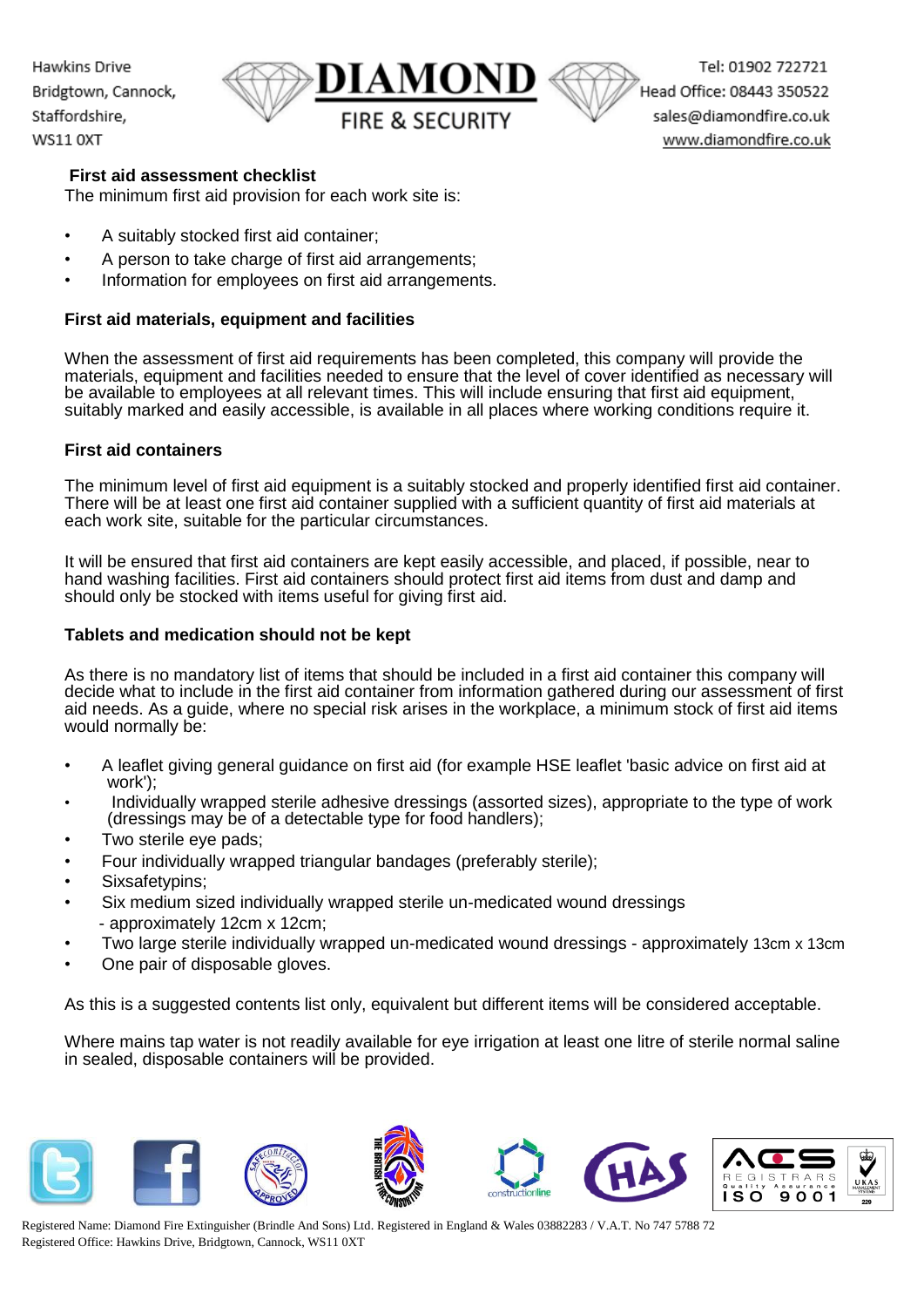

Tel: 01902 722721 Head Office: 08443 350522 sales@diamondfire.co.uk www.diamondfire.co.uk

# Procedure for dealing with Medical Emergencies



Registered Name: Diamond Fire Extinguisher (Brindle And Sons) Ltd. Registered in England & Wales 03882283 / V.A.T. No 747 5788 72 Registered Office: Hawkins Drive, Bridgtown, Cannock, WS11 0XT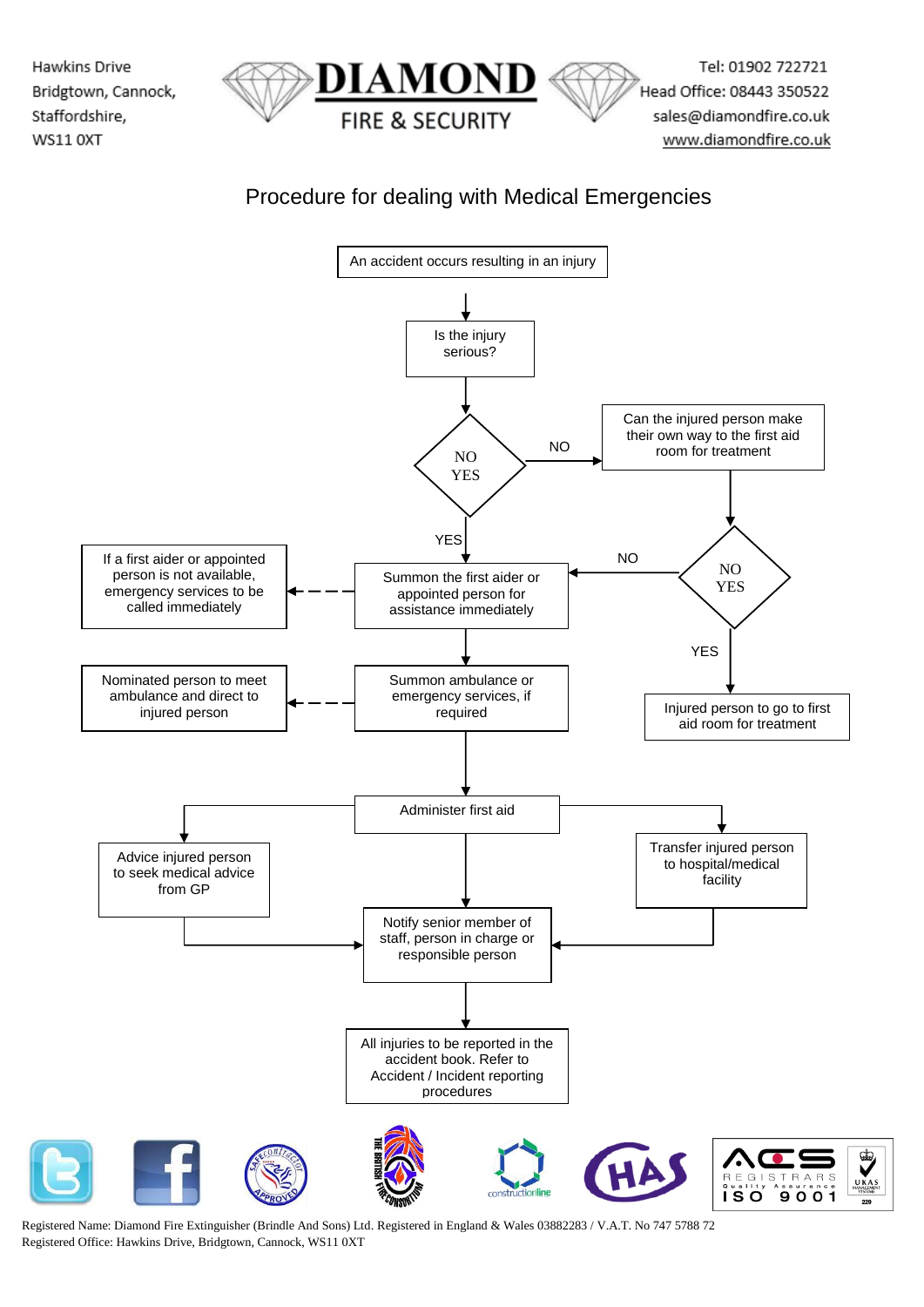

Tel: 01902 722721 Head Office: 08443 350522 sales@diamondfire.co.uk www.diamondfire.co.uk

### Procedure for Accident / Incident Investigation & Reporting

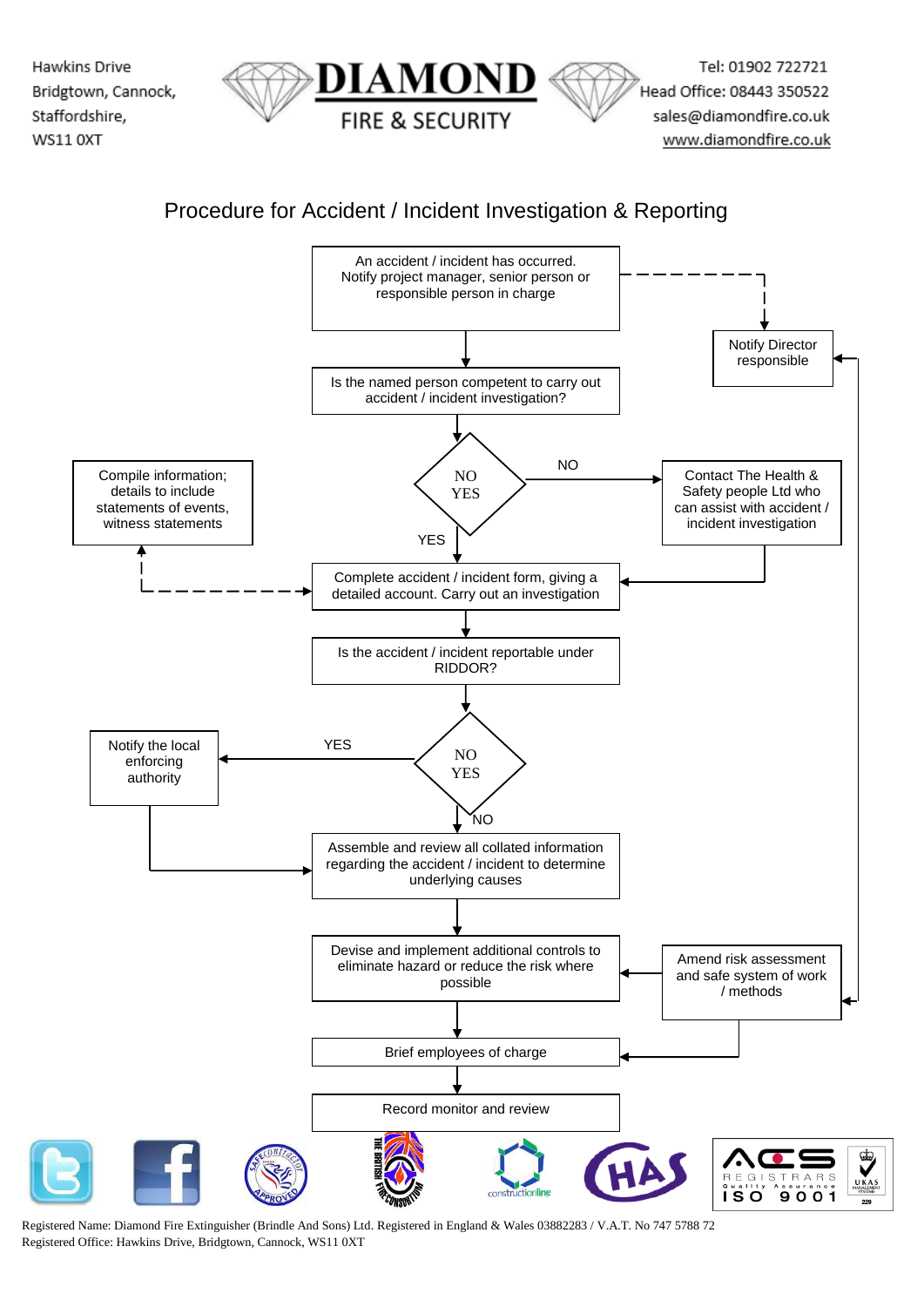

Tel: 01902 722721 Head Office: 08443 350522 sales@diamondfire.co.uk www.diamondfire.co.uk

Guidance for Accident / Incident Investigation and Reporting

In the event of an employee of this Company suffering any of the following categories of injury:

- Fatalinjury;
- Major injury (including fractures, amputations, loss of eyesight, hospitalisation for a period of 24 hours or more, etc);
- An injury resulting in the employee being absent from work for more than three (3) days;
- Occupational illness or disease (including dermatitis, occupational deafness, vibration white finger, etc.);
- Any other accident resulting in damage to property or injury to employees and/or members of public.

Certain procedures must then be followed as described below.

Initially the accident MUST be reported to your supervisor as soon as possible and be reported in the Company Accident Book held on the premises. Those working on sites away from Company premises are to ensure that the accident is reported to Head Office for entry in the Company Accident Book.

The details that must be recorded in the Accident Book are:

- Name of the person suffering the injury;
- Date and time of the injury;
- Name of person reporting the injury;
- Cause of the injury;
- Any action taken as a result of the injury;
- Whether or not the injury is reportable to the enforcing authority (Health and Safety
- Executive or Local Authority):
- Nature of the injury (e.g.: part of the body affected).

The Supervisor is required to report the incident to Company management, who will decide if it is reportable to the enforcing authority. If it is, then an appointed member of management will fill in the details required on the official reporting form (F2508, F2508A, etc) and send it to the enforcing authority within the time period specified by law (See 'Accident Reporting Telephone Line' overleaf). Over threeday injuries must be reported within ten days to the HSE office (or the local authority Environmental Health Department) that serves the location of the accident. Serious incidents (which are reportable immediately) should be reported by the quickest possible means, and then must be followed up by the official reporting form within ten (10) days, unless reported to the Incident Contact Centre by phone or via the Internet.

Management will take the appropriate steps to ensure that the incident is investigated as soon as possible, that the results of that investigation are recorded on the company's internal accident investigation form, and that remedial measures are put into place to prevent a recurrence.

If there is no supervisor in the area at the time of the incident, then the employee suffering the injury MUST report the accident in the Accident Book and to management as soon as possible. A work colleague can undertake this responsibility if the injured person is unable to do this themselves.

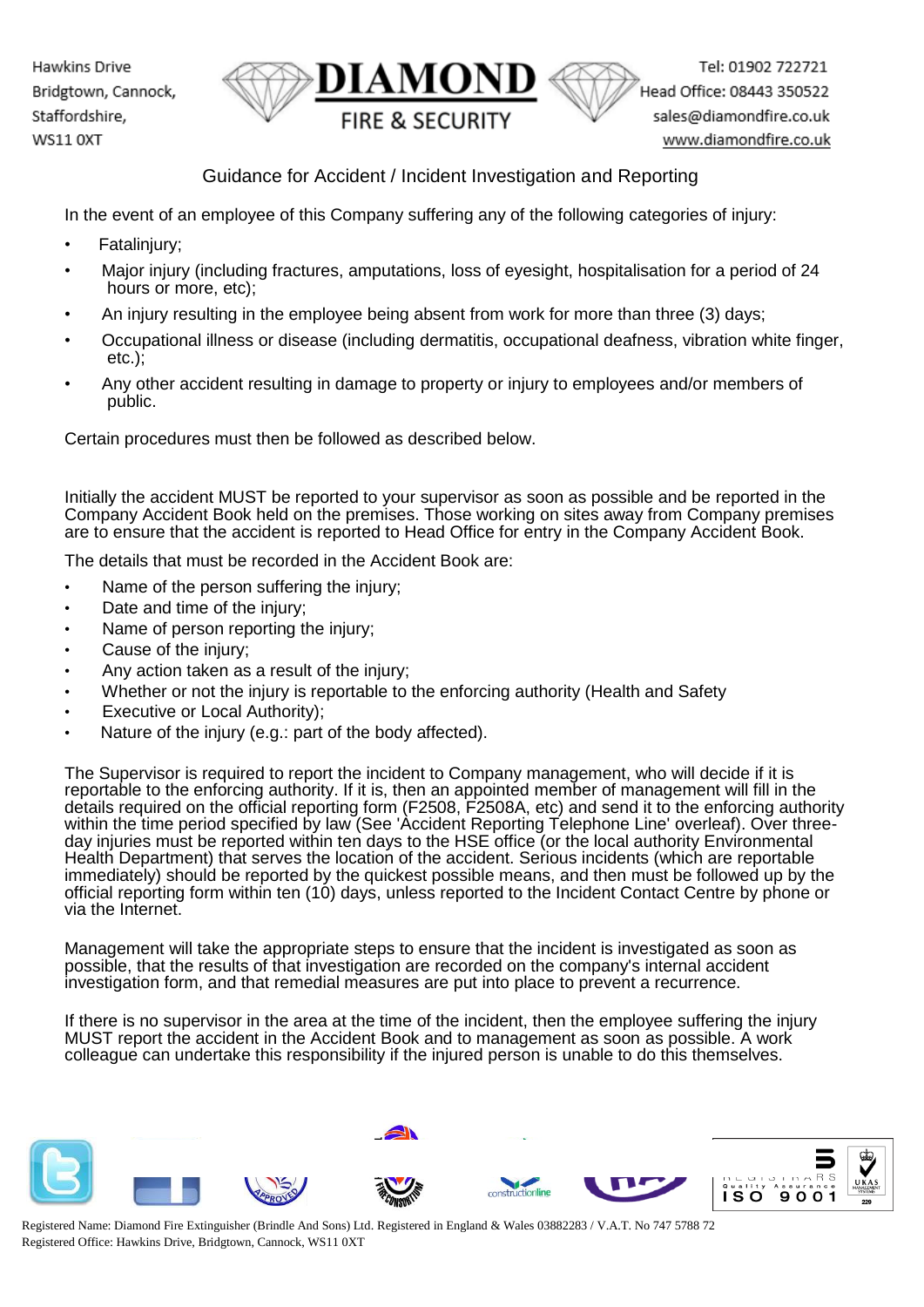

Tel: 01902 722721 Head Office: 08443 350522 sales@diamondfire.co.uk www.diamondfire.co.uk

If a member of public (or other person who is not an employee of this Company) is injured as a result of a work activity by one of our employees and that member of public is taken to hospital for treatment, then the accident/injury must be reported to Company management WITHOUT DELAY.

Where an incident has occurred that is classified as a dangerous occurrence, then that incident must be reported to management WITHOUT DELAY, even if no-one was injured.

#### **Accident Reporting Telephone Line**

On 1 April 2001 The Health and Safety Executive (HSE) launched a national accident reporting system that provides all employers in England, Scotland and Wales with a single telephone number and address for reporting workplace accidents and cases of ill health under the Reporting of Injuries, Diseases, and Dangerous Occurrences Regulations 1995 (RIDDOR).

The Incident Contact Centre allows employers to report accidents, cases of ill health and dangerous occurrences to the enforcing authorities by telephone without the need to follow up the report in writing. The Centre also allows employers to report accidents to the enforcing authorities by e-mail or via the Internet for the first time.

The move was designed to simplify the UK's existing accident reporting system by replacing the 500 different telephone numbers and addresses then used to report workplace accidents with a single Incident Contact Centre.

#### National Number

Under this system, a single national telephone number and address was introduced for reporting RIDDOR incidents in England, Scotland and Wales. In addition to the telephone hotline, employers are able to report incidents by sending a completed RIDDOR incident report form by e-mail, Internet, fax or post.

#### **Call the Incident Contact Centre, Monday to Friday from 8.30am to 5.00pm, on: (Tel) 0845 300 9923 or (Fax) 0845 300 9924**

Employers are also able to report RIDDOR incidents by e-mail to: riddor@natbrit.com, or by visiting the Centre's website at: www.riddor.gov.uk.

In addition, employers are able to send postal reports to: Incident Contact Centre, Caerphilly Business Park, Caerphilly CF83 3GG.

Copies of the leaflet 'RIDDOR Reporting: Information about the new incident centre' (MISC310) are available free from HSE Books on (Tel) 01787 881165.

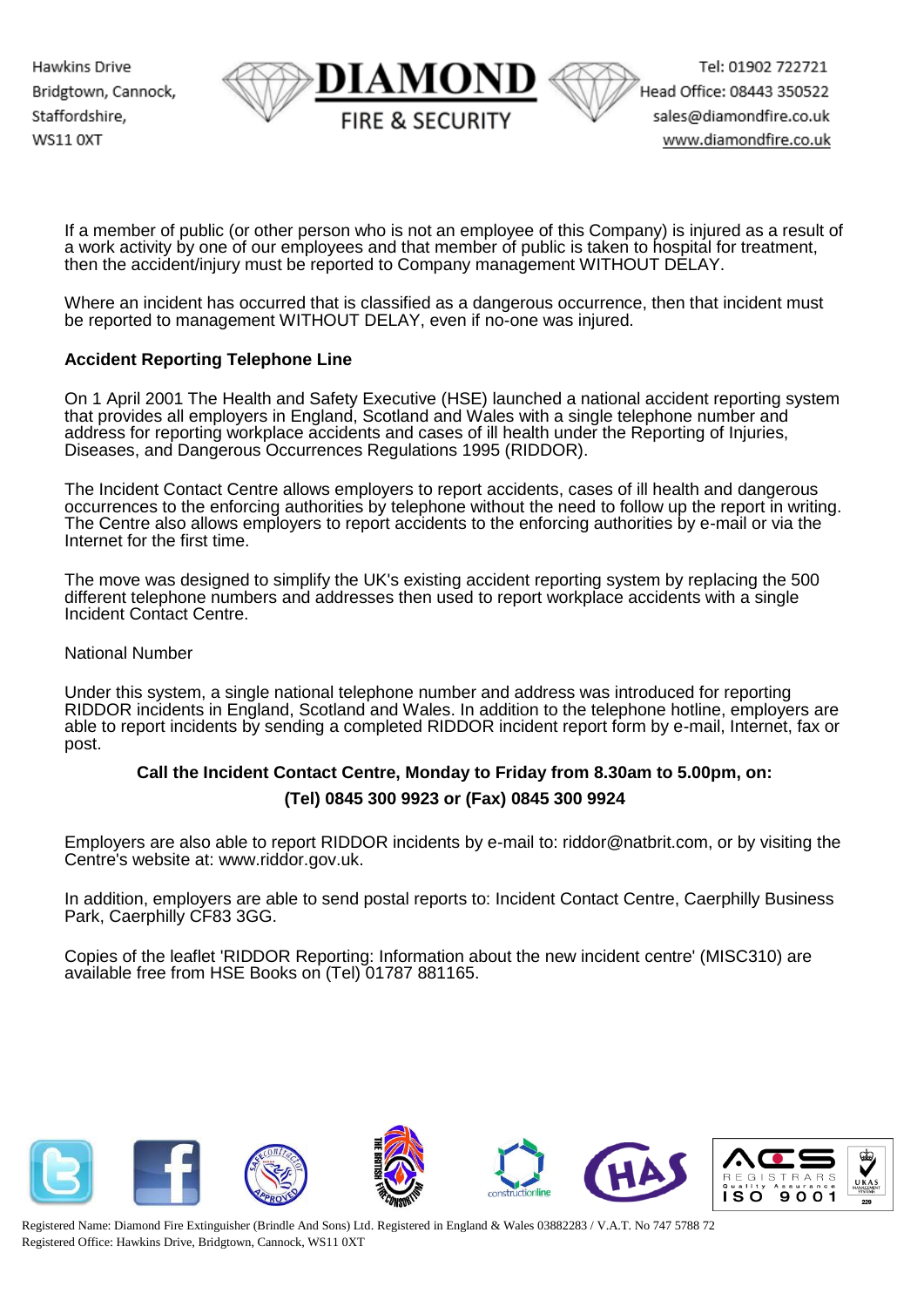

Tel: 01902 722721 Head Office: 08443 350522 sales@diamondfire.co.uk www.diamondfire.co.uk

#### ACCIDENT/INCIDENT REPORT FORM

To be completed immediately an employee is unable to continue, or commence work following an injury on the premises. (To include injuries such as sprains, strains, back pain, etc.)

Accident Book Reference Number:

Full name of person completing this report: \_\_\_\_\_\_\_\_\_\_\_\_\_\_\_\_\_\_\_\_\_\_\_\_\_\_\_\_\_\_\_\_\_\_\_\_\_\_\_\_\_\_\_\_\_\_\_\_\_\_\_\_\_\_\_\_

Date investigation requested: / / / Date and time investigation commenced:

Location where the investigation is being carried out: (is it at the actual location of the incident or off site?)

Name of Company this investigation is being carried out for:

Name and Job title of person supplying information: \_\_\_\_\_\_\_\_\_\_\_\_\_\_\_\_\_\_\_\_\_\_\_\_\_\_\_\_\_\_\_\_\_\_\_\_\_\_\_\_\_\_\_\_\_\_\_\_\_

#### TYPE OF INCIDENT (Please tick relevant boxes)

| Fatality           | Under "3" day injury                      | No time lost                                 |  |
|--------------------|-------------------------------------------|----------------------------------------------|--|
| Major Injury       | In hospital, more than 24<br><b>Hours</b> | Member of public/other<br>contractor injured |  |
| Over "7" day       | Dangerous occurrence                      | Became unconscious                           |  |
| Reportable disease | Damage incident                           | Needed resuscitation                         |  |

#### THE INJURED PERSON

| Age                                                                                                                                                | Sex: Male / Female      |               |         |                         |       |  |  |
|----------------------------------------------------------------------------------------------------------------------------------------------------|-------------------------|---------------|---------|-------------------------|-------|--|--|
|                                                                                                                                                    | <b>Status:</b> Employee | Self Employed | Trainee | <b>Trade Contractor</b> | Other |  |  |
|                                                                                                                                                    |                         |               |         |                         |       |  |  |
|                                                                                                                                                    |                         |               |         |                         |       |  |  |
|                                                                                                                                                    |                         |               |         |                         |       |  |  |
|                                                                                                                                                    |                         |               |         |                         |       |  |  |
| Years of Experience in Normal Occupation: Version of Experience of Security Press, 1980.                                                           |                         |               |         |                         |       |  |  |
| Nature of injury or condition, and the part of the body affected: <b>with the same of injury or condition</b> , and the part of the body affected: |                         |               |         |                         |       |  |  |
|                                                                                                                                                    |                         |               |         |                         |       |  |  |

#### Company Name of Injured Person's Employer:

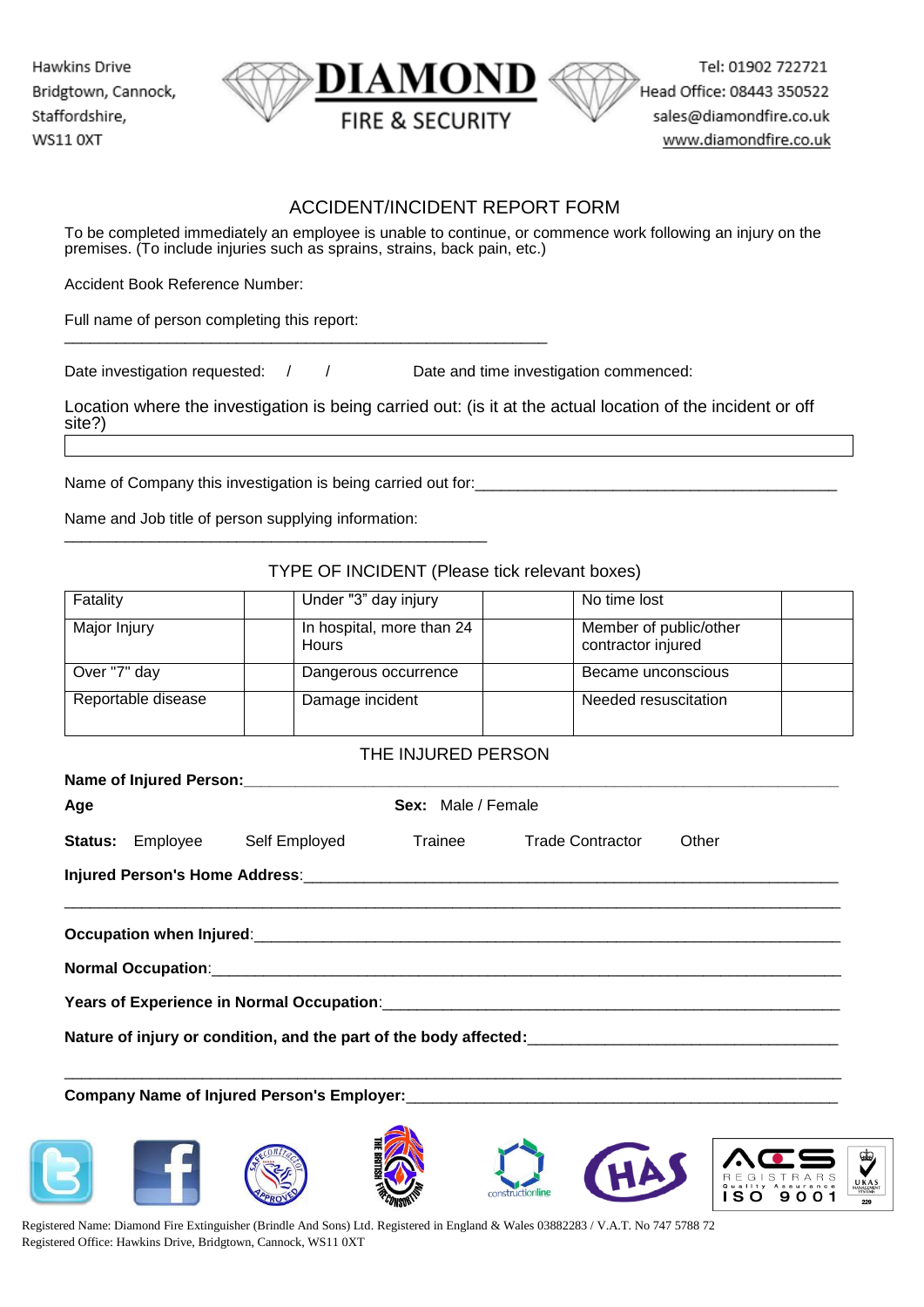

\_\_\_\_\_\_\_\_\_\_\_\_\_\_\_\_\_\_\_\_\_\_\_\_\_\_\_\_\_\_\_\_\_\_\_\_\_\_\_\_\_\_\_\_\_\_\_\_\_\_\_\_\_\_\_\_\_\_\_\_\_\_\_\_\_\_\_\_\_\_\_\_\_\_\_\_\_\_\_\_\_\_\_\_\_\_\_\_\_\_

Tel: 01902 722721 Head Office: 08443 350522 sales@diamondfire.co.uk www.diamondfire.co.uk

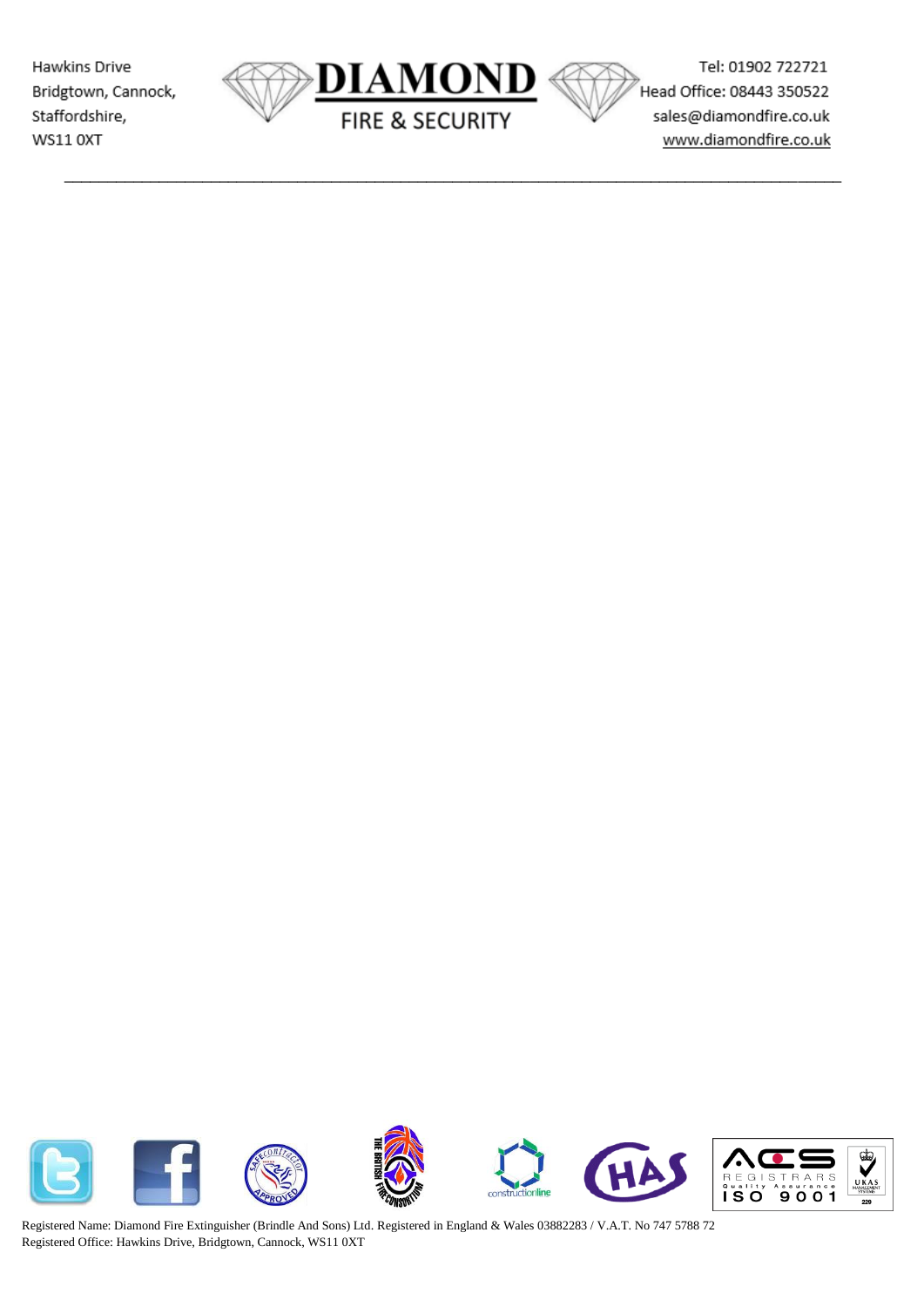

Tel: 01902 722721 Head Office: 08443 350522 sales@diamondfire.co.uk www.diamondfire.co.uk

# THE ACCIDENT/INCIDENT

**\_\_\_\_\_\_\_\_\_\_\_\_\_\_\_\_\_\_\_\_\_\_\_\_\_\_\_\_\_\_\_\_\_\_\_\_\_\_\_\_\_\_\_\_\_\_\_\_\_\_\_\_\_\_\_\_\_\_\_\_\_\_\_\_\_\_\_\_\_\_\_\_\_\_\_\_\_\_\_\_\_\_\_\_\_\_\_\_\_\_**

**\_\_\_\_\_\_\_\_\_\_\_\_\_\_\_\_\_\_\_\_\_\_\_\_\_\_\_\_\_\_\_\_\_\_\_\_\_\_\_\_\_\_\_\_\_\_\_\_\_\_\_\_\_\_\_\_\_\_\_\_\_\_\_\_\_\_\_\_\_\_\_\_\_\_\_\_\_\_\_\_\_\_\_\_\_\_\_\_\_\_**

**\_\_\_\_\_\_\_\_\_\_\_\_\_\_\_\_\_\_\_\_\_\_\_\_\_\_\_\_\_\_\_\_\_\_\_\_\_\_\_\_\_\_\_\_\_\_\_\_\_\_\_\_\_\_\_\_\_\_\_\_\_\_\_\_\_\_\_\_\_\_\_\_\_\_\_\_\_\_\_\_\_\_\_\_\_\_\_\_\_\_**

**\_\_\_\_\_\_\_\_\_\_\_\_\_\_\_\_\_\_\_\_\_\_\_\_\_\_\_\_\_\_\_\_\_\_\_\_\_\_\_\_\_\_\_\_\_\_\_\_\_\_\_\_\_\_\_\_\_\_\_\_\_\_\_\_\_\_\_\_\_\_\_\_\_\_\_\_\_\_\_\_\_\_\_\_\_\_\_\_\_\_**

**\_\_\_\_\_\_\_\_\_\_\_\_\_\_\_\_\_\_\_\_\_\_\_\_\_\_\_\_\_\_\_\_\_\_\_\_\_\_\_\_\_\_\_\_\_\_\_\_\_\_\_\_\_\_\_\_\_\_\_\_\_\_\_\_\_\_\_\_\_\_\_\_\_\_\_\_\_\_\_\_\_\_\_\_\_\_\_\_\_\_**

**\_\_\_\_\_\_\_\_\_\_\_\_\_\_\_\_\_\_\_\_\_\_\_\_\_\_\_\_\_\_\_\_\_\_\_\_\_\_\_\_\_\_\_\_\_\_\_\_\_\_\_\_\_\_\_\_\_\_\_\_\_\_\_\_\_\_\_\_\_\_\_\_\_\_\_\_\_\_\_\_\_\_\_\_\_\_\_\_\_\_**

**\_\_\_\_\_\_\_\_\_\_\_\_\_\_\_\_\_\_\_\_\_\_\_\_\_\_\_\_\_\_\_\_\_\_\_\_\_\_\_\_\_\_\_\_\_\_\_\_\_\_\_\_\_\_\_\_\_\_\_\_\_\_\_\_\_\_\_\_\_\_\_\_\_\_\_\_\_\_\_\_\_\_\_\_\_\_\_\_\_\_**

**\_\_\_\_\_\_\_\_\_\_\_\_\_\_\_\_\_\_\_\_\_\_\_\_\_\_\_\_\_\_\_\_\_\_\_\_\_\_\_\_\_\_\_\_\_\_\_\_\_\_\_\_\_\_\_\_\_\_\_\_\_\_\_\_\_\_\_\_\_\_\_\_\_\_\_\_\_\_\_\_\_\_\_\_\_\_\_\_\_\_**

**\_\_\_\_\_\_\_\_\_\_\_\_\_\_\_\_\_\_\_\_\_\_\_\_\_\_\_\_\_\_\_\_\_\_\_\_\_\_\_\_\_\_\_\_\_\_\_\_\_\_\_\_\_\_\_\_\_\_\_\_\_\_\_\_\_\_\_\_\_\_\_\_\_\_\_\_\_\_\_\_\_\_\_\_\_\_\_\_\_\_**

**\_\_\_\_\_\_\_\_\_\_\_\_\_\_\_\_\_\_\_\_\_\_\_\_\_\_\_\_\_\_\_\_\_\_\_\_\_\_\_\_\_\_\_\_\_\_\_\_\_\_\_\_\_\_\_\_\_\_\_\_\_\_\_\_\_\_\_\_\_\_\_\_\_\_\_\_\_\_\_\_\_\_\_\_\_\_\_\_\_\_\_\_\_\_\_\_\_\_\_\_**

**What is the exact location of the accident/incident? \_\_\_\_\_\_\_\_\_\_\_\_\_\_\_\_\_\_\_\_\_\_\_\_\_\_\_\_\_\_\_\_\_\_\_\_\_\_\_\_\_\_\_\_\_\_**

**Date and time of accident/incident: \_\_\_\_\_\_\_\_\_\_\_\_\_\_\_\_\_\_\_\_\_\_\_\_\_\_\_\_\_\_\_\_\_\_\_\_\_\_\_\_\_\_\_\_\_\_\_\_\_\_\_\_\_\_\_\_\_\_\_\_**

**What is the normal activity carried out at the location at the time of the accident/incident? \_\_\_\_\_\_\_\_\_\_\_\_\_**

**What job was being done by the injured person when they were injured? \_\_\_\_\_\_\_\_\_\_\_\_\_\_\_\_\_\_\_\_\_\_\_\_\_\_\_\_**

**What step of the job was in progress? \_\_\_\_\_\_\_\_\_\_\_\_\_\_\_\_\_\_\_\_\_\_\_\_\_\_\_\_\_\_\_\_\_\_\_\_\_\_\_\_\_\_\_\_\_\_\_\_\_\_\_\_\_\_\_\_\_**

**Describe what happened and how. Include any facts necessary to clarify what happened, e.g. weights and lengths being carried or lifted, distances of falls, etc.** 

Names, employer's names and telephone numbers of witnesses: *\_\_\_\_\_\_\_\_\_\_\_\_\_\_\_\_\_\_\_***\_** 

What was the immediate cause of the accident/incident?

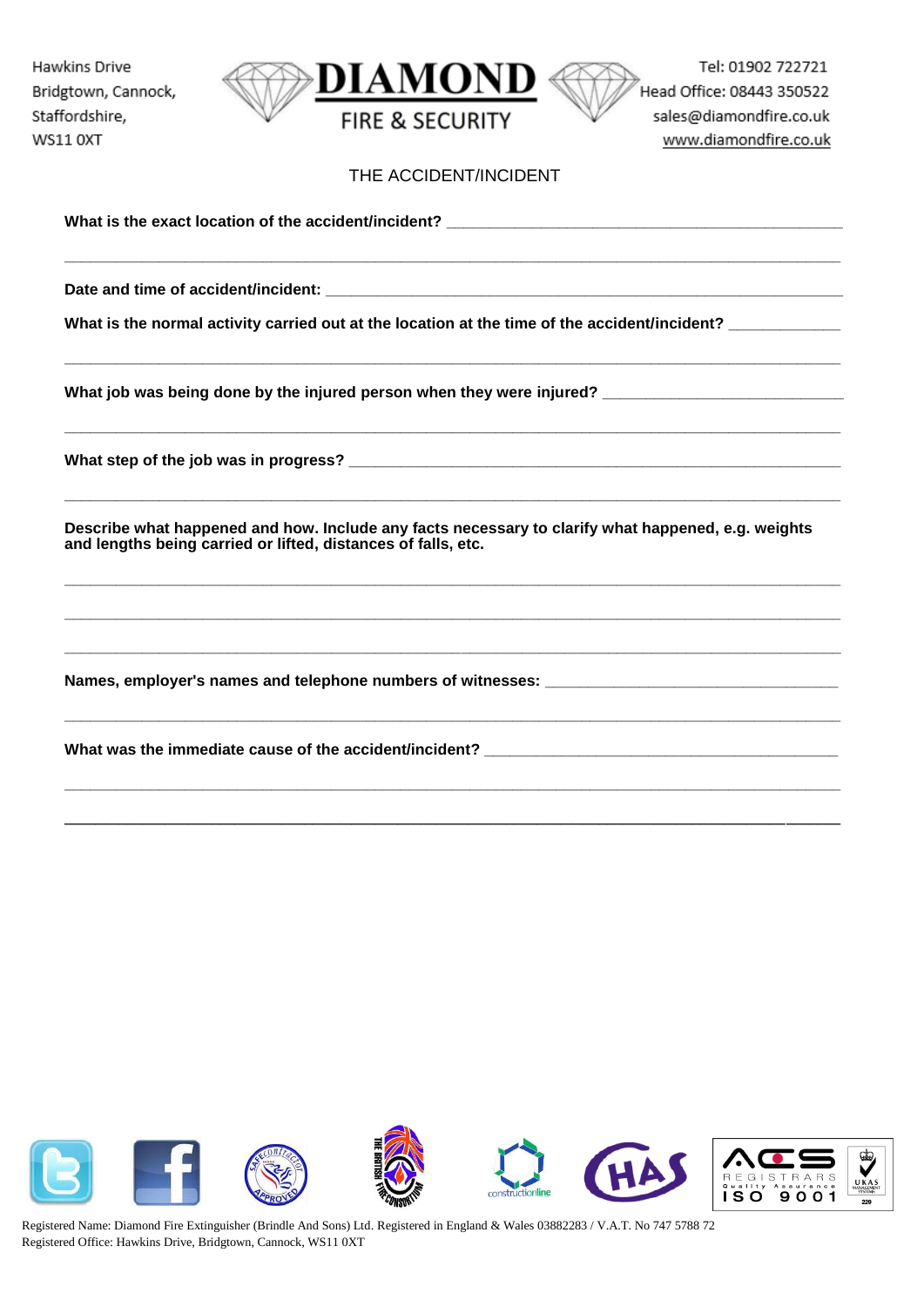

Tel: 01902 722721 Head Office: 08443 350522 sales@diamondfire.co.uk www.diamondfire.co.uk

# **TRAINING AND RECOMMENDATIONS**

What job instruction had injured person received relating to the incident, and when?

What action has been taken to prevent a recurrence?

What further recommendations do you make?

Was there a Risk Assessment performed for this task?

Had the recommendations been followed?  $\Box$ 

Does the Risk Assessment need amending? \_\_\_\_\_\_\_\_\_\_\_\_\_\_\_\_\_\_\_\_\_\_\_\_\_\_\_\_\_\_\_\_\_\_\_\_\_\_\_\_\_\_\_\_\_\_\_\_\_\_

Date and time investigation completed: \_\_\_\_\_\_\_\_\_\_\_\_\_\_\_\_\_\_\_\_\_\_\_\_\_\_\_\_\_\_\_\_\_\_\_\_\_\_\_\_\_\_\_\_\_\_\_\_\_\_\_\_\_\_\_

SIGNATURE OF INVESTIGATOR

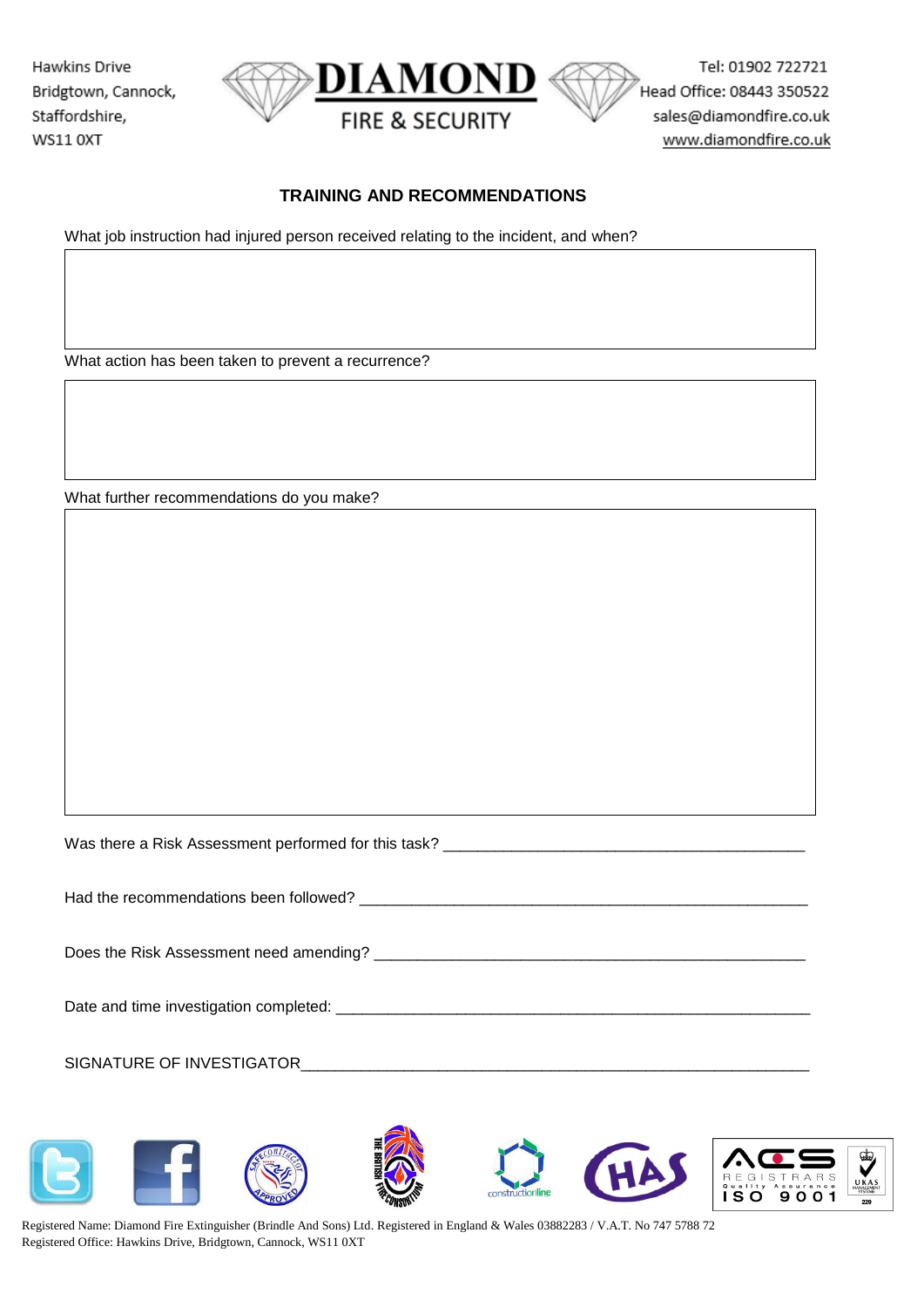

Tel: 01902 722721 Head Office: 08443 350522 sales@diamondfire.co.uk www.diamondfire.co.uk

# INJURED PERSON'S STATEMENT

Full Name of Person Making this Statement: (Please print)

**Signed** Date

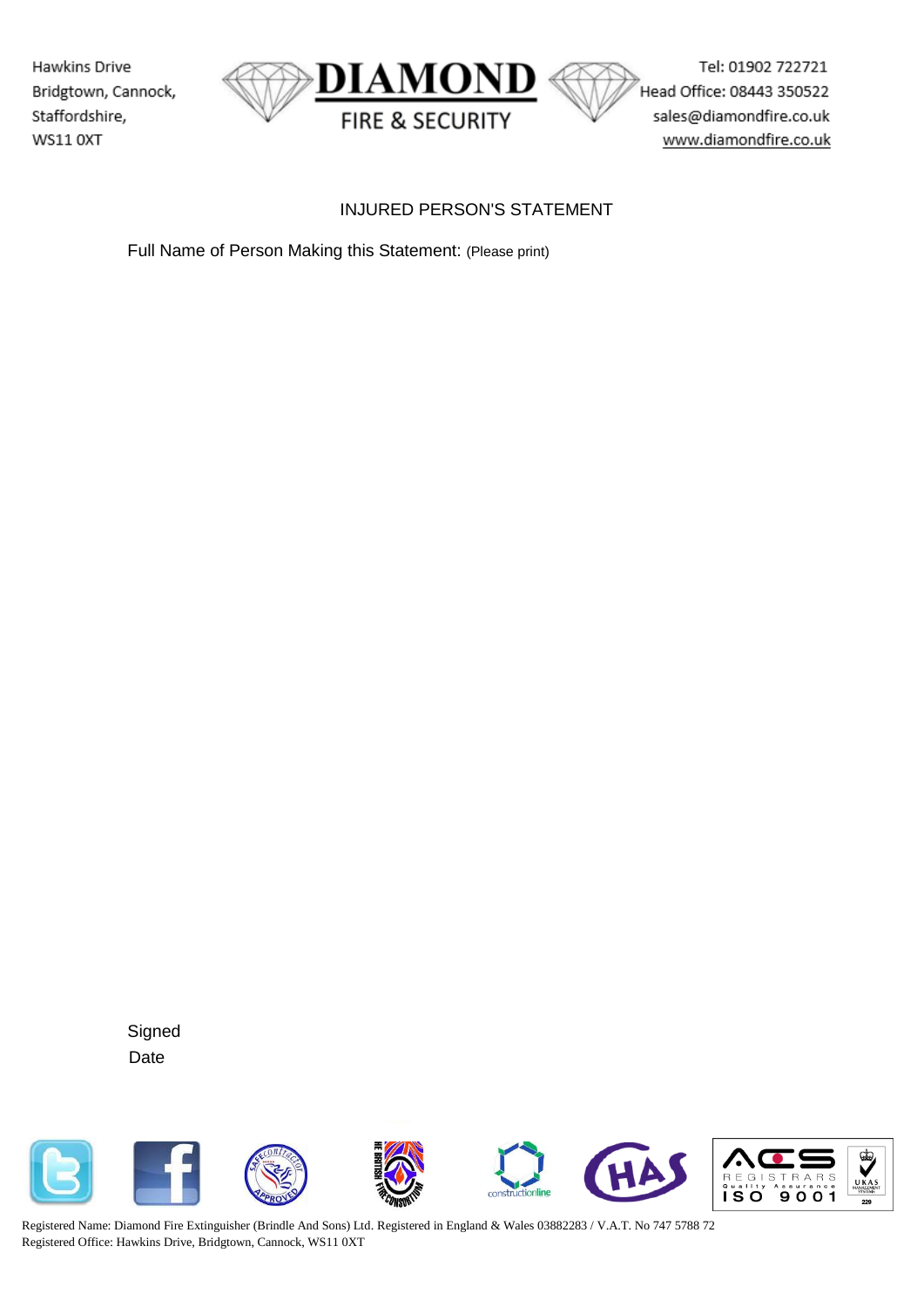

Tel: 01902 722721 Head Office: 08443 350522 sales@diamondfire.co.uk www.diamondfire.co.uk

# WITNESS STATEMENT

Full Name of Witness: (Please print)

Name of Employer:

Contact Telephone Number:

Signed:\_\_\_\_\_\_\_\_\_\_\_\_\_\_\_\_\_\_\_\_\_\_\_\_\_\_\_\_ Date**:\_\_\_\_\_\_\_\_\_\_\_\_\_\_\_\_\_\_\_\_\_\_\_\_\_\_\_\_\_\_\_\_\_**

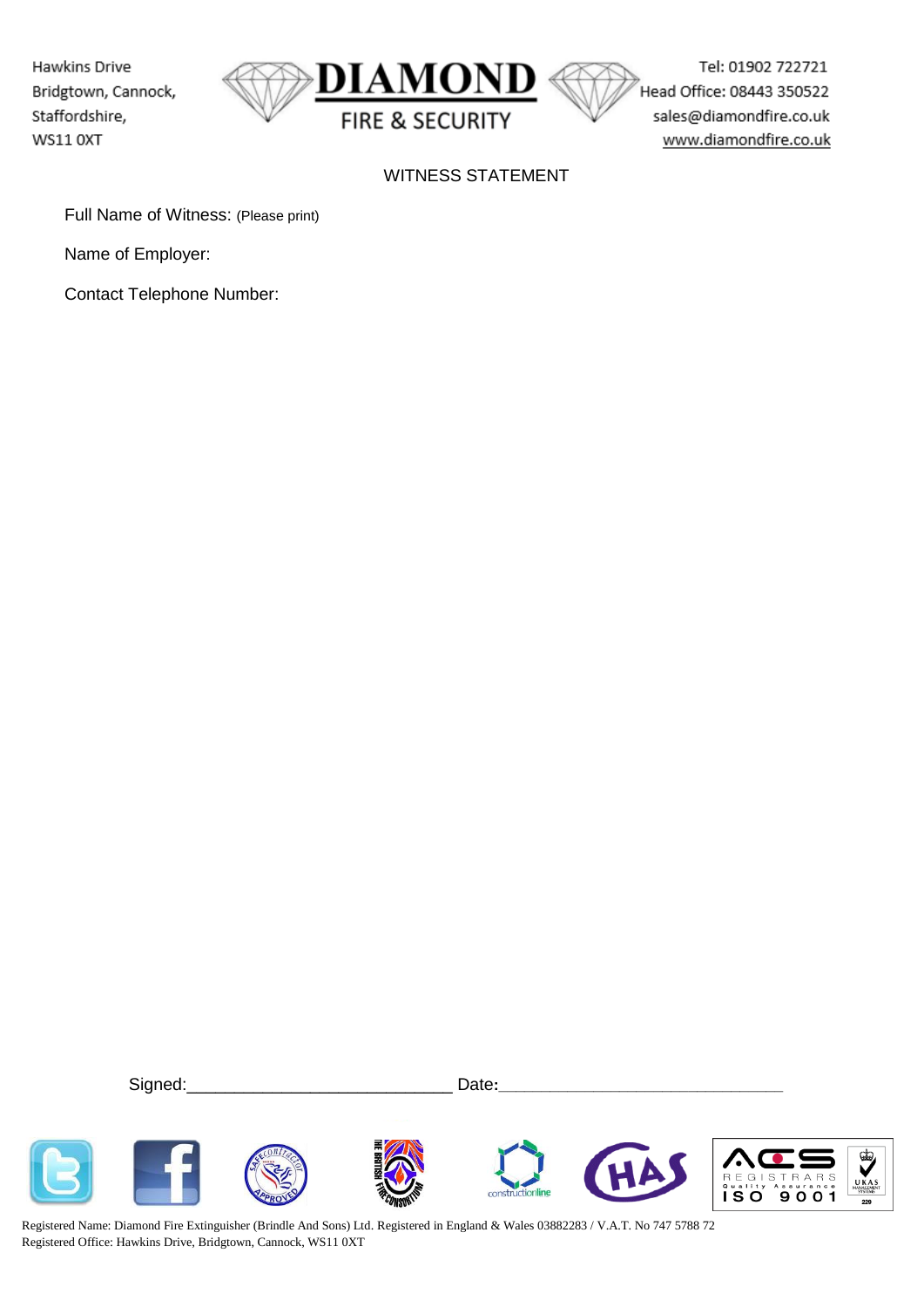

# GUIDANCE NOTES - RIDDOR REPORTING Death or Major Injury

If there is an accident connected with work and an employee, or a self-employed person working on Company premises is killed or suffers a major injury (including as a result of physical violence), OR a member of the public is killed or taken to hospital, then the Company will notify the enforcing authority without delay (eg by telephone). Within ten days a completed accident report form (F2508) will be sent to the enforcing authority (but see 'Accident Reporting Telephone Line' on the previous page).

# **Reportable major injuries are:**

- Fracture other than to fingers, thumbs or toes.
- Amputation.
- Dislocation of the shoulder, hip, knee or spine.
- Loss of sight (permanent or temporary).
- Chemical or hot metal burn to the eye or any penetrating injury to the eye.
- Injury resulting from an electric shock or electrical burn leading to unconsciousness or requiring resuscitation; or requiring admittance to hospital for more than 24 hours.
- Any other injury leading to hypothermia, heat induced illness or unconsciousness; or requiring resuscitation; or requiring admittance to hospital for more than 24 hours.
- Unconsciousness caused by asphyxia or exposure to harmful substances or biological agent.
- Acute illness requiring medical treatment, or loss of consciousness arising from absorption of any substance by inhalation, ingestion or through the skin.
- Acute illness requiring medical treatment where there is reason to believe that this resulted from exposure to a biological agent or its toxins or infected material.

# Over Severn Day Injury

If there is an accident connected with work (including an act of physical violence) and an employee, or a self-employed person working on Company premises, suffers an over three-day injury a completed accident report form (F2508) will be sent to the enforcing authority within ten days (but see 'Accident Reporting Telephone Line' on the previous page). An over three-day injury is one which is not a major injury but results in the injured person being away from work or unable to do their normal work for more than three days (including non-work days).

# Occupational Disease

If a doctor notifies an employee that he/she suffers from a reportable work-related disease then a completed disease report form (F2508A) will be sent to the enforcing authority. A full list is included with the pad of report forms and in the guide to the Regulations, or the local Health and Safety Executive will be contacted to confirm if the disease is reportable.

# Reportable diseases include:

- Certainpoisonings
- Some skin diseases such as occupational dermatitis, skin cancer, chrome ulcer, oil folliculitis/acne.
- Lung diseases including; occupational asthma, farmer's lung, pneumoconiosis, asbestosis, mesothelioma.
- Infections such as leptospirosis, hepatitis, tuberculosis, anthrax, legionellosis and tetanus.
- Other conditions such as occupational cancer, certain musculoskeletal disorders; decompression illness and hand-arm vibration syndrome.

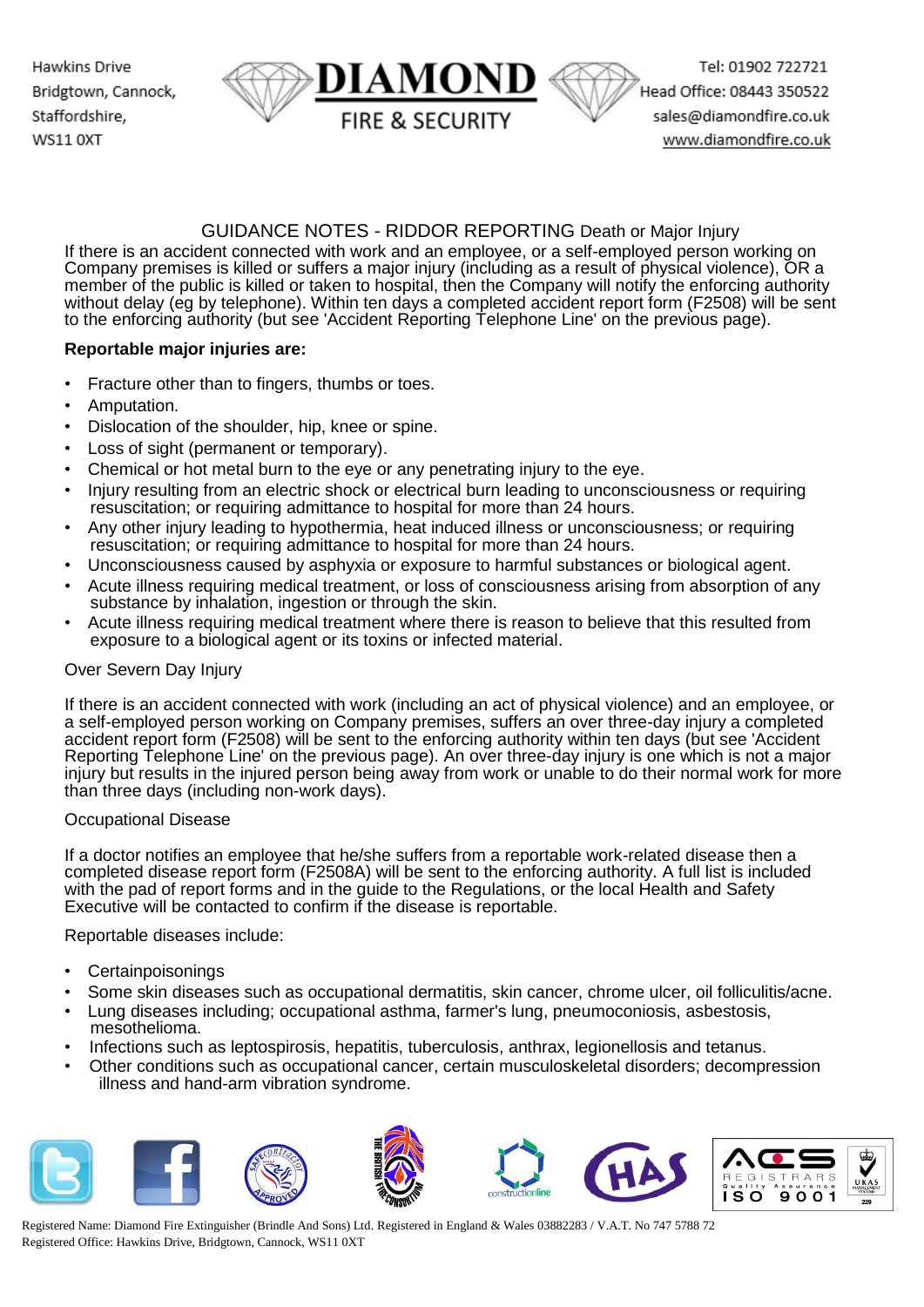

# Dangerous Occurrence

If something happens which does not result in a reportable injury, but which clearly could have done, then it may be a dangerous occurrence which must be reported immediately (e.g. by telephone) to the enforcing authority. A full list is included with the pad of report forms and in the guide to the Regulations, or the local Health and Safety Executive will be contacted to confirm if the event/incident is reportable.

Reportable dangerous occurrences are:

- Collapse, overturning or failure of load-bearing parts of lifts and lifting equipment.
- Explosion, collapse or bursting of any closed vessel or associated pipe-work.
- Failure of any freight container in any of its load bearing parts.
- Plant or equipment coming into contact with overhead power lines.
- Electrical short circuit or overload causing fire or explosion.
- Any unintentional explosion, misfire, failure of demolition to cause the intended collapse, projection of material beyond a site boundary, injury caused by an explosion.
- Accidental release of a biological agent likely to cause severe human illness.
- Failure of industrial radiography or irradiation equipment to de-energise or return to its safe position after the intended exposure period.
- Malfunction of breathing apparatus while in use or during testing immediately before use.
- Failure or endangering of diving equipment, the trapping of a diver, an explosion near a diver, or an uncontrolled ascent.
- Collapse or partial collapse of a scaffold over five metres high, or erected near water where there could be a risk of drowning after a fall.
- Unintended collision of a train with any vehicle.
- Dangerous occurrence at a well (other than a water well).
- Dangerous occurrence at a pipeline.

Near Miss

- Failure of any load bearing fairground equipment, or derailment or unintended collision of cars or trains.
- A road tanker carrying a dangerous substance overturns, suffers serious damage, catches fire or the substance is released.
- A dangerous substance being conveyed by road is involved in a fire or released.

# **The following dangerous occurrences are reportable except in relation to offshore workplaces:**

- Unintended collapse of any building or structure under construction, alteration or demolition where over five tonnes of material falls; a wall or floor in a place of work; any false-work.
- Explosion of fire causing suspension of normal work for over 24 hours.
- Sudden, uncontrolled release in a building or; 100kg or more of flammable liquid, 10kg of flammable liquid above its boiling point; 10kg or more of flammable gas; or of 500kg of these substance if the release is in the open air.
- Accidental release of any substance which may damage health.

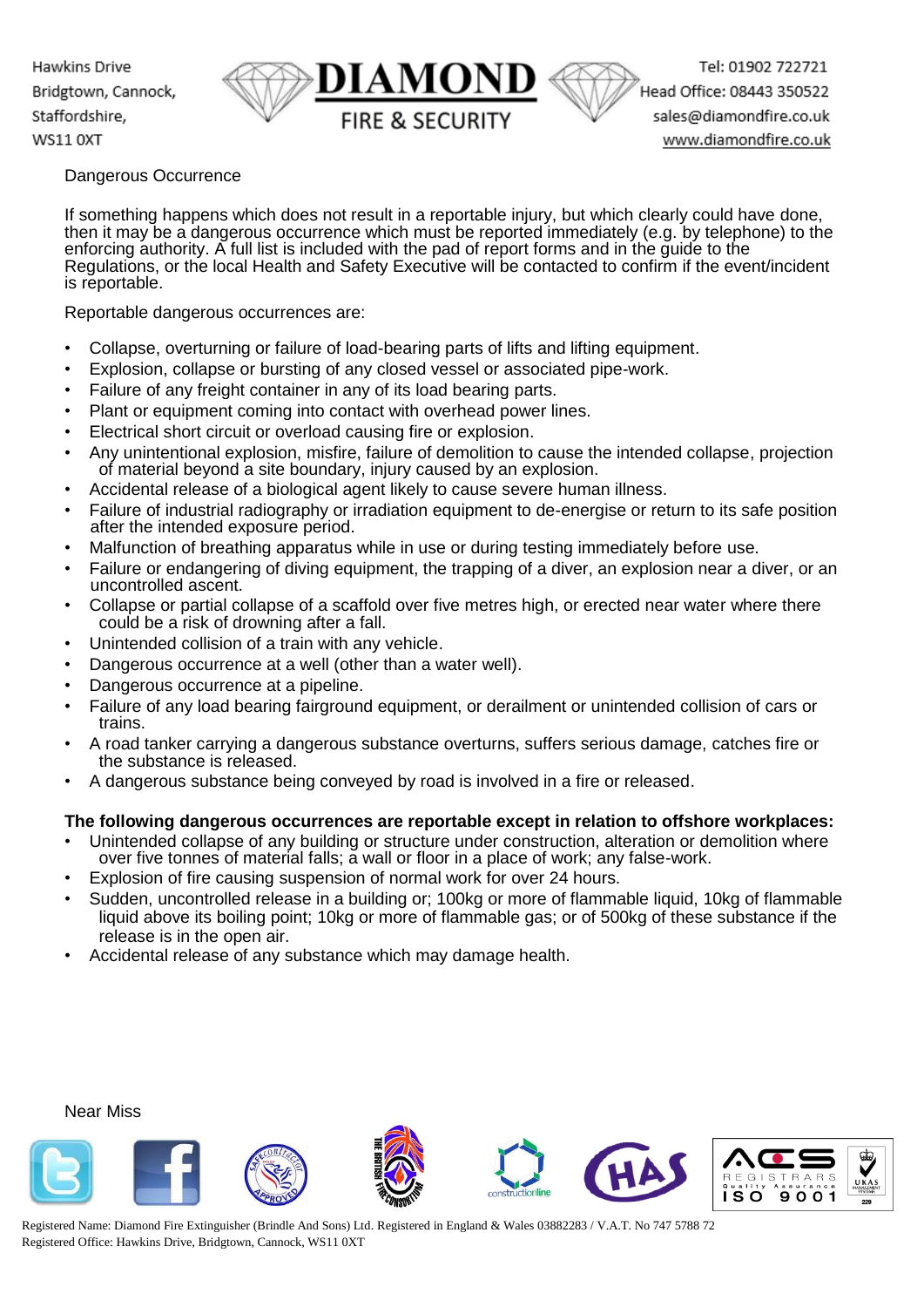

Tel: 01902 722721 Head Office: 08443 350522 sales@diamondfire.co.uk www.diamondfire.co.uk

A near miss is any other occurrence where injury has not occurred but which clearly could have done (the term "near miss" has no basis in law but is a term frequently used in Safety Management). Though a near miss is not reportable to the HSE, this Company will carry out an investigation into near misses in accordance with the Company's Accident Reporting and Investigation Procedures, which can be found on the first page of this section.

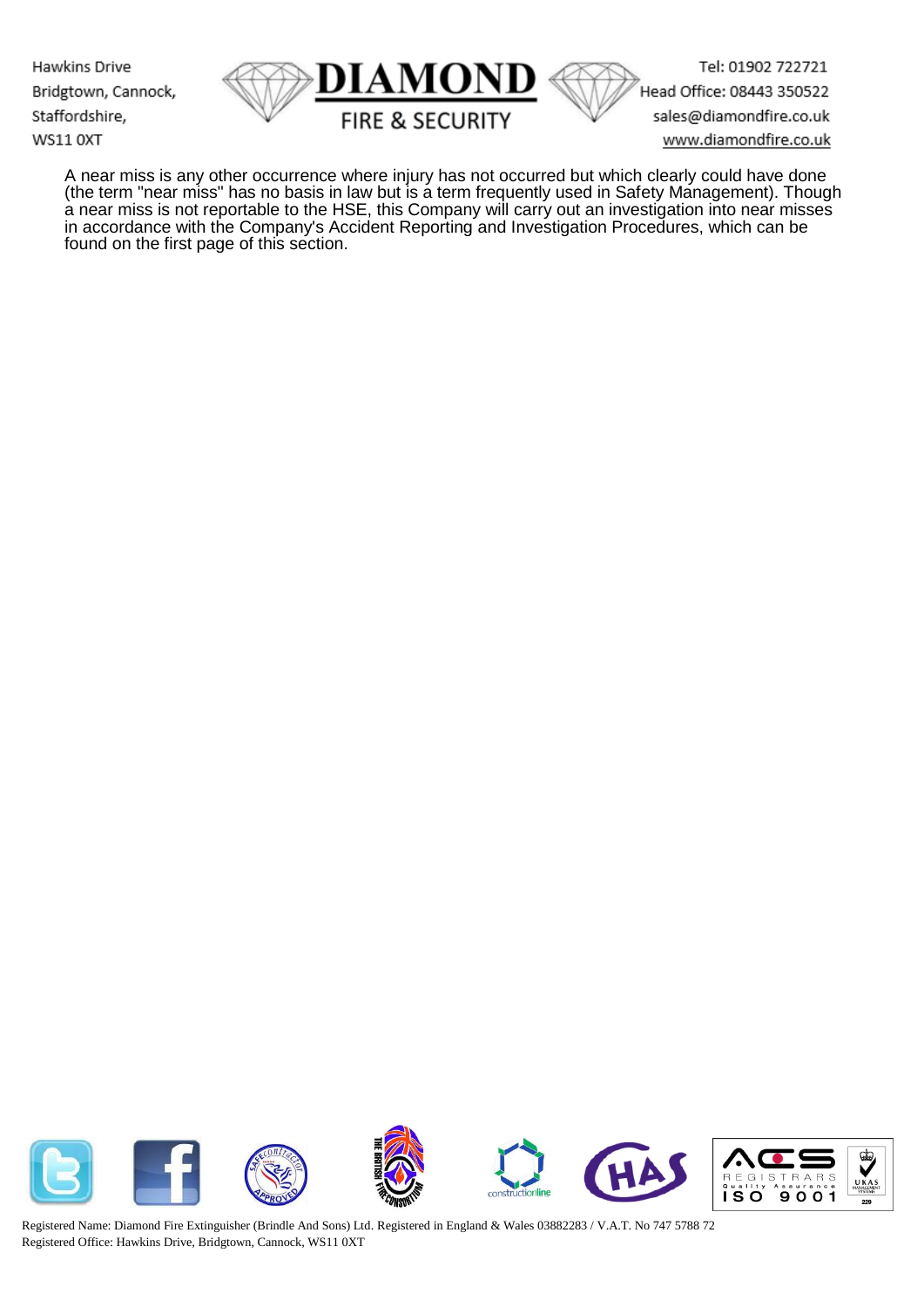

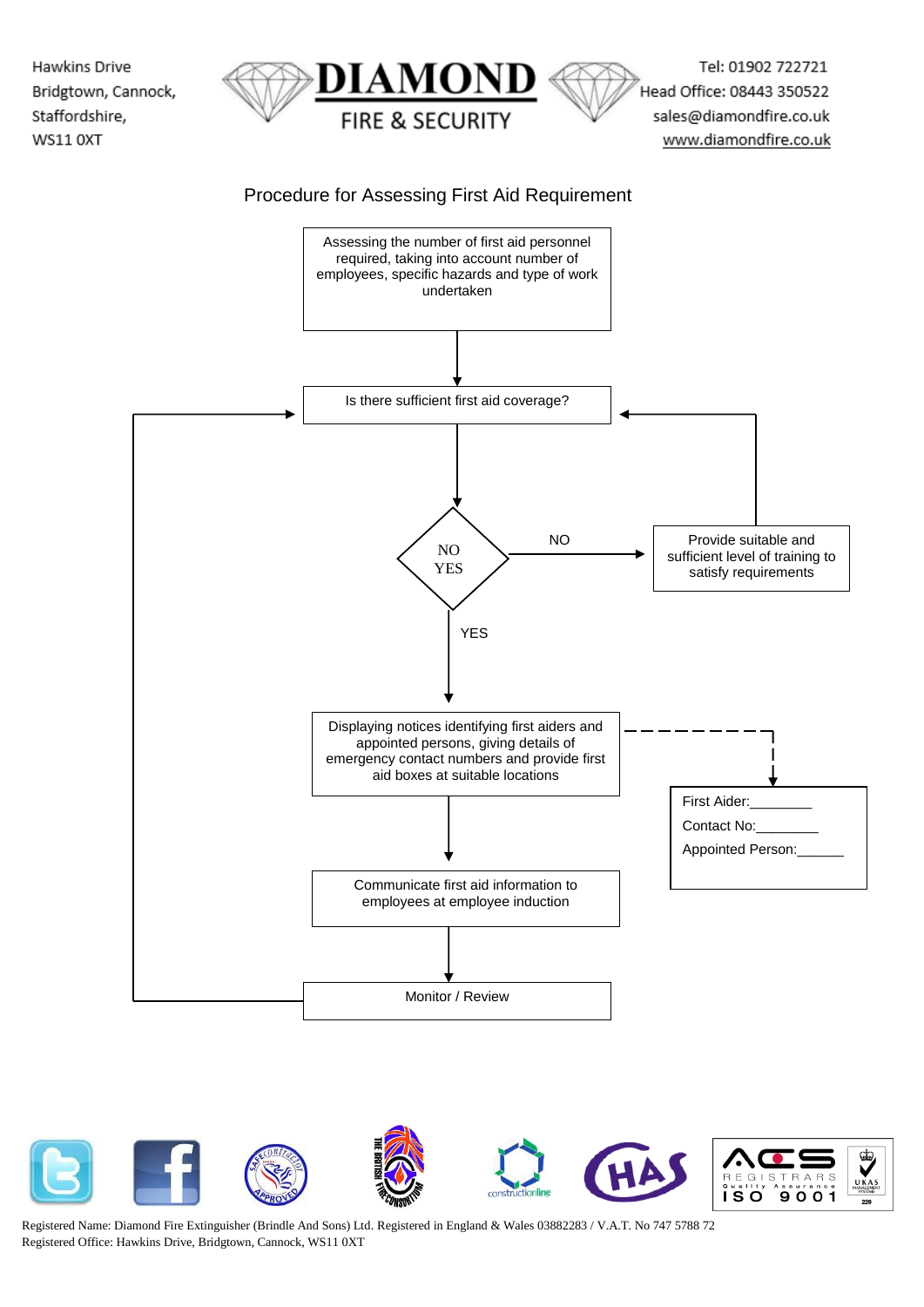

Tel: 01902 722721 Head Office: 08443 350522 sales@diamondfire.co.uk www.diamondfire.co.uk

# Section M

# Arrangements for Personal Protective Equipment

Personal Protective Equipment (PPE) requirements will be defined by the risk assessment process. Whatever is defined will be communicated to employees and any PPE needed to make the task safe will be supplied to employees by the company free of charge.

It will be for the site supervisor to ensure that all employees have been shown how to use, store and check their PPE, as well as ensuring that they actually use it.

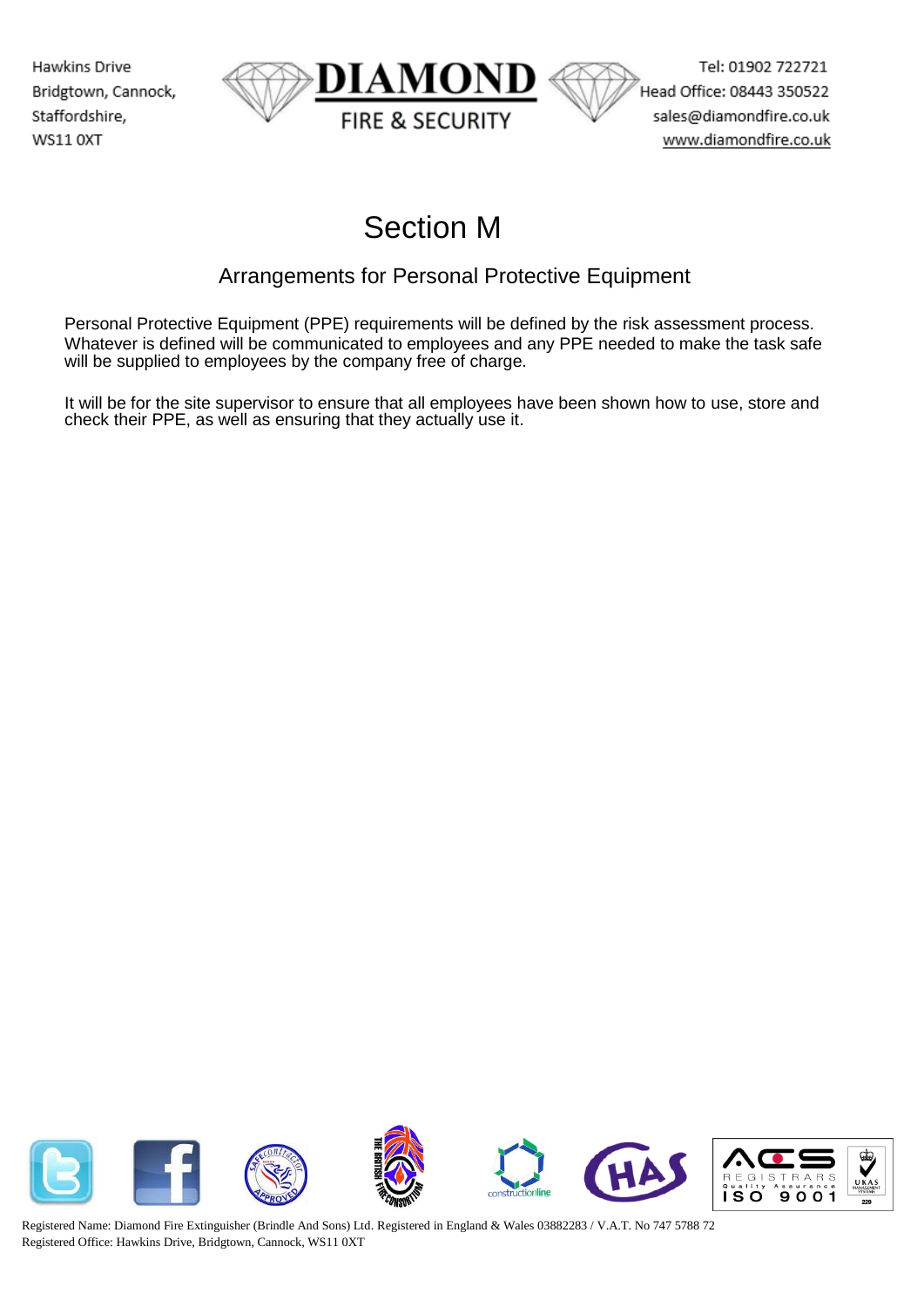

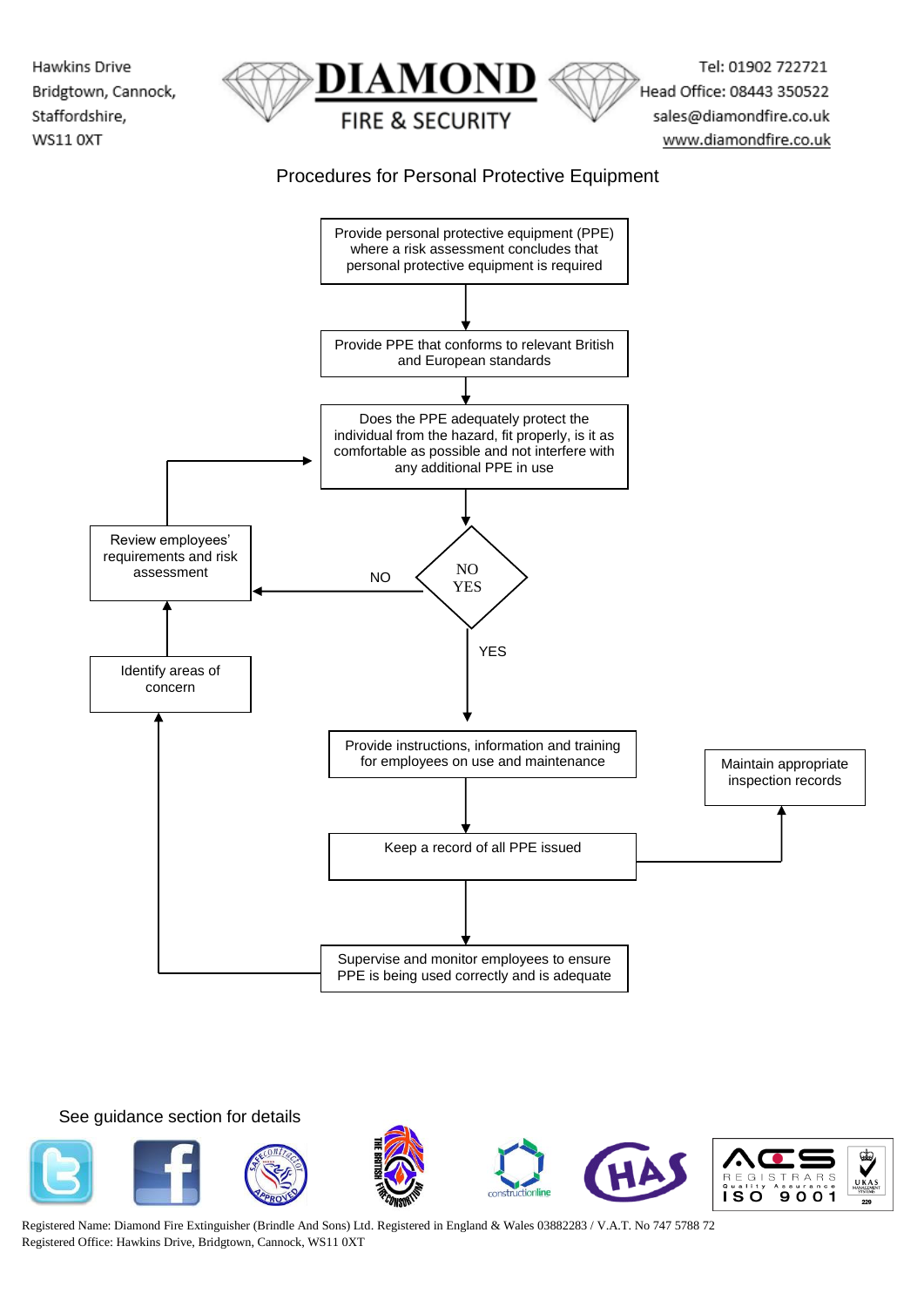

Tel: 01902 722721 Head Office: 08443 350522 sales@diamondfire.co.uk www.diamondfire.co.uk

# Section N

Arrangements for Employee Welfare, Safety and Health

Welfare facilities are provided for the use of employees. Diamond Fire will be responsible for making sure that they are compliant with current legislation and that a regular cleaning regime is implemented.

On site welfare facilities must be of a similar standard to those at head office. These may be detailed in the Construction Phase Health and Safety Plan. Site Managers will be responsible for making necessary alternative arrangements, e.g. using the host company's facilities, prior to deployment on site.

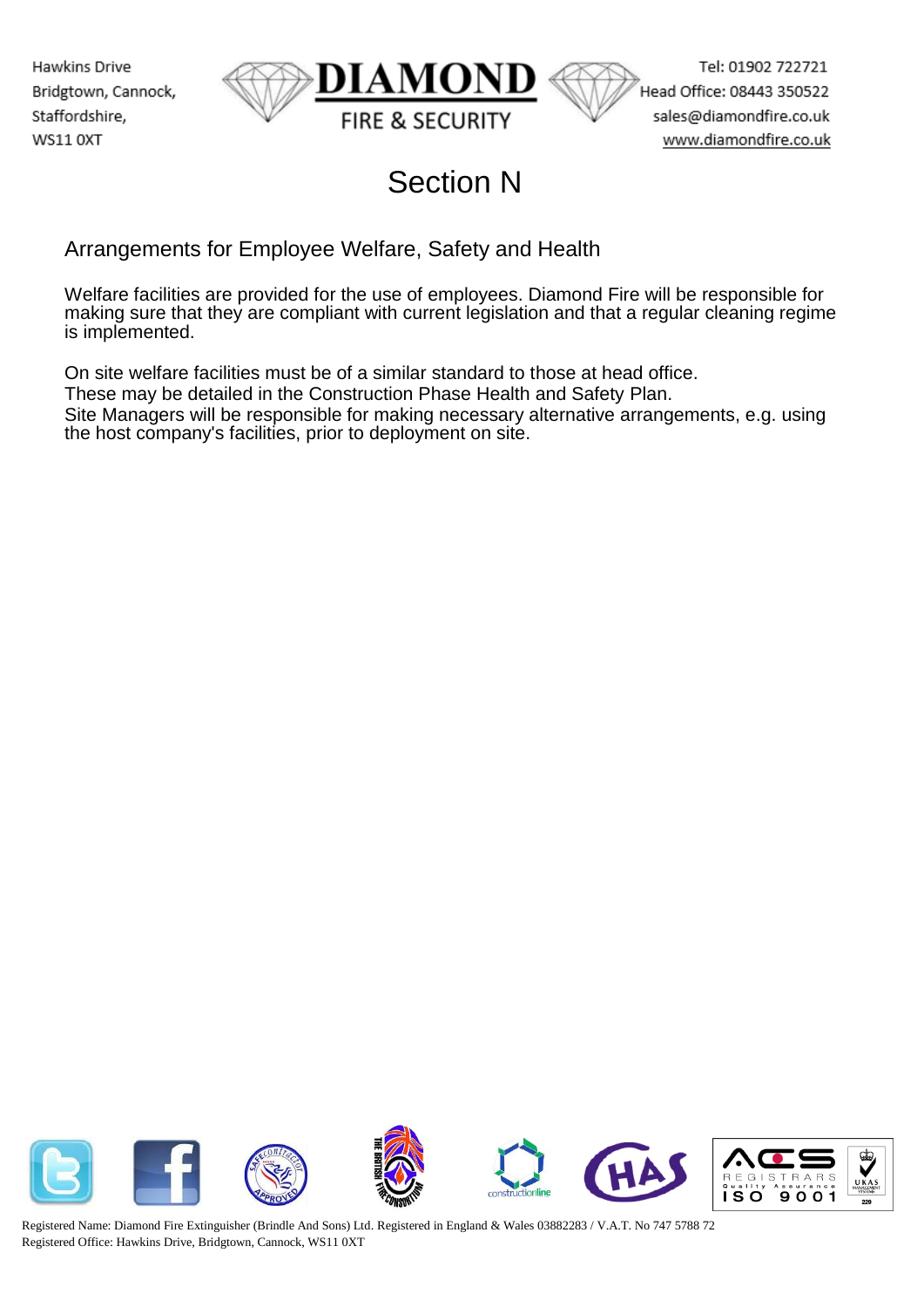

Tel: 01902 722721 Head Office: 08443 350522 sales@diamondfire.co.uk www.diamondfire.co.uk

# Procedure for Employee Welfare, Safety and Health



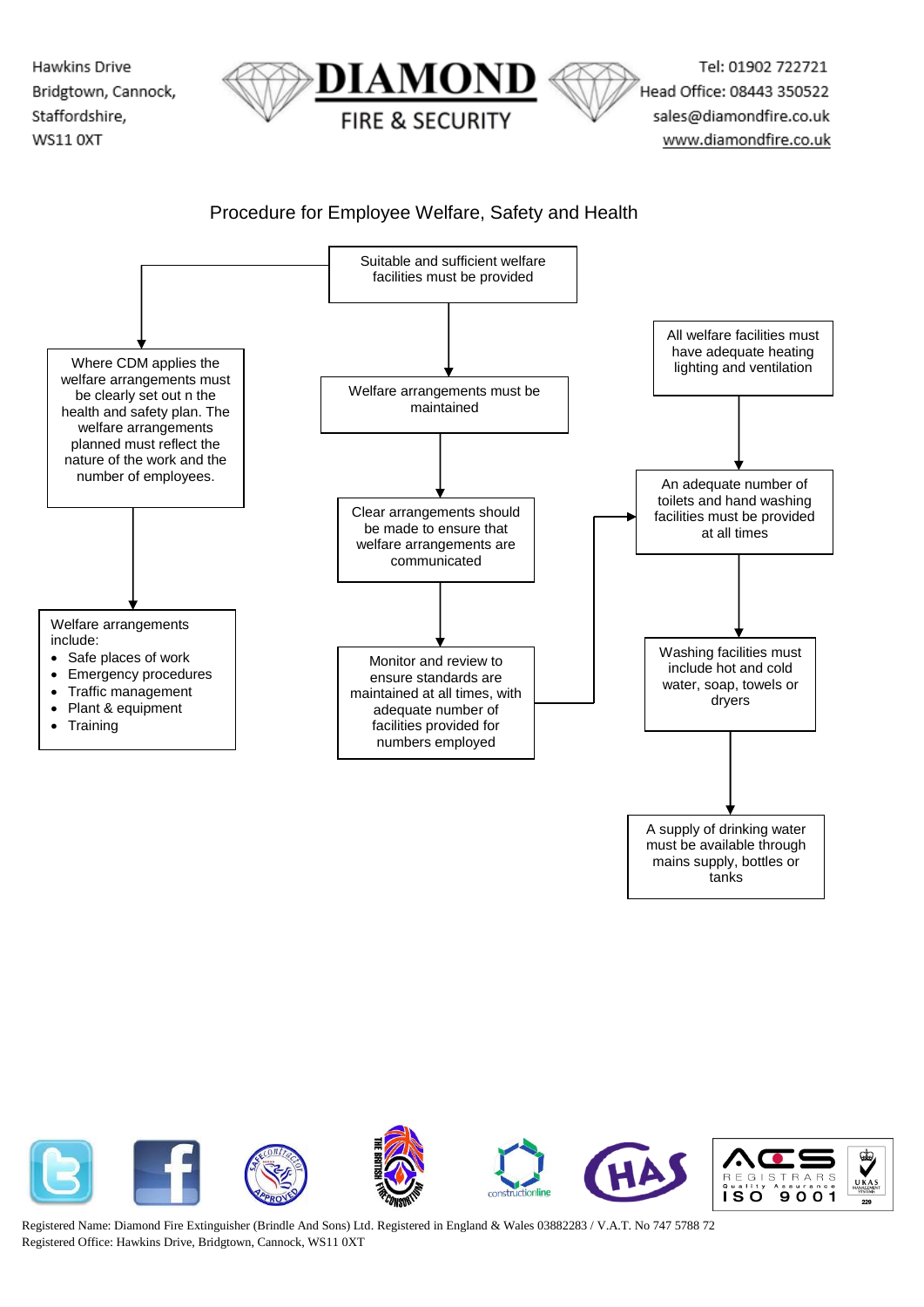

Tel: 01902 722721 Head Office: 08443 350522 sales@diamondfire.co.uk www.diamondfire.co.uk

# **Guidance on Employee Welfare, Safety and Health**

**The Workplace (Health, Safety and Welfare) Regulations** require so far as is reasonably practicable, the following:

# **Maintenance of Workplace, Equipment, Devices and Systems**

All equipment, devices and systems which fall under the scope of these regulations, including the workplace itself, will be maintained (including cleaned as appropriate) in an efficient condition and in a good state of working order and repair. Where appropriate this will include such items being subject to a suitable system of maintenance. See section provision and Use of Work Equipment" for procedures Ventilation

In order to comply with this provision effective and suitable provision will be made to ensure that every enclosed workplace is ventilated by a sufficient quantity of fresh or purified air.

For health and safety purposes any plant used to achieve this purpose will include an effective device to give visible or audible warning of any failure of the plant.

#### **Temperature in Indoor Places**

Although no values are accorded to temperatures in the regulations, this Company will ensure that, during working hours, the temperature inside buildings is reasonable i.e. has achieved 16° within one hour of work commencing. However, in order to achieve a reasonable indoor temperature the Company will not use a method of heating or cooling which results in the escape into the workplace of fumes, gas or vapour which could be injurious or offensive to any person. A provision under this section is that the Company must provide a sufficient number of thermometers in the workplace to enable employees to determine the temperature inside the workplace.

# **Lighting**

Every workplace inside the Company's premises will have suitable and sufficient lighting. Such lighting will, as far as is reasonably practicable, be natural and emergency lighting will be provided in any room in circumstances where employees would be exposed to dangers in the event of the failure of artificial lighting.

#### **Cleanliness, Floors, Traffic Routes and Waste Materials**

It is a requirement of the Regulations and Company policy that every workplace and all furniture, furnishings and fittings be kept sufficiently clean. Surfaces of walls, floors and ceilings of all workplaces inside buildings will be capable of being kept sufficiently clean. As far as is reasonably practicable, waste materials will not be allowed to accumulate in a workplace except in suitable receptacles.

The construction of all floors and traffic routes will be suitable for the purpose for which they are used, including the absence of unevenness, holes (unless suitably guarded to prevent falls), slopes (unless fitted with suitable handrails) and slippery surfaces that constitute a risk to health and safety. All floors will have an adequate means of drainage where necessary.

So far as is reasonably practicable, all floors and traffic routes will be free of obstructions, articles and substances that may cause a person to slip, trip or fall.

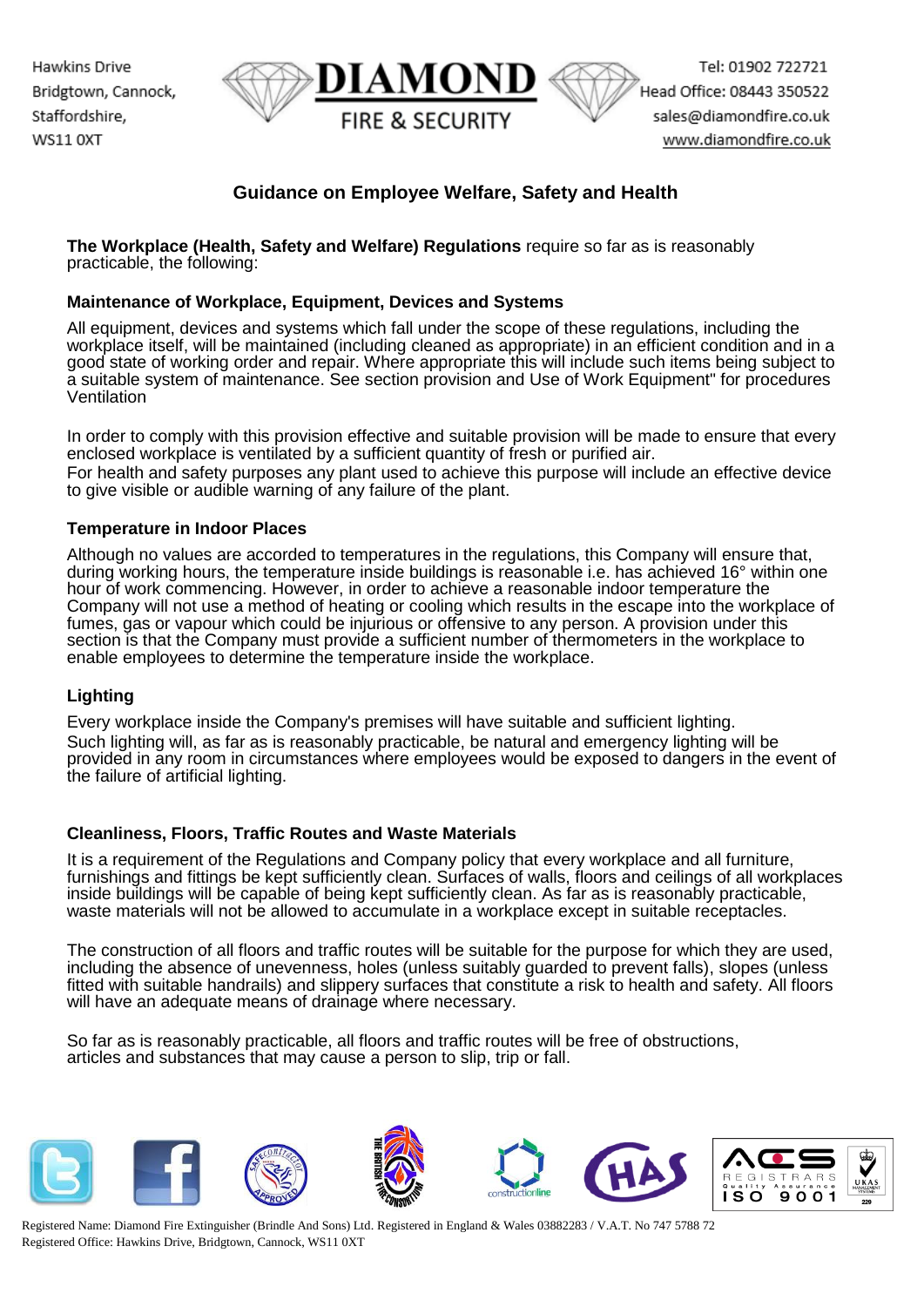

Tel: 01902 722721 Head Office: 08443 350522 sales@diamondfire.co.uk www.diamondfire.co.uk

All traffic routes which are staircases will be fitted with suitable and sufficient handrails and where appropriate, guardrails, unless a handrail cannot be provided without obstructing the traffic route.

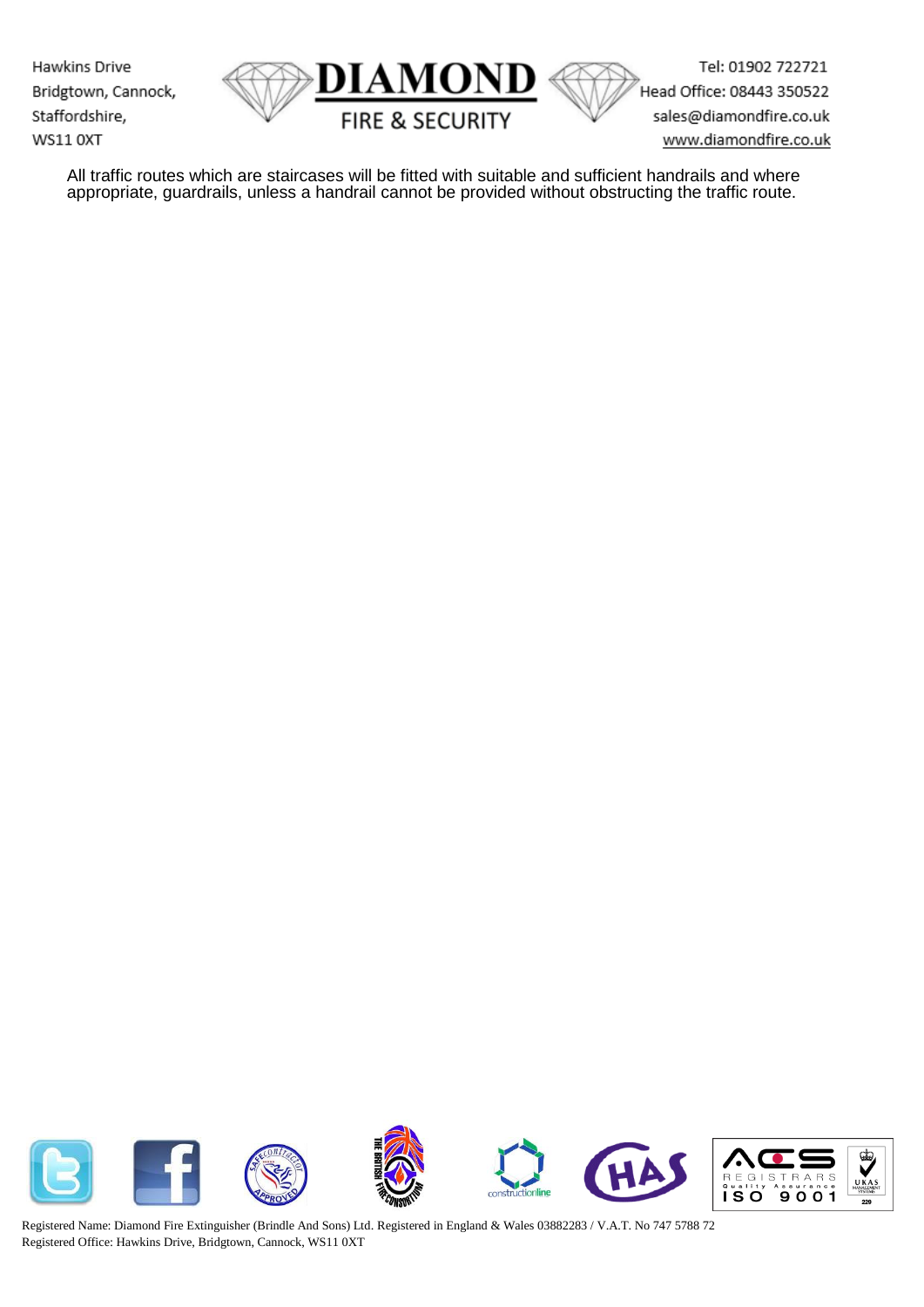

# **Workstations and Seating**

Every workstation will be so arranged so that it is suitable both for the person carry out the work and the work being performed.

Where a workstation is outdoors it will, as far as is reasonably practicable, be protected from adverse weather conditions, be such that it can be evacuated swiftly in the event of an emergency and be such that a person at the workstation is not liable to slip or fall.

A suitable seat will be provided for each person at work in the workplace whose work includes operations of a kind that the work (or a substantial part of it) can or must be done sitting. A suitable footrest will be provided where necessary.

A workstation assessment checklist can be found at the end of this section.

# **Falls or Falling Objects**

So far as is reasonably practicable, suitable and effective measures will be taken to prevent any of the following events:

- Any person falling a distance liable to cause personal injury,
- Any person being struck by a falling object liable to cause personal injury.

Any area where there is a risk to health and safety as a result of the above will be clearly indicated where appropriate.

So far as is practicable, every tank, pit or structure where there is a risk of a person in the workplace falling into a dangerous substance in the tank, pit or structure will be securely covered or fenced. Any traffic route over, under or in an uncovered tank, pit or structure as mentioned above will be securely fenced. A "dangerous substance" as mentioned above means:

- Any substance likely to scald or burn
- Any poisonous substance
- Any corrosive substance
- Any fume, gas or vapour likely to overcome a person, or
- Any granular or free flowing solid substance, or any viscous substance which, in any case, is of a nature or quantity which is liable to cause danger to any person.

# **Windows and Transparent or Translucent Doors, Gates and Walls**

Where necessary for reasons of health and safety any window or other transparent or translucent surface in a door or gate will be of safety material or be protected against breakage, and be appropriately marked or incorporate features so as to make it apparent.

# **Escalators and Moving Walkways**

Where provided, such equipment will be equipped with any necessary safety devices and be fitted with one or more emergency stop controls, which are easily identifiable and readily accessible.

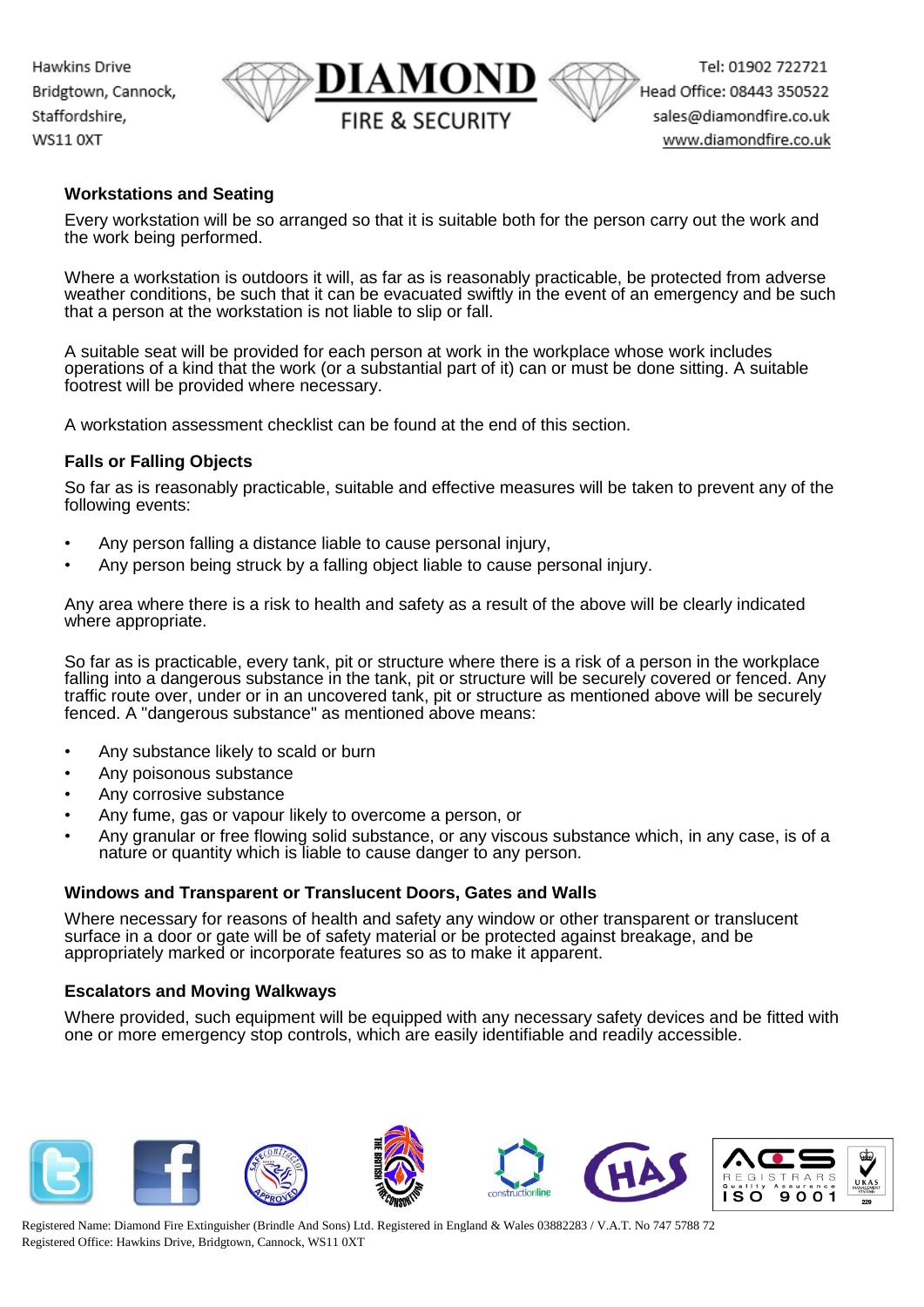

Tel: 01902 722721 Head Office: 08443 350522 sales@diamondfire.co.uk www.diamondfire.co.uk

# **Windows, Skylights and Ventilators**

It is the policy of this Company to provide on its premises only windows, skylights or ventilators that can be opened, closed or adjusted in a manner which does not expose any person performing such an operation to a risk to their health or safety and that no window, skylight or ventilator will be permitted to be in a position that, when open, exposes any person in the workplace to a risk to their health and safety.

It is the policy of this Company to provide on its premises only windows and skylights that are designed and constructed so as to be able to be cleaned safely. Where this cannot be achieved alternative arrangements will be devised so as to render the window cleaning operation safe and without risks to health.

# **Traffic Routes**

It is the policy of this Company to organise every workplace in such a manner that pedestrians and vehicles can circulate in a safe manner. Traffic routes will, as far as is reasonably practicable, be suitable for the persons or vehicles using them (including taking into account the separation of pedestrians and traffic using the same routes, and distance of doors, gates and pedestrian access points leading to vehicular traffic routes), sufficient in number, in suitable positions and of sufficient size. All traffic routes will be suitably indicated where necessary for reasons of health and safety.

# **Doors and Gates**

Doors and gates will be suitably constructed (including being fitted with safety devices where appropriate) and the following will devices or features will be included if required:

- Any sliding door or gate will be fitted with a device to prevent it coming off its track during use.
- Any upward opening door or gate will have a device to prevent it falling back.
- Any powered door or gate will have suitable and effective features to prevent it causing injury by trapping any person, and, where necessary for reasons of health and safety, will be able to be operated manually unless it opens automatically in the event of a power failure.
- Any door or gate which is capable of opening by being pushed from either side willwhen closed, have a built in feature to enable a clear view of the space close to both sides.

# **Sanitary Conveniences**

Suitable and sufficient sanitary conveniences will be provided at readily accessible places. The rooms containing the sanitary conveniences will be adequately ventilated and lit and be kept in a clean and orderly condition. Separate rooms containing sanitary conveniences will be provided for men and women. In a situation where a part or the whole workplace is not new or is a modification or alteration and was in existence prior to these regulations coming into force in 1993 (and thus fell under the provisions for sanitary facilities in the Factories Act, 1961) then sanitary facilities will be deemed acceptable provided that there is at least one suitable water closet for every 25 females and one water closet for every 25 males.

# **Washing Facilities**

Suitable and sufficient washing facilities, including showers if appropriate, will be provided at readily accessible places if required by the nature of the work or for health reasons.

Such washing facilities will be sited in the immediate vicinity of every sanitary convenience and changing room, and will include a supply of clean hot and cold running water, soap or other suitable means of cleaning as well as drying facilities (towels, paper dispenser or hot air dryer). The rooms containing the washing facilities will be well lit and ventilated and will be kept in a clean and orderly state.

Separate shower facilities will be provided for men and women, unless the room is capable of being secured from the inside and the facilities inside the room are intended for the use of only one person at

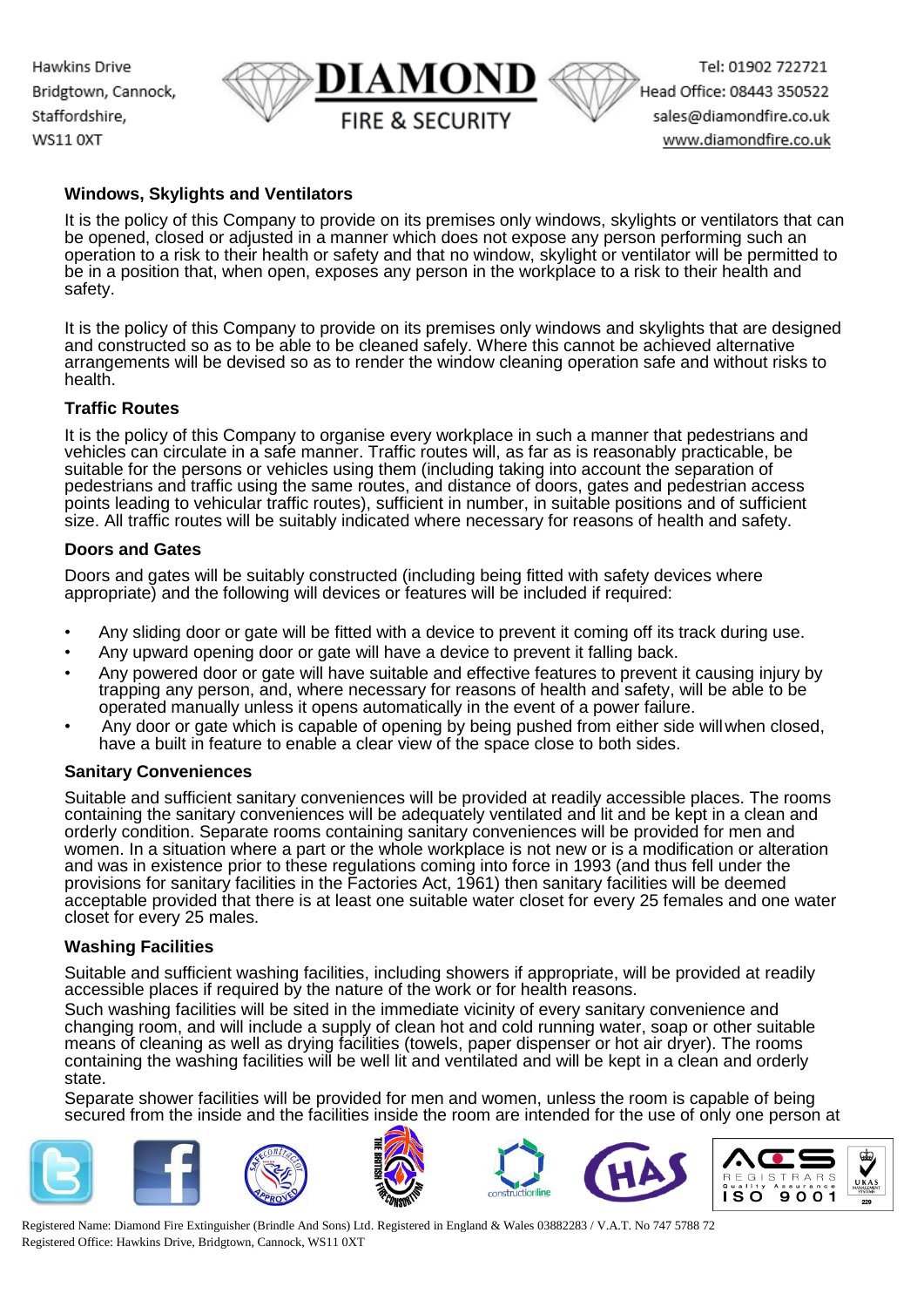

Tel: 01902 722721 Head Office: 08443 350522 sales@diamondfire.co.uk www.diamondfire.co.uk

a time.

#### **Drinking Water**

The Company will ensure that an adequate supply of wholesome drinking water will be provided for all persons at work in the workplace. Such drinking water will be readily accessible at suitable places and be conspicuously marked by an appropriate sign where necessary for reasons of health and safety. Additionally, suitable and sufficient cups or other drinking vessels will be provided unless the supply of drinking water is in a jet from which persons can drink easily.

#### **Accommodation for Clothing**

Suitable and sufficient accommodation will be provided in a suitable location for the clothing of any person at work which is not worn during working hours, and for special clothing which is worn at work but which is not taken home. This will involve separate accommodation for clothing worn at work and for other clothing and such accommodation will be secure. So far as is reasonably practicable the accommodation will include facilities for the drying of clothing.

#### **Facilities for Changing Clothing**

Suitable and sufficient facilities will be provided for any person at work in the workplace to change clothing in all cases where the person has to wear special clothing for the purpose of work, and the person cannot, for reasons of health or propriety, be expected to change in another room. Separate changing facilities for males and females will be provided as required.

#### **Facilities for Rest and to Eat Meals**

Suitable and sufficient rest facilities, in the form of rest rooms or rest areas, will be provided at readily accessible places. These rest facilities will include suitable facilities to eat meals where food eaten in the workplace would otherwise be likely to become contaminated. Rest rooms and/or areas will include arrangements to protect non-smokers from discomfort caused by tobacco smoke, as well as facilities for pregnant women or nursing mother to rest.

Where meals are regularly eaten in the workplace, facilities will be provided for persons at work to eat meals.

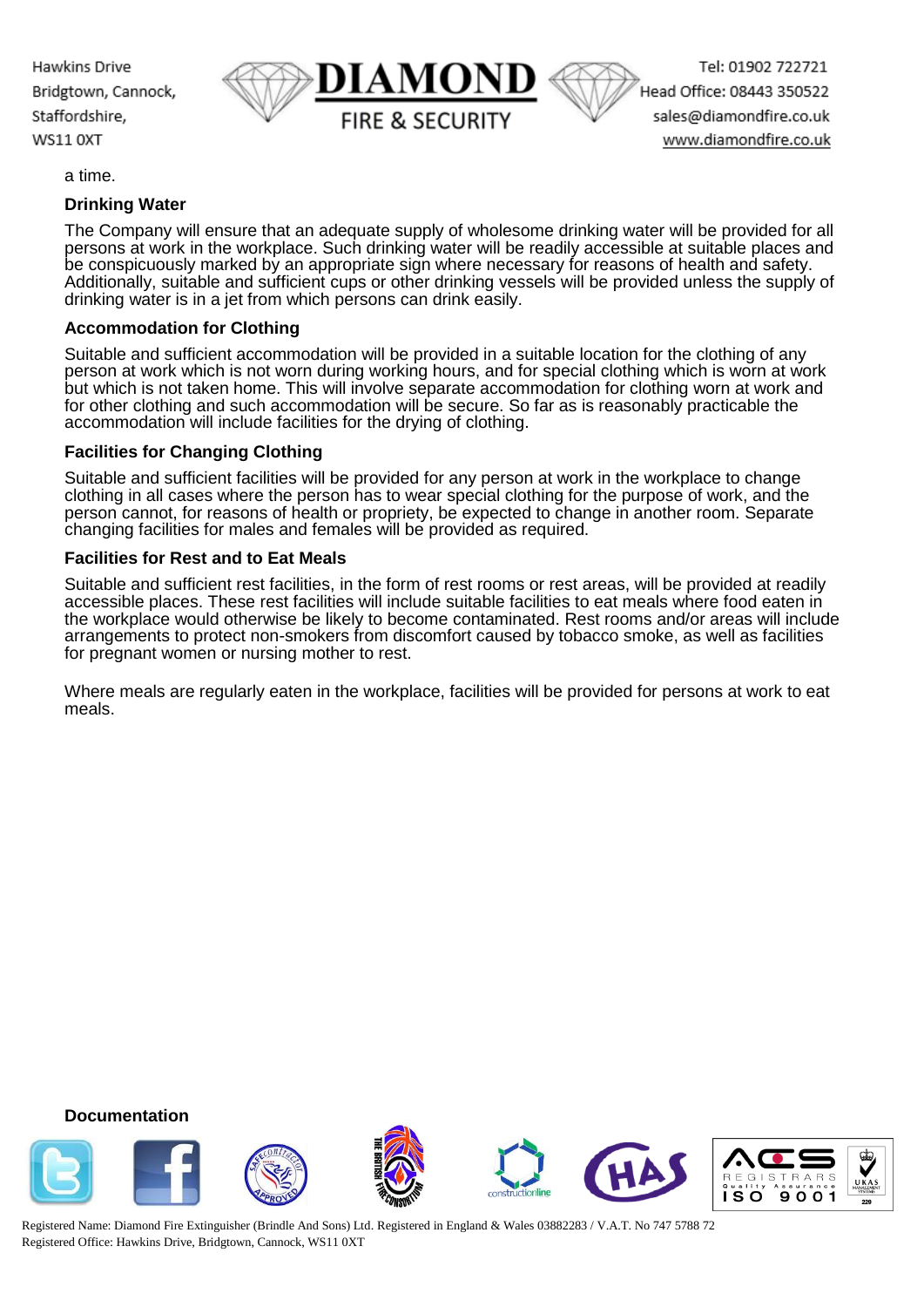

Tel: 01902 722721 Head Office: 08443 350522 sales@diamondfire.co.uk www.diamondfire.co.uk

Documentation required by health and safety legislation to be kept and/or displayed on the production facility/office premises will be as follows:

#### **Notices**

- Health and Safety Law placard
- Fire and Emergency Plan
- A copy of the Company's Employers Liability Insurance Certificate
- A copy of the Company's Health and Safety Policy Statement

Any other abstracts of Regulations that are relative to works being carried out within the workplace will be displayed as applicable.

Prescribed Registers

• Record of Inspection and/or Thorough Examination of equipment as required by PUWER or LOLER;

• Accident Book - record of injuries occurring in the workplace.

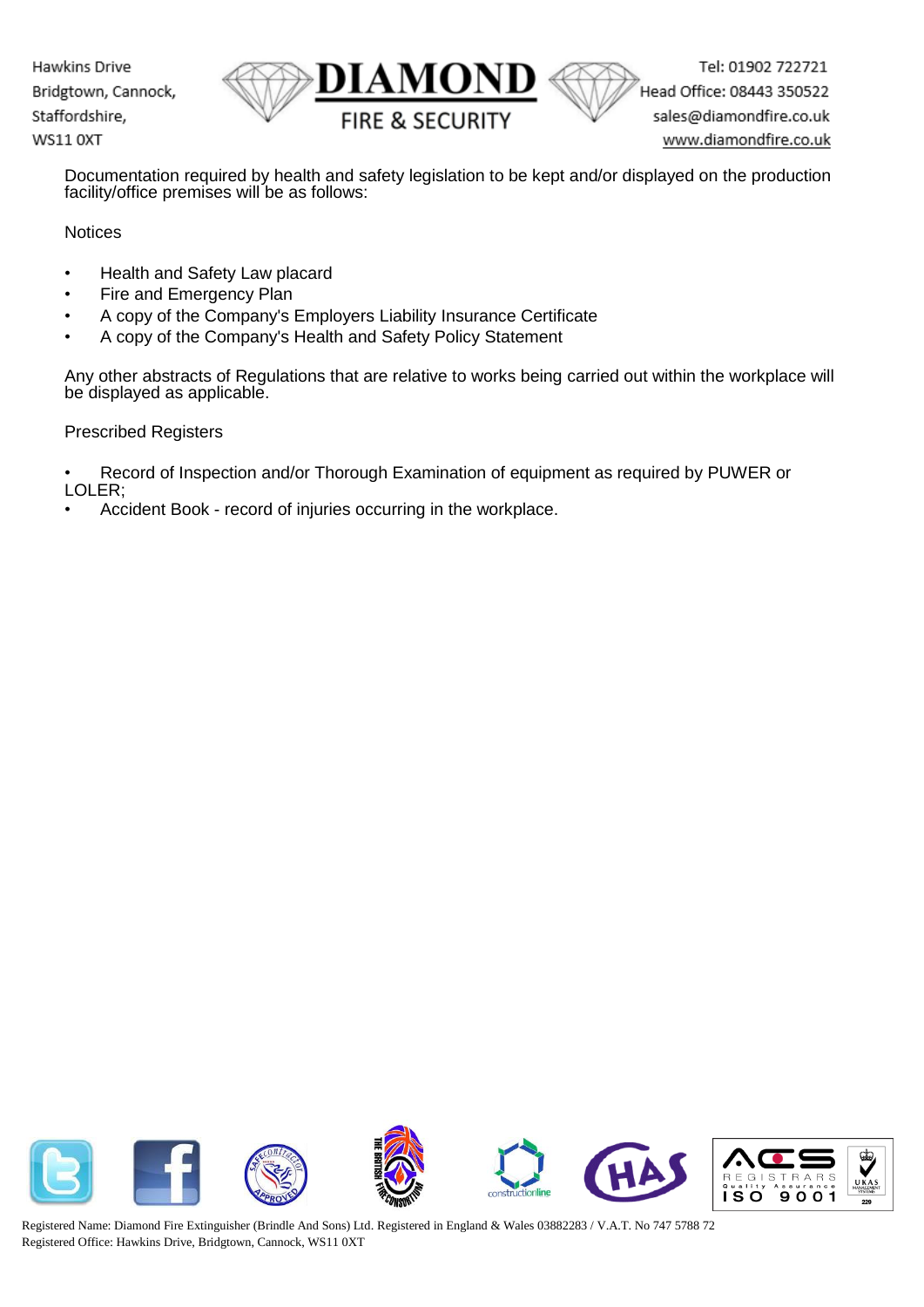

# THE WORKPLACE (HEALTH, SAFETY AND WELFARE) COMPLIANCE CHECKLIST

| 1. Are all places of work safe and free from risk? If no describe the steps that are<br>being taken to correct this.                                            | YES/NO        |
|-----------------------------------------------------------------------------------------------------------------------------------------------------------------|---------------|
| 2. What steps have been taken to prevent access to places that are not free from risk?                                                                          |               |
| 3. What steps have been taken to ensure that fresh or purified air is available at every workplace? What<br>system is in place to detect a failure of this air? |               |
| 4. Can all windows, skylights and ventilators be opened from a safe position? If no,<br>what steps are being taken to remedy the situation?                     | YES/NO        |
| 5. Has suitable provision been made so that windows and skylights can be cleaned<br>safely? If no, what steps are being taken to remedy the situation?          | <b>YES/NO</b> |
| 6. What steps have been taken to ensure that the temperature at any indoor place of work is reasonable?                                                         |               |
| 7. Has suitable and sufficient lighting been provided at every workplace and traffic route? If<br>no describe the steps being taken to correct this.            | <b>YES/NO</b> |

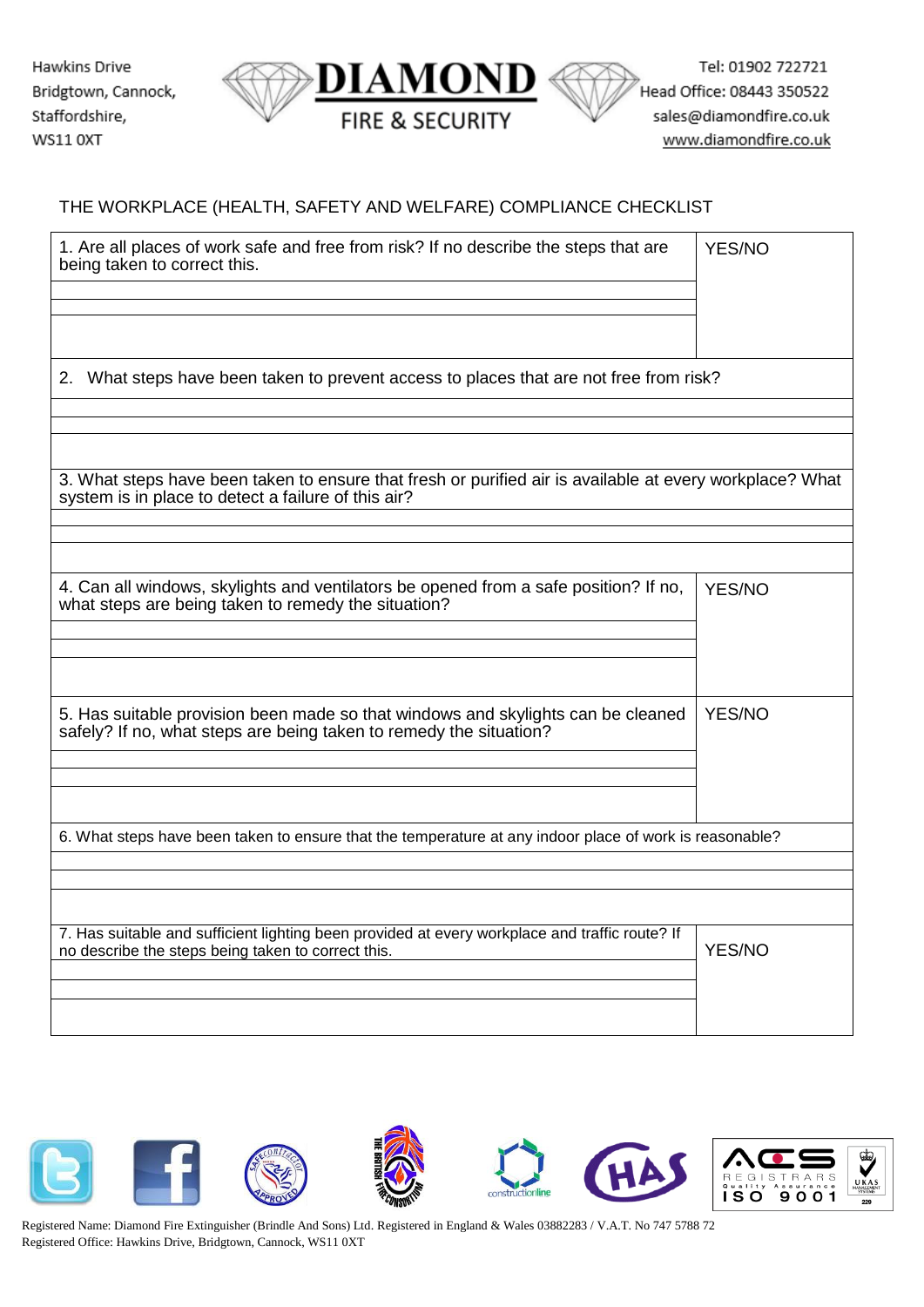

Tel: 01902 722721 Head Office: 08443 350522 sales@diamondfire.co.uk www.diamondfire.co.uk

| 8. Is there a system in place for a secondary lighting system? If no describe the<br>steps being taken to correct this.                                                                                                                          | <b>YES/NO</b> |
|--------------------------------------------------------------------------------------------------------------------------------------------------------------------------------------------------------------------------------------------------|---------------|
| 9. Is there a traffic route(s) on the premises? If yes describe the steps being taken<br>to ensure that persons near a traffic route will not be harmed.                                                                                         | YES/NO        |
| 10. Are areas around workplaces clear from items that may cause a slip, trip or<br>fall? Are floors sufficiently clean and dry? If no, what steps are being taken to<br>ensure workers' safety, particularly in emergency evacuation situations? | <b>YES/NO</b> |
| 11. Is it possible that materials or objects could fall and cause injury? If yes<br>describe the precautions to stop people from being struck.                                                                                                   | YES/NO        |
| 12. Are there a sufficient number of suitable emergency routes? If no describe the<br>steps being taken to correct this.                                                                                                                         | <b>YES/NO</b> |
| 13. Are all doors and gates suitably constructed and have safety devices been<br>fitted where necessary? If no, what steps will be taken to correct this?                                                                                        | YES/NO        |
| 14. Have maintenance checks been carried out to escalators or moving walkways?<br>If no, what steps will be taken to ensure such checks are done?                                                                                                | YES/NO        |

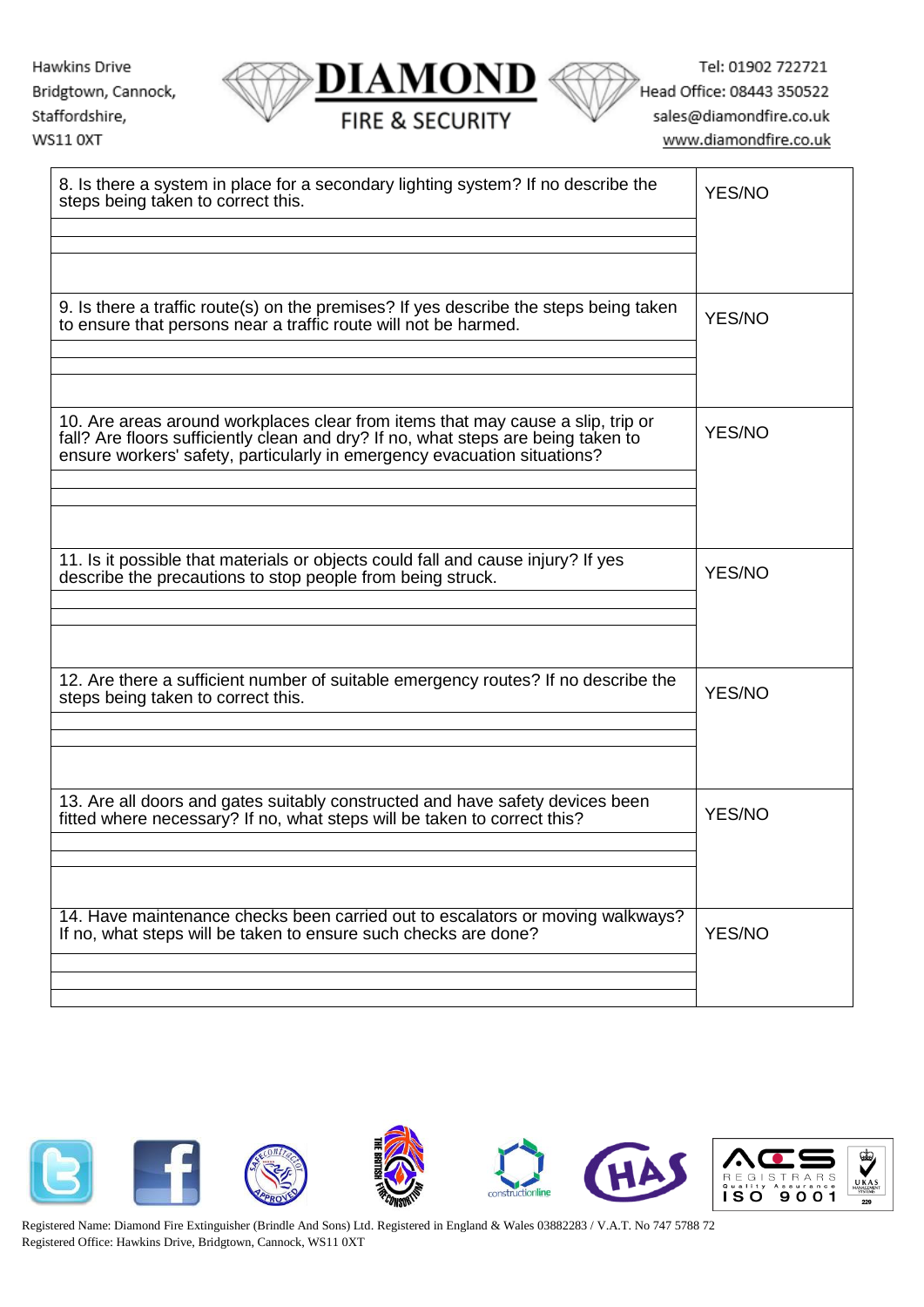

Tel: 01902 722721 Head Office: 08443 350522 sales@diamondfire.co.uk www.diamondfire.co.uk

# **FIRE & SECURITY**

#### Workplace Health Safety and Welfare Compliance Checklist Cont...

| 15. Is it possible for any structure to collapse? If yes what steps will be taken<br>to ensure that this does not occur?                                                                                                       | <b>YES/NO</b> |
|--------------------------------------------------------------------------------------------------------------------------------------------------------------------------------------------------------------------------------|---------------|
| 16. Is it possible for people to fall into water or other liquid where there is a<br>risk for them to drown? If yes describe the steps being taken to prevent this.                                                            | YES/NO        |
|                                                                                                                                                                                                                                |               |
| 17. Is there a possibility that fire, explosion, flooding or asphyxiation could<br>occur? If yes describe the steps that are being taken to prevent the risk of<br>this.                                                       | YES/NO        |
| 18. Are there suitable and sufficient fire fighting equipment, fire detection and<br>alarm systems, suitably located and are employees trained to use such<br>equipment? If no describe the steps being taken to correct this. | <b>YES/NO</b> |
| 19. Are there sufficient toilets, washing facilities and areas to change clothing<br>or rest, close to the work place? If no describe the steps being taken to<br>correct this. How will they be cleaned and maintained?       | <b>YES/NO</b> |
| 20. Is all statutory documentation and prescribed registers displayed clearly or<br>easily accessible? If no, what steps will be taken to correct this?                                                                        | YES/NO        |

|            | (Signed)   |
|------------|------------|
| for action | (Position) |

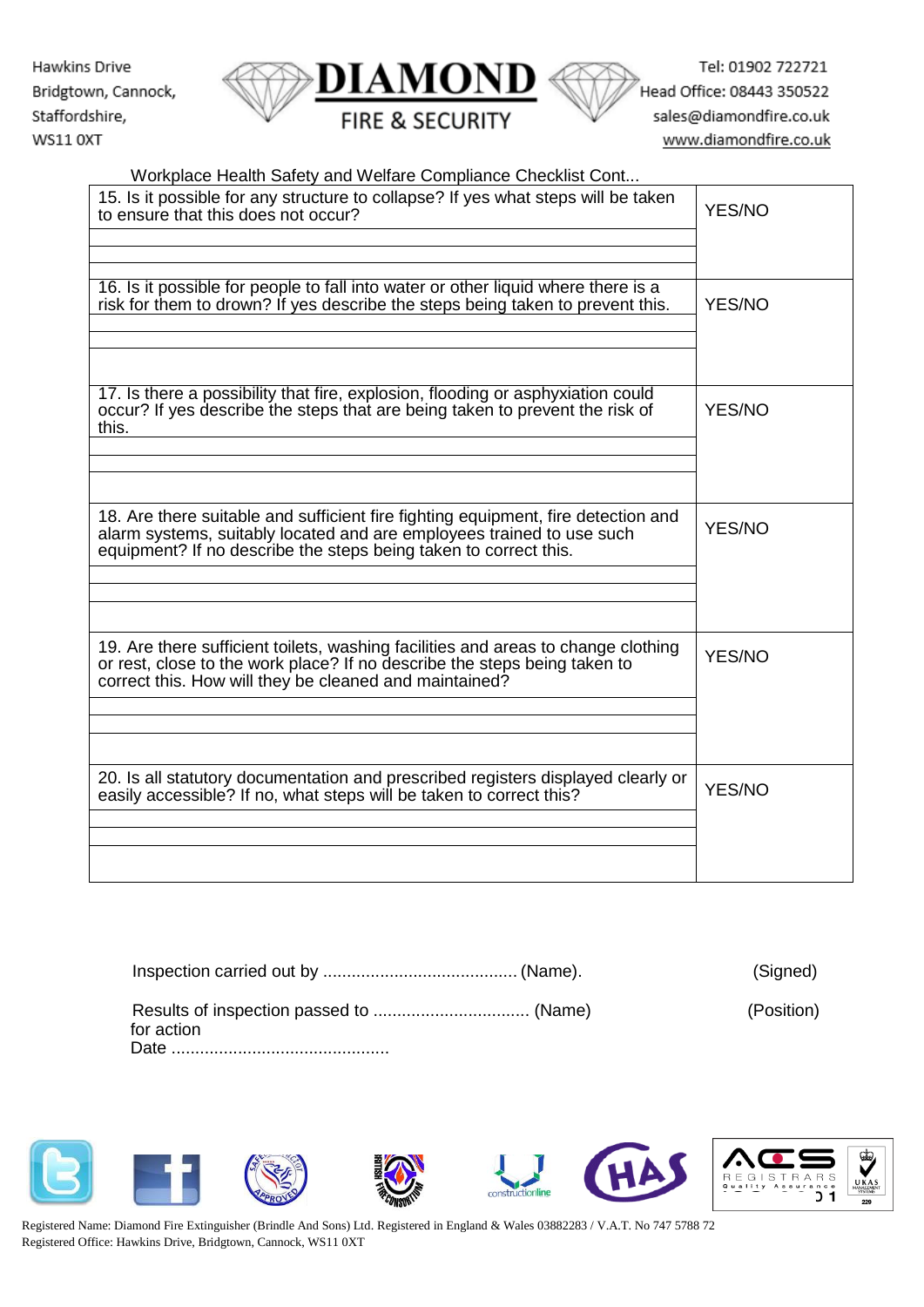

Tel: 01902 722721 Head Office: 08443 350522 sales@diamondfire.co.uk www.diamondfire.co.uk

# **STRESS POLICY**

#### **Introduction**

This Stress Policy has been developed in full consultation with management and employee representatives, and has been endorsed by the Management Team. The policy covers all employees; Failure to comply with this policy may lead to disciplinary action being taken.

# **Definition of Stress**

Stress is defined by the HSE as 'an adverse reaction people have to excessive pressure or other types of demands placed on them'.

We wish to make it clear that 'stress' is not the same as 'pressure'. Pressure can be motivating and challenging, and improve performance. By 'stress' we mean something that is a negative, a response to too much pressure or too many demands, which the person finds difficulty in coping with.

# **Legal Obligations**

We acknowledge that we have a duty of care to the mental health and well being of our employees. We will treat stress in the same way as any other health hazard and assess risks to mental health and well being when necessary. Where an employee becomes disabled through stress-related illness, we will make reasonable adjustments where practicable. We acknowledge that we should act reasonably to prevent risks that are reasonably foreseeable. Any recording of information will conform to the latest data protection regulations (see the Data Protection Policy).

# **Policy Statement and Commitment**

Diamond Fire Ltd recognises that stress can be a considerable risk to both physical and mental health. This policy explains the action we are taking as an employer with regard to stress-related problems in the workplace. The aim is to prevent stress-related problems from occurring if possible, but also to state what will be done if there are employee's having problems.

Diamond Fire Ltd is committed to promoting a good, supportive climate and working culture, and a culture of openness, where stress is not seen as a personal weakness, and where employees under stress can access appropriate support.

# **Benefits from following this policy**

We anticipate the following benefits from implementing the Stress Policy:

- 1. Improved working climate and culture
- 2. Greater openness about sources of pressure at work at all levels
- 3. Better awareness in all employees of stress-related issues
- 4. Greater consistency of approach from managers in dealing with stress
- 5. Earlier identification of stress-related problems
- 6. Improved skills in managers
- 7. Overall reduction in key stress indicators
- 8. Improved and better-utilised support services.

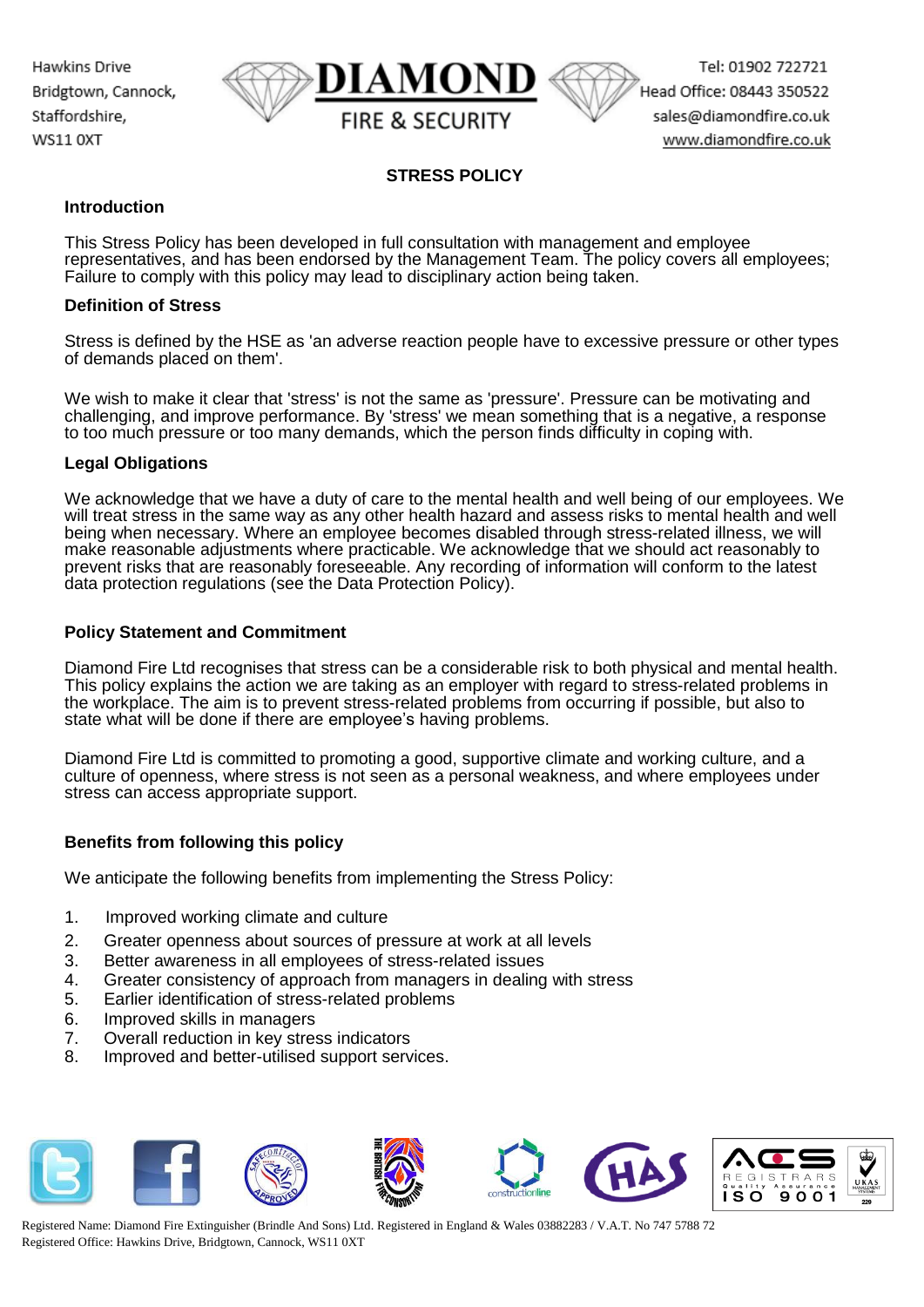

Tel: 01902 722721 Head Office: 08443 350522 sales@diamondfire.co.uk www.diamondfire.co.uk

# **Risk Assessment and Management**

Stress indicators (e.g. stress-related absence, staff turnover) will be monitored and risk assessments will be carried out as necessary. Key staff will be trained in carrying out risk assessments, and we will adopt a team approach. For example, where hazards have been identified a working group will be formed with representatives from, HR, Health and Safety, Management, and Employees. The group will gather data, analyse and interpret results, and make recommendations on reducing stress risk.

Managers will have a key risk management role, especially at the level of individual employees. They will be trained for this role (see below).

# **The Role of Managers**

- Managers have a critical role in minimising and managing stress risks, and will receive relevant training to give them the skills and knowledge to be able to implement the policy. All managers will be required to attend this training. Part of this training will include input on identifying the signs and symptoms of stress. Once problems are identified managers should be prepared to discuss stressrelated issues, especially work-related stressors, with employees, and seek to develop individual action plans where reasonable and appropriate. These plans should not be open-ended, but be time-limited and reviewed at agreed stages.
- Managers have a critical role in offering support to employees, and in facilitating support from elsewhere as necessary. Managers are not expected to take on the role of Counsellors; however managers will be expected to use good communication skills in their tackling of stress-related issues. Managers are expected to be consistent in their approach to stress-related absence, and to refer employees too relevant support services including the Employee Assistance Programme provided by The Health and Safety People Limited when necessary.
- Managers are encouraged to maintain good communication at all times, and this should be 'faceto-face' communication whenever possible. Good communication reduces unnecessary uncertainty and prevents stress. Positive feedback is encouraged and any criticism should be constructive. Managers should seek to consult and involve staff at the earliest appropriate stage in decisions that affect them.
- Managers should be aware of employees\* training and development needs, especially when an employee is taking on a new or changed role.
- Managers should monitor and review workloads to ensure that they do not become excessive.
- Managers should manage poor performance and attendance effectively in order to prevent unnecessary pressures on colleagues.
- Managers should not regard stress as a weakness, and should encourage open discussion of 'sources of pressure' at team meetings. Treating employees who have stress-related conditions less favourably may be discriminatory.
- Managers should adopt an open door<sup>1</sup> policy. This enables manages to be more approachable and will assist them in identifying stress-related problems at an early stage, allowing early intervention.
- Managers should be clear about roles and responsibilities of staff.
- Managers should regularly monitor and review stress indicators e.g. patterns of absence.
- Management of stress-related absence
- Managers should be consistent and should refer to our Absence Management Policy for guidance. In particular, managers should be aware that increased absence might indicate underlying stress problems. Managers should use the opportunity of return- to-work interviews to discuss stressrelated problems when appropriate. Where an absence is stress-related, an early referral to Occupational Health is recommended. Managers should seek advice from Human Resources if in any doubt.

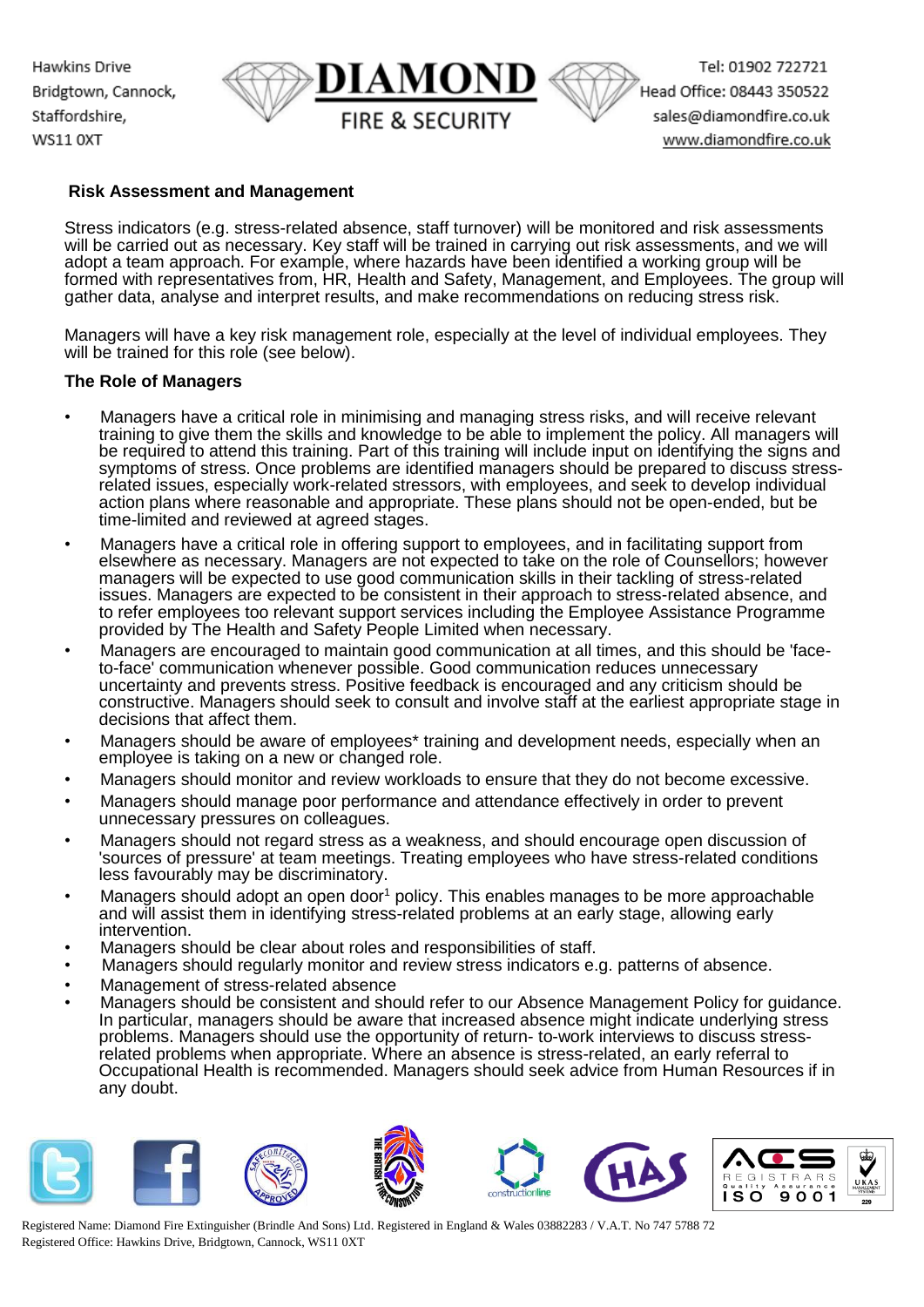

# **Support for Managers**

- All managers will receive appropriate training in order to implement this policy. Its main aim will be to assist managers in identifying stress-related problems and to minimise associated risks.
- Managers will receive briefings on the roles of the Employee Assistance Programme, and the support they can get from Human Resources (with regard to the implementation of this policy).
- Managers should not hesitate to seek advice and/or support if they feel they need it.
- Managers need also to be aware of support services available to employees, of how to refer employees, and of how employees can self-refer.
- The role of support services will be discussed as part of managers' training.

# **Employees' Responsibilities**

- Managers have a responsibility for managing excessive workplace pressures. However, individual employees also have a clear responsibility to themselves and others to minimise excessive pressures and demands by behaving responsibly, acting reasonably and reporting any concerns regarding stress to managers. Managers cannot be expected to act on stress-related problems they don't know about.
- Employees should avoid unnecessary absence. Excessive absence puts additional pressure on colleagues that may lead to stress in others. Employees should refer to the Absence Management Policy if in any doubt.

# **Support for Employees**

All employees can now access a confidential counselling service (through the Employee Assistance Programme). Details are posted on all notice boards appointments can be made at any time, including during working hours. The service is free and confidential, and employees are encouraged to use this service, whatever the nature of the stress-related problem.

Lack of skills, in a new role for example, can cause stress, and employees should not hesitate to approach managers to discuss training and development needs at any time.

Employees can also approach HR for advice on stress-related problems or any health matter.

#### **Working Relationships**

Good, supportive working relationships have a buffering effect against stress. Managers should be supportive, and all employees are encouraged to be supportive of each other.

Poor working relationships have the opposite effect and can be a cause of stress. Bullying and harassment, in particular, can cause stress. Employees should report cases of bullying or harassment to line management or to a Director. Details of where employees can access support if they feel they are being bullied or harassed are posted on all notice boards.

# **Evaluation and review**

This policy will be evaluated over a 12-month period from the commencement date. Stress indicators will be monitored, as will the numbers of employees accessing support services. In addition, both quantitative and qualitative data will be gathered for evaluation purposes.

The policy will be reviewed once the evaluation process is complete. Any comments or suggestions that employees have with regard to this policy are strongly encouraged.

Employees can make use of suggestion boxes, email or any other communication channel.

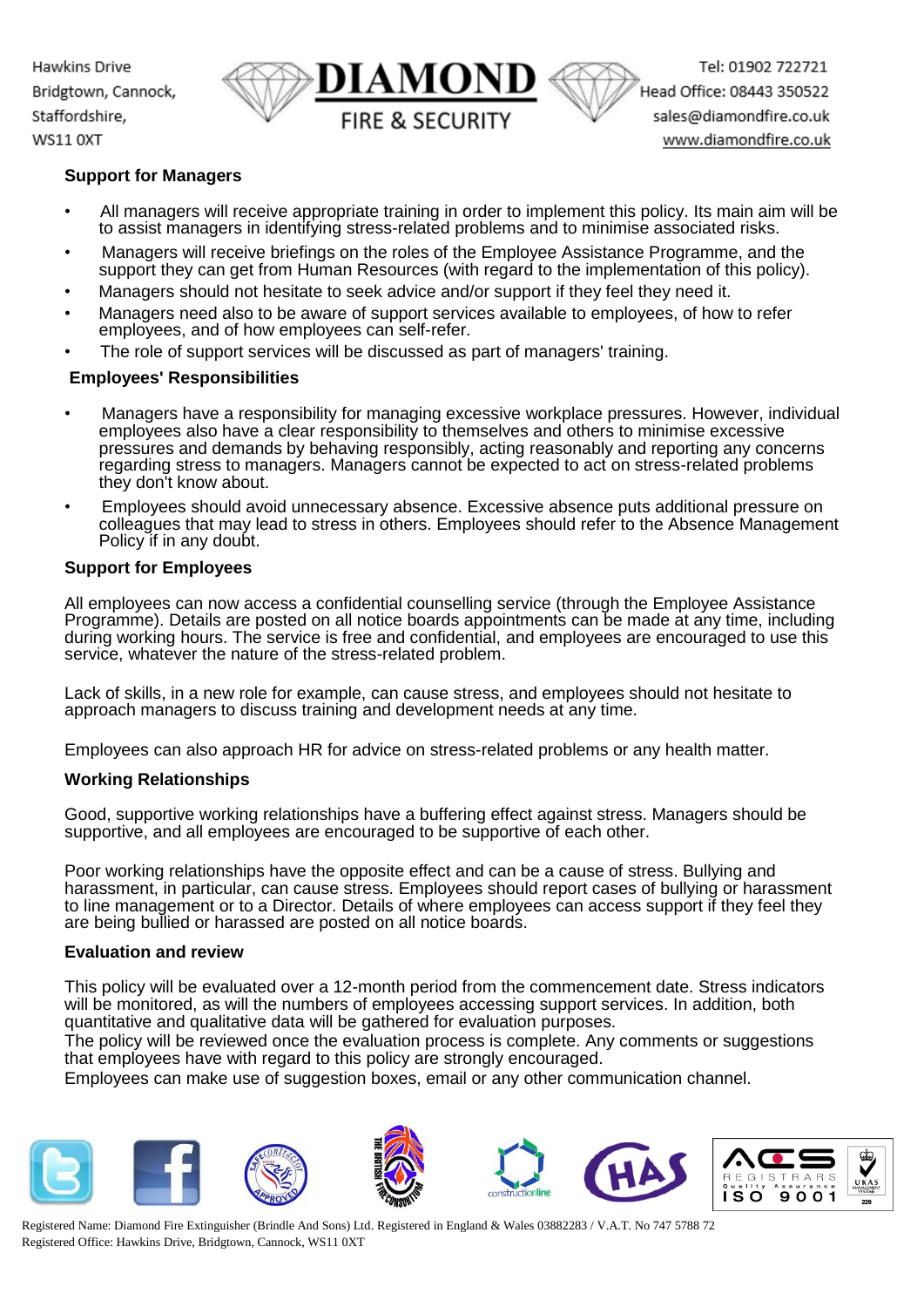

Tel: 01902 722721 Head Office: 08443 350522 sales@diamondfire.co.uk www.diamondfire.co.uk

# STRESS AWARENESS QUESTIONNAIRE

Complete the questionnaire below, circling the rating for each question that is the closest to your normal behaviour. When you have completed this, total your score and read the summary for that score.

|                | Ratings<br>$1 =$ Never                           |                                         | $2 =$ Sometimes | $3 =$ Often    |                | $4 =$ Always   |                         |
|----------------|--------------------------------------------------|-----------------------------------------|-----------------|----------------|----------------|----------------|-------------------------|
|                |                                                  |                                         |                 |                |                |                |                         |
| 1              | I will often act before thinking                 |                                         |                 | 1              | $\overline{2}$ | 3              | $\overline{4}$          |
| $\overline{2}$ | I don't like taking advice                       |                                         |                 | 1              | $\overline{2}$ | 3              | 4                       |
| 3              | I will cancel social engagements because of work |                                         |                 | 1              | $\overline{2}$ | 3              | 4                       |
| 4              | often miss lunch because of work commitments     |                                         |                 | 1              | $\overline{2}$ | 3              | 4                       |
| 5              | sometimes push myself physically too hard        |                                         |                 | 1              | $\overline{2}$ | 3              | 4                       |
| 6              | put off dealing with difficult situations        |                                         |                 | 1              | $\overline{2}$ | 3              | $\overline{4}$          |
| $\overline{7}$ | I find it difficult to refuse a request          |                                         |                 | 1              | $\overline{2}$ | 3              | 4                       |
| 8              | often get impatient                              |                                         |                 | $\mathbf 1$    | $\overline{2}$ | 3              | $\overline{\mathbf{4}}$ |
| 9              | My family sometimes comes second to work         |                                         |                 | 1              | $\overline{2}$ | 3              | 4                       |
| 10             | I am often late                                  |                                         |                 | 1              | $\overline{2}$ | 3              | 4                       |
| 11             | I react badly to criticism                       |                                         |                 | 1              | $\overline{2}$ | 3              | 4                       |
| 12             | often feel that there is not enough time         |                                         |                 | 1              | $\overline{2}$ | 3              | $\overline{4}$          |
| 13             | I do not like to be kept waiting                 |                                         |                 | 1              | $\overline{2}$ | 3              | $\overline{4}$          |
| 14             | I have little time to relax                      |                                         |                 | $\mathbf 1$    | $\overline{2}$ | 3              | 4                       |
| 15             | I find it difficult in a new environment         |                                         |                 | $\mathbf 1$    | $\overline{2}$ | 3              | $\overline{\mathbf{4}}$ |
| 16             | get angry easily                                 |                                         |                 | 1              | $\overline{2}$ | 3              | 4                       |
| 17             | sometimes take on too much                       |                                         |                 | 1              | $\overline{2}$ | 3              | 4                       |
| 18             | I find it difficult to delegate                  |                                         |                 | 1              | $\overline{2}$ | 3              | $\overline{4}$          |
| 19             | I feel guilty if I am not busy at work           |                                         | 1               | $\overline{2}$ | 3              | 4              |                         |
| 20             | I take on too many jobs at once                  |                                         | 1               | $\overline{2}$ | 3              | $\overline{4}$ |                         |
| 21             |                                                  | Sometimes I find it difficult to cope   |                 | 1              | $\overline{2}$ | 3              | 4                       |
| 22             | often feel emotional at work                     |                                         | 1               | $\overline{2}$ | 3              | $\overline{4}$ |                         |
| 23             |                                                  | I feel frustrated when stuck in traffic |                 | 1              | $\overline{2}$ | 3              | 4                       |
| 24             |                                                  | I tend to bottle up my emotions         |                 | 1              | $\overline{2}$ | 3              | 4                       |
| 25             |                                                  | I know when I am stressed               |                 | 1              | $\overline{2}$ | 3              | $\overline{4}$          |
|                |                                                  |                                         |                 |                |                |                |                         |
|                | <b>TOTAL</b>                                     |                                         |                 |                |                |                |                         |

Score between 1 - 25 = OK

Score between 25 - 50 = mildly stressed - observe

Score between 50 - 75 = Cause for concern management action required

Score between 75 - 100 = Immediate action required refer to medical practitioner

# **Working Time Regulations**

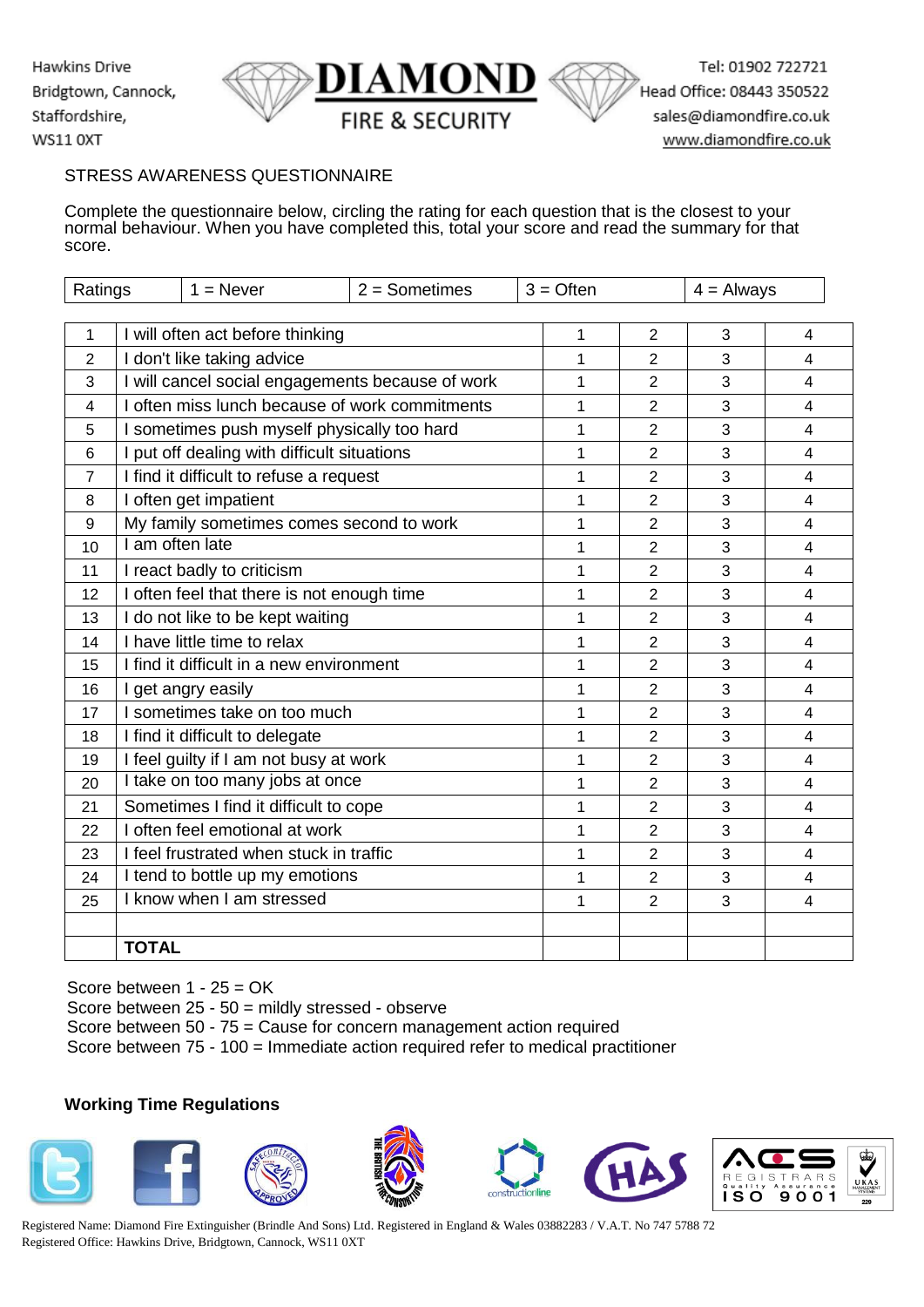

# **INTRODUCTION**

The Working Time Regulations, 1998 (amended 1999, 2001,2003 and 2004 ) deal with workers' rights in relation to hours of work, night-time working, breaks from work and paid holidays. Some of these rights can be amended if an employer comes to a "collective" or a "workforce" agreement with his workers.

There are two types of agreement:

- 1. A collective agreement is one that has been negotiated through a trade union.
- 2. A workforce agreement is one that has been agreed by the employer and his workers or their representatives.

In general, a worker is someone for whom an employer provides work, controls when and how the work is done, and pays tax and national insurance contributions. The majority of agency workers and freelance workers are likely to be workers, but not the genuinely self-employed that are paid on the basis of an invoice rather than with wages.

The Regulations apply to trainees over school leaving ages who are engaged on work experience or on training for employment, other than that provided on courses run by educational institutions or training establishments. An adult worker is a worker who has attained the age of 18. A young worker is a worker who is older than the minimum school leaving age, but under 18 years of age.

# **HOURS OF WORK**

The Company shall ensure that all reasonable steps are taken so that workers do not work more than an average of 48 hours a week (including overtime) in any reference period, which will normally be a period of 17 weeks. If during a reference period a worker is absent from work, on annual, sick or maternity leave, the calculation of average weekly hours for the reference period shall include the total number of hours worked immediately after the reference period, during the number of working days which equals the number of days of absence.

An individual worker may agree with the Company to work more than the 48 hour average weekly limit. Any agreement, which must be in writing, may relate to a specified period or apply indefinitely. A worker has the right to terminate any agreement he has made, but only after giving the Company at least seven days notice in writing of his intention to do so. An agreement may specify the period of notice a worker is required to give the Company if he wishes to terminate the agreement. This period must not exceed three months. However, under no circumstances must a young worker's working time exceed eight hours a day, or 40 hours a week.

# **NIGHT-TIME WORKING**

The term "night-time" is defined in the Regulations as meaning a period, determined by a collective or workforce agreement of at least seven hours, including the period between midnight and 5.00 am. Where there is no agreement, "night-time" means the period between 11.00 p.m. and 6.00 am.

A "night worker" is a person who normally works at least three hours of his daily working time during night-time, but this arrangement can be altered through a collective or workforce agreement.

"The restricted period", in relation to a worker, means the period between 10 p.m. and 6 a.m. or, where the worker's contract provides for him to work after 10 p.m., the period between 11 p.m. and 7 a.m.

A night worker's normal hours of work are not to exceed an average of eight hours in each 24 hours over a 17 week period. Averaging is not permitted where a night worker's work involves special hazards or heavy physical or mental strain. There is a limit of eight hours on the worker's actual daily working time. The work of a night worker shall be regarded as involving special hazards or heavy physical or mental strain if it is identified as such in a collective or workforce agreement or if it is recognised in a risk assessment as involving a significant risk. The night time limits and the reference period may be modified or excluded by a collective or workforce agreement.

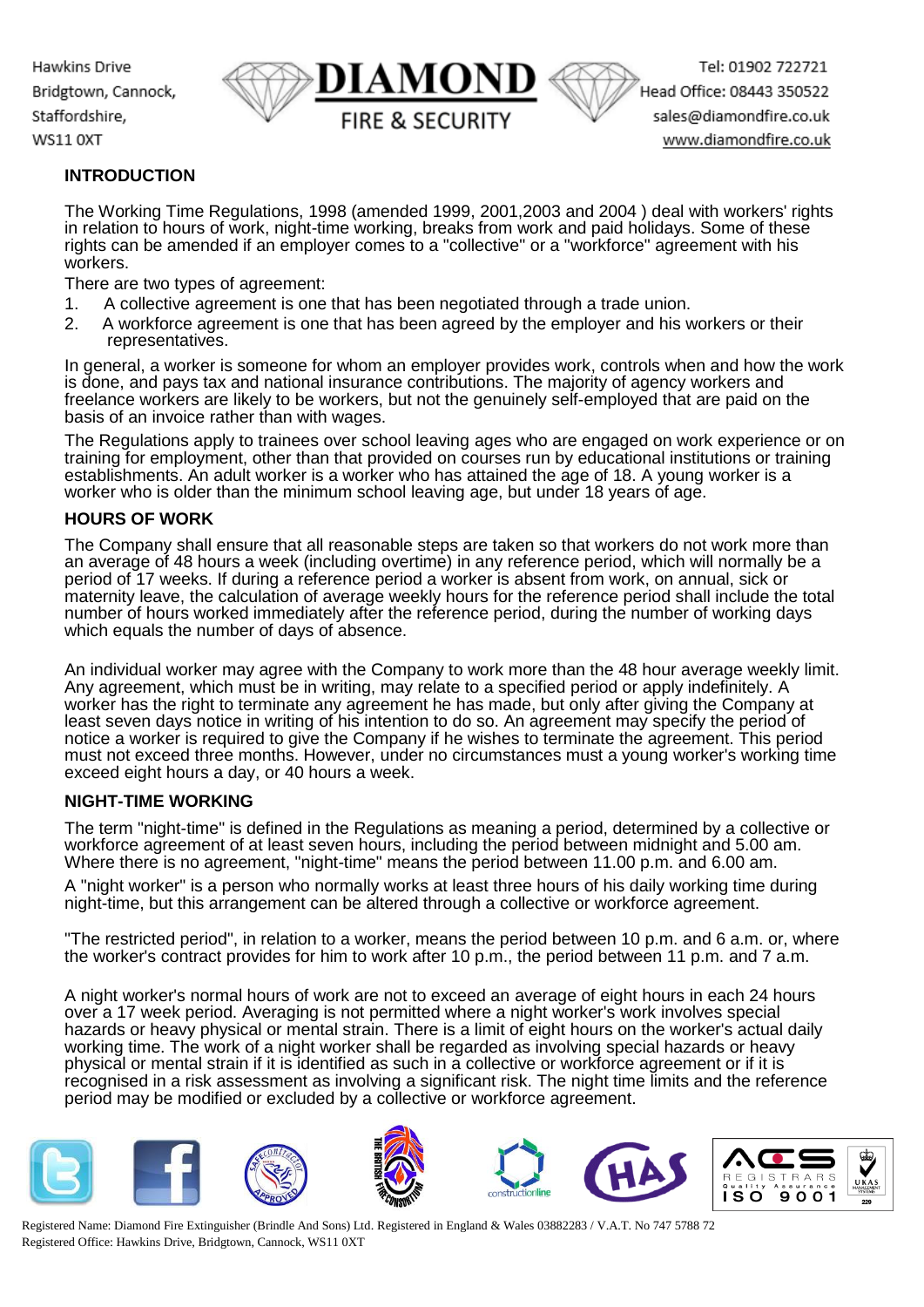

Tel: 01902 722721 Head Office: 08443 350522 sales@diamondfire.co.uk www.diamondfire.co.uk

The Company shall ensure that free health assessments are offered to any workers who are to become night workers, and night workers shall also be given the opportunity to have further assessments at regular intervals. The frequency of repeat assessments will vary between individuals according to the type of night work, its duration and the age and health of the individual worker.

Young workers shall be entitled to a health and capacities assessment if they work during the period between 10.00 p.m. and 6.00 a.m. Issues that shall be included in this assessment are physique, maturity and experience, and the type of work that is to be undertaken by the young person.

# **REST PERIODS**

In each 24 hour period, an adult worker is entitled to a rest period of at least 11 consecutive hours whilst a young worker is entitled to a rest period of at least 12 consecutive hours.

In addition to their daily rest periods, workers are entitled to weekly periods of rest. The Company shall ensure that adult workers are able to take 24 hours uninterrupted rest in each seven day period or, alternatively, either one 48 hour rest period or two 24 hour rest periods in each 14 day period.

The Company shall ensure that young workers are able to take rest periods of not less than 48 hours in each seven day period.

Where an adult worker's daily working time exceeds six hours he is entitled to an uninterrupted rest break of at least 20 minutes. Young workers are entitled to a rest break of at least 30 minutes if their daily working time exceeds four and a half hours.

A collective or a workforce agreement may modify the rest breaks of adult workers. The rest breaks of young workers must not be modified.

# **ANNUAL LEAVE**

All workers are entitled to four weeks annual leave calculated on the basis of one-twelfth of their annual entitlement for each complete month of service.

There is no statutory entitlement to bank and public holidays. These are simply days on which a worker may receive leave under the terms of his contract. As with other contractual leave, these days may be used by the Company as part of the leave it is required to provide under these Regulations. If a worker is paid for a public holiday, the day may count towards his entitlement to annual leave.

Leave may be taken only in the leave year in which it is due. It may not be replaced by a payment in lieu, except where a worker's employment is terminated.

A collective or workforce agreement may contain the date on which the leave year begins. Where no such date is agreed, a workers leave year will begin on one of the following dates:

- 1. On 1st October if the worker started with the Company on or before 1st October 1998;<br>2. On the date the worker started employment if that employment started after 1st October
- 2. On the date the worker started employment if that employment started after 1st October 1998.

# **RECORDS**

The Company shall keep adequate records to show whether the limits on weekly hours of work and night time work are being achieved for each of its workers.

Workers who have opted out of the 48 hour limit on their working week shall be identified. The terms on

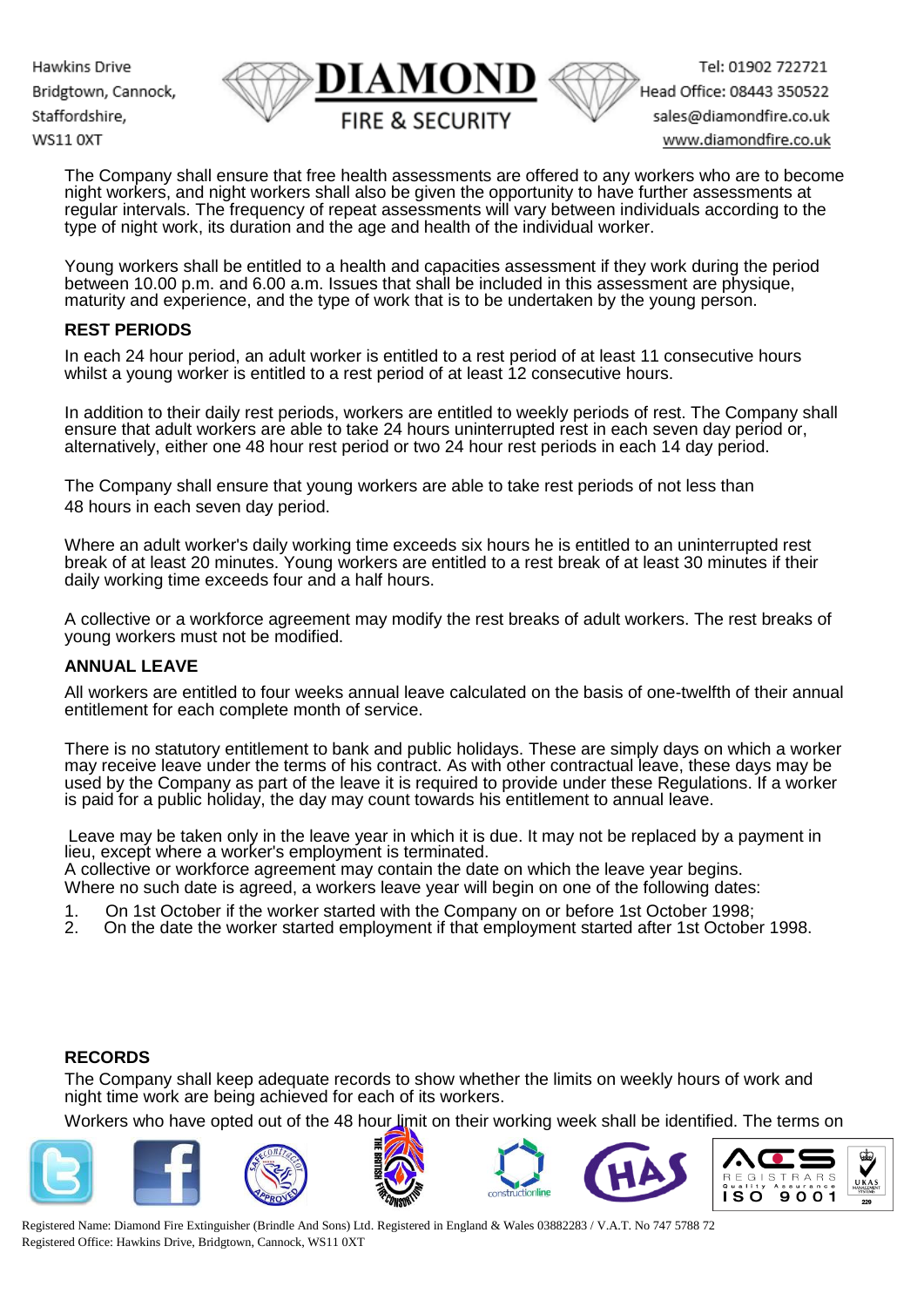

Tel: 01902 722721 Head Office: 08443 350522 sales@diamondfire.co.uk www.diamondfire.co.uk

which they have opted out shall be recorded and the hours worked during each reference period specified. The Company shall also keep, where appropriate, records showing that the requirements concerning health and capacity assessments are being complied with. The Company shall determine the form in which records are kept, but All records must be maintained for two years from the date on which they are made.

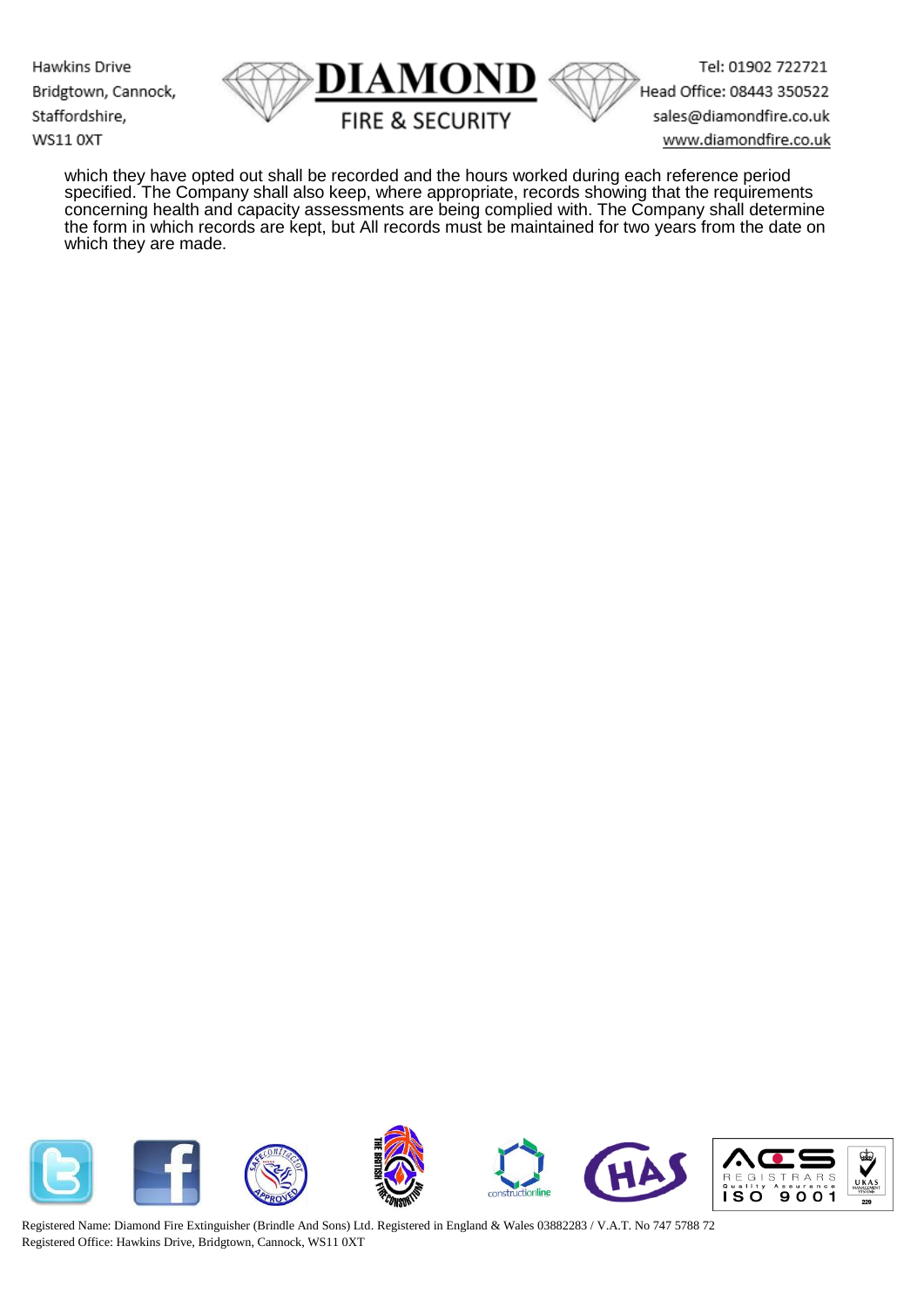

Tel: 01902 722721 Head Office: 08443 350522 sales@diamondfire.co.uk www.diamondfire.co.uk

# Section O

Arrangements for Drugs and Alcohol

To assist in the safe performance of our duties, Diamond Fire operates a strict policy of NO ALCOHOL and NO DRUGS in the workplace.

No alcohol or drugs will be tolerated in the workplace. Anyone who presents themselves for work under, or apparently under the influence of drugs or alcohol, will be refused entry to the workplace.

For their own safety, that of their workmates and members of the public, any member of staff believing that another member of staff is under the influence of drugs or alcohol should report this immediately to their direct manager.

Drugs supplied by a medical practitioner or chemist may still affect safety performance and the employee's direct manager must be informed of that circumstance.

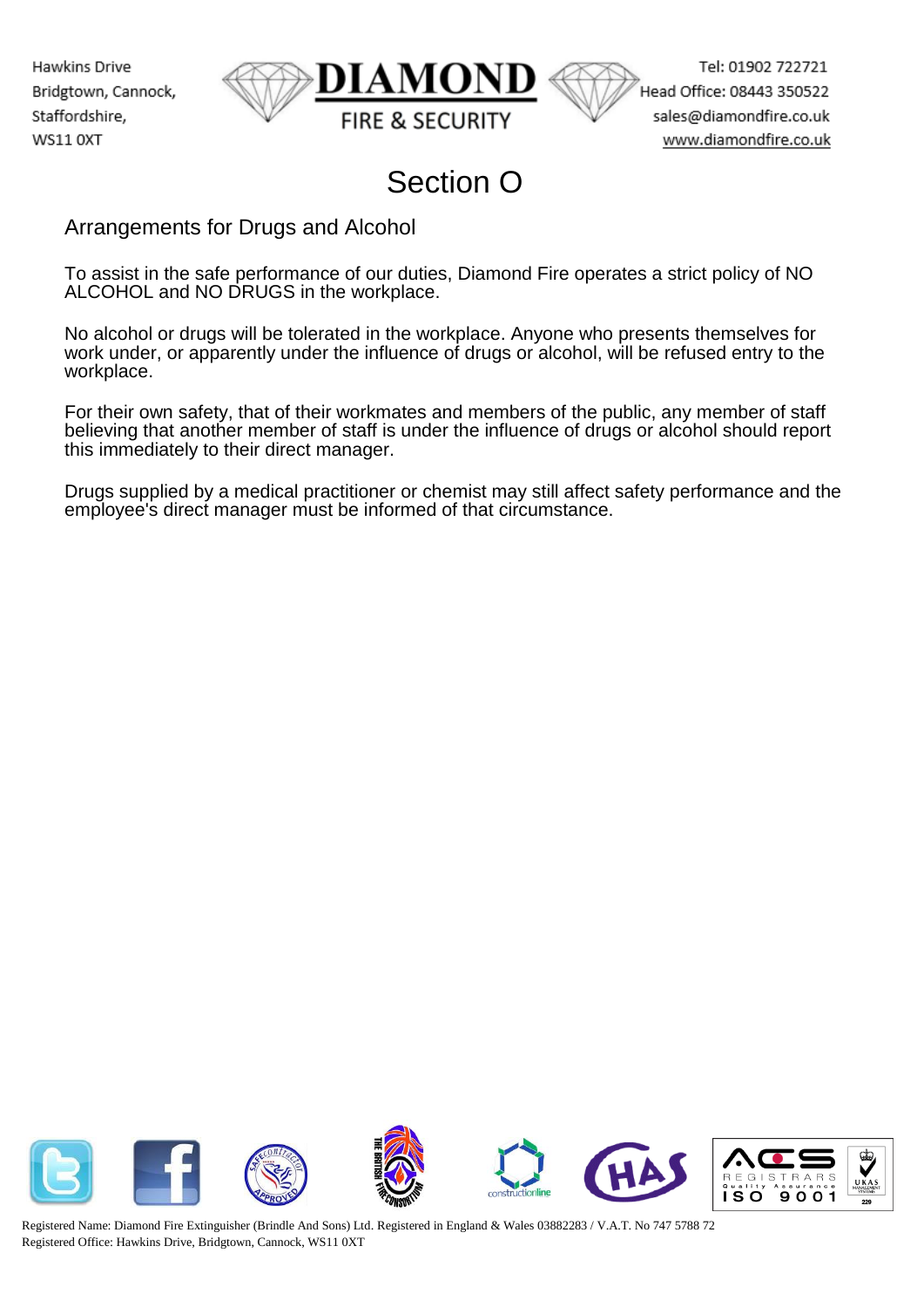

\$  $\underset{\text{S1SHEMS}}{\text{ULKAS}}$ 150 9001

Registered Name: Diamond Fire Extinguisher (Brindle And Sons) Ltd. Registered in England & Wales 03882283 / V.A.T. No 747 5788 72 Registered Office: Hawkins Drive, Bridgtown, Cannock, WS11 0XT